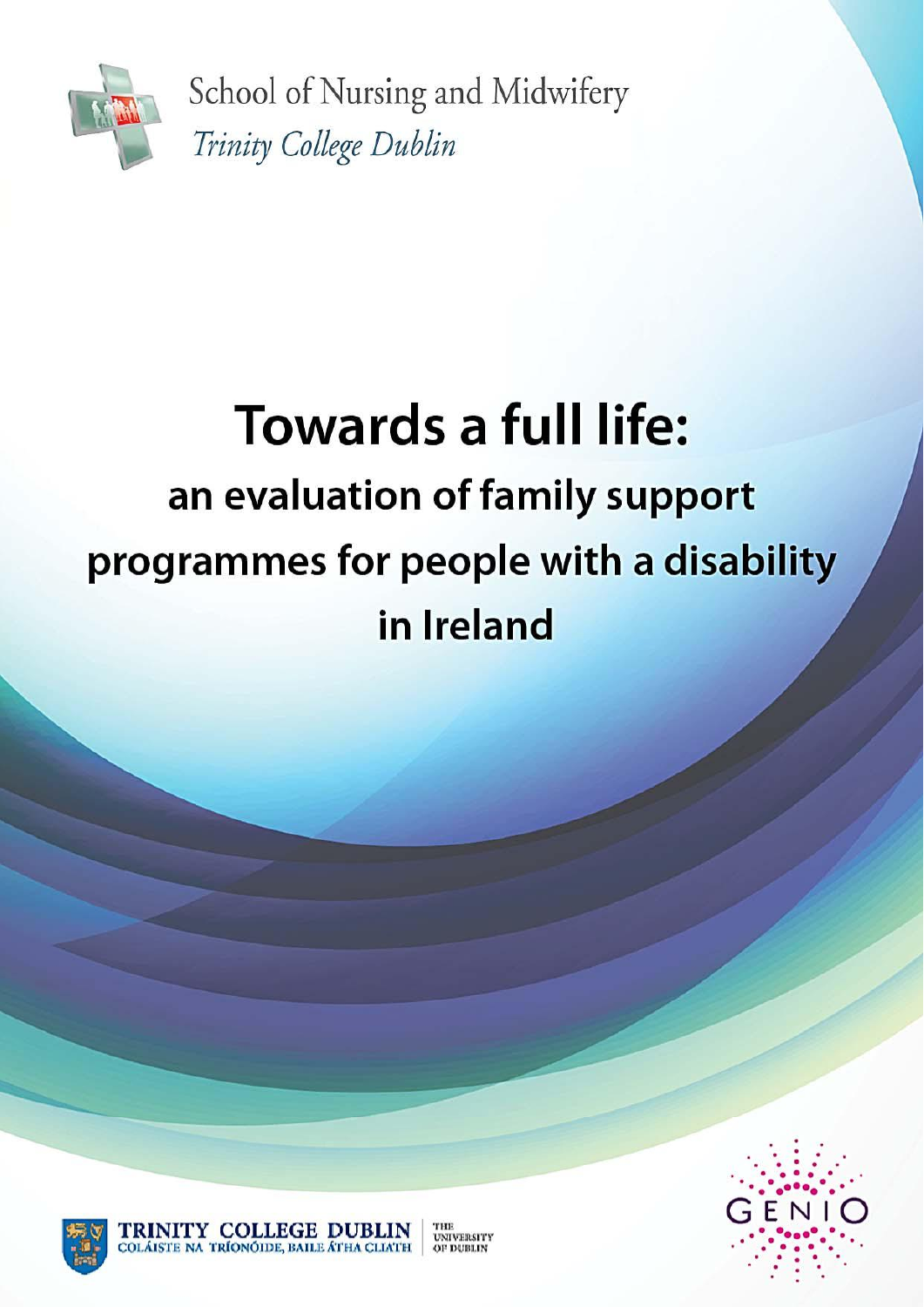Cover design by Lisa Fitzgerald of the School of Nursing and Midwifery Trinity College Dublin.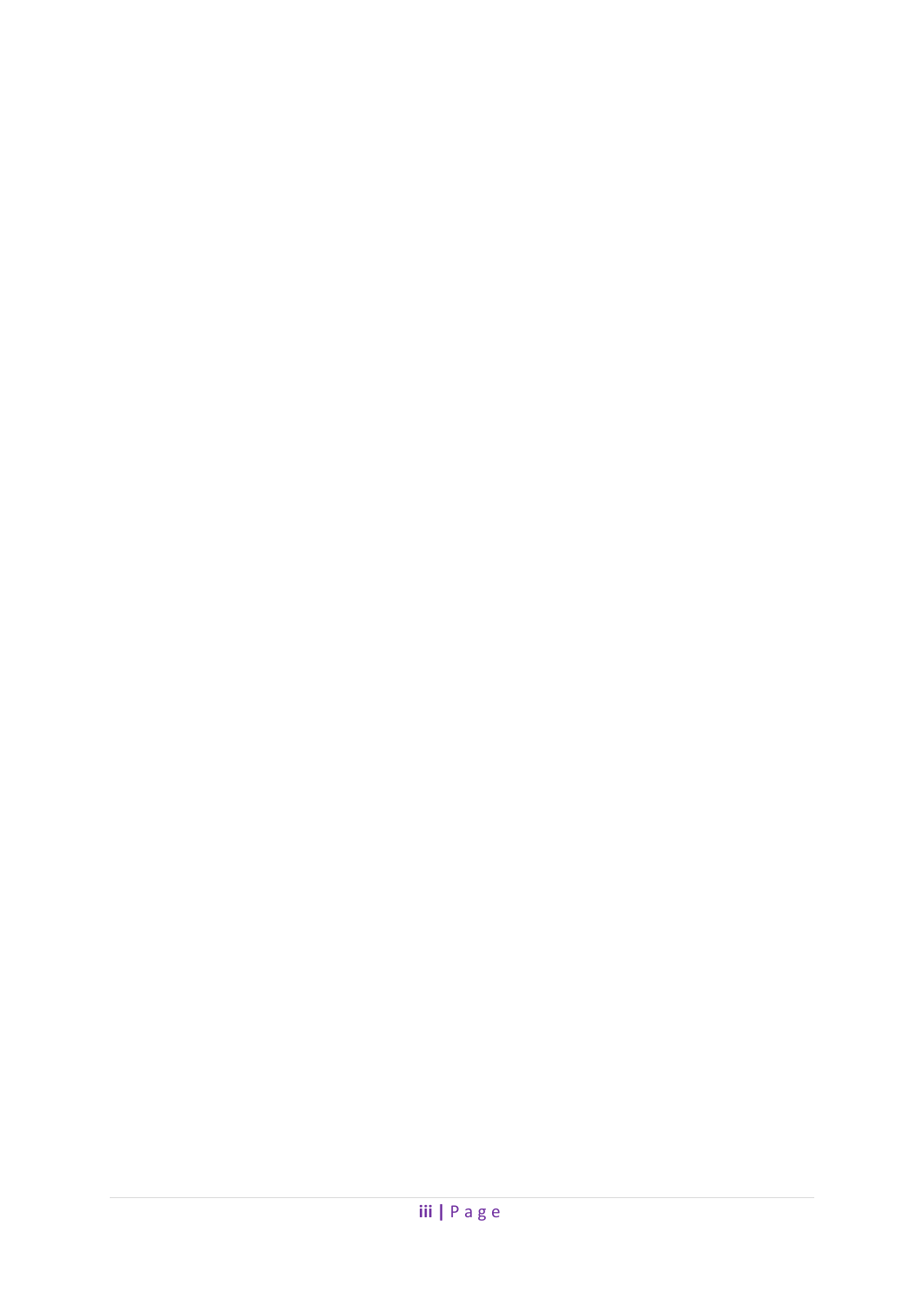## **ACKNOWLEDGEMENTS**

The authors would like to thank all of the participants in this study who took the time to share their experiences in the interviews and surveys. The information they provided and stories they shared are critical in making recommendations for changes within these family initiatives.

We would also like to acknowledge the assistance of the project managers and facilitators who participated in the interviews and acted as gatekeepers for the data collection.

Thank you to artist Lorraine Keating for the art depiction of family used in the survey.

Finally, we would like to extend our gratitude to GENIO for funding this evaluation.

## **ABOUT THE AUTHORS**

Prof. Agnes Higgins is a Professor of mental health nursing at the School of Nursing and Midwifery, Trinity College Dublin.

Dr. Fintan Sheerin is Acting Director of the National Institute for Intellectual Disability at Trinity College Dublin.

Dr. Louise Daly is an Assistant Professor in nursing at the School of Nursing and Midwifery, Trinity College Dublin.

Danika Sharek is a researcher at the School of Nursing and Midwifery, Trinity College Dublin.

Dr. Colin Griffiths is an Assistant Professor of Intellectual Disability Nursing at the School of Nursing and Midwifery, Trinity College Dublin.

Dr. Jan de Vries is an Assistant Professor of psychology at the School of Nursing and Midwifery, Trinity College Dublin.

Pádraig McBennett is a clinical tutor at the School of Nursing and Midwifery, Trinity College Dublin.

This report may be cited as: Higgins A., Sheerin F., Daly L., Sharek D., Griffiths C., de Vries J., and McBennett P. Evaluation Report of Four Family-Focus Initiatives Funded by GENIO. Dublin: Trinity College Dublin School of Nursing and Midwifery.

Copyright © Agnes Higgins, Fintan Sheerin, Louise Daly, Danika Sharek, Colin Griffiths, Jan de Vries, and Pádraig McBennett; 2012. Published by Trinity College Dublin School of Nursing and Midwifery.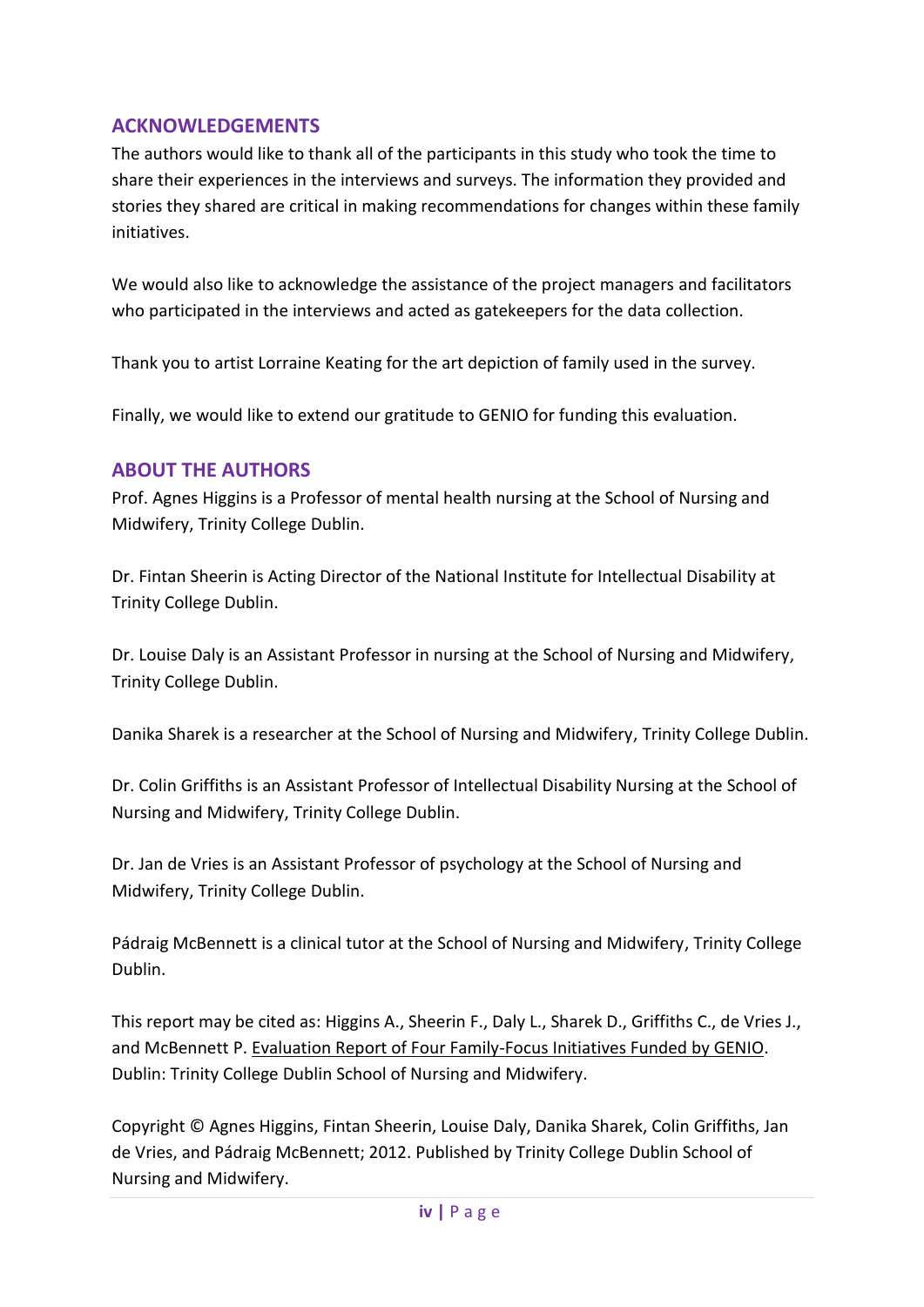## **GLOSSARY OF ABREVIATIONS**

AIG –Autism Initiative Group

BOC –Brothers of Charity

LEAP – Leading, Education, Advocating and Planning for full citizenship for people with intellectual disabilities and autism.

DESSA –Disability Equality Specialist Support Agency

FI – Family initiative

PF –Project facilitator or manager of one of the family-initiatives.

Int –Interview response

FM – Family member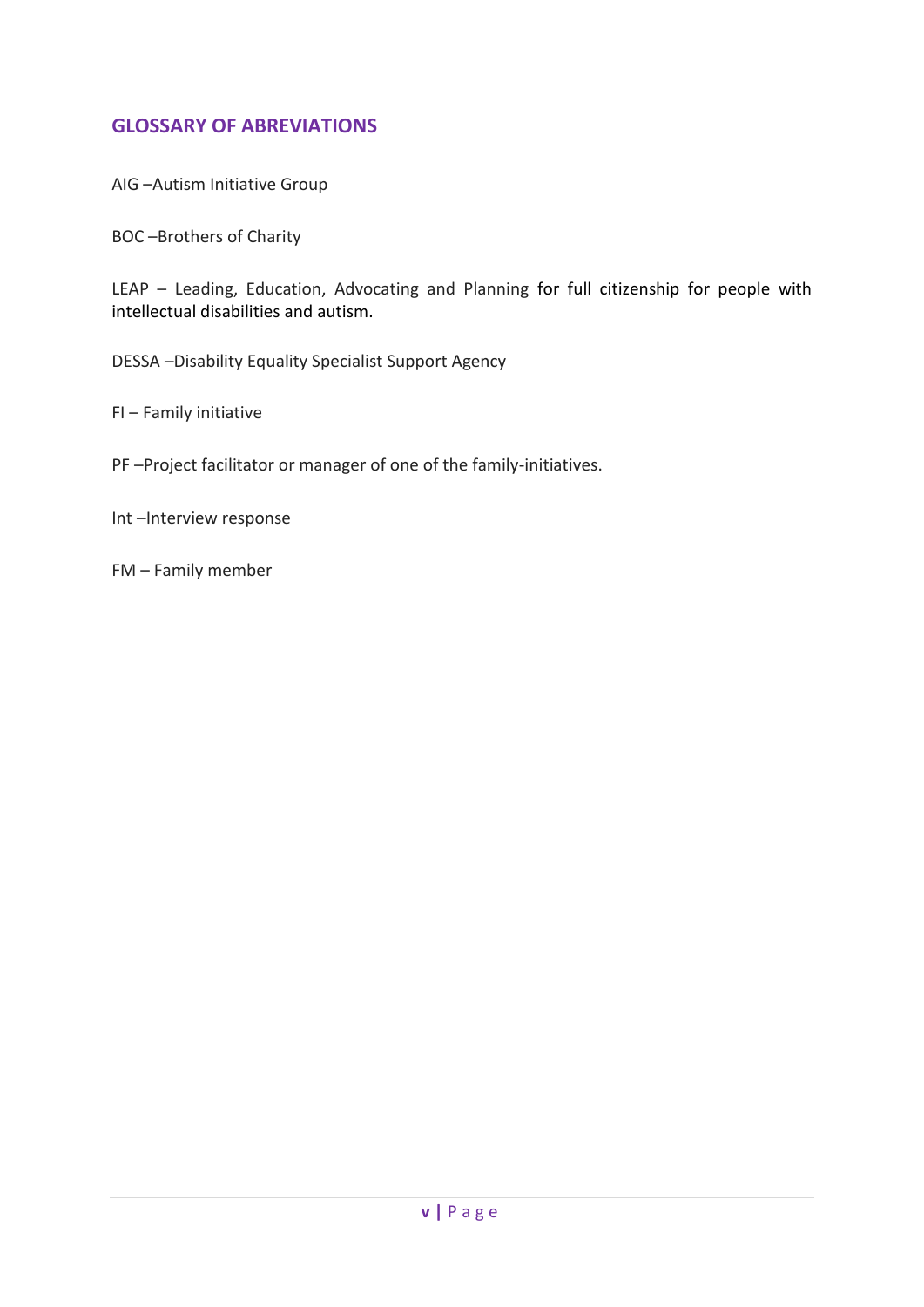## **TABLE OF CONTENTS**

| Section 4: Findings - Impact of the family initiative on the family and family member with a |  |
|----------------------------------------------------------------------------------------------|--|
|                                                                                              |  |
|                                                                                              |  |
|                                                                                              |  |
| Increased knowledge and confidence of family member participant43                            |  |
|                                                                                              |  |
|                                                                                              |  |
| Increased confidence, self-awareness and help seeking behaviour of family member             |  |
|                                                                                              |  |
|                                                                                              |  |
|                                                                                              |  |
|                                                                                              |  |
| Section 5: Findings - Family members' perspectives on content, processes structures, and     |  |
|                                                                                              |  |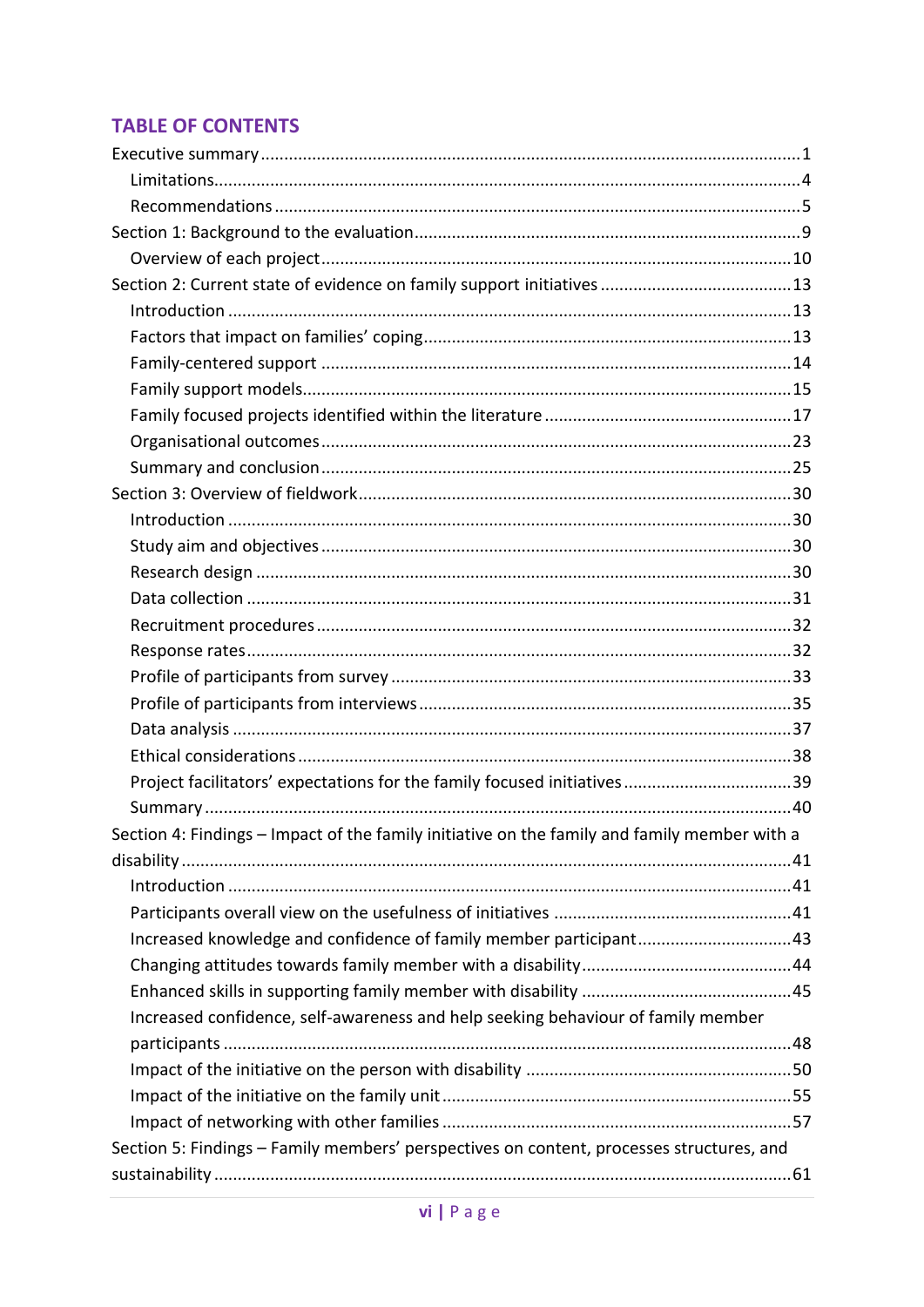| Family participants' views on the theoretical content of the initiative 61                     |
|------------------------------------------------------------------------------------------------|
|                                                                                                |
|                                                                                                |
| Family participants' views on sustaining circles of support and networks 68                    |
| Inferential statistics: Statistical analysis of the differences between the four initiatives70 |
| Inferential statistics: Family information and perceived helpfulness of the initiatives 71     |
| Inferential statistics: Predicting perceived helpfulness of the initiatives from other         |
|                                                                                                |
|                                                                                                |
| Section 6: Strengthening capacity - Project facilitators' perspectives on organisational       |
|                                                                                                |
|                                                                                                |
|                                                                                                |
|                                                                                                |
| Inter-organisational capacity building: Making connections and building communities 76         |
|                                                                                                |
|                                                                                                |
|                                                                                                |
|                                                                                                |
|                                                                                                |
|                                                                                                |
|                                                                                                |
|                                                                                                |
|                                                                                                |
|                                                                                                |
| Appendix III: Interview schedule for project managers and facilitators 100                     |
|                                                                                                |
|                                                                                                |
|                                                                                                |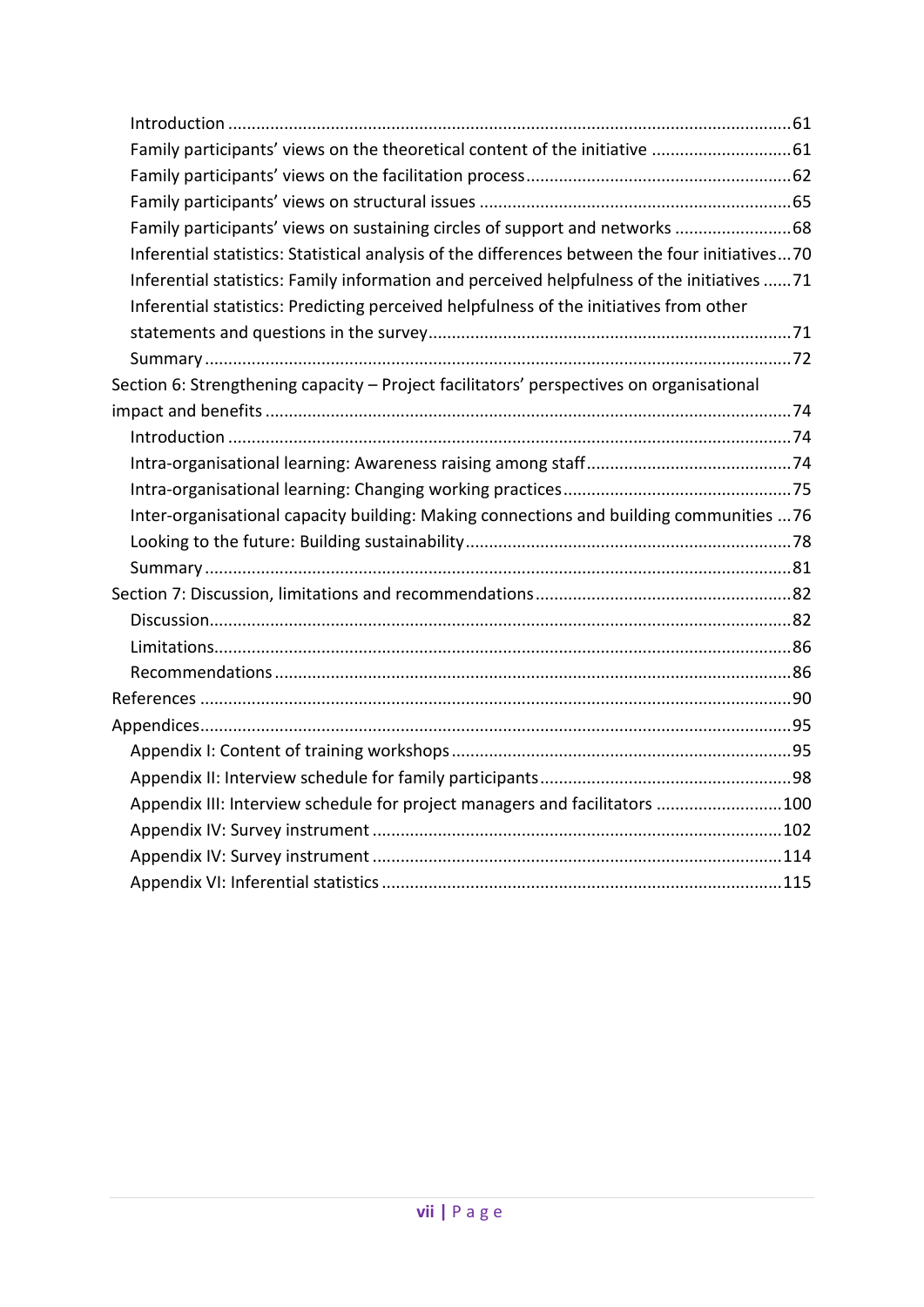## **LIST OF TABLES**

| Table 1. Criteria for assignment of programs according to fiscal model16                         |  |
|--------------------------------------------------------------------------------------------------|--|
| Table 2. Criteria for Assignment of Programs to Family-Oriented Models17                         |  |
|                                                                                                  |  |
|                                                                                                  |  |
|                                                                                                  |  |
|                                                                                                  |  |
|                                                                                                  |  |
|                                                                                                  |  |
|                                                                                                  |  |
| Table 10. Level of disability-related support required and level of communication 35             |  |
| Table 11. Relationship to person with disability, gender and nature of the person's disability   |  |
|                                                                                                  |  |
| Table 12. Additional conditions of family members with a disability 36                           |  |
| Table 13. Level of disability-related support required and level of communication 37             |  |
|                                                                                                  |  |
| Table 15. Overall, how helpful was the family initiative for you and your family?41              |  |
| Table 16. Level of agreement about the impact and practicality of the family initiative 42       |  |
| Table 17. Impact of family initiative on knowledge in supporting family member with a            |  |
|                                                                                                  |  |
| Table 18. Impact of family initiative on participant attitude towards family member with a       |  |
|                                                                                                  |  |
| Table 19. Impact of family initiative on skills in supporting family member with a disability 46 |  |
| Table 20. Level of agreement about the impact of the family initiative on advocacy skills 46     |  |
| Table 21. Level of agreement about the impact of the initiative on seeking support 50            |  |
| Table 22. Level of agreement about the impact of the initiative on community involvement         |  |
|                                                                                                  |  |
|                                                                                                  |  |
| Table 24. Level of agreement about the impact of the initiative on social support 59             |  |
|                                                                                                  |  |
| Table 26. Level of agreement of survey sample on sustainability of learning from initiative 68   |  |
| Table 27. Comparison of the four different programmes for overall helpfulness of the             |  |
|                                                                                                  |  |
| Table 28. Comparison of the four different programmes for enabling factors, practical            |  |
| learning, application, collaboration, and perceived sustainability and Analysis of Variance115   |  |
| Table 29. Comparison of the four different programmes for Impact of the Initiatives and          |  |
|                                                                                                  |  |
| Table 30. Comparison of the four different programmes for Self-advocacy and Analysis of          |  |
|                                                                                                  |  |
| Table 31. Comparison of the four different programmes for Social Support and Analysis of         |  |
|                                                                                                  |  |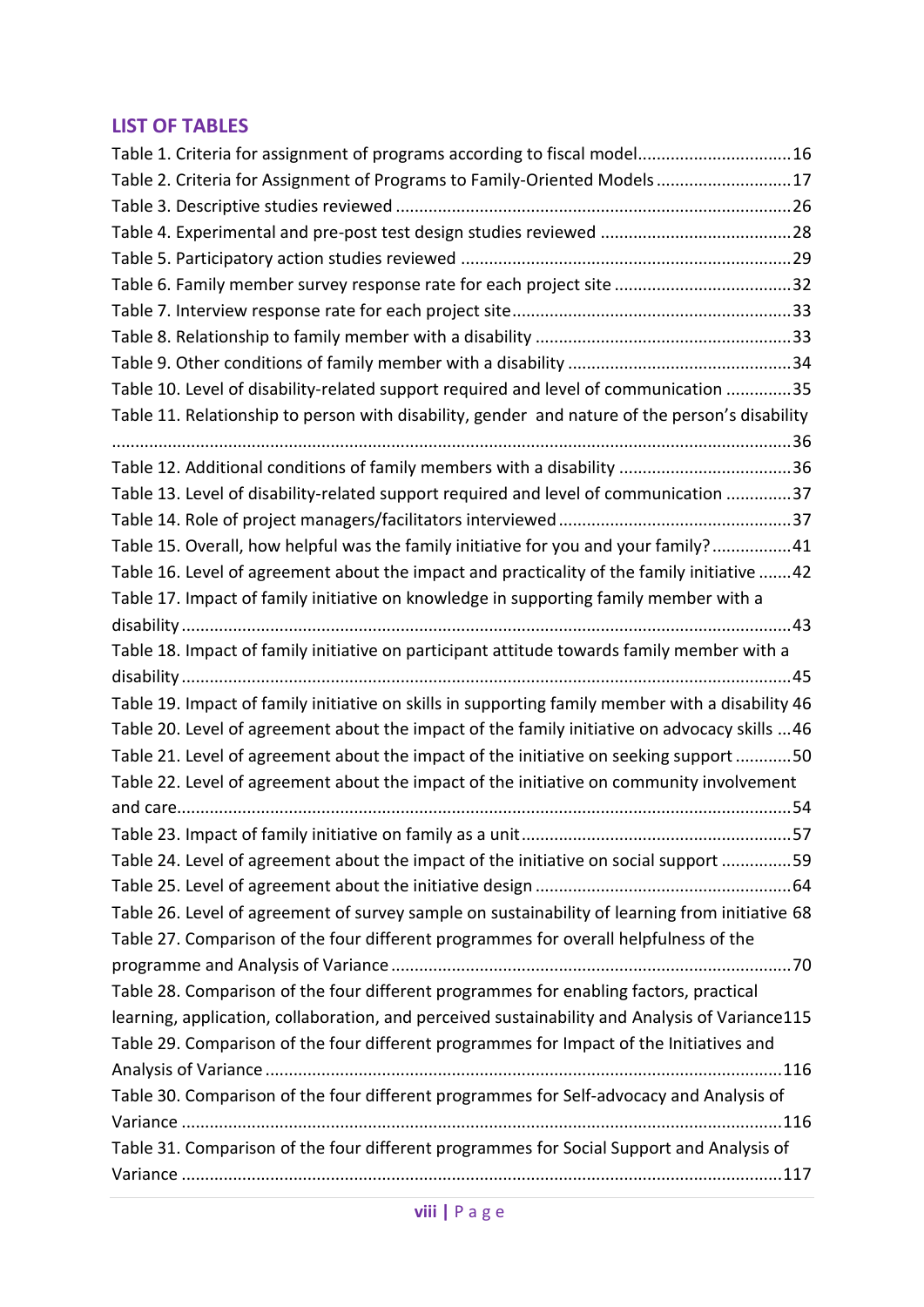| Table 32. Crosstabulation of Family Information and Age with perceived Helpfulness of the |  |
|-------------------------------------------------------------------------------------------|--|
|                                                                                           |  |
|                                                                                           |  |

## **LIST OF FIGURES**

| Figure 1. Reviewed projects categorised according to degree of family-focus, fiscal model,   |  |
|----------------------------------------------------------------------------------------------|--|
|                                                                                              |  |
| Figure 2. Mapping of the four initiative in relation to family-centredness, fiscal model and |  |
|                                                                                              |  |
|                                                                                              |  |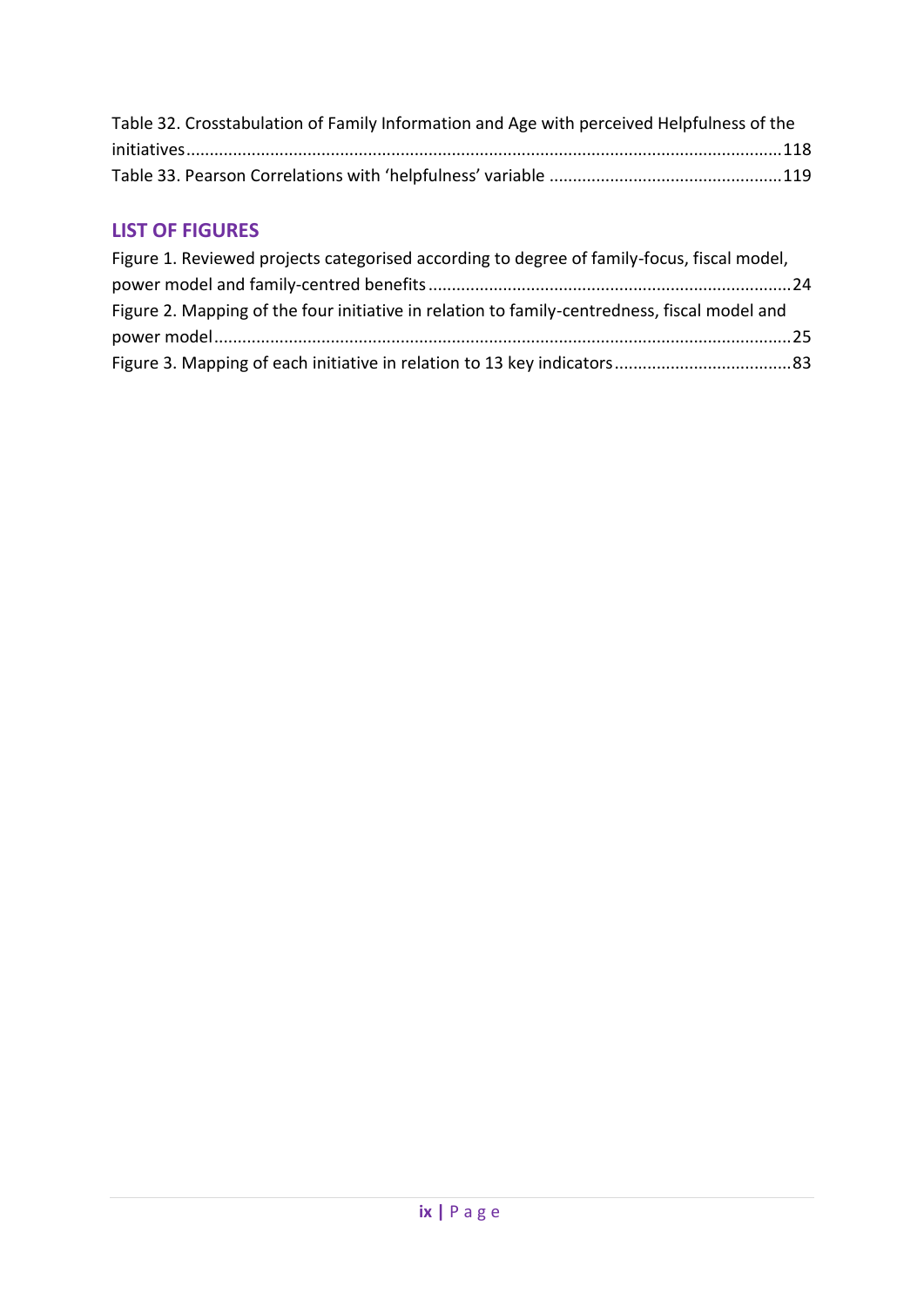## <span id="page-9-0"></span>**EXECUTIVE SUMMARY**

### **Introduction**

For the past five decades, there has been an increasing awareness of the need for service and societal responses to people with disabilities to be addressed through a person-centred approach, which takes account not only of the person with disability, but also the family. Studies into family focused models of support suggest that they have the potential to led to positive change in the lives of people with disabilities, including enhanced partnerships, respect for autonomy, and the development of problem-solving, decision-making, and advocacy skills.

### **Background to current evaluation**

The emergence of family-focused support projects and a movement away from service-led to family-led models of support is a recent phenomenon in Ireland. In 2010, Genio grantaided four family-focused initiatives with a focus on building capacity to promote and support the inclusion of people with disabilities. The four initiatives are:

- **Brothers of Charity Clare**
- **•** Autism Initiative Group
- Leading Education, Advocacy and Planning for full citizenship for people with intellectual disabilities and autism.
- Disability Equality Specialist Support Agency

The focus of each initiative was on training and capacity building with families of people with disabilities, including people with very severe and complex disabilities. The overarching aim of all of the initiatives was to enable families of children with disability to envision a positive realistic future, and build better lives for themselves and their children, within the context of their local communities. Two strategies were advocated as the means to achieve this desired outcome. Firstly, the initiatives placed a particular emphasis on strengthening participants' and their children's links with local communities through the creation of circles of support. Linked to this was the building of participants' knowledge and skills in order to enhance natural supports within the community, as opposed to having an over-reliance on professional and service models of planning and support. Each initiative set out to encompass an ethos of: person and family-centeredness; the enablement of citizenship; and the strengthening of participants' capabilities to advocate and support their family member with a disability.

In 2012, Genio commissioned a team of researchers, from Trinity College Dublin, to conduct an evaluation of the four grant-aided initiatives from the perspectives of families of people with disabilities and services/organisations.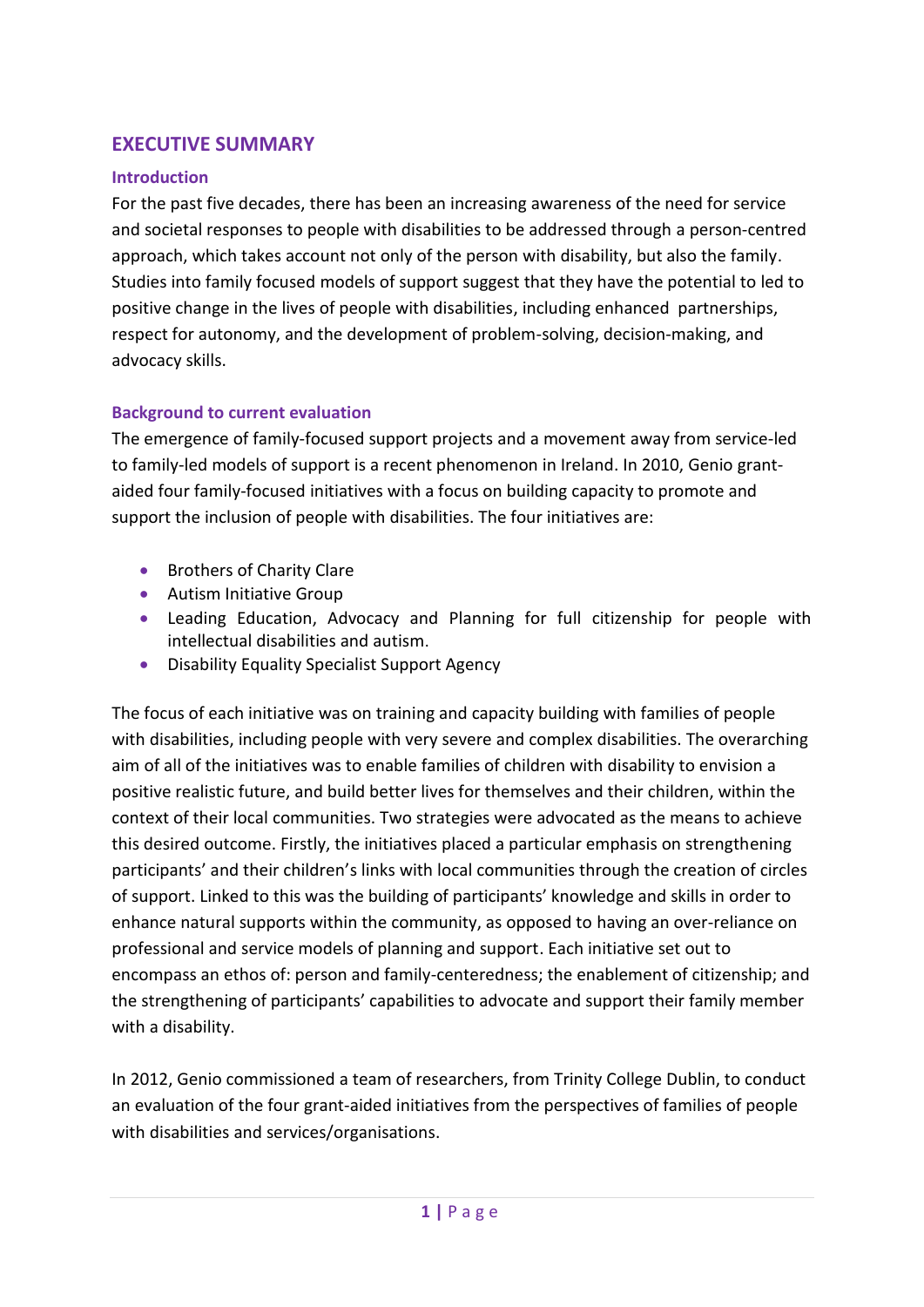#### **Methodology**

- The study employed a multi-method approach using qualitative and quantitative methods to provide a comprehensive evaluation. Data was collected using individual interviews, surveys and documentary analysis.
- The final number of surveys included for analysis was 38 representing a 22% response rate.
- Nine interviews were conducted with project managers/facilitators and 19 interviews were conducted with 21 family members.
- All qualitative data was thematically coded and quantitative data were statistically analysed.
- Ethical approval was granted from the Research Ethics Committee of the Faculty of Health Sciences in Trinity College Dublin.

## **Summary: Impact of the family initiative on the family and family member with a disability**

- Overall, findings from survey and interviews indicate that the initiative had, for the majority of participants, a positive impact on the person attending, their family member and the family unit.
- Participants were of the view that the initiative enhanced their knowledge and skills, and what they learned was relevant and practical.
- Several participants described how the initiative challenged and changed their thinking about disability, and increased their awareness that their family member had rights to participate in a full and meaningful life and had the right to have autonomy over their own life.
- Interview and survey data clearly indicated that the initiative positively affected the participants' ability to advocate for the rights of their child and engage with services on a more equal footing.
- Some participants reported greater involvement and social connections of their family with community. This appeared to come about as a result of parental mindsets changing, circles of support being established, and parents requesting that their son/daughter be involved in activities.
- Participants reported improved quality of life, self-esteem and confidence for their family member as a result of their increased autonomy, independence and involvement in decision making.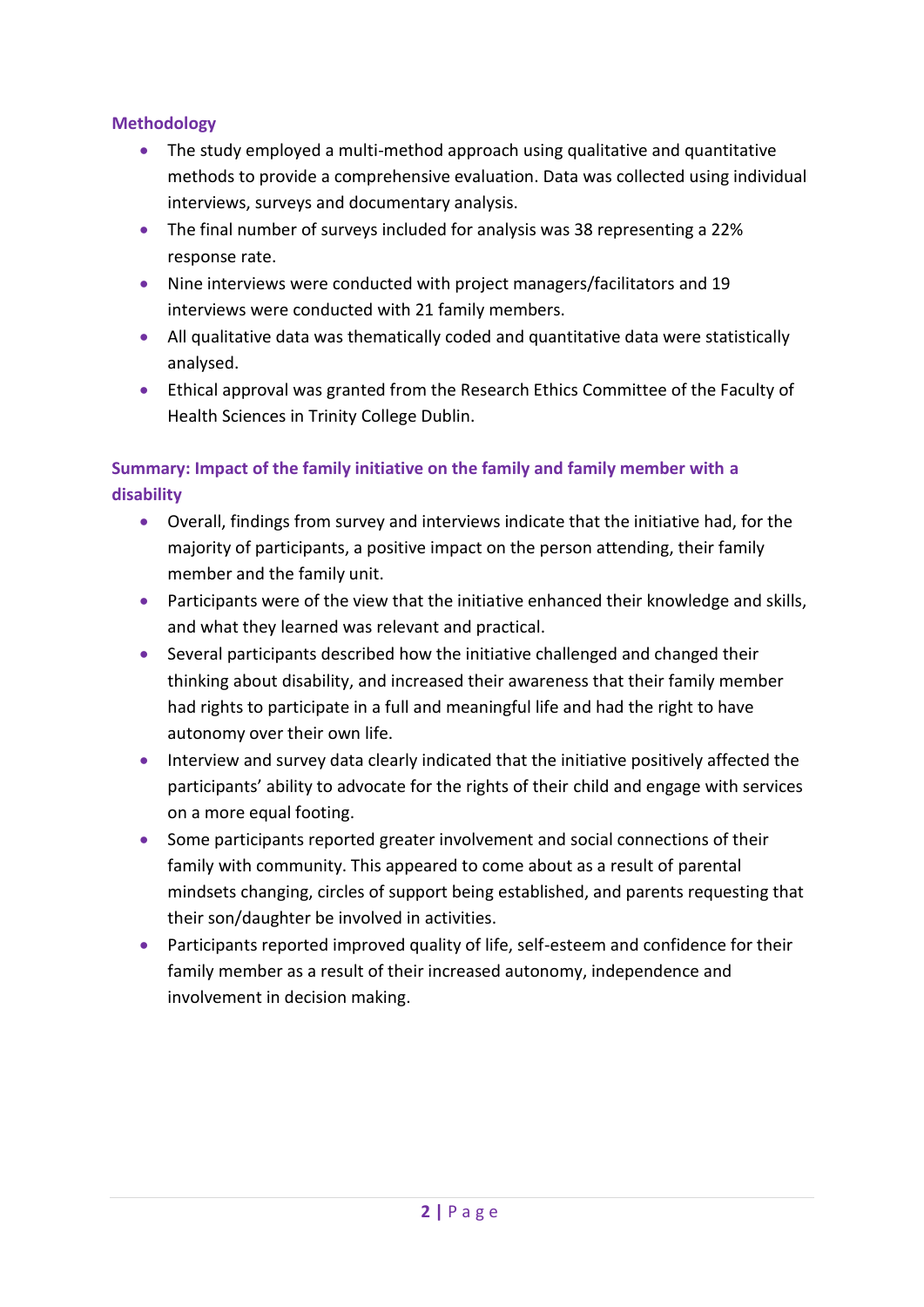- Participants described how the initiative had positive effects on the family unit and related: an improved family understanding of the family member with a disability; an increase in dialogue and communication within the family; and an increase in the involvement of other family members in the life of the person with a disability.
- Many participants described the importance of the networking aspects of the initiatives in: overcoming feelings of isolation; helping them to share knowledge and learn from each other; allowing them to feel less isolated and alone; and supporting them in establishing friendships.

## **Summary: Family members' perspectives on content, processes, structures, and sustainability**

- Overall, participants were of the view that the initiatives were well organised and facilitated, and indicated that information presented was empowering, enlightening, relevant and applicable. All participants referred to the importance of learning strategies to enable them to advocate, navigate, and communicate with services and service personnel.
- Participants valued the facilitators' knowledge and interpersonal skills, as well as the interactive nature of the facilitation/teaching strategies used. The opportunity to ask questions and discuss issues in a supportive respectful space was appreciated, as was the small group work which enabled more individual attention to be offered.
- Participants advocated for the continued inclusion of facilitators with experience of having a family member with a disability or the inclusion of a parent as a cofacilitator in future initiatives.
- Initiatives which included weekend or a residential component were positively appraised, as was the respite support offered to families. However, in a few situations there were mixed opinions on whether funding overnight accommodation for family members could more effectively be used to enhance other aspects of the initiatives.
- While some family members formed support networks with the participating families, others noted that their attempts to establish networks had faltered due to the competing demands of everyday life and lack of formal mechanisms to do so.
- Family participants made a number of suggestions for improvement in future initiatives including: improving follow-up; support to help sustain the 'circles of support' and networks; enhanced recruitment strategies to include fathers, siblings and grandparents; attendance of professionals from services; and offering initiatives to family members at a much earlier stage.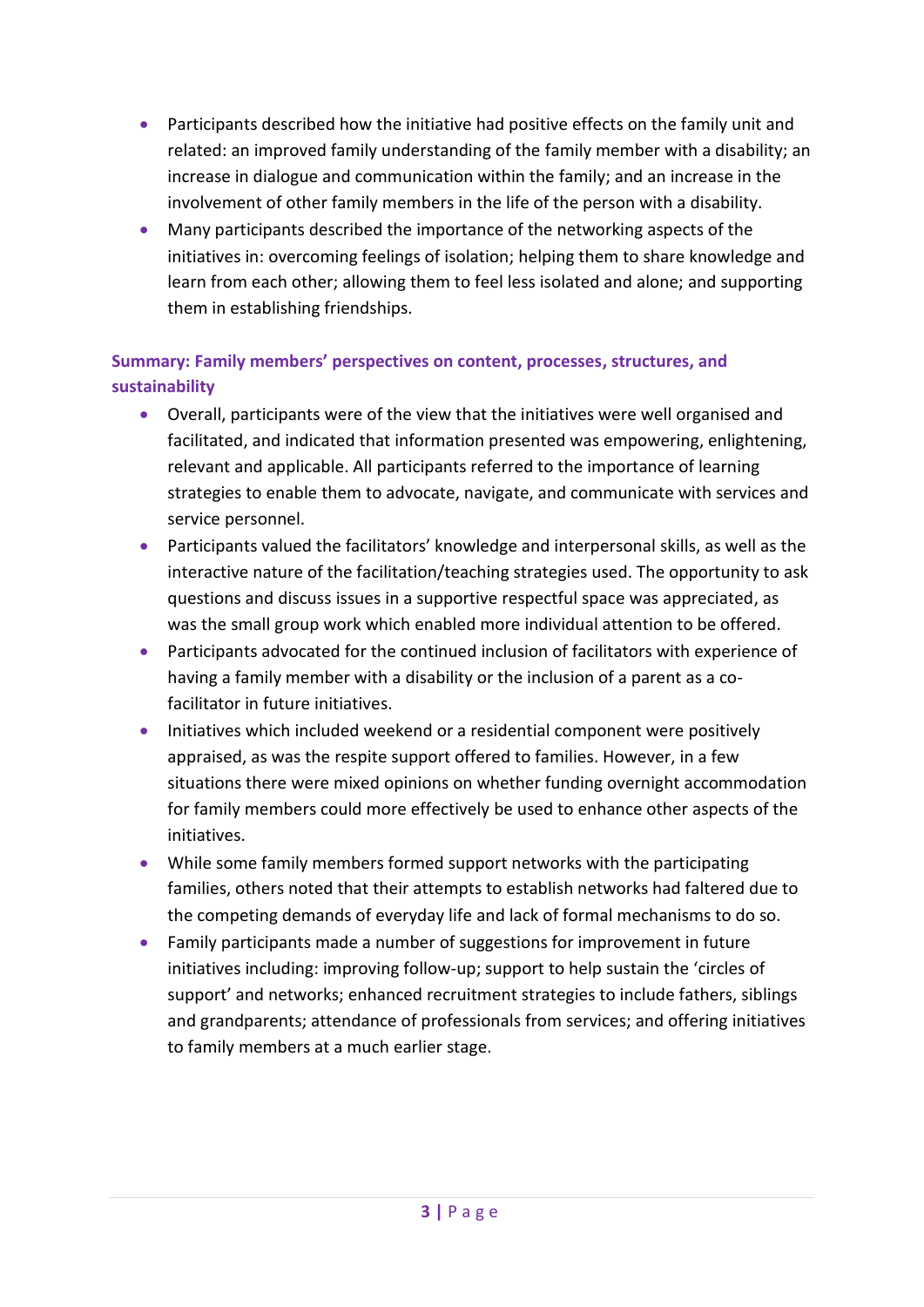Analysis of the survey responses indicated that participants' overall appreciation of the initiatives was high, and similarly high in all four programmes. Differences in outcomes between the four initiatives were minimal, and differences in outcomes for different kinds of participants (based on family information) were also minimal. Significant correlations between helpfulness and all other statements and questions suggest coherence in the survey. Moreover, the perceived impact of the programmes at present and the sustainable impact in the future seem to be the most significant factors in predicting the overall rating of the helpfulness of the programme.

## **Summary: Strengthening capacity: Project facilitators' perspectives on organisational impact and benefits**

- The initiatives appeared to have a number of impacts on the organisations including: enhanced awareness and understanding among staff of the needs of families; and changing staffs attitudes to, and ways of working with, families and persons with disabilities.
- The initiatives also appeared to help strengthen inter-organisational working through links with other disability organisations and opportunities for sharing expertise and learning. A number of the project facilitators also referred to how the visibility of their organisations had been enhanced among families with disability, professionals and other disability organisations because of the initiatives.
- All of the facilitators described a number of measures to enhance the project organisations' capacity to continue running the initiatives. They emphasised the need to view the initiatives as dynamic and subject to ongoing refinement and continuous quality improvement, also to involve past participants in future initiatives and develop new roles within the organisation and source other funding.

#### <span id="page-12-0"></span>**Limitations**

Overall, the results of the evaluation of the initiatives are quite positive; however, they need to be interpreted in light of the following limitations:

- The sample under-represents certain groups, including fathers, siblings and grandparents.
- The socio economic status of the participants (survey and interviews) was not clear, consequently, it cannot be assumed that they represent a broad cross section of society from a socio-economic viewpoint.
- A relatively low response rate of 22% was achieved from the family participants. Although this is not an unusual response rate for survey research, it did limit the array of statistical tests that could be performed.
- The low response rate (both survey and interview) from the family participants in the AIG initiative makes generalisation of any of the findings to this initiative impossible.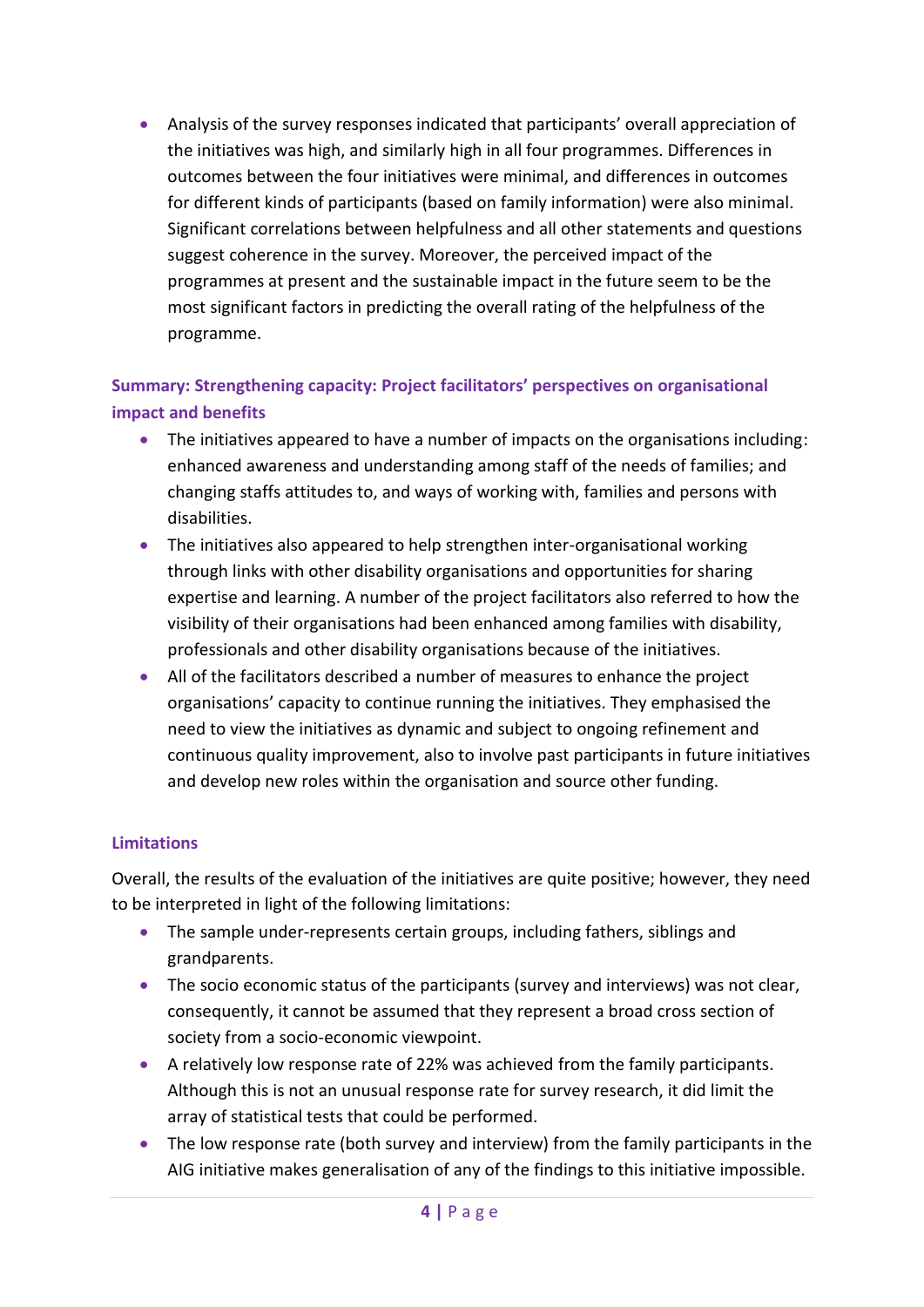An objective comparative measurement of the impact on the initiative on participants' knowledge, attitude and skills, impact on the family member with disability or impact on the family unit was not possible as a baseline measurement of variables for any of these groups prior to attendance at the initiative was not captured.

#### <span id="page-13-0"></span>**Recommendations**

In light of the findings, the following recommendations are proposed for: funding; structure, content and format of future initiatives; enhancing capacity building and sustainability; and further research and evaluation.

#### Funding future initiatives

- In view of the overwhelmingly positive evaluation, the overall recommendation from this is that funding for these and similar initiatives should be continued.
- Due to the variability of the structure and format of the different initiatives organisations should have flexibility in how best to use funding to support the initiatives.
- Funding of paid support to allow participants to attend the initiatives is crucial and needs to be continued.
- Individualised funding should be obtained from the block grant as envisaged in the Report of the Review of HSE Day Services and Implementation Plan 2012 - 2016: Personal Support Services for Adults with Disabilities (HSE 2012).
- Organisations may need to explore the potential of attendees part contributing but this should be carefully considered, in order to minimise the risk of this requirement prohibiting participation.

#### Structure, content and format of future initiatives

- In view of the equally positive response to the four different programmes, it is not possible to recommend one particular delivery format. However, it is recommended that the format needs to fit the particular goals of individual initiatives.
- The participants' experiences and recommendations suggest that organisations planning future initiatives need to give consideration to the following:
	- $\rightarrow$  follow-up support strategies to assist participants to sustain the family focus 'circles of support' and other learning should be an integral part of the initiative. Such supports should be flexible and take into account participants' evolving needs and issues. Untimely removal of support endangers capacity building and sustainability;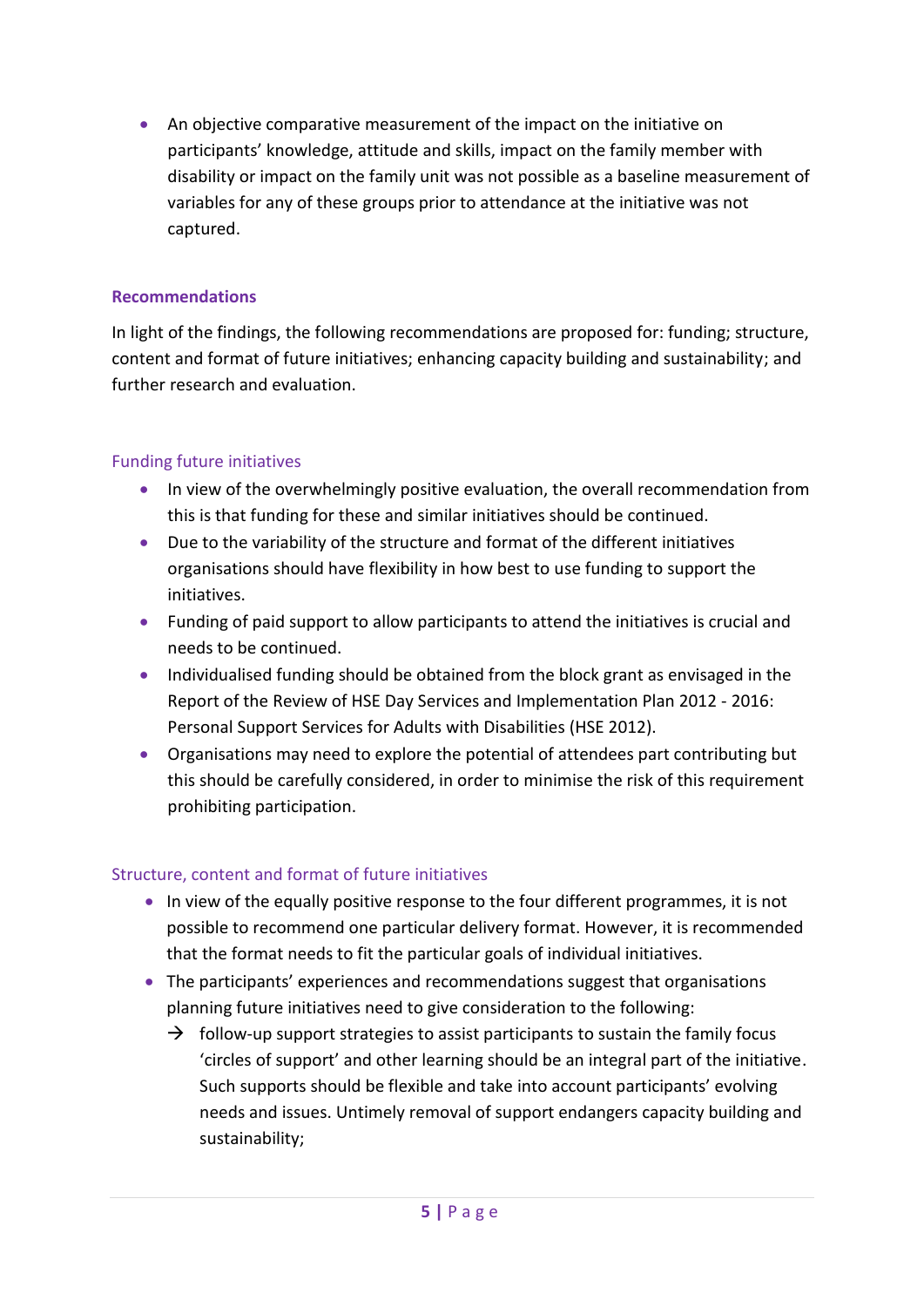- $\rightarrow$  developing a formal participant-led strategy as a core component of the infrastructure of future initiatives to increase and sustain networking among family participants, as this is a fundamental aspect of the family support approach;
- $\rightarrow$  exploring the most appropriate timing of the workshops with family members to maximise attendance from the group being targeted. For example, initiatives that are designed to involve the whole family, including the person with disability might be better delivered over a weekend. Initiatives that are designed to build skills in family members over time might be best suited to day long or evening sessions spaced out over time;
- $\rightarrow$  developing a strategy to actively recruit fathers, siblings and grandparents, and given the correlation between disability and disadvantage (WHO 2011) family members from all social classes need to be actively recruited for future initiatives;
- $\rightarrow$  continually modifying content in collaboration with family members, to ensure initiatives are: flexible; responsive; practically and culturally relevant; and fit for purpose;
- $\rightarrow$  reviewing initiative recruitment literature to ensure that the aims and objectives of each initiative are clear to potential participants;
- $\rightarrow$  reviewing recruitment/marketing strategies with a view to improving and widening access to the initiatives.
- In view of the positive appraisal by participants of content and process, it is recommended that facilitators continue to:
	- $\rightarrow$  create an atmosphere of honesty, openness and inclusiveness;
	- $\rightarrow$  involve facilitators/family members who have lived experiences of caring for persons with a disability in the initiative component;
	- $\rightarrow$  continue to use interactive facilitation approaches, including small group teaching and opportunities for question and answer sessions;
	- $\rightarrow$  continue to recruit a broad mix of families at different life stages, so families with young children have an opportunity to meet family members with older children, and family members who have supported their children to achieve various levels of independent living.

#### Enhancing capacity building and sustainability

- To strengthen capacity building and the potential for sustainability, in their ongoing developments the organisations involved in this evaluation should give consideration to:
	- $\rightarrow$  exploring the potential of involving past participants as co-facilitators of workshops or as supports for other family members;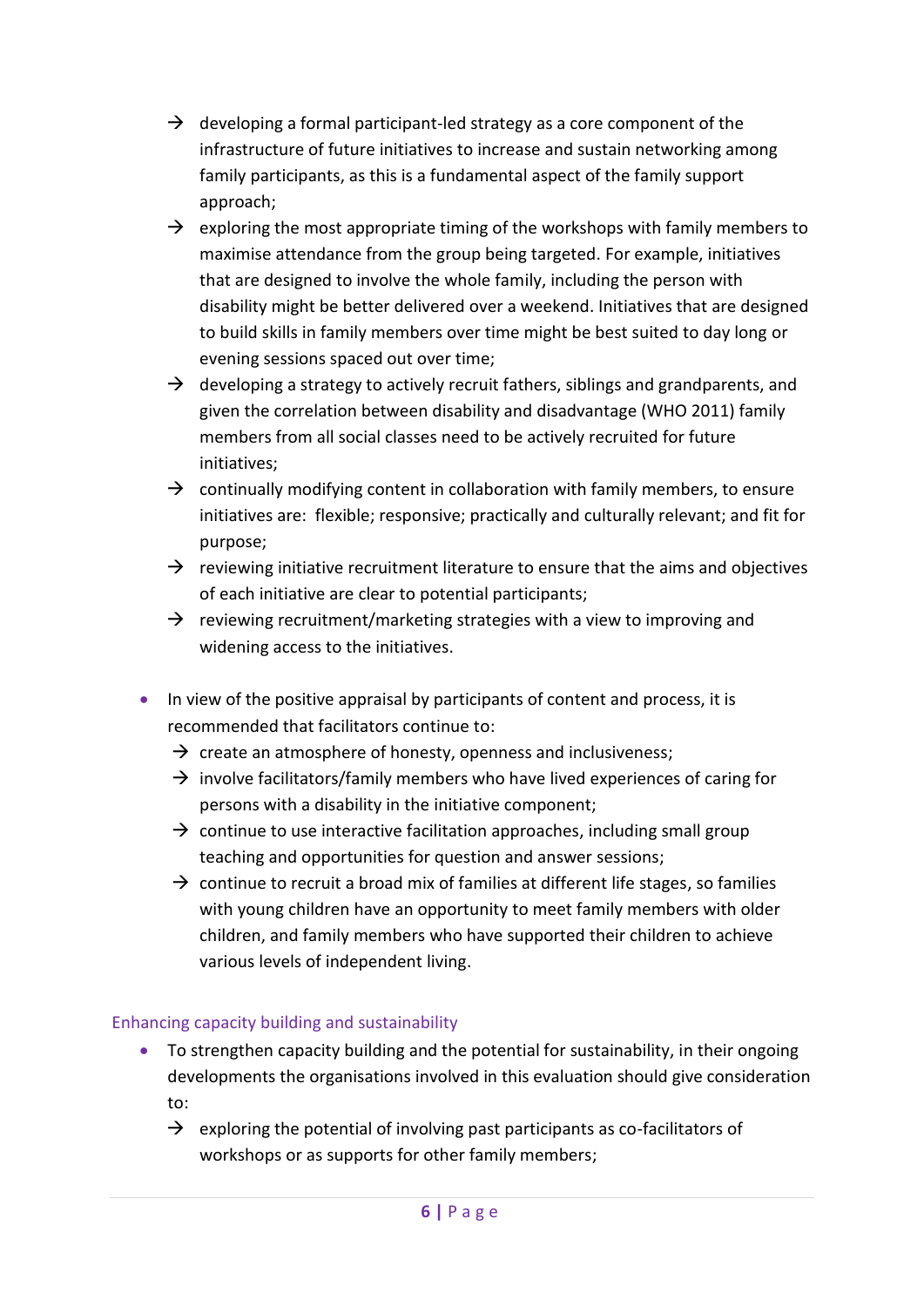- $\rightarrow$  exploring the possibility of creating a family facilitator or intermediary role to engage with and support participants to enact their plan and develop/maintain circles of support;
- $\rightarrow$  exploring the potential of using online media and delivery to reduce travel costs of experts from oversees who deliver lectures on the initiatives;
- $\rightarrow$  exploring the possibility of recording family stories as exemplars of positive changes that occurred following participation in the initiatives. These could be used in future educational initiatives;
- $\rightarrow$  recruiting professionals onto the initiatives as a means of building capacity and changing the philosophy and way of working within professionally led services. This has the potential to reduce the risk of family members returning to organisations that are not receptive to their new found confidence and assertiveness;
- $\rightarrow$  exploring strategies for dissemination of learning regarding the family focused or centred philosophy among organisations that are not family led.
- As capacity building is a key feature of the work of GENIO, it is recommended that GENIO give consideration to:
	- $\rightarrow$  developing mechanisms to enable the sharing of project learning between and among funders and organisations. Doing so would avoid the potential for silo effects, in which learning remains at a localised level. Addressing this point may also enhance potential for partnership working at the inter-organisational working level, including the sharing of resources and funding opportunities;
	- $\rightarrow$  developing case studies or exemplars illustrating the key learning points from completed projects to assist other organisations or future grantees in their capacity building and sustainability work;
	- $\rightarrow$  developing an education package on the meaning and processes involved in such work would be of benefit to future grantees and those involved in this and other sectors. This could take the form of an e-learning package accessed through the GENIO website or a face to face facilitated programme.

#### Further research and evaluation

 GENIO should give consideration to the development of an overarching framework for the evaluation of capacity building initiatives, into which applicants can outline specific, realistic, measurable and time framed evaluation indices matched to their specified capacity building strategies, at the point of funding application. Such a framework should allow for the collection of core data but needs to be adaptable to capture the individuality of capacity building work within and between different organisations. This would streamline the collection of data and create a dynamic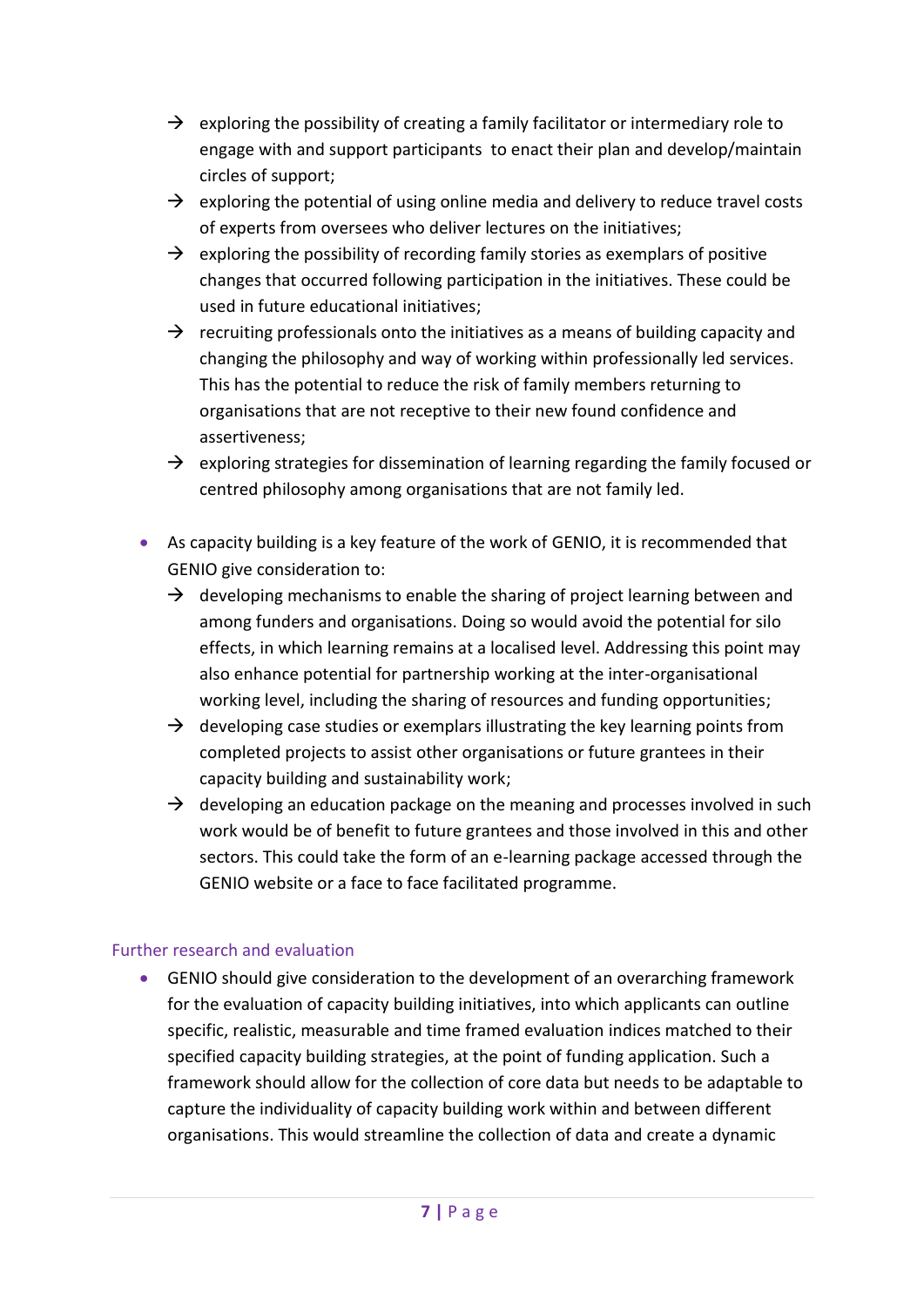database of knowledge that could build an evidence-based resource to inform future capacity building work;

- To overcome the limitations of the present evaluation future initiatives should be evaluated with the use of longitudinal pre-post study designs, and follow-up of the long-term benefits of the initiatives;
- The facilitator data in the present evaluation suggests a degree of transformation within the organisations, however, there is a need to evaluate the degree to which such transformation has occurred and if it is sustained over time.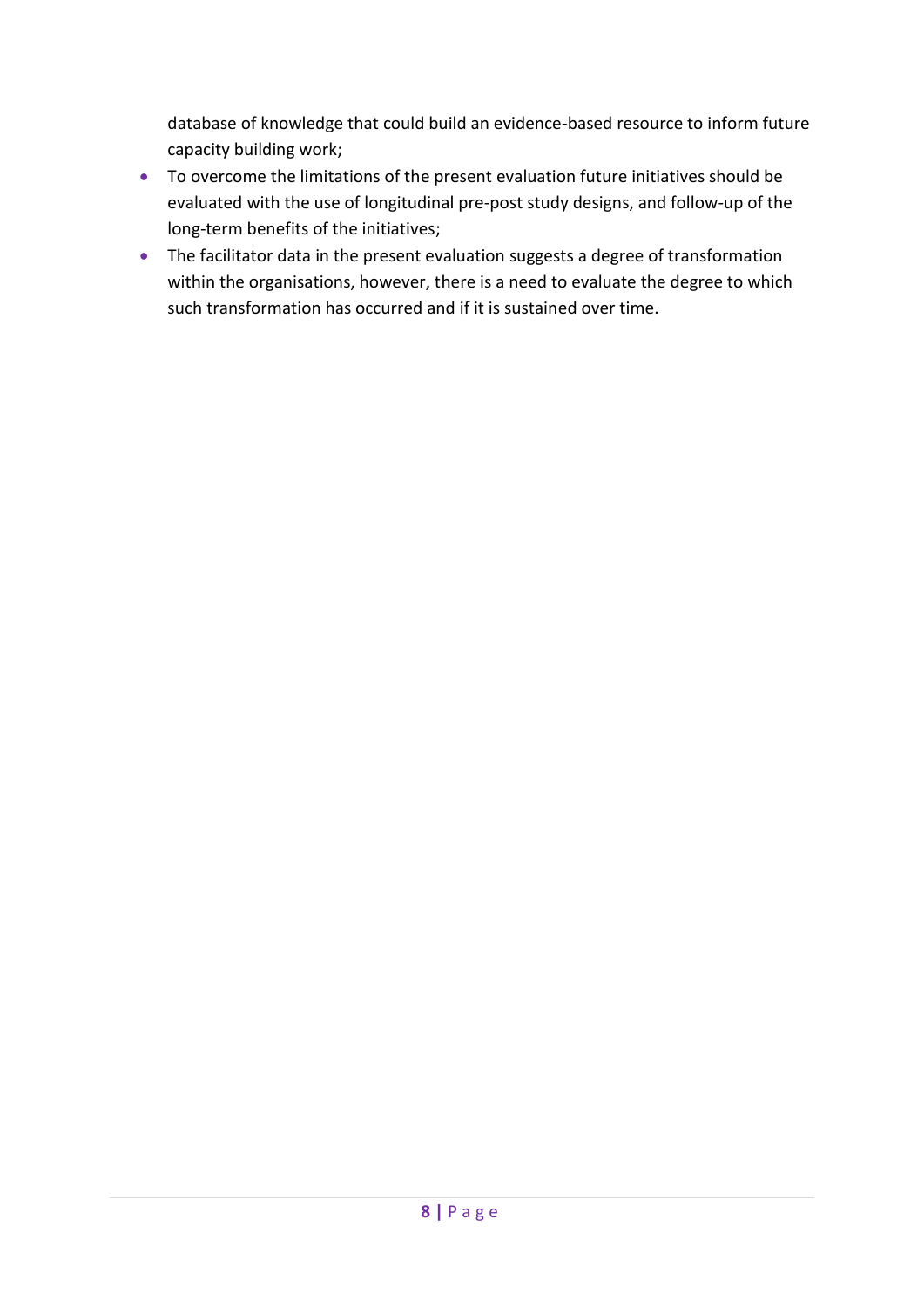## <span id="page-17-0"></span>**SECTION 1: BACKGROUND TO THE EVALUATION**

#### **Setting the context**

For the past five decades, there has been an increasing awareness of the need for service and societal responses to people with disabilities to be addressed through a person-centred approach. A person-centred approach is one which seeks to put the person first (National Disability Authority and Department of Health and Children 2004). Such an approach is grounded in, amongst others, the work of Nirje (1969), Wolfensberger (1972) and O'Brien and Tyne (1981) and has involved a movement away from congregated settings, institutional services and professional control (Lord and Hutchinson 2003). The principle of person-centeredness, which is identified as one of the four key principles underpinning Irish health policy (Government of Ireland 2001), is based in the belief that in order to meet the desires and needs of an individual, their "unique identity...particular gifts and wounds...right to choose, and...capacity to develop, participate and contribute" must be maintained centre stage (O'Brien *et al.* 2010: 15). Furthermore, it is recognised that person-centred approaches must take account, not only of the person with disability, but also of the family, as their role may be key in ensuring that true person-centeredness is achieved (O'Brien and Lovett 1992; State of California 2001). This is particularly relevant to the establishment and maintenance of the person's circle of support beyond professional services (Everson and Zhang 2000; Walker 2010). Thus, whereas person-centeredness is rightly focused on the person, there is a need for service providers to also have a family-centred focus, which is aimed at supporting family to support their family member who has a disability.

In 2010, Genio grant aided four family focused initiatives with a focus on building capacity in a variety of stakeholders in order to promote and support the inclusion of people with disabilities. The initiatives involved training and capacity building with families of people with disability, including people with severe and complex disabilities. The general aim of the initiatives was to increase family members' knowledge and skills and enable them to plan better lives for their family member and to advocate on their behalf.

In 2012, Genio commissioned a team of researchers, from Trinity College Dublin, to conduct an evaluation of the four grant-aided family-focused initiatives from the perspectives of families of people with disabilities and services/organisations. The evaluation employed a multi-method approach using qualitative and quantitative methods to provide a comprehensive evaluation. Data was collected using individual interviews, surveys and documentary analysis.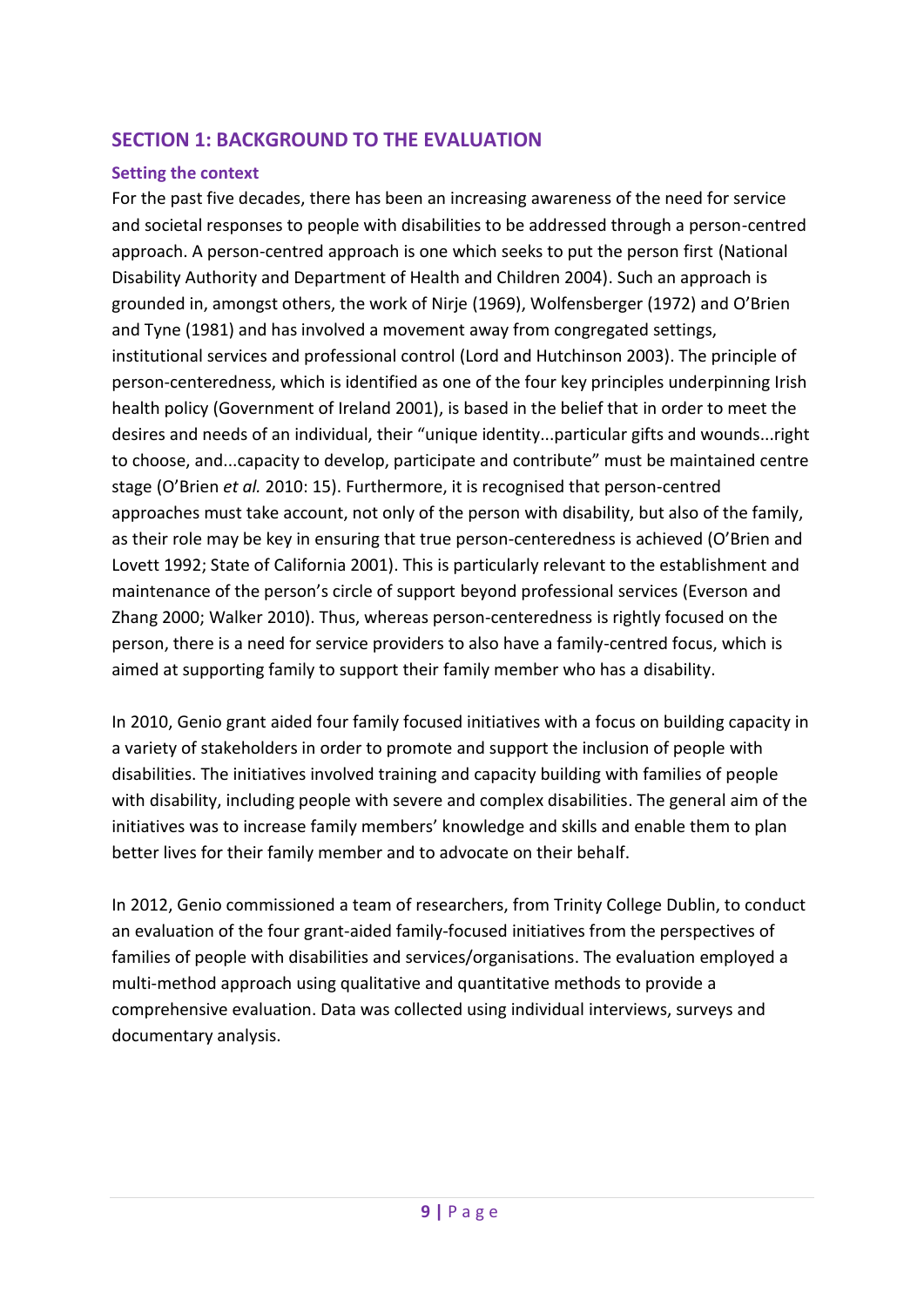The four initiatives which are the subject of the evaluation are as follows:

- **Brothers of Charity Services Clare (BOC)**
- Autism Initiative Group (AIG)
- Leading Education, Advocacy and Planning for full citizenship for people with intellectual disabilities and autism (LEAP)
- Disability Equality Specialist Support Agency (DESSA)

### <span id="page-18-0"></span>**Overview of each project**

### Brothers of Charity Services Clare (BOC)

The Brothers of Charity provide professional led services to adults and children with intellectual disability. In recent years, the service has undergone significant transformation involving a process of deinstitutionalisation, and a move away from congregated settings to a more individualised, person centered model of service delivery, which is grounded in the concepts of community inclusion and integration.

The family-focused initiative under evaluation is a pilot project aimed at broadening the services provided to encompass a family-centred approach. The initiative is modelled on an Australian Family Leadership programme run by Mamre Association in Brisbane and was led by a member of staff from within the Brothers of Charity Service [\(www.mamre.org.au\)](https://go.tcd.ie/OWA/redir.aspx?C=500b43c769d34e108ec5a2a9b4a0ae7f&URL=http%3a%2f%2fwww.mamre.org.au).

As part of the iniative, five weekend residential workshops were provided to 15 families (from Clare and from other parts of the country) (see Appendix I for content of workshops). The workshops were aimed at enabling the family members realise the enormous potential of being able to envision, design and direct the support service that their family member with a disability required. Key elements of the initiative were the envisioning of a meaningful and integrated future for the person with disability; and the formation of a circle of support - whereby a group of key people in the life of the person with disability meet on a regular basis, in a spirit of friendship, to support the person to achieve their goals in all domains of life and support the person to forge natural connections in the community. In addition, the concept of 'succession planning' was explored with families, as a means of building sustainable supports for the person and safeguarding their onward journey into the future. The workshops were facilitated by people from within the organisation.

The grant from GENIO was utilised to fund a project leader and the costs of running the workshops, as well as direct support hours for the family member with a disability so that families could attend the programme. It was also used to fund accomodation for families who were living at a distance from the venue where the workshops were taking place. There was a mix of attendees, including: parents; siblings; and some family members with disability.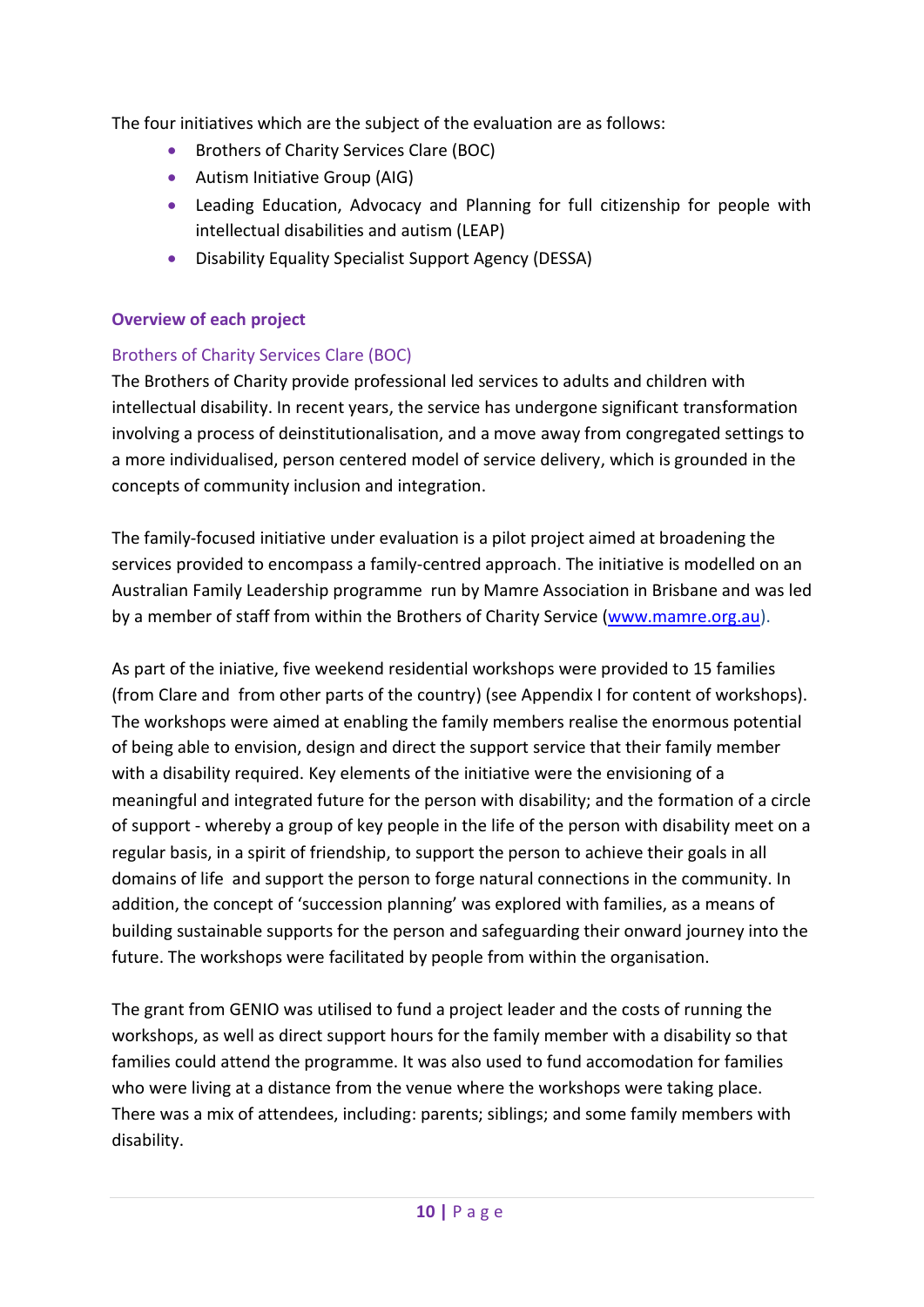#### Autism Initiative Group (AIG)

Autism Initiative is a parent led group set-up in 2004/2005 that exists to support families of individuals with Autism Spectrum Disorders (ASD) and Aspergers Syndrome. It offers a combination of advocacy, information, education, training and supports for families and provides a number of services including residential and day services, an outreach service, and respite service.

The family focused initiative under evaluation is based on the 'Partners in Policymaking' developed in Minnesota, USA, [\(http://www.partnersinpolicymaking.com/\)](http://www.partnersinpolicymaking.com/) aimed at building and strengthening the knowledge, skills and capacity of families of children with autism, so that they could help secure a life for their son or daughter that is independent, safe and secure. As part of the initiative, a series of one and two day information and networking focused workshops were run for families. The workshops focused on understanding the person with autism, navigating the system; person centred planning, transition/life planning, and advocacy for inclusion (see Appendix I).The workshops were facilitated by a combination of people from within the organisation and external international experts in the field. There was a mix of attendees, including parents, siblings; special needs assistants, teachers, psychologists, and speech and language therapists.

The funding from Genio was used to finance the delivery of the programme, including funding the international experts, notably Kevin Baskerville (Leicestershire outreach) and Peter Vermeullen (Belgium). Kevin Baskerville is an expert on managing anxiety/understanding the diagnosis. Peter Vermeullen is an expert on 'contextual blindness'. There was a mix of attendees, including: parents; siblings; special needs assistants; teachers; psychologists; and speech and language therapists.

## Leading Education, Advocacy and Planning for full citizenship for people with intellectual disabilities and autism (LEAP)

Leap is a parent lead organisation established in 2009 to support people with Intellectual Disabilities and people with Autism to be active citizens by strengthening their knowledge and their role and influence in partnership with their families and professional allies (people who work in services who can support LEAP's mission and values). LEAP endeavours to achieve this through providing leadership, mentoring and training solutions to families who have a child with a disability and who wish to take control of their own support needs. The group of parents and professionals who came together as LEAP did so as a coalition to bring individual programmes together as a suite of training. This group has since disbanded and two of the original members have stayed with the ethos and brand of LEAP and developed it into a social enterprise as of January 2012 (www.leapireland.com).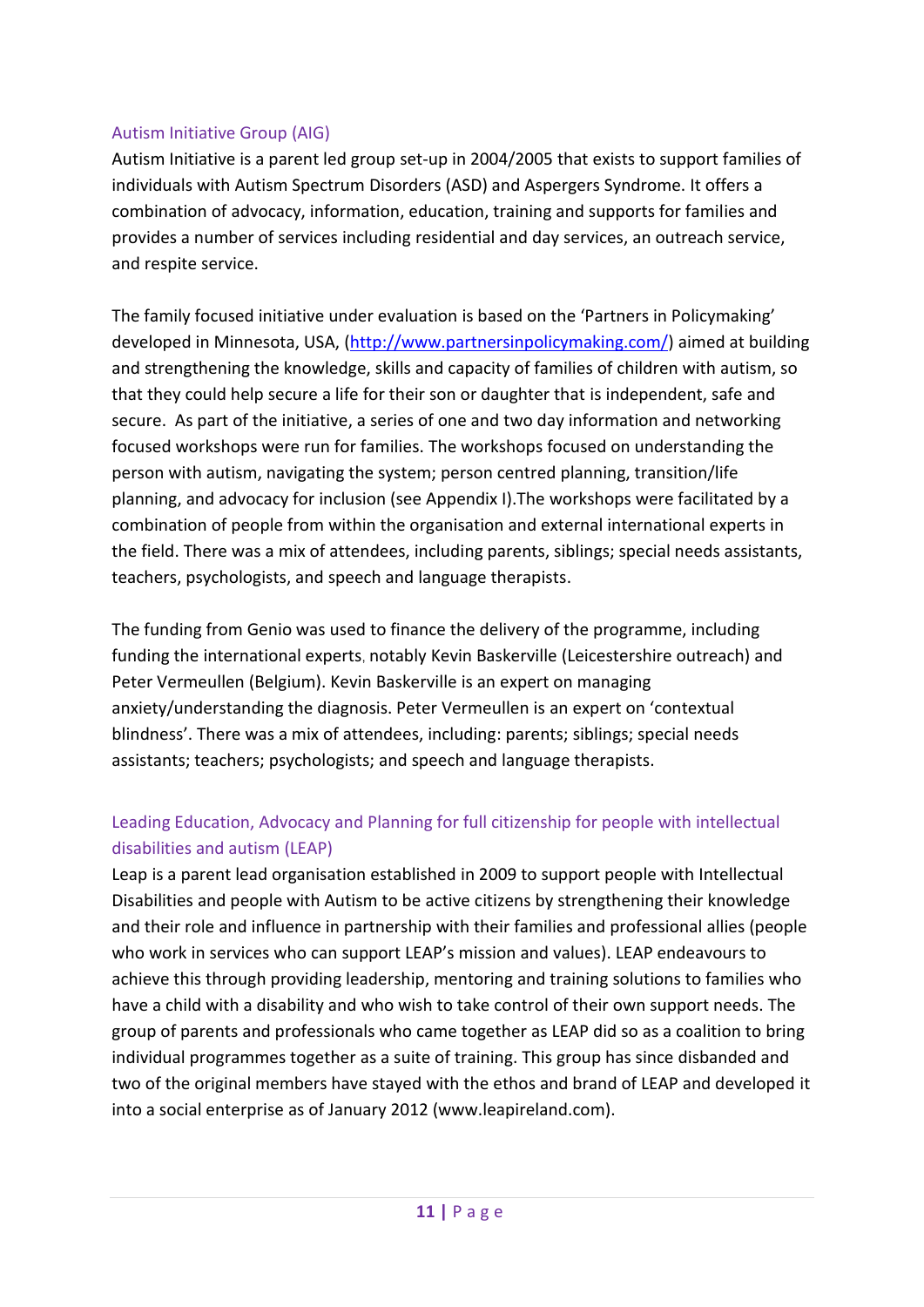The family focused initiative under evaluation consisted of a number of components including: half day information sessions and workshops; a family leadership weekend; and two longer programmes run over the course of a number of spaced days (see Appendix I). The different components of the initiative were aimed at empowering and up skilling families experiencing disability to lead lives of self-determination and active citizenship. The workshops were facilitated by people from within LEAP and national and international experts co-facilitated some aspects of the programmes (for example Pathways to Possibilities and Communication and Supporting Skills). The family leadership weekend was run in conjunction with Clan Beo, an organisation in the West of Ireland.

The funding from Genio was used to finance facilitation costs and the costs associated with delivering the various initiative components including hiring of venues, accommodation etc. The workshops were attended by parents of children with intellectual disability and autism, and some professional allies also participated in the Pathways to Possibilities programme.

### Disability Equality Specialist Support Agency (DESSA)

DESSA is a national community development organisation that was set up in 2001. The goal of DESSA is to promote social inclusion by means of policy development and conscientising the disability communities, through the development and delivery of social inclusion initiatives to people with disabilities and their families. The family focused initiative under evaluation, called the 'Empowering Parents Programme' was part of an overall "Supporting Families Social Inclusion Strategy". The aim of the empowering parent programme was to support parents of children with disabilities to become advocates for their children in their local communities and in their search for appropriate services. The programme consisted of series of education workshops that were run in three different locations (see Appendix I). The facilitators for the programme were a diverse group of people drawn from within DESSA, community development workers and independent facilitators who had completed a programme to train the trainers on facilitating the empowering parents programme.

The funding from GENIO was used to fund the delivery of the programme, including hiring venues. The workshops were attended by family members of people with a disability. Having provided a background to the current evaluation and the organisations who participated in the evaluation, the next section will review literature on family support initiatives.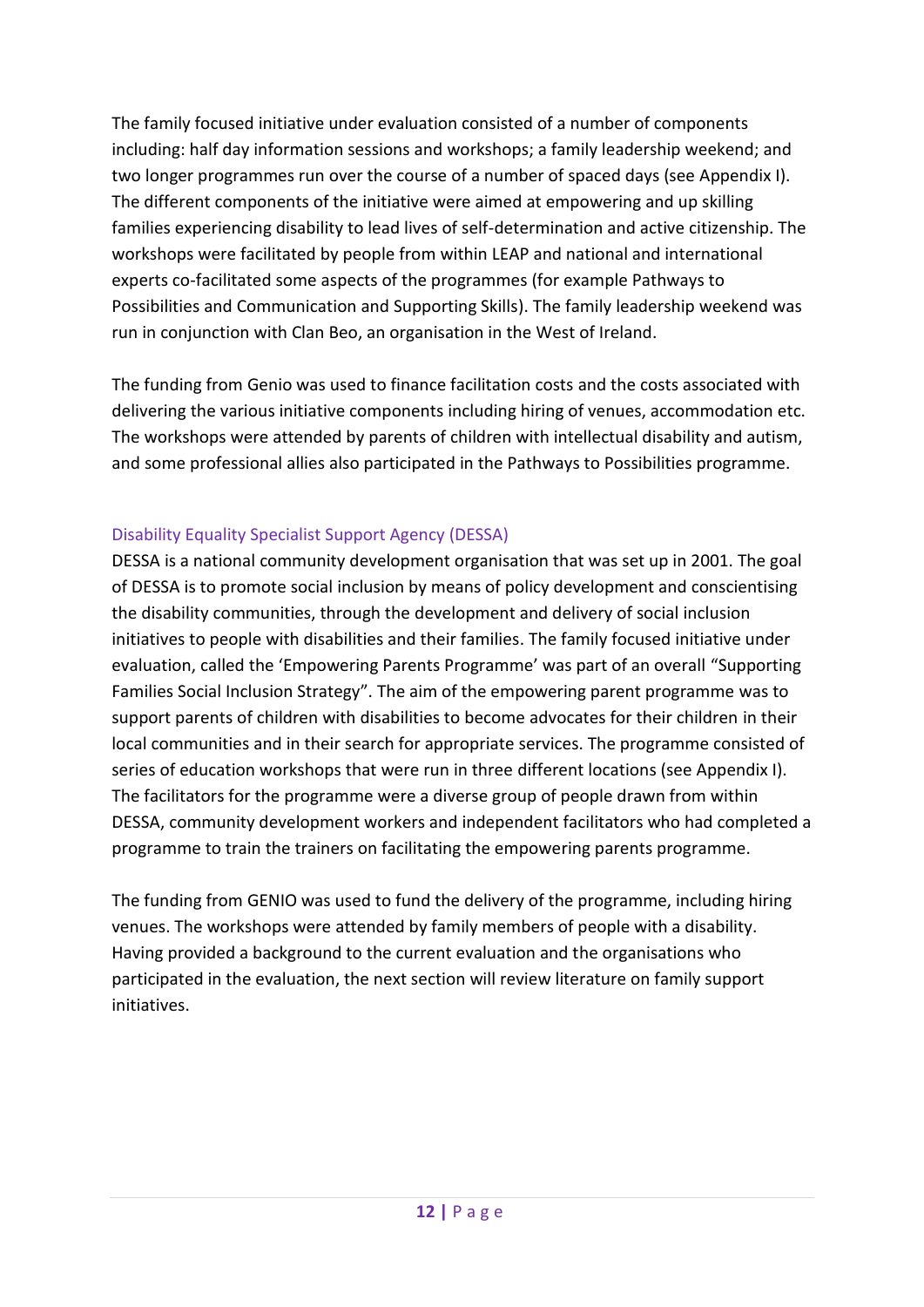## <span id="page-21-0"></span>**SECTION 2: CURRENT STATE OF EVIDENCE ON FAMILY SUPPORT INITIATIVES**

#### <span id="page-21-1"></span>**Introduction**

-

Family support is defined by Wang and Brown (2009: 149-150) as referring to "a variety of support including cash assistance; professionally provided services; in-kind support from other individuals or entities; goods or products; or any combination of services that are provided to families who have minor or adult members with disabilities living in the family's home". This section will review family support initiatives in other jurisdictions that have been highlighted in the professional literature in order to identify the characteristics of initiatives that have a positive impact on families and others<sup>1</sup>. In addition, the section will map the four initiatives (BOC,LEAP, AIG, DESSA) under evaluation using the family support models identified from the literature.

#### <span id="page-21-2"></span>**Factors that impact on families' coping**

"Families...are exposed to stressors from internal sources within the family and from external sources when advocating for health and social services and educational services for the child" (Twoy *et al.* 2007: 252). It is within this context that family-centred supports have their value, as while many families show great resilience and develop coping skills which allow them to undertake supporting roles others may not (Peralta and Arellano 2010). A number of variables have been suggested to be important in relation to resilience. Studies have demonstrated a correlation between type/degree of disability and stress/wellbeing of families (Baxter *et al.* 2000). Socioeconomic status is also important as income may affect the family's ability to access resources and may impact on choice of service (Knestrict and Kuchey 2009). Maintenance of family rhythm, in terms of roles and routines, has been suggested as a support to coping because it creates predictability and structure in times of stress (*ibid*).

 $1$  An extensive search of the literature was carried out, which sought to identify evaluated family-focused support projects. The review focused on literature published during the period 2006 to 2012 although some frequently-cited papers which predated 2006 were also examined. A search was carried out in CINAHL, Psycho Info, Psych Lit, Social Sciences Index and Google Scholar. Additionally, a manual search of relevant websites was undertaken in order to identify family support initiatives. The following keywords were employed: family, support, disability, autism, intellectual disability, family support programmes, family-centred practice. A total of 90 papers/reports were identified of which only 14 evaluated family support projects similar to those that were funded by Genio. Whilst this section has reviewed only published literature pertaining to evaluations of family-focused projects, it should be noted that many other projects were identified during an internet search which did not have published evaluations. Examples of these include: Life without Barriers [\(http://www.lwb.org.au/Services/Disability/Pages/disability-family-support.aspx\)](https://go.tcd.ie/OWA/redir.aspx?C=1f9f935b47034e1da873956d76e85e2c&URL=http%3a%2f%2fwww.lwb.org.au%2fServices%2fDisability%2fPages%2fdisability-family-support.aspx); Oxfordshire Family Support Network [\(http://www.oxfsn.org.uk/\)](https://go.tcd.ie/OWA/redir.aspx?C=1f9f935b47034e1da873956d76e85e2c&URL=http%3a%2f%2fwww.oxfsn.org.uk%2f). Partners in Policymaking [\(http://www.partnersinpolicymaking.com/\)](https://go.tcd.ie/OWA/redir.aspx?C=1f9f935b47034e1da873956d76e85e2c&URL=http%3a%2f%2fwww.partnersinpolicymaking.com%2f); Mamre Family Support [\(http://www.mamre.org.au/service/family-support.php\)](https://go.tcd.ie/OWA/redir.aspx?C=1f9f935b47034e1da873956d76e85e2c&URL=http%3a%2f%2fwww.mamre.org.au%2fservice%2ffamily-support.php); Family Centered Transition Project [\(http://www.iod.unh.edu/Projects/fctp/project\\_description.aspx\)](https://go.tcd.ie/OWA/redir.aspx?C=1f9f935b47034e1da873956d76e85e2c&URL=http%3a%2f%2fwww.iod.unh.edu%2fProjects%2ffctp%2fproject_description.aspx);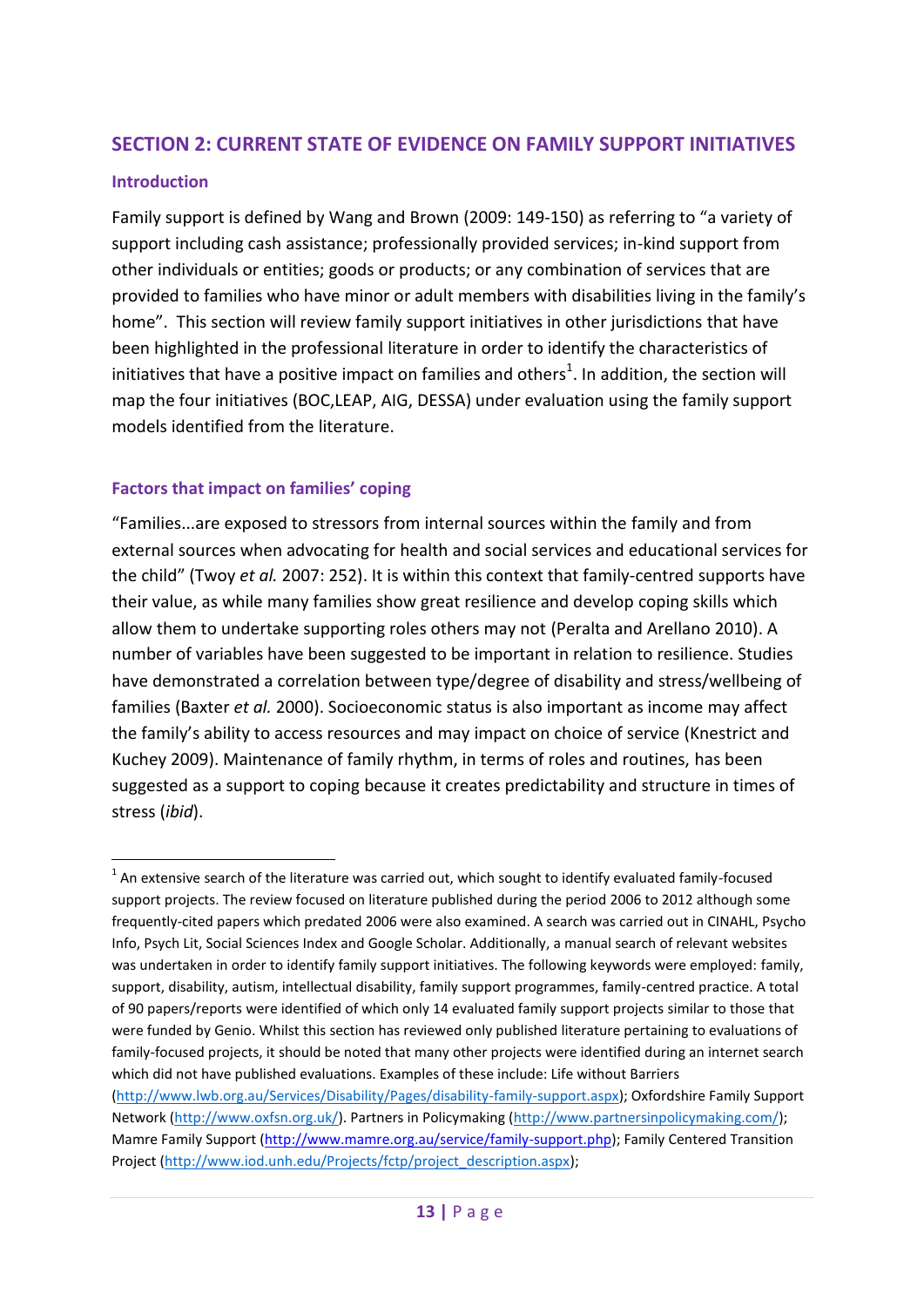Other factors, such as family connectedness and cohesiveness, similarly provide support in times of distress (Fiese *et al.* 2002), while having a spiritual belief system may provide a context within which perceptions about the person with disability may be grounded or framed (Bayat 2007). Finally, Peralta and Arellano (2010) note that the availability of a variety of resources in the community and partnership with professionals that care for their children is significant in meeting families' support needs. This is supported by Greer et al.'s (2006) Irish study which explored coping in Irish mothers of children with intellectual disabilities in the context of community living. Many studies, however, have demonstrated that people with disabilities and their families have had to cope against a backdrop of disempowerment, fragmented service provision and inadequate access to what services are available. This is a recurrent theme in the literature and spans geographical and cultural boundaries (Powers *et al.* 2006; Ruble and McGrew 2007). Again, resilience has emerged among families who have developed their own circles of support through the recruitment of family members and friends, as well as becoming the *de facto* coordinators of their family member's service provision (Čagran *et al.* 2011; Ajuwon and Brown 2012; Hu and Wang 2012; Rillotta *et al.* 2012). The development of such support circles or networks and of empowering partnerships between families and services is seen to be crucial to the ongoing evolution of person and family-centeredness (Schippers and van Boheemen 2009) and is the basis for many of the family support projects that have emerged in recent years.

#### <span id="page-22-0"></span>**Family-centered support**

Many models of family-centered support are reported in the literature. There is little consistency though in terms of ideal structure, with varying approaches employed to achieve positive outcomes for families and individuals with a disability. The emergence of these family-centered models mirror somewhat the development of services for people with disabilities as these tended to be based on a medical model which pathologised both the persons with the disability and their families (Samuel *et al.* 2012), and which offered professional expertise as its answer. The development of alternative family-driven models occurred in many parts in the 1950s and 1960s, often through parents coming together to support each other and to drive alternative models for the education, care and inclusion of their children in mainstream society. Such movements led to the establishment of the National Association of Parents of Backward Children in 1946 (now called MENCAP) in the United Kingdom and of the National Association for the Mentally Handicapped in Ireland in 1961 (now called Inclusion Ireland). These fora have been crucial to the voicing of family views on service provision and configuration, family support and inclusion.

For the past two decades, family voices have increasingly populated research reports in the social work and disability literature as practitioners have sought to identify and collaboratively address the service needs of individuals *and* their families.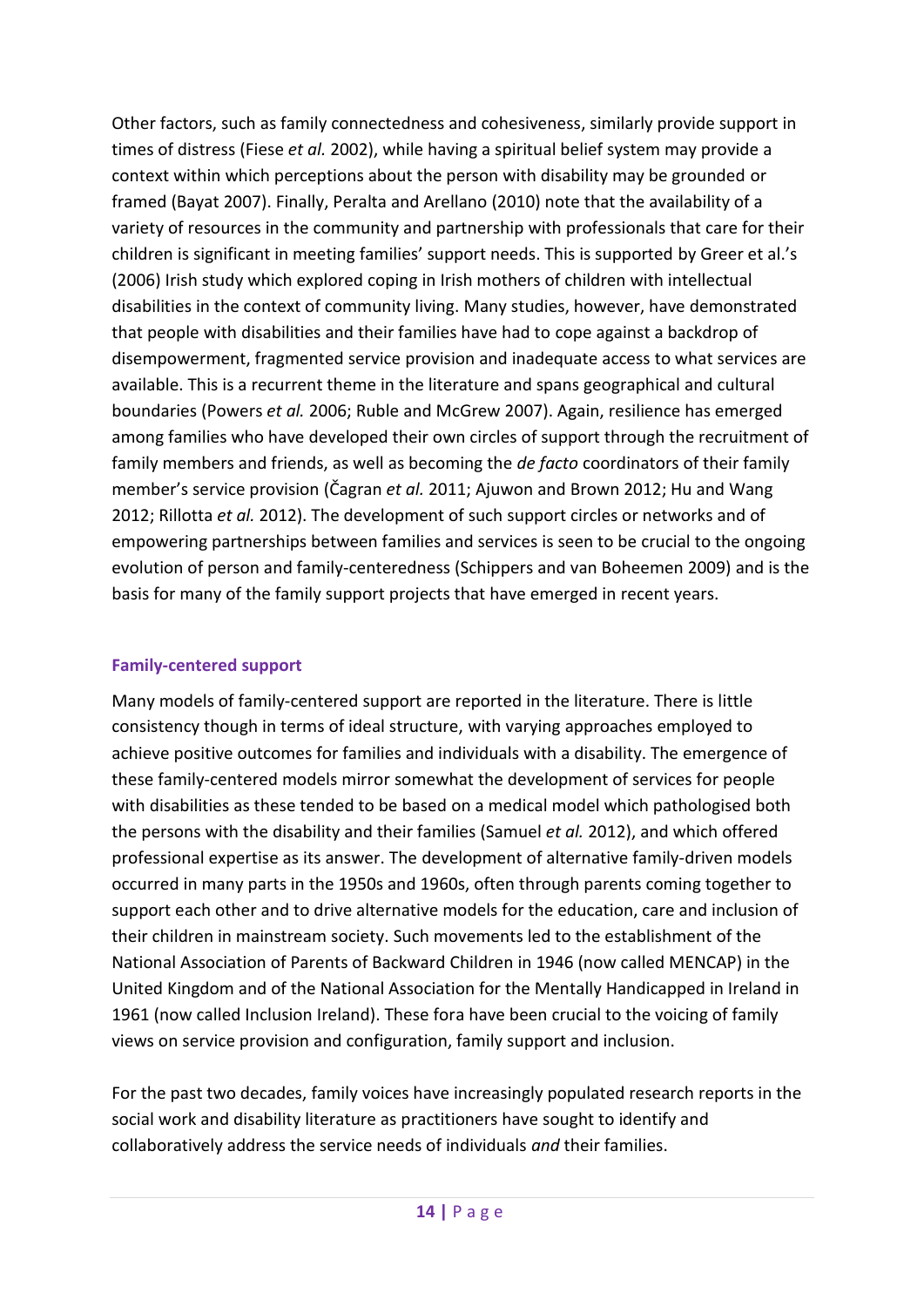The *family-centred approaches* that continue to be developed tend to be grounded in a set of core principles (Dempsey and Keen 2008):

- that the family is the constant in the person's life;
- that the family is best positioned to support the person in determining their needs and desires;
- that the person is best supported through his/her family and community being supported; and
- that the family must be respected, empowered and affirmed.

Espe-Sherwindt (2008: 141) notes that in achieving adherence to such principles, it is necessary for service personnel to move from being 'expert managers' to becoming 'flawless consultants'. She also notes that this may be such a radical change from the traditional model of professional-led service that it may be difficult to achieve in a timely manner. However, such a transition has been identified by families themselves as being crucial to the success of family-centred approaches (Dempsey and Keen 2008). Weiss et al. (2008), in a survey 640 parents of children with autism regarding the Ontario Policy/Program Memorandum 140, reported that respondents wanted greater collaboration between parents and professionals with the target of effective engagement in planning. Similarly, Hiebert-Murphy et al. (2011) carried out a qualitative study with 39 mothers and 22 fathers on a community-based childhood disability program, which focused on enhancing family centeredness. They identified the importance of skilled service coordinators but noted that some professionals maintain their aforementioned role, acting as 'gatekeepers' to services, often not maintaining contact with the family, failing to initiate interaction, not listening, and even judging parents.

It is clear that families have an expectation of excellence from services (Burton-Smith *et al.* 2009) but they also expect that focused support will come from service staff and from the service system (Burton-Smith *et al.* 2009; Samuel *et al.* 2012). However, there is no real consensus on the scope of such support. Singer et al. (2009: 98) refer to "…formal and informal resources designed to promote the benefits and reduce the various social costs of family caregiving for individuals with physical and cognitive impairments".

## <span id="page-23-0"></span>**Family support models**

Having considered the main components of family support, it is necessary to explore the various models of such support that have been reported in the literature. One aspect of support which is raised repeatedly by families is the need for more information about services that are available (Dempsey and Keen 2008; Hiebert-Murphy *et al.* 2011; Samuel *et al.* 2012). Information is, however, of limited value if one cannot navigate the service system, and it is here that the importance of collaboration and partnership re-emerges, as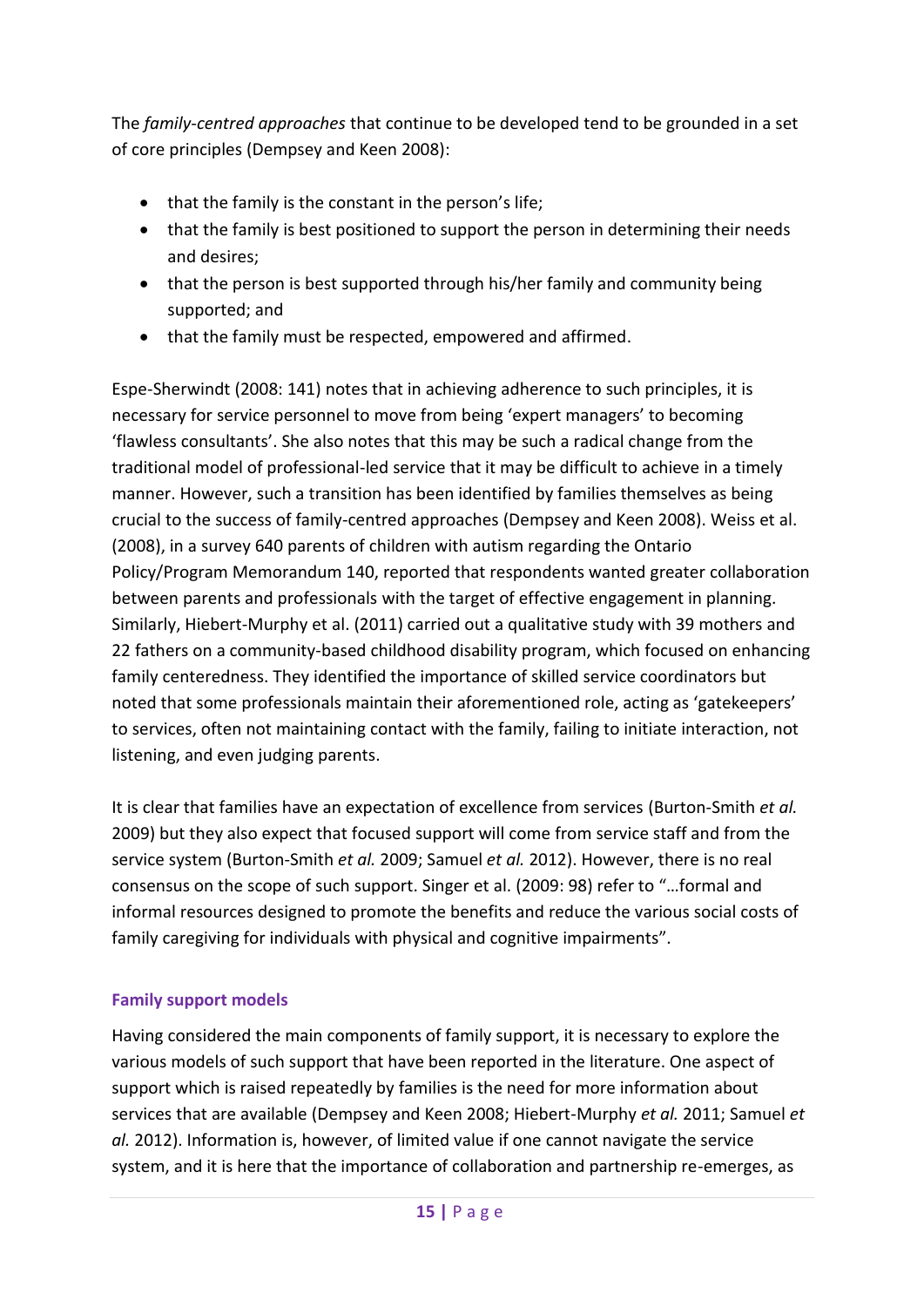many families have, to date, had to initiate their own formal and informal supports/services (Weiss *et al.* 2008; Hiebert-Murphy *et al.* 2011; Samuel *et al.* 2012). The outcome of this should be increased empowerment, enablement and independence of families (Espe-Sherwindt 2008; Schippers and van Boheemen 2009; Peralta and Arellano 2010), with the goal of enhancing the quality of life of the care giving family and of the care recipient (Wang and Brown 2009). Espe-Sherwindt (2008: 236) sums up these central components of the family-centred approach: "(i) an emphasis on strengths, not deficits; (ii) promoting family choice and control over desired resources; and (iii) the development of a collaborative relationship between parents and professionals".

Whilst the literature contains reports on many and varied approaches to family support, there is limited evidence on which approaches offer the best outcomes for both persons with disabilities and their families. Singer et al. (2009) notes that approaches may be totally controlled and formulated by the service agency, configurable by the family or anything in between. Drawing on Flanagan and Green (1997), Powers et al. (2006) propose an interesting categorisation for examining approaches to family support, grounded in locus of decision-making and control of funding [\(Table 1\)](#page-24-0).

| 11 OWC13 Ct al. 2000.007          |                                                                                                                                            |  |  |  |  |  |  |  |
|-----------------------------------|--------------------------------------------------------------------------------------------------------------------------------------------|--|--|--|--|--|--|--|
| Model                             | <b>Criteria</b>                                                                                                                            |  |  |  |  |  |  |  |
| <b>Recipient/family-led</b>       | Cash is paid directly to the person with disability or their family carers<br>along with advice for those who will be configuring service. |  |  |  |  |  |  |  |
| <b>Fiscal intermediary</b>        | The family manages the money and engages service providers. The<br>intermediary manages accounts, employment and administrative tasks.     |  |  |  |  |  |  |  |
| <b>Supportive</b><br>intermediary | The intermediary acts as the interface between<br>family and<br>supports/providers.                                                        |  |  |  |  |  |  |  |
| Self-directed care<br>management  | The family actively takes part in decision-making but funds/services are<br>controlled by the agency.                                      |  |  |  |  |  |  |  |

<span id="page-24-0"></span>**Table 1. Criteria for assignment of programs according to fiscal model (Powers et al. 2006:68)**

This categorisation, however, is somewhat limited in that it does not clearly address the issues of empowerment and collaboration that are inherent in family-centred approaches (Dempsey and Keen 2008). Furthermore, as it focuses to a greater degree on policy and organisational issues, it does not easily allow for classification of small, localised projects such as programmes of training and support (Barlow *et al.* 2006), family support and guiding (Nahom *et al.* 2000), positive parenting (Turner and Sanders 2006), residential support (Stainton 2011) and family link-ups (Butera-Prinzi *et al.* 2010). Such projects resonate with those that are the focus of this current evaluation report.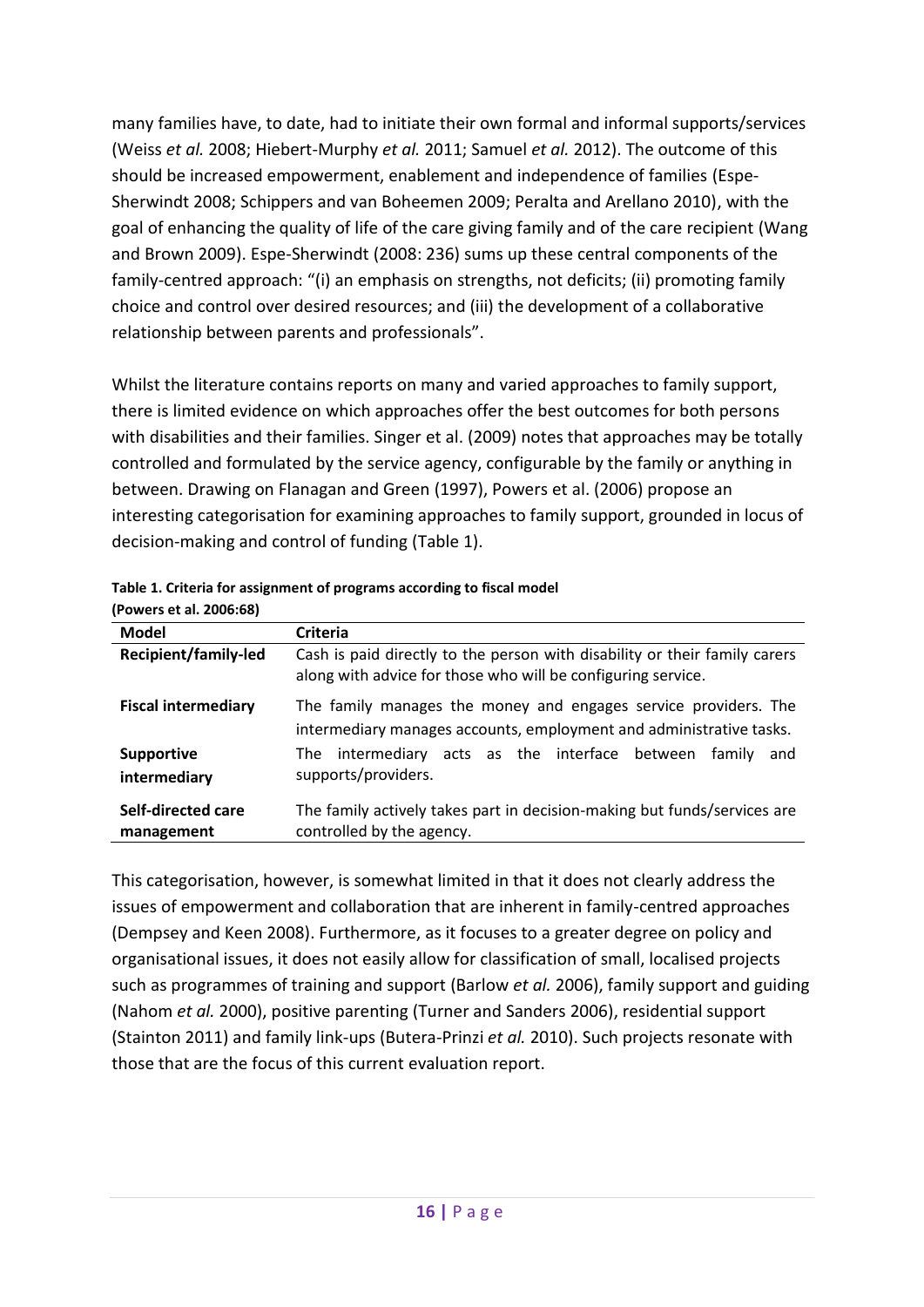Dunst et al. (1991), in their discussion of early intervention programmes, offer an alternative framework, which centres on the family-oriented characteristics of such programmes. They identify four types of programmes based on family-orientation: professional-centred; family-allied; family-focused; and family-centred. These are summarised in [Table 2.](#page-25-1)

| Model                 | <b>Criteria</b>                                                                                                                                                                                                                                                                                                                                   |
|-----------------------|---------------------------------------------------------------------------------------------------------------------------------------------------------------------------------------------------------------------------------------------------------------------------------------------------------------------------------------------------|
| <b>Professionally</b> | Families are seen mostly as deficient and incapable of healthy functioning without                                                                                                                                                                                                                                                                |
| centred               | professional interventions. Professionals see themselves as experts who determine family<br>needs. Families' views and opinions are given little or no credence. Interventions are<br>implemented by professionals with families being passive participants in the intervention<br>process.                                                       |
| <b>Family allied</b>  | Families are seen as minimally capable of independently effecting changes in their lives.<br>Families are viewed as agents of professionals for carrying out professionally prescribed<br>recommendations and courses of action. Professionals enlist families to implement<br>intervention under the guidance and tutelage of the professionals. |
| Family                | Families are seen as capable of making choices among options professionals deem                                                                                                                                                                                                                                                                   |
| focused               | important for healthy functioning. Professionals provide advice and encouragement to<br>families on the basis of their choices and decisions. Interventions focus on monitoring<br>family use of professionally valued services.                                                                                                                  |
| Family                | Families are viewed as fully capable of making informed choices and acting on their                                                                                                                                                                                                                                                               |
| centred               | choices. Professionals view themselves as agents of families who strengthen existing and<br>promote acquisition of new skills. Interventions emphasise capacity building and resource<br>and support mobilisation by families.                                                                                                                    |

<span id="page-25-1"></span>

| Table 2. Criteria for Assignment of Programs to Family-Oriented Models |  |
|------------------------------------------------------------------------|--|
|                                                                        |  |

**(Dunst et al. 2002:223)**

Person and family-centred approaches have the capacity to be hugely transformative, as they involve a significant change in how power is managed (Wills 1997). Thus, the third model, is based on the family's relationship with agencies, which can be based on service (power over), partnership (power with) or personal power (power within) (Lovett cited by Wills (1997). Whilst collaboration between service providers and families has led to change in the lives of people with disabilities and their families, Wills (1997) proposes that the traditional roles of provider and consumer will not change sufficiently for real empowerment of families to take place, and a transfer of knowledge, problem-solving ability and communication, organisational and advocacy skills must take place. These skills are arguably the basis of family-centeredness and support families to lead and be truly empowered.

#### <span id="page-25-0"></span>**Family focused projects identified within the literature**

This review identified eight family focused projects which sought to address family support using differing fiscal, family-orientation and power models. All of the projects resulted in positive outcomes for participants, although to varying extents. The next section of the review will discuss how the eight projects use the three family support models (fiscal, family-centeredness and power) discussed in the preceding sections. The main characteristics of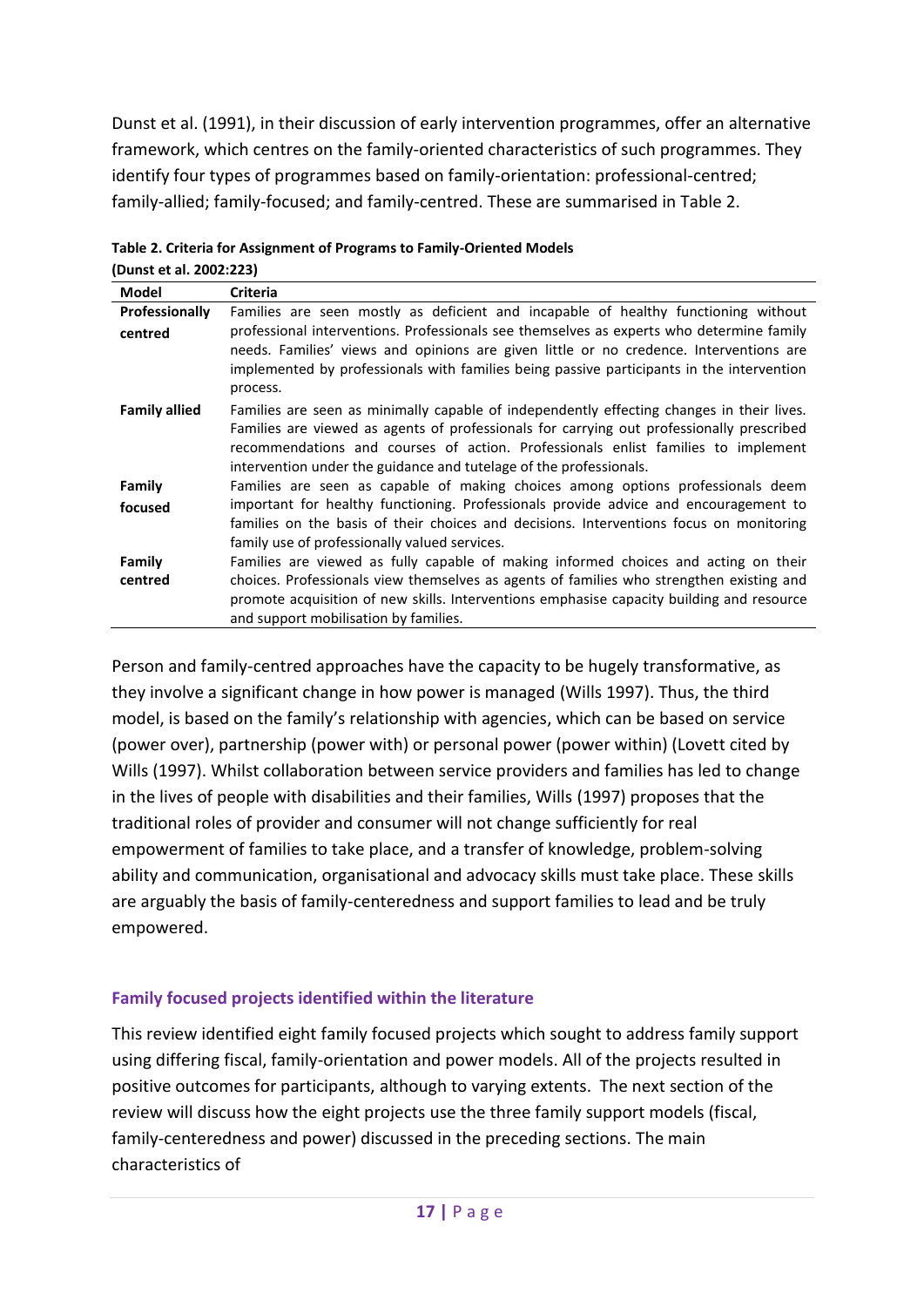the eight projects, together with evaluation methodologies used are highlighted in Table 3, Table 4 and Table 5 (see pages 26-29).

#### The Home Based Support Services Program (Illinois, USA)

The fiscal intermediary approach to care giver support is well represented in the literature pertaining to U.S. models both before and after the introduction of the National Family Caregiver Support Programme, which was the first attempt to address all family care-givers' needs through federal funding (Feinberg and Newman 2004; Whittier *et al.* 2005). An example of such a programme in which funding is made available to families through an intermediary agency is the Home Based Support Services Program (HBSSP) in Illinois, which was set up in 1990. This programme sought to increase the quality of life and autonomy of people with disabilities. This consumer-directed support programme involved the development of an individually-determined package of services which were identified by the person with the disability and his/her family, with the assistance of a service facilitator. The money can be used to purchase, for example, "workshop and supported employment expenses, respite care, therapy costs, rehabilitation aide fees, dental fees, transportation costs, and recreational activities" (Heller *et al.* 1999: 420). Heller et al. (1999) explored the impact of this programme on family carers and the persons with the disabilities using a pretest post-test design with comparison group over a four year period. The variables they explored included caregiver self-efficacy, service satisfaction, met and unmet service need, caregiver burden and community integration. The study found that those families participating in the HBSSP had fewer unmet needs and greater self-efficacy than the comparison group. Whilst they were more satisfied with the service provided, there was no significant difference in caregiver burden. Heller et al. (1999) note, however, that the variation in family support programmes makes it difficult to generalise findings from a study such as this.

Caldwell and Heller (2003) further explored the HBSSP, focusing on the outcomes of respite/personal assistance purchased by families. Using a cross-sectional design with multiple regression analyses, the researchers surveyed a sample of 91 families on the above variables, as well as care giving satisfaction, employment of mothers, control of respite/personal assistance services and variables relating to the person with intellectual disability. The findings suggest that when families take more control for decisions related to such services, they report greater satisfaction and engage more community resources, leading to improved community involvement for the person with the disability. Heller et al. (2007) continued their evaluation of this programme, exploring its impact on out-of-home placement over an eight year period. They compared placement rates among families on the programme and those on the waiting list for the programme, discovering that those individuals with disabilities on the programme were less likely to experience an out-of-home placement than those on the waiting list. Further work by Caldwell and Taylor (2006),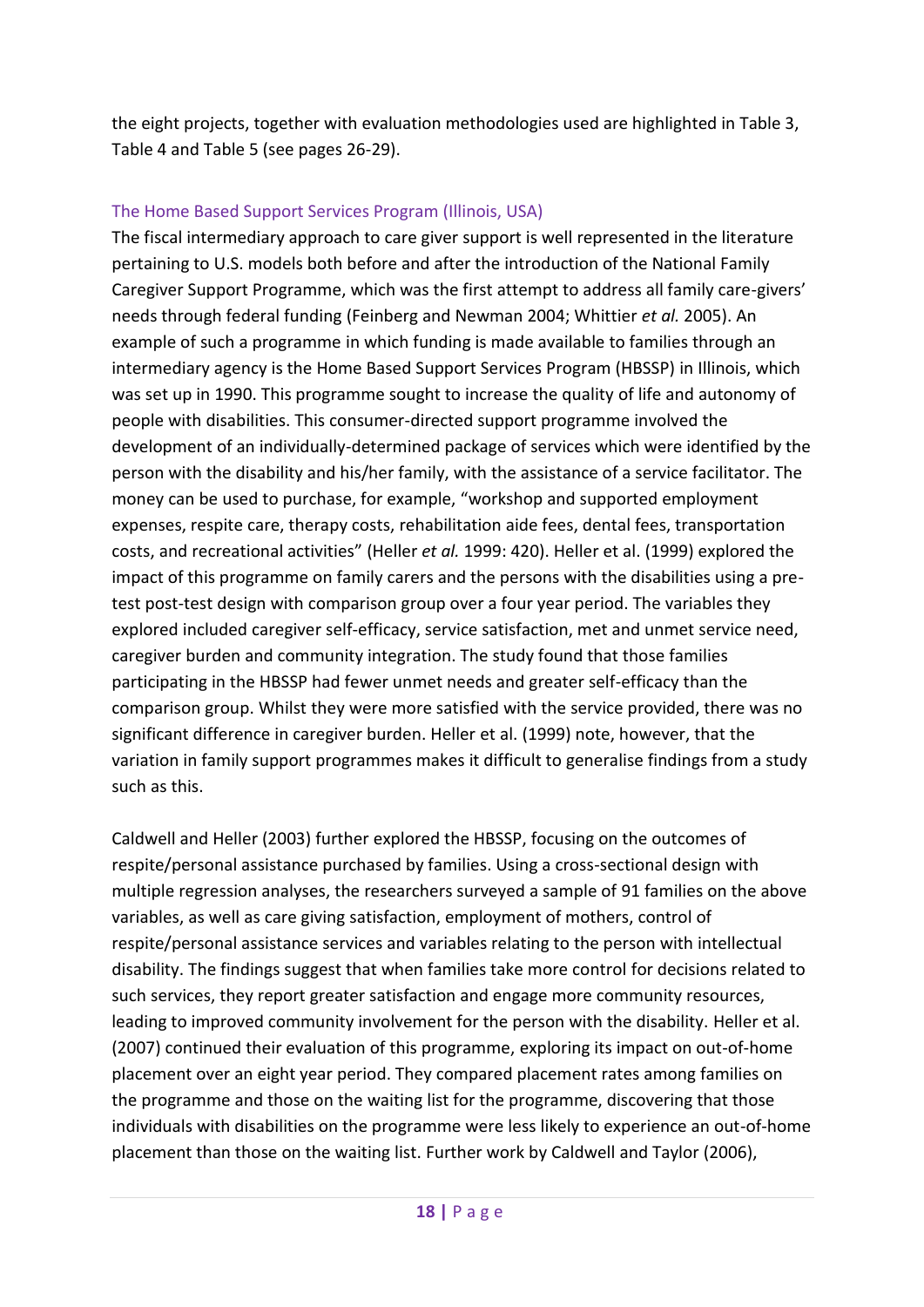suggests that consumer-directed supports led to improved economic, health and social outcomes for families. The effectiveness of the HBSSP has also been examined longitudinally over a nine year period in respect of met/unmet service needs, community participation of individuals with intellectual disability, satisfaction with service and caregiver burden (Caldwell *et al.* 2007). The earlier findings relating to met/unmet need and service satisfaction were reaffirmed, whilst no significant differences were noted in caregiver burden or community participation.

### The Intensive Family Support Strategy (Australia)

An Australian example of a fiscal intermediary programme was reported in a review of the Disability Services Commission's *Intensive Family Support* (IFS) Strategy. The review involved review of IFS data, consultations with stakeholders/service providers and telephone interviews with 28 IFS recipients and unsuccessful applicants. The IFS was instigated in 2001 in the context of a shortage in residential accommodation places. The strategy sought to help families to support their family member with a disability at home. It was based on the provision of personal funding that would be used to access services for the person with a disability with the aims of supporting "primary carers at times of critical need" (Barbara Gatter and Associates 2007: 5), improving a family's well-being and capacity to provide support, and so providing for positive outcomes for the person with the disability. It sought to achieve this through provision of funding to access respite opportunities, thus affording families with a break. Whereas the strategy was found to be effective in supporting families in crisis who wanted respite opportunities, it is noted that it is "not effective for families who have support needs in areas other than respite" (Barbara Gatter and Associates 2007: v).

#### The Arc of Howard County (Maryland, USA)

A further approach to providing support to families through the intermediation of a fundholding agency is the *Arc of Howard County* in Maryland. The Arc is a service for people with intellectual disabilities which was set up by parents in 1961. It has committed itself to a person-centred approach focused on achievement of personal outcomes, dreams and desires (Walker 2010). This strategic decision carried with it a requirement for organisational change. One of the core areas for change was "creating additional means of communicating with and connecting with families" (Walker 2010: 7). Walker's (2010) case study of this organisation found that staff had recognised the necessity for collaboration with families through family fora aimed at achieving individualised support and control.

#### Passion and Entrepreneurship in Almere (Almere, The Netherlands)

Whereas many of the fiscal intermediary programmes reported in the literature tend to be large scale projects with central or local governmental involvement, it is acknowledged that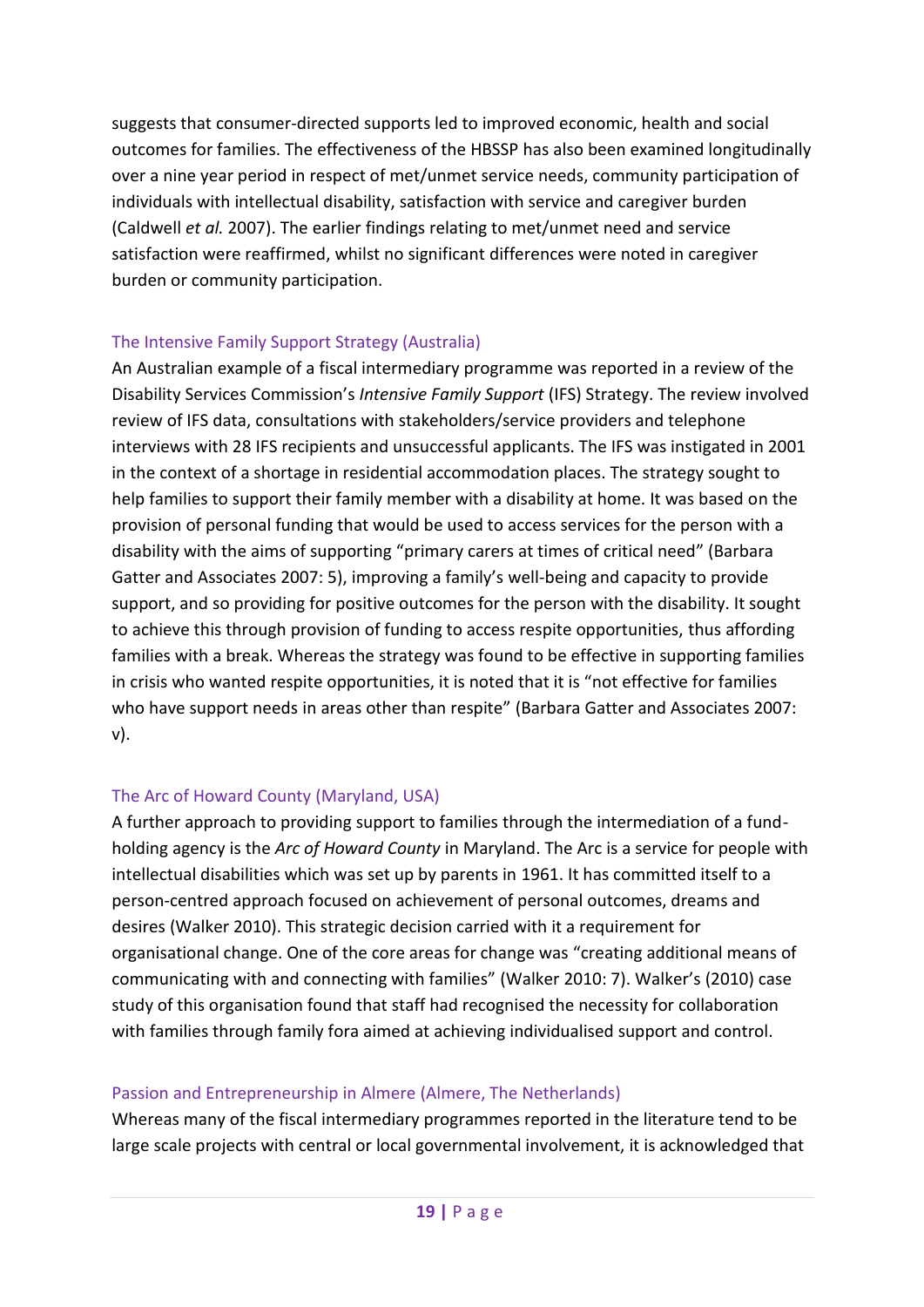there are many smaller scale projects reported, which involve the development of partnerships between families and service providers. Schippers and van Boheemen (2009) citing the Beach Center on Disability (2006), suggest there to be four main types of partnership: i) families and service provider partnerships; ii) intra-service agency partnerships; iii) intra-system (e.g. health or educational) partnerships; and iv) inter-system partnerships. They report on a project in The Netherlands, following the introduction of the Community Support Act, which set out plans for 'support in and by the community' (2009: 19). The Act led to development of sustainable partnerships between family and friends of people with intellectual disabilities, generic social services and intellectual disability service providers, aimed at the realisation of individuals' personal future plans. The paper examines the effectiveness of a project, *Passie en Ondernemerschap in Almere* (Van Boheemen 2006), which was based in developing partnerships between families and service providers and within health and community services. The partnerships were facilitated through the employment of a professional intermediary (*intercedent*) who worked as 'an extra social worker' in the families' homes to support young adults and their families with making choices and planning. The intermediary's role was developed out of her interaction with the nine participating families. This was an action research project employing interviews with multiple stakeholders and a quality of life questionnaire. Upon examination, the intermediary's role was found to be multi-faceted with supportive, consultative, informative, liaising, lobbying, coaching and innovating aspects. This role echoes that of the *community guide* which was described by Nahom *et al*. (2000) in Washington State, although community guides appear to be more tightly defined by the family support programme than by the recipient families. The families and young people with disabilities in Van Boheemen's (2006) study reported that the intermediary's role led them and their support networks to becoming more self-supporting. It was also found that the presence of an effective intermediary improved interaction and collaboration between families and professionals. A positive family-professional relationship is crucial to family-centred approaches but is often a source of difficulty (Murray 2000). The project also led to families and young people taking increasing control of their own lives, thus improving their quality of life. Schippers and van Boheemen (2009) raise a question though regarding the intermediary's employment: who employs this person – service agency or family – and to whom is s/he responsible? This is an important concern in the rollout of such an initiative and returns the focus onto who controls the funds.

#### The Training and Support Programme (England)

There are a number of examples of quite specific skill-teaching approaches reported in the literature, aimed at developing parental self-efficacy. For example, Turner's and Sanders' (2006) study of behavioural family intervention and Munford et al.'s (2007) work on preschool education activities. Barlow et al. (2006) trained 188 parents in the use of a massage technique that could be used with their children at home. This was part of a larger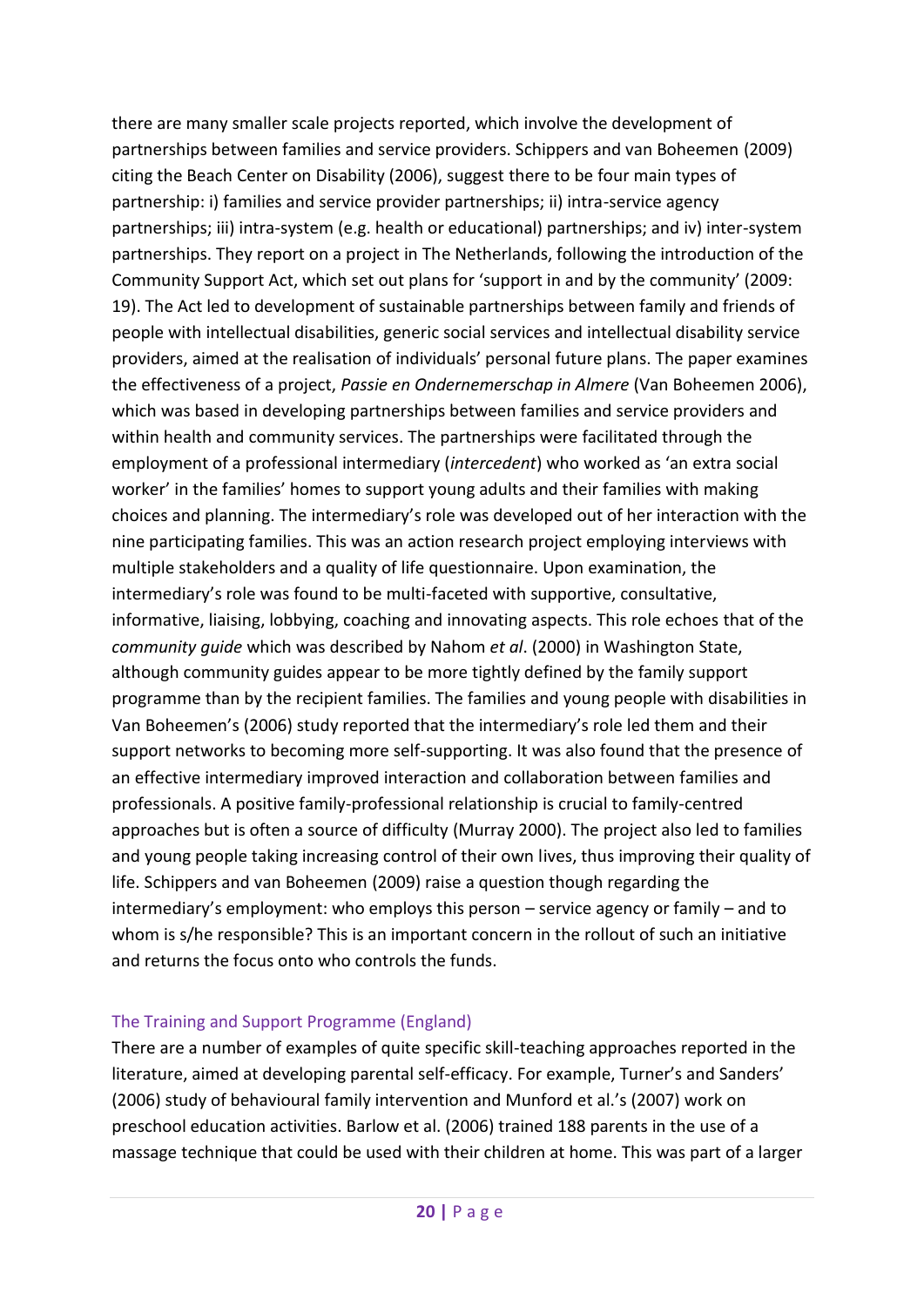training and support programme and demonstrated the usefulness of developing approaches to support parents to care at home. The findings demonstrated improved selfefficacy among parents. However, it is notable that anxiety and stress levels of parents following this study were higher than in comparable cohorts. In contrast, in their previous study of this technique, they reported reduced stress levels (Barlow *et al.* 2006), suggesting that further work is required to validate this approach.

#### The Family Support Project (Northern Ireland)

A responsive, individualised, approach embarked on in Northern Ireland is reported by Truesdale-Kennedy et al. (2006) and Black et al. (2008; 2010). Instigated by *Positive Futures*, the Family Support Project employed a number of key aspects: i) a designated support worker for each family; ii) person-centred planning; iii) community development strategies; iv) sibling support; and v) parental involvement in support and education. The support workers visited each family at least once per month but the project was supplemented by the employment of a large number of community volunteers. In a mixed methods evaluation of the project, undertaken by Truesdale-Kennedy et al. (2006), 19 families with a member who had an intellectual disability were interviewed and completed rating scales examining family functioning, resources and stress, general health and social support. Two comparison groups, not engaged in the Family Support Project, were similarly interviewed and evaluated. In this study, engagement in the project was found to be associated with improved family functioning and experience of a wider range of support services. As with Barlow et al. (2006), however, families did not show a significant reduction in stress levels. The benefits of the Family Support Project were further confirmed during the qualitative component of the study in which families spoke of the improvements that they had witnessed in their family members with intellectual disability both in terms of functioning and socialisation. Parents were generally positive in their experience of person-centred planning, with some reporting that they felt it to have moved the focus from 'disabled person' to just 'person'. Some, however, found the person-centred journey to be overtly emotional for them to engage in, even when structured person-centred approaches, such as *Promoting Alternative Tomorrows with Hope* (PATH) or *Making Action Plans* (MAPS), were used (O'Brien *et al.* 2010). The second reported evaluation of the project, by Black et al. (2008), notes that the volunteer aspect was further developed, involving an increased number of individuals from the community and greater integration between community and service. This allowed for other support structures, such as individually tailored programmes, and support groups, for example, siblings, carers and dads, to be set up. In this evaluation, 48 family carers were interviewed regarding their experience of being involved in the project. The principal benefits which emerged related to: i) availability of respite; ii) having staff who could be both trusted and relied upon; iii) increased activities for the children with disabilities; iv) improvements in the children's behaviours; v) person-centeredness; and vi) family support. Carers highlighted the cost-savings that the project approach represented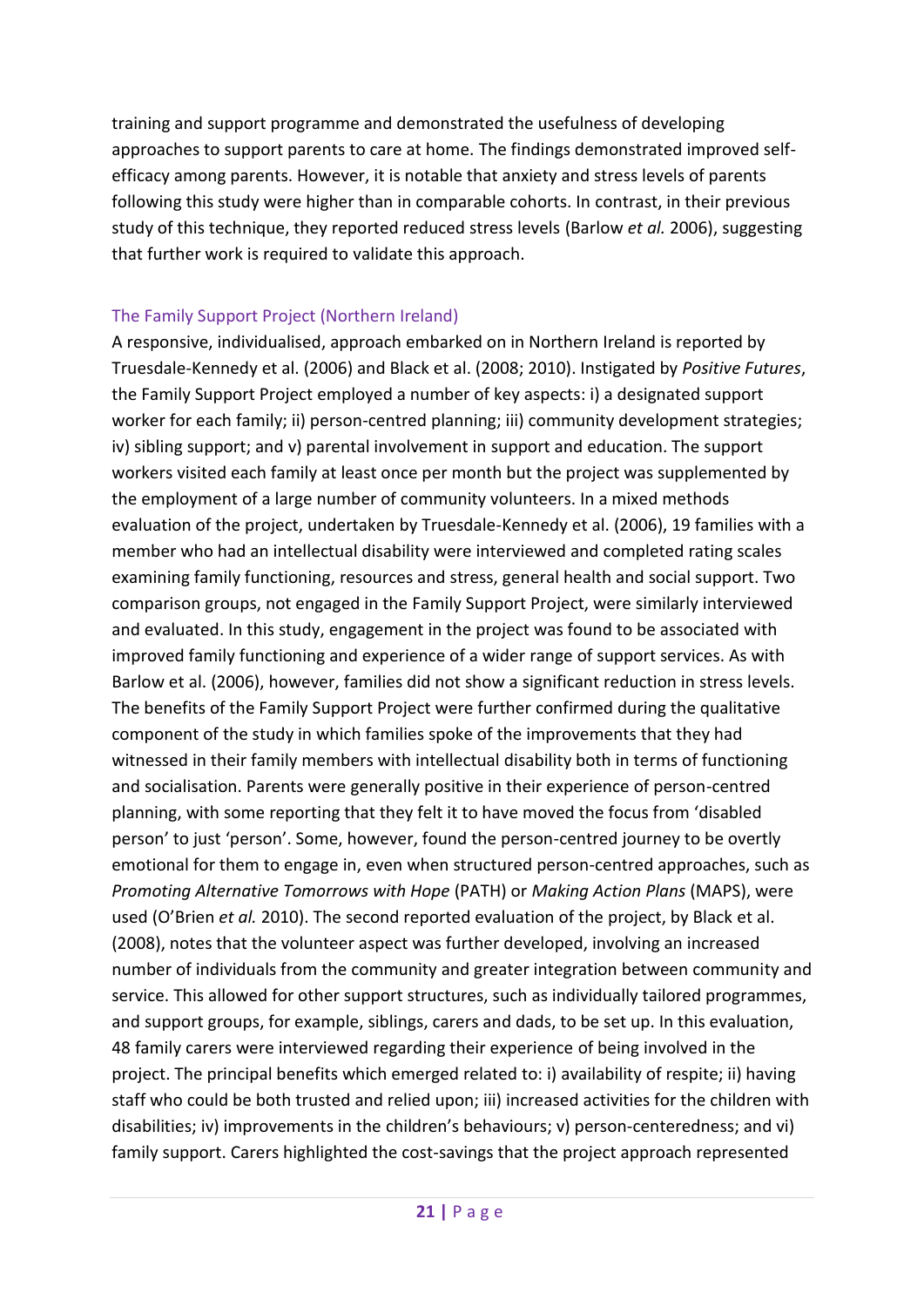when compared to other, programmatic, approaches and expressed high rates of satisfaction. The family members with intellectual disabilities and their non-disabled siblings also reported satisfaction with the project. Similar responses were elicited from volunteers and community workers but social workers did not appear to understand the overall project and expressed concerns about confidentiality and duplication of work. Difficulties in engaging with social workers were noted by service managers.

#### Intensive Family Support Program (New South Wales, Australia)

New South Wales' *Intensive Family Support Program* was set up to support families of children and young people where there were particular challenges which were impacting on the possibility of the children remaining at home (Breckenridge and Huppert 2010). It is centred on provision of support, information and meaningful support links to families (Family and Community Services 2011). The outcomes are largely defined in terms of out-ofhome placement and maltreatment prevalence. The mixed method review incorporating documentary analysis, service data analysis, interviews, a workshop and a client survey described a model of support that is achieving positive outcomes for children and young people with disability and their families. Families reported feeling better supported and resourced with most reporting that they were more able to care for their child. Despite this, some reported that they felt unconnected to family, friends or community.

#### Family-Family Link Up Program (Melbourne, Austalia)

Butera-Prinzi et al. (2010) describe a *Family-to-Family Link Up Program* (f2f Link Up) in Australia which was developed to support families who had a family member with acquired brain injury. The model is grounded in the concept of peer mentoring, with peers supporting peers, and its development employed a co-operative inquiry approach. The research report describes the implementation and evaluation of the programme. Link Ups were enabled through the employment of facilitators from existing agencies whose roles shared some of the characteristics of the *intercedents* in Schippers and van Boheemen's (2009) study, but who took an active role in recruitment and matching of families. Forty-six families took part in the programme and reported high satisfaction with information and support provided by the facilitators. More than half of the families expressed an interest in continuing with the programme. The rationale for this was made clear in their reflections where they identified that the programme gave them an opportunity to share common experiences. The support that this represented led to a greater sense of empowerment and recognition that there was potential for the sharing of resources (information, experiences and coping strategies) between families. This set the basis for building community with capacity being built within the families themselves. An example of this was the development of support materials by children for children.

No family support programmes were identified which met the criteria for Powers et al.'s (2006) remaining two categories: Recipient/Family-Led Projects and Spectrum Programmes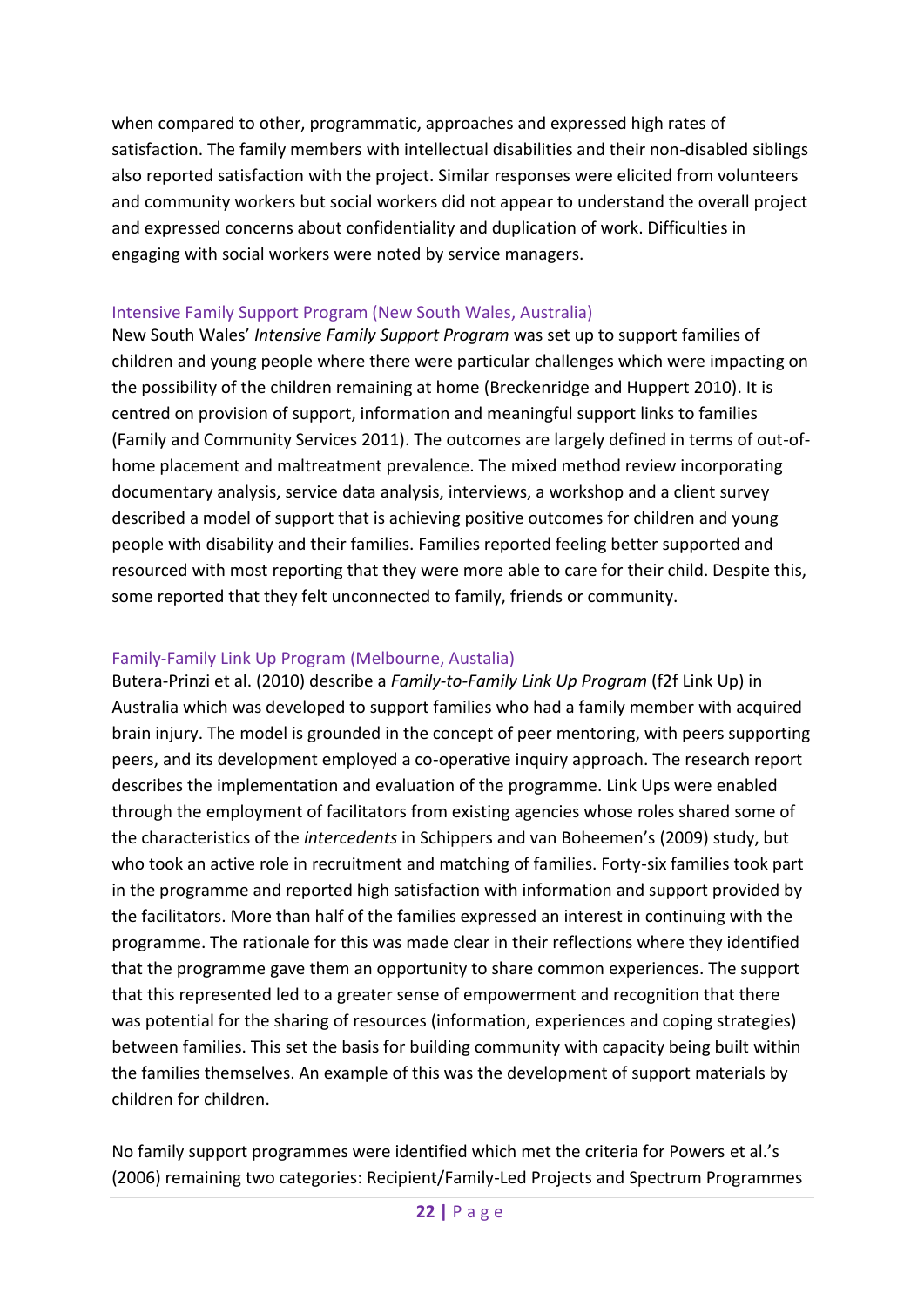#### <span id="page-31-0"></span>**Organisational outcomes**

Whereas it has been seen that family-focused initiatives have important outcomes for family members and for the person with a disability, there is also evidence of beneficial outcomes for organisations and services. This is most clearly seen in the *Arc of Howard County* (Walker 2010), which sought to incorporate person-centred approaches within an extant service. Significant organisational changes resulted which led to creativity in staff training and development of innovative relationships with families and mainstream community agencies, a finding also reported by Butera-Prinzi et al. (2010). Such creativity and innovation is highlighted by Wright et al. (2010) as a pre-requisite for successful implementation of family-centred projects. Furthermore, Black at al. (2010) note the positive outcomes of such innovative collaboration for services, with new forms of family engagement with non-specialist resources leading to changes in how the disability organisations address service provision and staff resourcing. It appears that such approaches have the potential to unfreeze organisational models and liberate staff to engage with families and people with a disability in innovative ways that are often beyond the boundaries of more traditional, professional-led models. They have also led to the expansion of family-linked services in a direction hitherto undeveloped (Butera-Prinzi *et al.* 2010).

### **Mapping family focused projects using the family support models from the literature**

While it is clear that all eight projects reviewed were associated with benefits for family for people with disabilities and services, what is not clear, is whether or not it is possible to extrapolate a preferred model of family-centred support. In the absence of data sets that can be co-related, [Figure 1](#page-32-0) attempts to present the characteristics and outcomes of the reviewed projects in a quasi-empirical way by identifying their locations on the power, fiscal and family-centeredness scales and seeks to identify key beneficial outcomes that have been associated with such programs (empowerment, decision-making skills, choice, increased information, improved quality of life and greater satisfaction).

Similarly, whilst any attempt to map the four initiatives under evaluation, against the models identified within the literature, remains quite subjective, mapping them does provide a perspective for comparison purposes (see [Figure 2\)](#page-33-1). Although all four initiatives, evaluated in this report, were of different duration and had different content, the focus of all four was clearly on empowering family members of people with disabilities to become advocates for both themselves and their family member and envisioning a better or different future for their family member. In terms of their family orientation, all four were somewhere between family focused and family centred, and working from a philosophy of power with. However in relation to the fiscal model, in all cases family members did not have any control of the budget.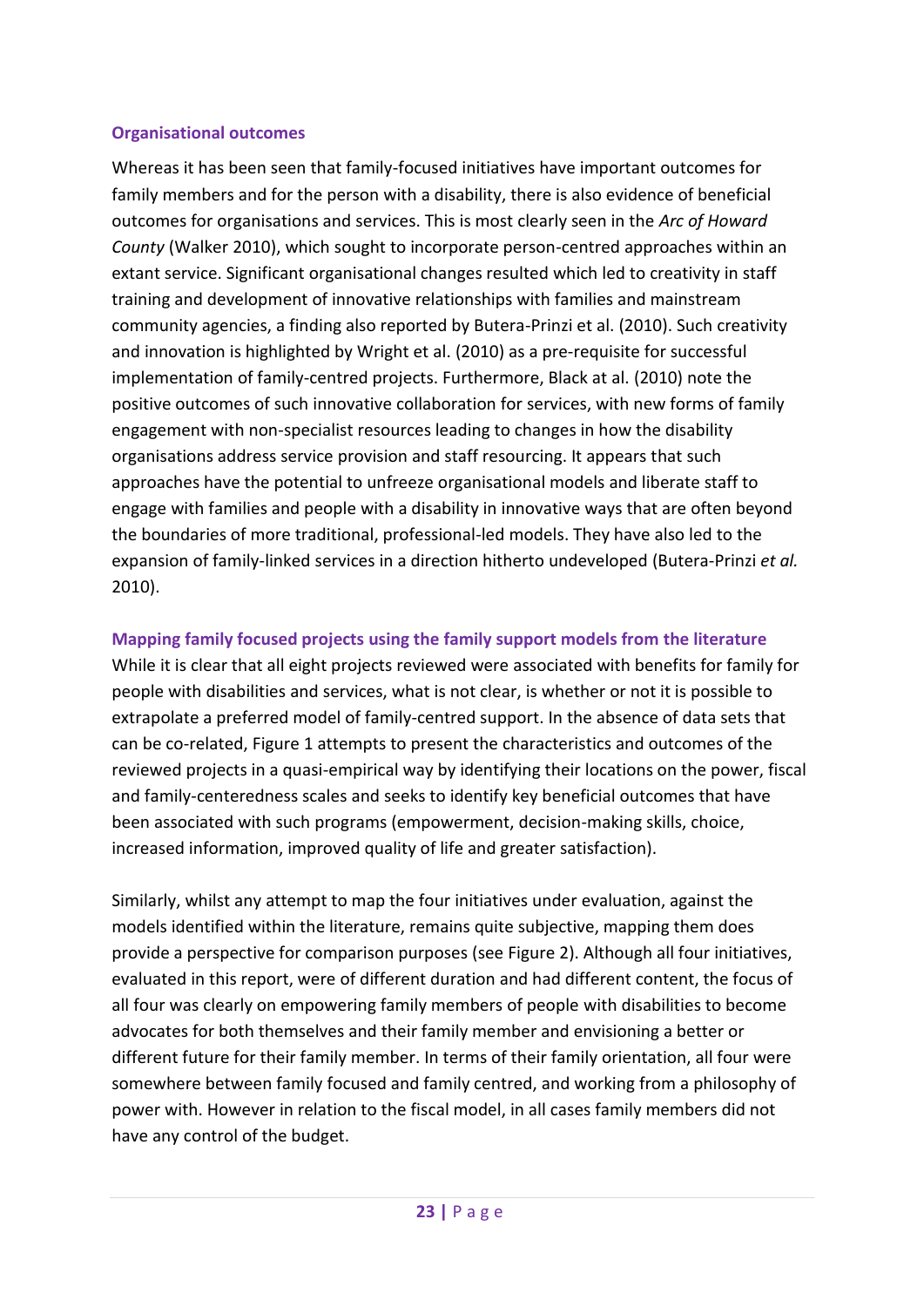|                                                                                                                                                                            | <b>Family-Centeredness</b> |               | <b>Fiscal Model</b> |                |                                  | <b>Power Model</b>      |                     |                      | <b>Family-Centred Benefits</b> |            |              |             |                 |           |             |                 |                        |
|----------------------------------------------------------------------------------------------------------------------------------------------------------------------------|----------------------------|---------------|---------------------|----------------|----------------------------------|-------------------------|---------------------|----------------------|--------------------------------|------------|--------------|-------------|-----------------|-----------|-------------|-----------------|------------------------|
| <b>Authors</b>                                                                                                                                                             | Professionally-Centred     | Family Allied | Family Focused      | Family centred | Self-Directed Case<br>Management | Supportive Intermediary | Fiscal Intermediary | Recipient/Family-Led | Power Over                     | Power With | Power Within | Empowerment | Decision-making | Choice    | Information | Quality of Life | Satisfaction with Life |
| <b>Home Based Support Services Program</b><br>Heller et al. (1999), Caldwell and Heller (2003), Heller and<br>Caldwell (2005), Caldwell (2006), Caldwell and Heller (2007) |                            |               |                     |                |                                  |                         |                     |                      |                                |            |              | $NR*$       | Yes             | Yes       | <b>NR</b>   | <b>NR</b>       | Yes                    |
| <b>Intensive Family Support Strategy</b><br>Disability Services Commission (2007)                                                                                          |                            |               |                     |                |                                  |                         |                     |                      |                                |            |              | <b>NR</b>   | some            | some      | <b>NR</b>   | <b>NR</b>       | <b>NR</b>              |
| <b>Arc of Howard County</b><br><b>Walker (2010)</b>                                                                                                                        |                            |               |                     |                |                                  |                         |                     |                      |                                |            |              | <b>NR</b>   | <b>NR</b>       | <b>NR</b> | <b>NR</b>   | <b>NR</b>       | <b>NR</b>              |
| Passie en ondernemerschap in Almere<br>Schippers and van Boheemen (2009)                                                                                                   |                            |               |                     |                |                                  |                         |                     |                      |                                |            |              | <b>NR</b>   | Yes             | Yes       | Yes         | <b>NR</b>       | Yes                    |
| <b>Training and Support Program</b><br>Barlow et al. (2006), Barlow et al. (2008)                                                                                          |                            |               |                     |                |                                  |                         |                     |                      |                                |            |              | <b>NR</b>   | <b>NR</b>       | <b>NR</b> | <b>NR</b>   | <b>NR</b>       | Yes                    |
| <b>Family Support Project</b><br>Truesdale-Kennedy et al. (2006), Black et al. (2008, 2010)                                                                                |                            |               |                     |                |                                  |                         |                     |                      |                                |            |              | <b>NR</b>   | <b>NR</b>       | <b>NR</b> | <b>NR</b>   | <b>NR</b>       | Yes                    |
| <b>Intensive Family Support Program</b><br>Breckenridge and Huppert (2010)                                                                                                 |                            |               |                     |                |                                  |                         |                     |                      |                                |            |              | <b>NR</b>   | <b>NR</b>       | <b>NR</b> | Yes         | <b>NR</b>       | <b>NR</b>              |
| Family-to-Family Link Up Program<br>Butera-Prinzi et al. (2010)                                                                                                            |                            |               |                     |                |                                  |                         |                     |                      |                                |            |              | Yes         | Yes             | Yes       | Yes         | <b>NR</b>       | Yes                    |

**Figure 1. Reviewed projects categorised according to degree of family-focus, fiscal model, power model and family-centred benefits** 

<span id="page-32-0"></span>**(\*NR=not reported)**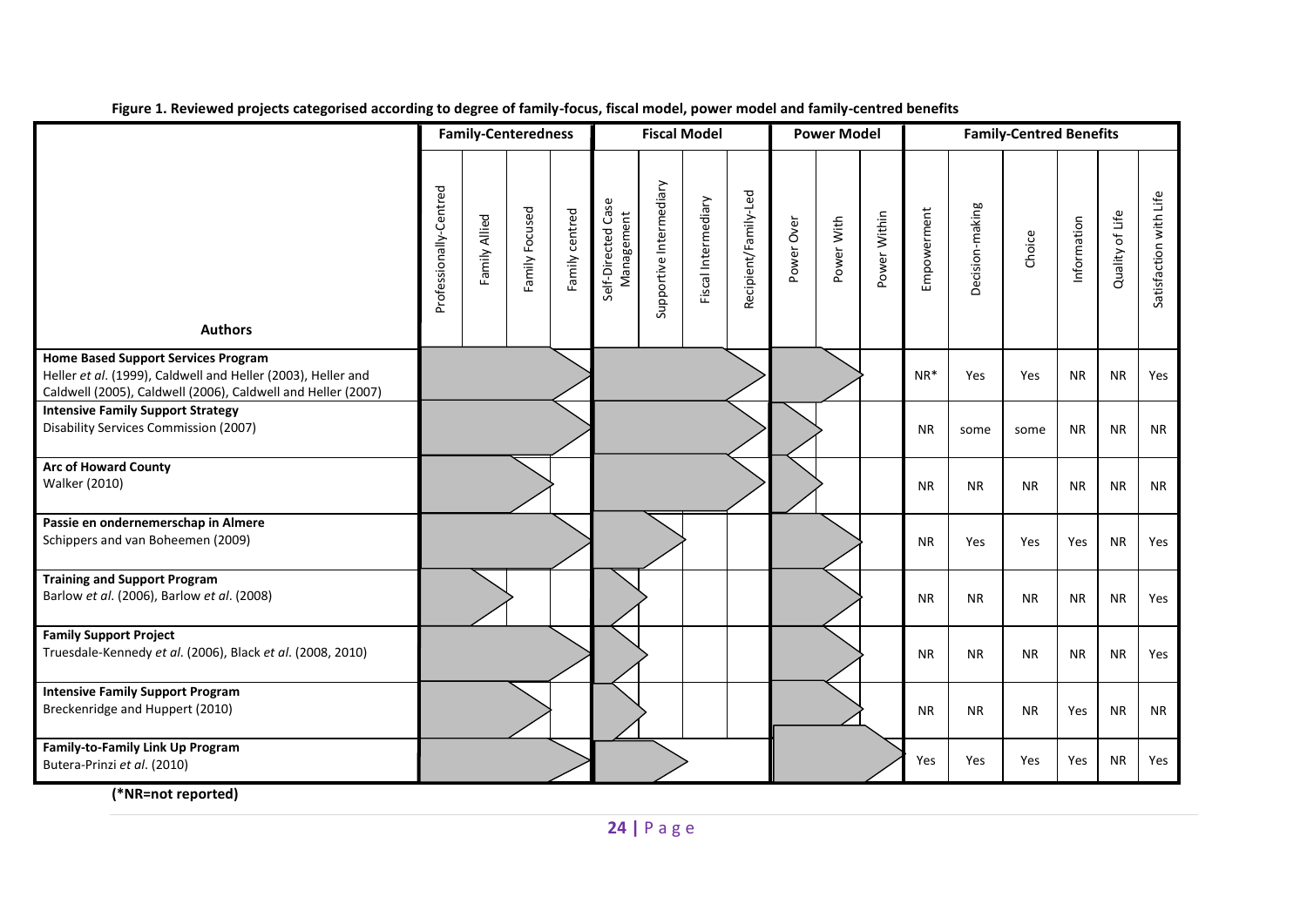<span id="page-33-1"></span>**Figure 2. Mapping of the four initiative in relation to family-centredness, fiscal model and power model**

|                                   | <b>Family-Centeredness</b> |               |                |                |                                  | <b>Fiscal Model</b>     |                     |                      |            | <b>Power Model</b> |              |  |  |
|-----------------------------------|----------------------------|---------------|----------------|----------------|----------------------------------|-------------------------|---------------------|----------------------|------------|--------------------|--------------|--|--|
| Name of<br>Project                | Professionally-Centred     | Family Allied | Family Focused | Family centred | Case Management<br>Self-Directed | Supportive Intermediary | Fiscal Intermediary | Recipient/Family-Led | Power Over | Power With         | Power Within |  |  |
| <b>Brothers of Charity</b>        |                            |               |                |                |                                  |                         |                     |                      |            |                    |              |  |  |
| <b>DESSA</b>                      |                            |               |                |                |                                  |                         |                     |                      |            |                    |              |  |  |
| <b>Autism Initiative</b><br>Group |                            |               |                |                |                                  |                         |                     |                      |            |                    |              |  |  |
| <b>LEAP</b>                       |                            |               |                |                |                                  |                         |                     |                      |            |                    |              |  |  |

#### <span id="page-33-0"></span>**Summary and conclusion**

This review has examined a number of family-focused support projects which were grounded in the principles of person-centeredness and empowerment. Whilst the key components of these projects have been identified, it is noted that the outcomes evaluated are not uniform across them. This may relate to the variety of methodologies that have been employed as well as the population foci of the projects. In addition, due to variety in project content, structure and orientation, it has not been possible to make direct comparisons between each. However, collectively, the studies provide evidence of both the feasibility and efficacy of family support programmes. It is clear that all projects were associated with benefits for family and for people with disabilities. Findings demonstrated that models which have flexibility in funding and family-directed facilitation achieve outcomes that are highly valued by families. More importantly, families who were empowered to make informed decisions regarding the choices that were available within the wider community used these to form networks of support which supported other people too. This, in itself, speaks to the potential for capacity-building through such approaches as it leads to the location of leadership within families and communities with sharing of resources. The literature also indicated that family-focused initiatives may also have important outcomes for organisations and services. These developments are timely from an Irish perspective in the context of the recent HSE report, *Time to Move on From Congregated Settings: A Strategy for Community Inclusion* (Health Service Executive 2011), which is a potential platform for the growth of initiatives similar to those Genio grant-aided initiatives that are the subject of this evaluation.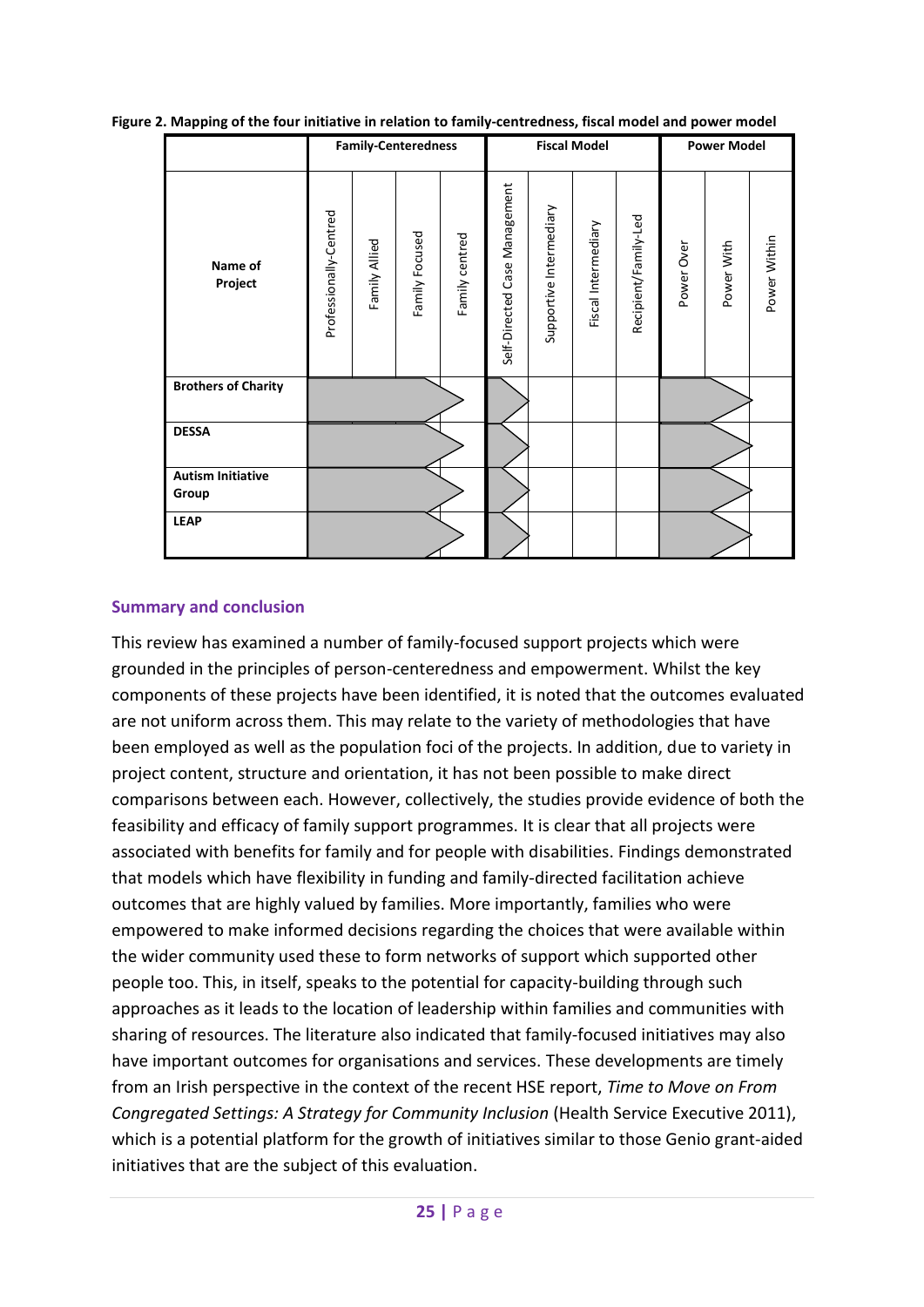#### **Table 3. Descriptive studies reviewed**

<span id="page-34-0"></span>

| Name/Country                                               | Sample        | Intervention | <b>Description of</b><br>Intervention | Evaluation<br>Methodology | <b>Outcome Measures Used</b>                                                                                                                                                                                                                                                                                                                                                                                                    | <b>Benefits/Findings</b>                                                                                                                                                                                                                                                                            |
|------------------------------------------------------------|---------------|--------------|---------------------------------------|---------------------------|---------------------------------------------------------------------------------------------------------------------------------------------------------------------------------------------------------------------------------------------------------------------------------------------------------------------------------------------------------------------------------------------------------------------------------|-----------------------------------------------------------------------------------------------------------------------------------------------------------------------------------------------------------------------------------------------------------------------------------------------------|
| <b>HBSSP (USA)</b><br><b>Caldwell and Heller</b><br>(2003) | 97 families   | Existing     | Receipt of<br>services                | Survey                    | 1. Caregiver burden<br>2. Caregiver satisfaction<br>3. Caregiver self-efficacy<br>4. Community integration<br>5. Service Satisfaction<br>6. Community involvement of<br>person with disability<br>7. Employment of mothers<br>8. Staff turnover<br>9. Control in management of<br>service<br>10. Unmet service need<br>11. Maladaptive behaviour of<br>person with disability<br>12. Health status of person with<br>disability | • Families have more control<br>over service<br>• Higher levels of satisfaction<br>with service<br>• Greater community<br>involvement of person with<br>disability                                                                                                                                  |
| <b>Heller and Caldwell</b><br>(2005)                       | 1136 families | Existing     | Receipt of<br>services                | Comparative               | 1. Placement data                                                                                                                                                                                                                                                                                                                                                                                                               | • Less likelihood for person with<br>disability to be in out-of-home<br>placement                                                                                                                                                                                                                   |
| Caldwell (2006)                                            | 294 families  | Existing     | Receipt of<br>services                | Survey                    | Household income<br>1.<br>Out-of-pocket disability<br>2.<br>expenses<br>Caregiver employment<br>3.<br>Health outcomes<br>4.<br>Health care access<br>5.<br>Social outcomes<br>6.<br>7 <sub>1</sub><br>Leisure satisfaction                                                                                                                                                                                                      | • Reduced out-of-pocket<br>disability expenses<br>• Greater access to health care<br>• Greater social engagement<br>· Improved mental health and<br>health care access for low<br>income families<br>• Improved leisure satisfaction<br>• Greater use of respite and<br>personal assistant services |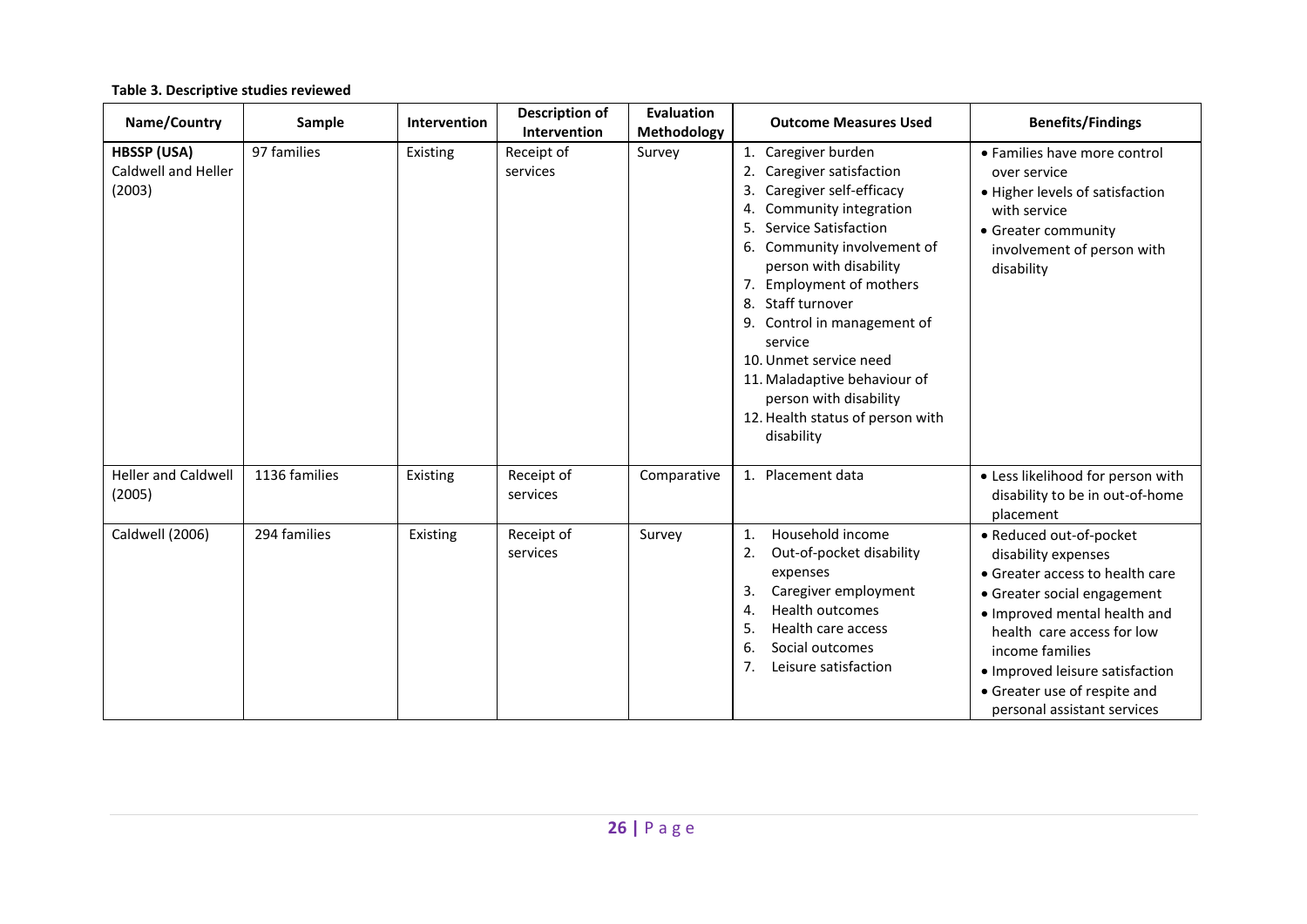| <b>Intensive Family</b><br><b>Support Strategy</b><br>(Australia)<br><b>Disability Services</b><br>Commission (2007)                    | 28 IFS recipients and<br>unsuccessful<br>applicants<br>24 service providers<br>and other<br>stakeholders<br>13 families | Existing   | Receipt of<br>services             | Exploratory<br>descriptive<br>with mixed<br>methods | Service satisfaction<br>$\mathbf{1}$ .<br>• Improved outcomes for those<br>Support level of IFS<br>2.<br>persons accessing respite<br>3.<br>Responsiveness of IFS<br>• Improved quality of life<br>Service access<br>4.<br>• Enabled families to care for<br>person with disability at home                                                                                                                                           |
|-----------------------------------------------------------------------------------------------------------------------------------------|-------------------------------------------------------------------------------------------------------------------------|------------|------------------------------------|-----------------------------------------------------|---------------------------------------------------------------------------------------------------------------------------------------------------------------------------------------------------------------------------------------------------------------------------------------------------------------------------------------------------------------------------------------------------------------------------------------|
| Passie en<br><b>Ondernemerschap</b><br>in Almere (The<br>Netherlands)<br>Schippers and van<br>Boheemen (2009)<br>Van Boheemen<br>(2006) | 9 young adults with<br>intellectual disability<br>and families                                                          | <b>New</b> | Introduction of<br>an intermediary | Case studies<br>with mixed<br>methods               | Quality of life<br>1.<br>. Improved quality of life<br>Family support<br>2.<br>• Empowerment<br>3.<br>Family development<br>• Intermediary was very<br>Community-based support<br>4.<br>positively evaluated<br>Role of intermediary<br>5.<br>• Improved family relationships<br>• Increased involvement of<br>person with disability in<br>community<br>· Improved perception of person<br>with disability by the local<br>community |
| <b>Family Support</b><br><b>Project (Northern</b><br>Ireland)<br>Black et al.<br>(2008.2010)                                            | 48 parents<br>19 young people<br>4 community<br>workers<br>8 service staff<br>7 volunteers<br>14 social service staff   | Existing   | Receipt of<br>services             | Comparative<br>with mixed<br>methods                | Social opportunities<br>1.<br>• Improved parental health<br><b>Family Functioning</b><br>2.<br>• Improved parenting<br>Questionnaire<br>satisfaction<br>3.<br><b>Parenting Stress Index</b><br>· Child's behaviour improved<br>Parent satisfaction<br>4.<br><b>General Health Questionnaire</b><br>5.<br>Vineland Adaptive Behaviour<br>6.<br><b>Scales</b><br>Aberrant Behaviour Checklist<br>7.                                     |
| Truesdale-Kennedy<br>et al. (2006)                                                                                                      | 19 families (sample)<br>50 families<br>(comparison)                                                                     | Existing   | Receipt of<br>services             | Comparative<br>with mixed<br>methods                | 1.<br>Family functioning<br>• Improved family functioning<br>Resource and stress<br>2.<br>• Increased number of supports<br><b>General Health Questionnaire</b><br>3.<br>available<br>Social Support Questionnaire<br>4.                                                                                                                                                                                                              |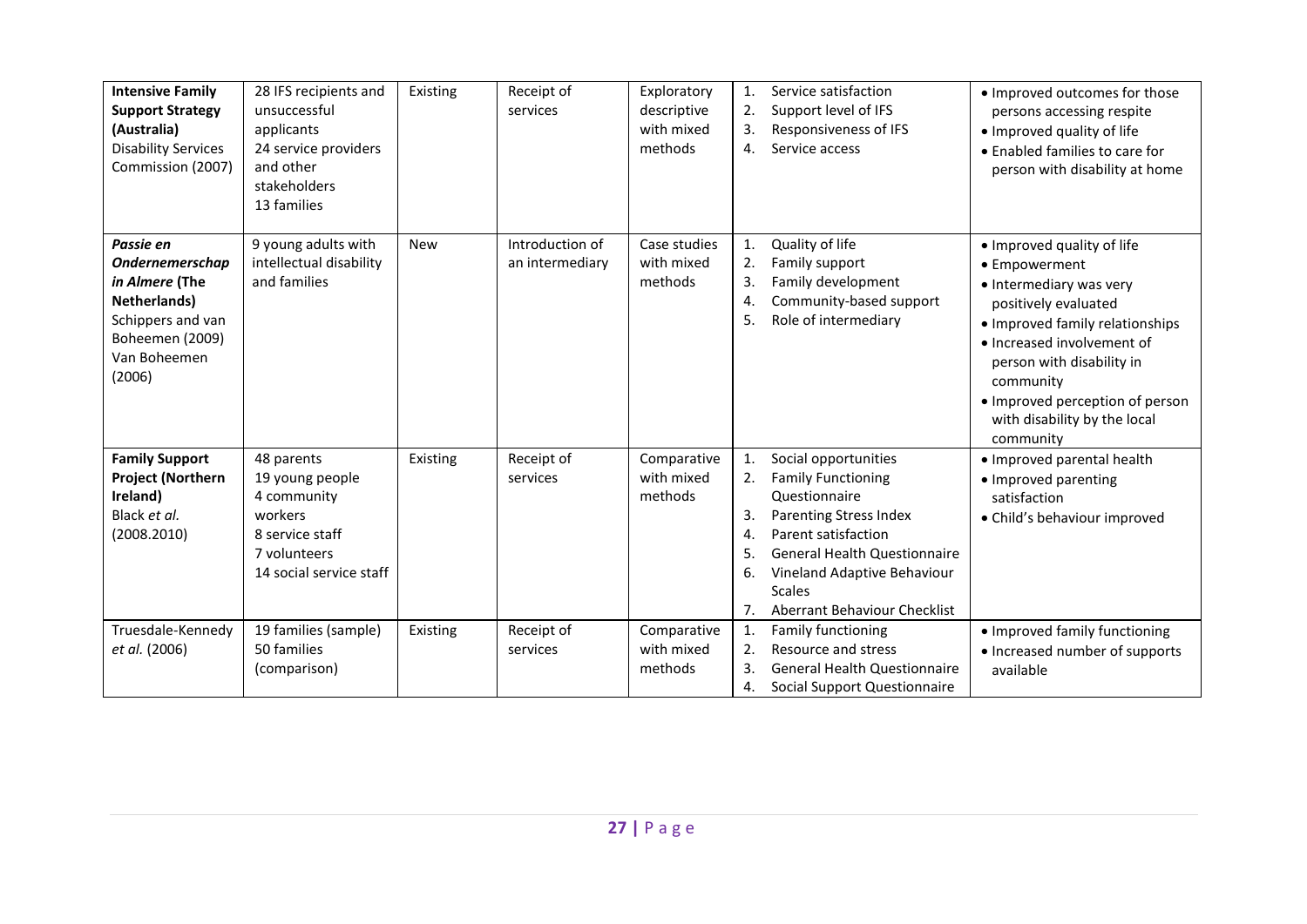| Name/country                                                                                          | Sample                                                                         | Intervention | <b>Description of</b><br>intervention | Evaluation<br>methodology                       | <b>Outcome measures used</b>                                                                                                                                                                                                                           | <b>Benefits/Findings</b>                                                                                                                                                                                                                                                      |
|-------------------------------------------------------------------------------------------------------|--------------------------------------------------------------------------------|--------------|---------------------------------------|-------------------------------------------------|--------------------------------------------------------------------------------------------------------------------------------------------------------------------------------------------------------------------------------------------------------|-------------------------------------------------------------------------------------------------------------------------------------------------------------------------------------------------------------------------------------------------------------------------------|
| <b>HBSSP (USA)</b><br>Heller et al.<br>(1999)                                                         | 78 Caregivers                                                                  | Existing     | Receipt of<br>services                | a. Pre-post<br>survey<br>b. Post-test<br>survey | 1. Service use and unmet service needs<br>2.<br>Service satisfaction<br>Care-giving self-efficacy<br>3.<br>Care-giver burden<br>4.<br>Out-of-home placement plans<br>5.<br>Community integration<br>6.<br>7. Monthly wage of adults with<br>disability | • Increased satisfaction with service.<br>Improved self-Efficacy<br>• Less likelihood of person with<br>disability having out-of-home<br>placement<br>• Increased community functioning of<br>person with disability<br>• Increased monthly wage of adults with<br>disability |
| Caldwell and<br>Heller (2007)                                                                         | 38 Families<br>(study sample)<br>49 Families<br>(comparison)                   | Existing     | Receipt of<br>services                | Longitudinal<br>Survey                          | 1. Unmet service needs<br>Service satisfaction<br>2.<br>3. Community participation of person<br>with disability<br>4. Care-giving burden                                                                                                               | • Decreased unmet service need<br>• Increased satisfaction with service<br>• Decreased care-giving burden                                                                                                                                                                     |
| <b>Training and</b><br><b>Support</b><br>Programme<br>(England)<br>Barlow (2006)                      | 49 Parents<br><i>(intervention)</i><br>group)<br>46 Parents<br>(control group) | <b>New</b>   | Teaching of a<br>massage skill        | Pre-post survey                                 | 1. Parent self-efficacy<br>2. Parent's psychological well-being                                                                                                                                                                                        | Reduced parental stress<br>$\bullet$<br>Improved self-efficacy<br>$\bullet$                                                                                                                                                                                                   |
| <b>Barlow (2008)</b>                                                                                  | 95 Parents<br><i>(intervention)</i><br>group)<br>93 Parents<br>(control group) | <b>New</b>   | Teaching of a<br>massage skill        | Pre-post survey                                 | 1. Parent self-efficacy<br>Parent's psychological well-being<br>3.<br>Life satisfaction<br>Perceived health status<br>4.<br>Parental perception of child well-<br>5.<br>being                                                                          | Improved self-efficacy<br>$\bullet$                                                                                                                                                                                                                                           |
| Intensive<br><b>Family Support</b><br>Program<br>(Australia)<br>Breckenridge<br>and Huppert<br>(2010) | 55 parents/<br>carers<br>21 staff                                              | Existing     | Receipt of<br>services                | Pre-post survey<br>with mixed<br>methods        | 1. Child Abuse Potential Inventory<br>2. McMaster Family Assessment Device<br><b>Outcome Questionnaire</b><br>3.<br><b>State Hope Scale</b><br>4.<br><b>Happiness Measure</b><br>5.<br><b>Working Alliance Inventory</b><br>6.                         | Increased happiness<br>$\bullet$<br>Increased hope<br>$\bullet$<br>Improved family functioning<br>$\bullet$                                                                                                                                                                   |

#### **Table 4. Experimental and pre-post test design studies reviewed**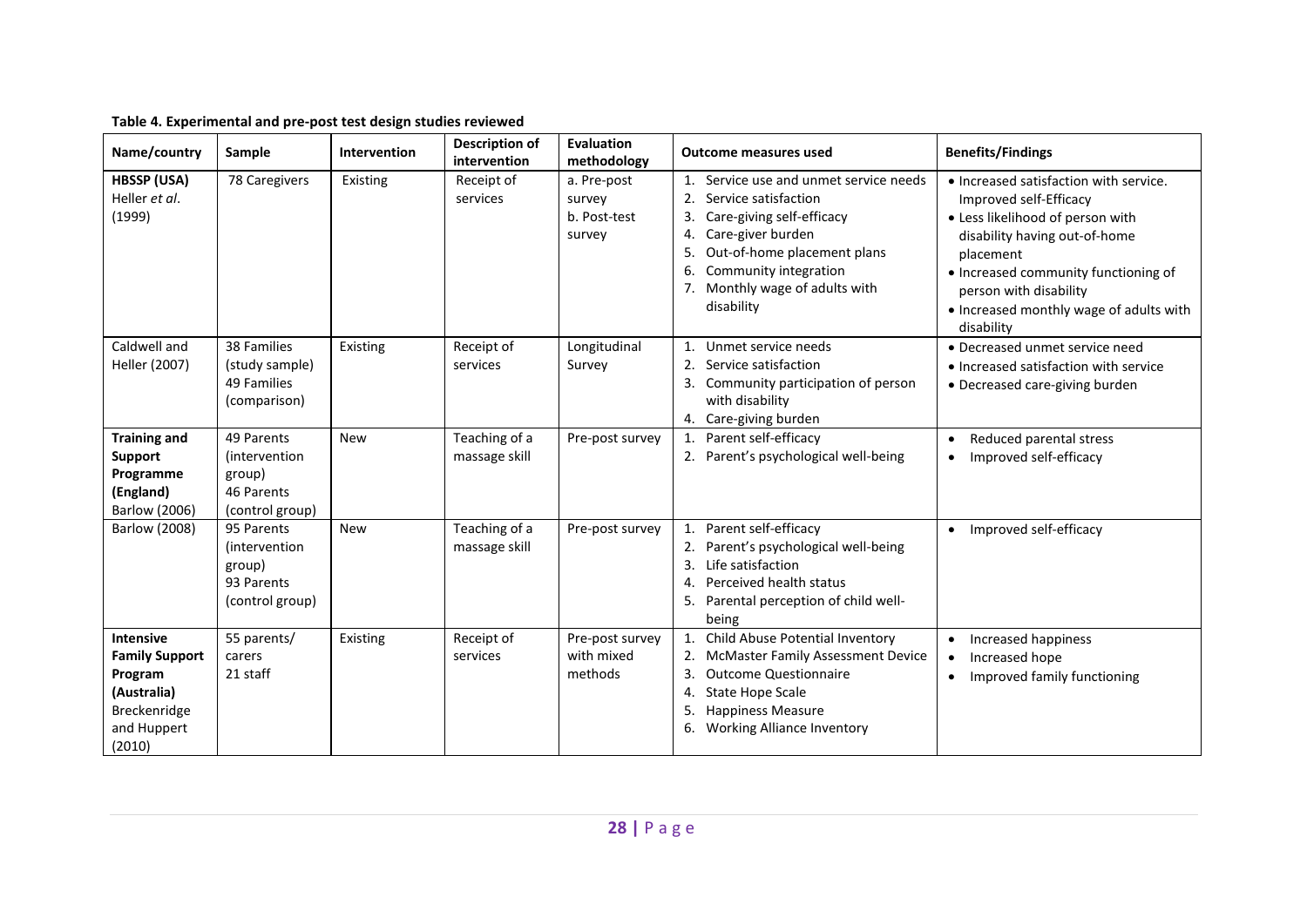| Name/Country                                                                               | Sample      | Intervention | Description of<br>Intervention | Evaluation<br>Methodology | <b>Outcome Measures Used</b>                          | <b>Benefits/Findings</b>                                                                                                                                                                                                                                         |
|--------------------------------------------------------------------------------------------|-------------|--------------|--------------------------------|---------------------------|-------------------------------------------------------|------------------------------------------------------------------------------------------------------------------------------------------------------------------------------------------------------------------------------------------------------------------|
| <b>Family To</b><br><b>Family Link Up</b><br>(Australia)<br>Butera-Prinzi et<br>al. (2010) | 46 families | <b>New</b>   | Facilitated family<br>linking  | Co-operative<br>inquiry   | 1. Family satisfaction<br>2. Facilitator satisfaction | Sharing of experiences increased<br>support<br>Increased empowerment<br>Increased hope<br>Greater resources available<br>Greater compassion for self and<br>member with a disability<br>Increased sense of community<br>Improved motivation to support<br>others |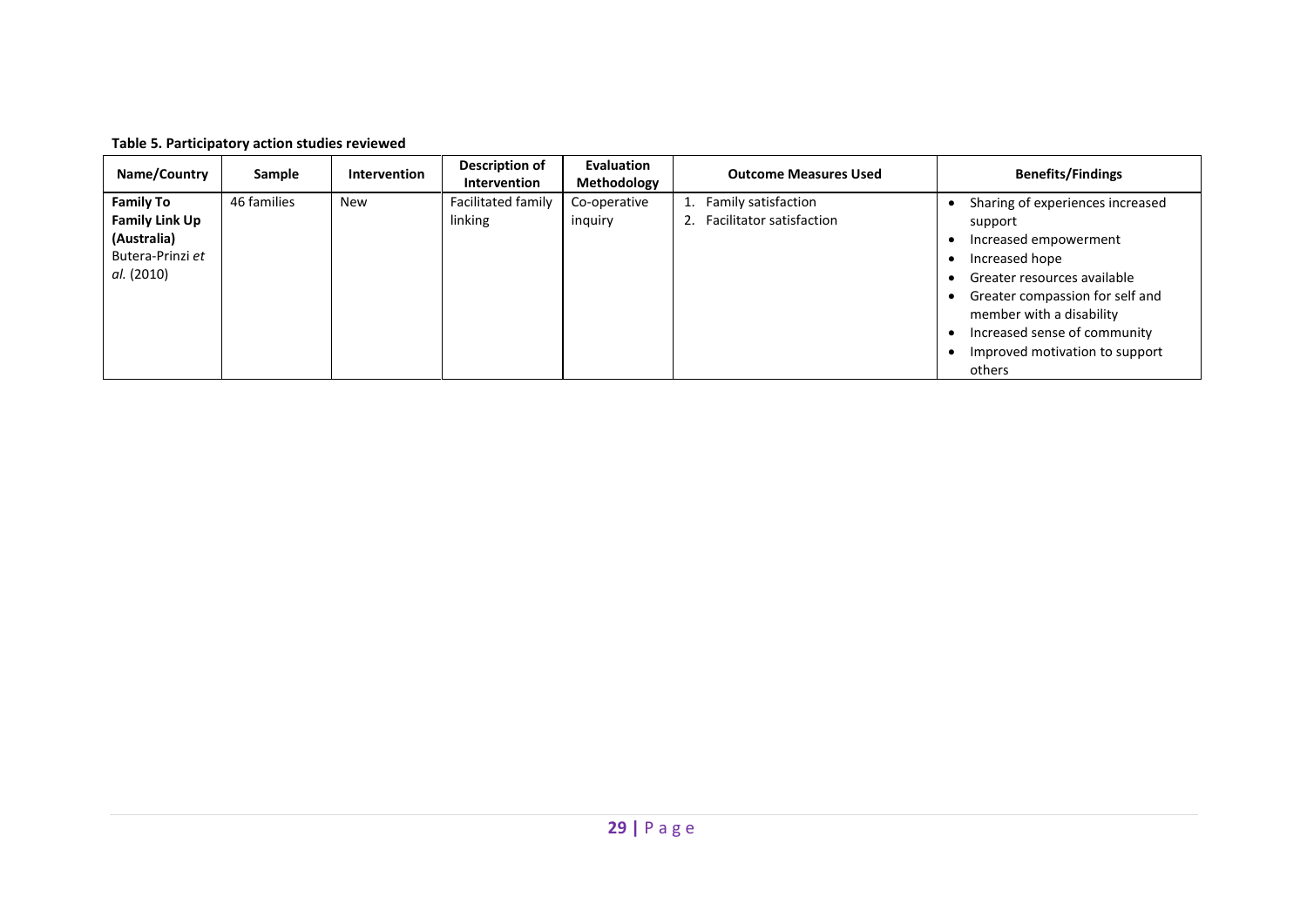## **SECTION 3: OVERVIEW OF FIELDWORK**

### **Introduction**

This section of the report sets out the aims and objectives of the evaluation together with a description of the mixed methods approach used to complete the evaluation of the initiatives. In addition, a detailed profile of the people who participated in the surveys and interviews is included. To enable the reader to get an understanding of the project facilitators' expectations of the initiative a brief descriptive overview of their expectations is given at the end of the section.

### **Study aim and objectives**

The aim of this evaluation was to evaluate four Genio grant-aided family-focused initiatives from the perspectives of families of people with disabilities and services/organisations. The evaluation had seven specific objectives, which were to:

- establish and identify the general and specific benefits derived by families and others through participating in each project;
- evaluate the extent to which participating families formed informal support networks or other forms of informal support;
- identify what families found most helpful about the specific project they were a part of and what they thought could have been done differently;
- establish and identify the impact/benefits to each organisation as a result of running this initiative and learning at the organisational level;
- identify what organisations thought could be done differently;
- explore issues which arose from the projects and which need to be addressed at a policy or systemic level; and
- **•** explore and make recommendations on ways in which family support initiatives should be funded and sustained on an on-going basis.

### **Research design**

The evaluation employed a multi-method approach using qualitative and quantitative methods to provide a comprehensive evaluation. Data was collected using individual interviews, surveys and documentary analysis.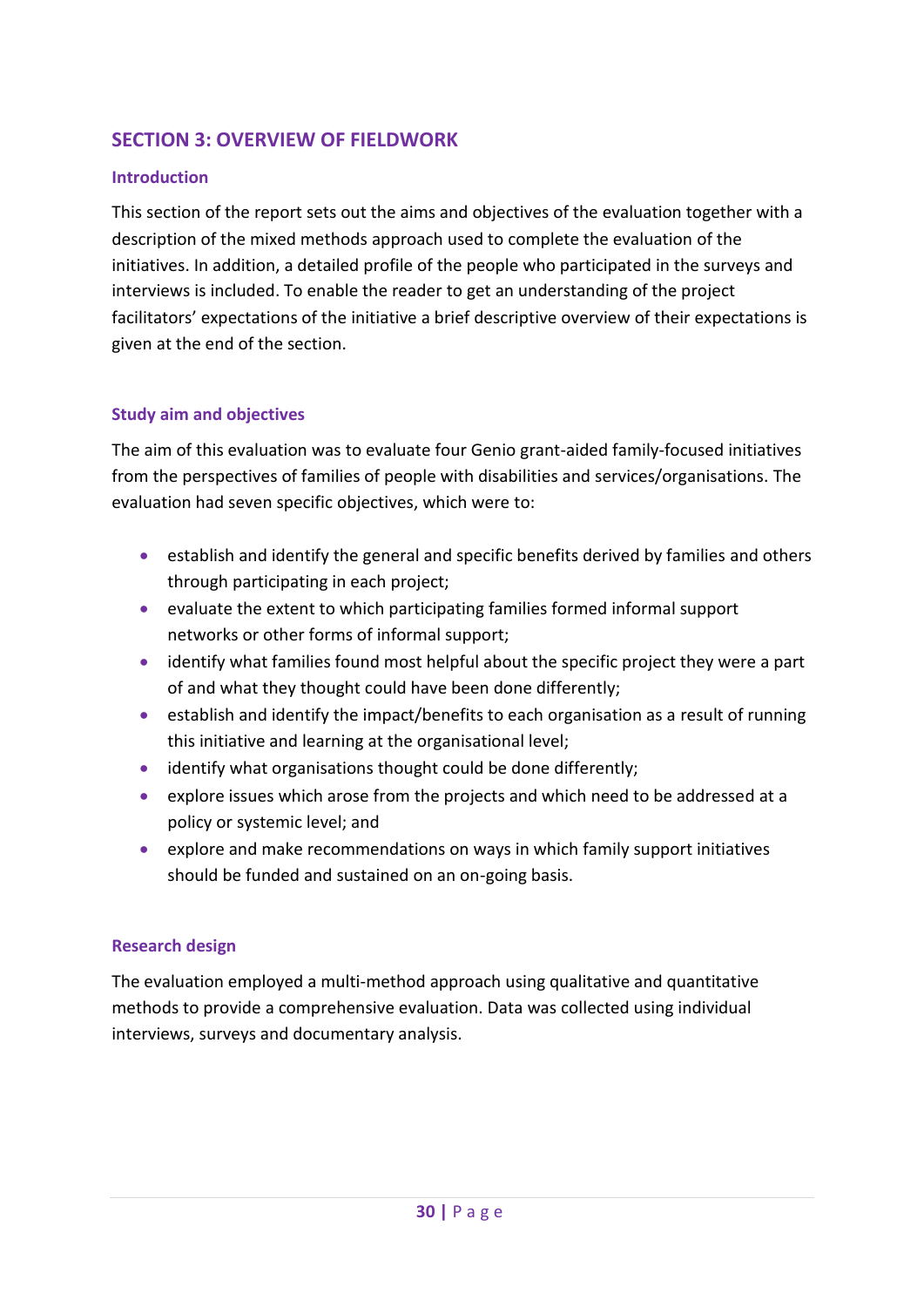### **Data collection**

### Individual interviews

Semi-structured individual interviews were conducted with family members and project facilitators. The interviews conducted with family members examined their experiences of the initiative, benefits to the individual participant and family unit, as well as the challenges encountered, and suggestions for improvement of future initiatives and sustainability. The interviews with project facilitators aimed to explore their experiences and perspectives of the impact and benefits of each initiative to participants and the organisation, as well as their views on sustainability. Two separate interview schedules were developed by the research team to reflect the objectives of the study (see Appendices II and III). Although the interviews were semi-structured, meaning that the interview schedules served as a guide, participants were encouraged to add any new information they felt was relevant to the evaluation.

### Surveys

A 28 item survey was designed to capture quantitative and qualitative data from all of the family participants (Appendix IV), and consisted of Likert-type scale statements and questions (5=Strongly Agree; 4=Agree; 3=Neither agree nor disagree; 2= Disagree; 1=Strongly disagree), plus open questions which provided participants with the opportunity to give more elaborate responses. The survey included sections on perceived impact of the programme on participants' knowledge, self-advocacy; social support; as well as their views on application of learning, collaboration, and sustainability. Some of the questions were adapted from the Family Quality of Life scale (Brown *et al.* 2006) the Enabling Practices Scale (Dempsey 1995) and the Family Support Program Outcomes Survey (FRIENDS 2004), while others were developed by the research team. To optimise the response rate, the survey was designed to be completed either through an online link in SurveyMonkey (SurveyMonkey.com LLC. 2012) or hard copy, and the questions were constructed in such a way that response time did not exceed 15 minutes.

### Documentary analysis

The research team received a number of documents from GENIO about each initiative, including the initial application made, and interim and final reports submitted to GENIO. In addition, if other documentation or evidence was available (booklets, video, programme outlines), this was also reviewed by the researchers.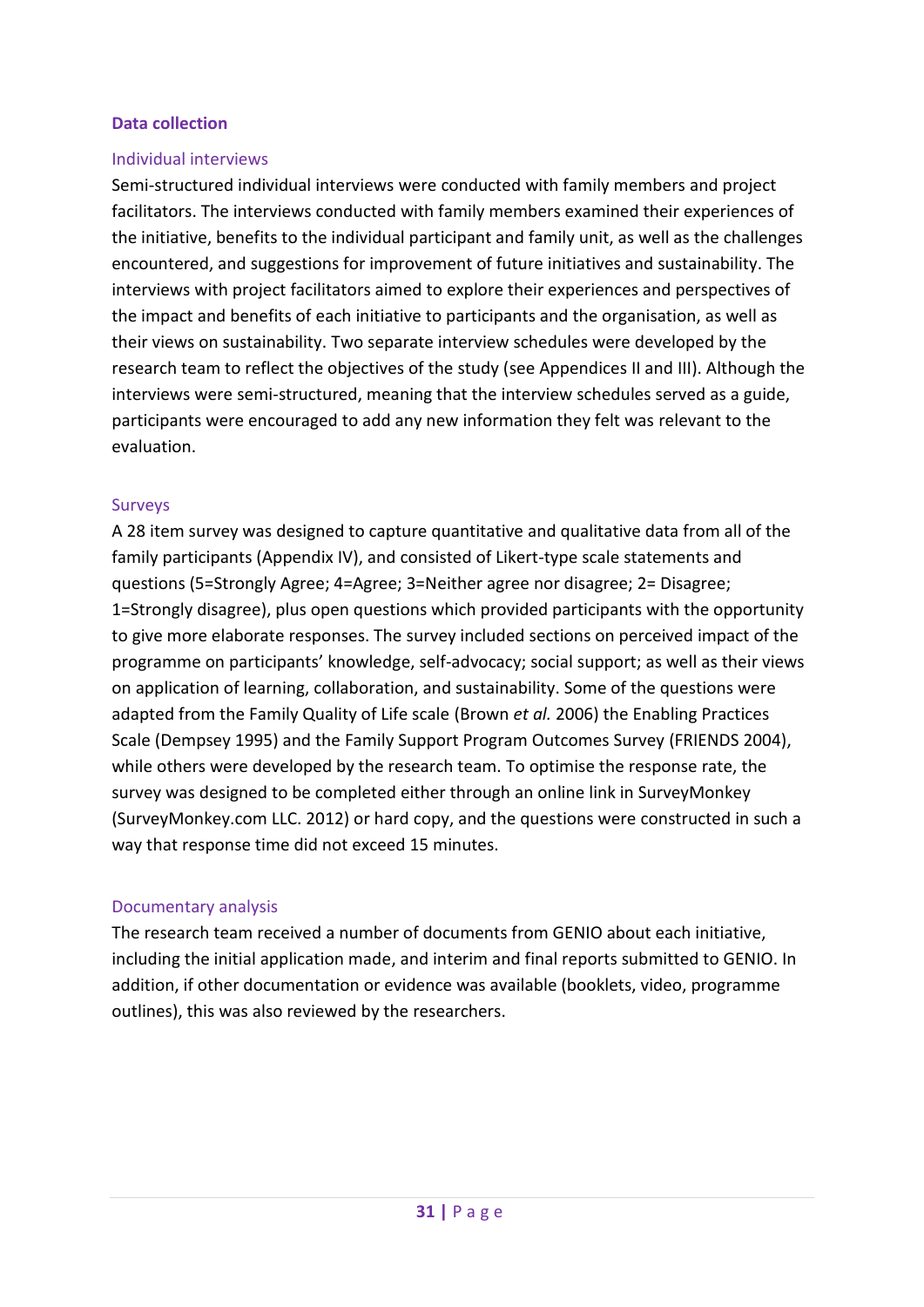### **Recruitment procedures**

### Survey

To protect participants' personal information, family members were recruited by staff within each site. Family members were sent either an email with a link to an electronic survey or a postal survey inviting them to participate. Each hard copy survey had a stamped addressed envelope that the participants could return to the research team free of charge. To enhance the response rate two follow up reminders were sent approximately three weeks apart.

### Interviews

Similarly, family member interview participants were recruited by a staff member at each site, who gave them an invitation letter and information sheet about the purpose of the interviews. In the vast majority of situations the project manager agreed with the family member the time and location for the interview and communicated this to the research team. On some occasions, potential participant details were given, with permission, to the research team. In these situations, a member of the research team followed-up the person with a phone call, answered any questions, and arranged the interview at a time and location that suited the participant. Typically, these locations were around or at the project site, within a participant's home or in a room within a hotel rented for the purpose of the interview. Each interview lasted between 40 and 80 minutes and was digitally audiorecorded.

Interviews were also undertaken with project managers at each project site, who were recruited by the project team though direct telephone contact.

### **Response rates**

The number of participants contacted and the number of surveys returned is shown in [Table 6.](#page-40-0) In total, 41 family member surveys were returned; however, three were removed as they were incomplete and did not provide any information regarding the aims of the survey. Thus, the final number of surveys included for analysis was 38 representing a 22% response rate. The response rates for each initiative are presented below in [Table 7.](#page-41-0)

| <b>Project site</b>            | <b>Surveys distributed</b> | <b>Surveys returned</b> | Response rate |  |  |  |  |
|--------------------------------|----------------------------|-------------------------|---------------|--|--|--|--|
| <b>Brothers of Charity</b>     | 33                         |                         | 27%           |  |  |  |  |
| <b>DESSA</b>                   | 47                         | 15                      | 32%           |  |  |  |  |
| <b>Autism Initiative Group</b> | 60                         |                         | 8%            |  |  |  |  |
| <b>LEAP</b>                    | 37                         | 11                      | 29%           |  |  |  |  |
| <b>TOTAL</b>                   | 177                        | 38                      | 22%           |  |  |  |  |

<span id="page-40-0"></span>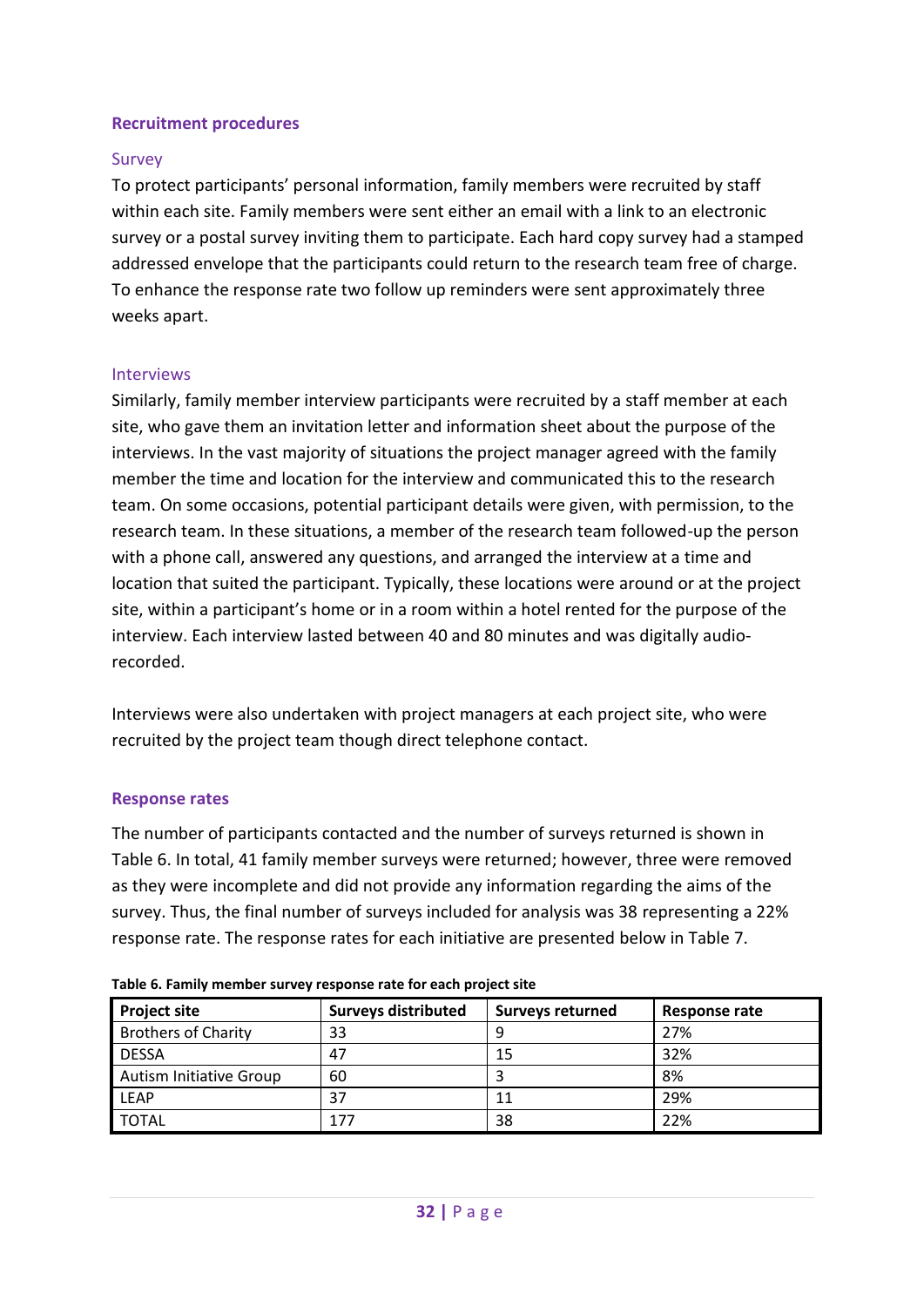In total, 9 interviews were conducted with project facilitators, across all four projects and 21 family members. 9 family members were interviewed from the Brothers of Charity site, 6 from DESSA, and 5 at LEAP. Despite repeated attempts to recruit family participants within the Autism Initiative Group, only one family member was successfully recruited and interviewed.

| <b>Project site</b>            | <b>Number of</b><br>family member<br>interviews<br>conducted | <b>Number of family</b><br>members interviewed | Number of project<br>managers/ facilitators<br>interviewed |
|--------------------------------|--------------------------------------------------------------|------------------------------------------------|------------------------------------------------------------|
| <b>Brothers of Charity</b>     |                                                              |                                                |                                                            |
| <b>DESSA</b>                   | 6                                                            | 6                                              | 3                                                          |
| <b>Autism Initiative Group</b> |                                                              |                                                |                                                            |
| <b>LEAP</b>                    |                                                              |                                                | 2                                                          |
| <b>TOTAL</b>                   | 19                                                           | 21                                             | 9                                                          |

#### <span id="page-41-0"></span>**Table 7. Interview response rate for each project site**

### **Profile of participants from survey**

Of the 37 participants who completed the survey, more than 90% of participants (92%;  $n=34$ ) participated in all the activities offered by initiative. For the 8% (n = 3) who did not participate in full, reasons given were: "not relevant", "did not realise it was a 4 part thing and I attended one part (Saturday)", and "I was unable to attend all the information sessions as I have young children and my husband was working, but at least 1 family member did attend all the sessions".

The majority of family member respondents to the survey were parents of the family member with disability ( $n = 30$ ). Most participants (71%;  $n = 27$ ) were mothers, and three other identified as parent (one as foster parent) without indicating whether they were a father or mother. In addition, 16% identified themselves as a sibling (sister  $n = 5$ , brother  $n =$ 1), one as a grandmother and one an aunt (see [Table 8\)](#page-41-1).

<span id="page-41-1"></span>

|  |  |  | Table 8. Relationship to family member with a disability |
|--|--|--|----------------------------------------------------------|
|  |  |  |                                                          |

|             | n (%)     |
|-------------|-----------|
| Parent      | 30 (78%)  |
| Sibling     | 6(16%)    |
| Aunt        | 1(3%)     |
| Grandmother | 1(3%)     |
| Total       | 38 (100%) |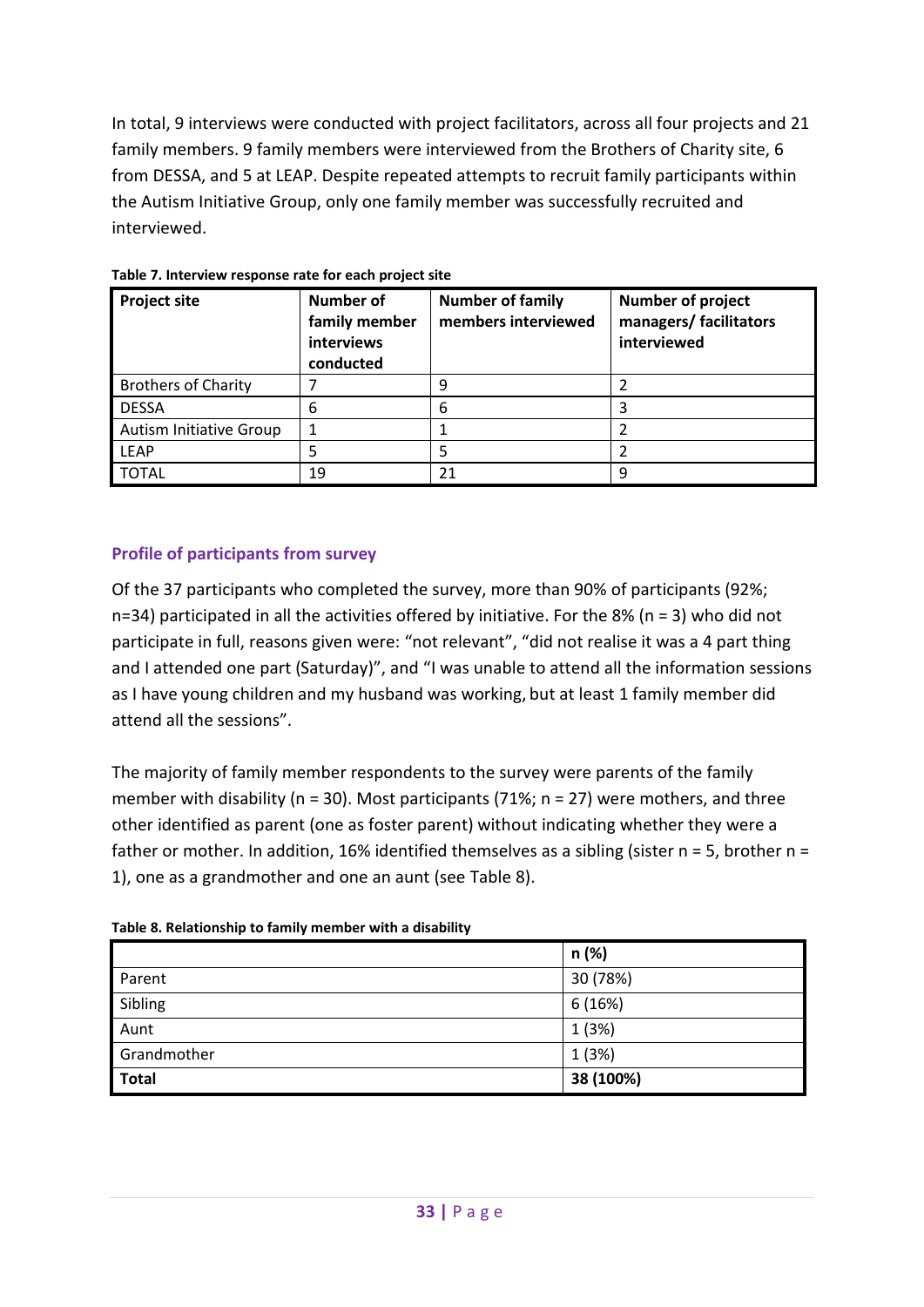The majority of participants (69%;  $n = 25$ ) identified themselves as the primary source of support for their family member with a disability. The gender of the person with disability was evenly split between males (51%;  $n = 19$ ) and females (49%;  $n = 18$ ). The mean age for family members with a disability was 16.5 years of age (SD = 12.274), with a range between 2 years and 54 years of age. More than half of the family members had an intellectual disability (53%;  $n = 20$ ), with one-quarter (24%;  $n = 9$ ) having a physical disability and onequarter (24%; n = 9) with Autism. The majority (81%; n = 29) of family members with a disability lived at home with parent/s. A small percentage (14%;  $n = 5$ ) lived with other family members (siblings) or alternated between living at home with parent and living with siblings. Only two people (6%) were described as living independently.

The family member being supported had a range of disabilities. The most frequently reported difficulties were speech or language, behavioural challenges, mental and physical health problems, mobility challenges, sensory integration impairment, and feeding or eating difficulties (see [Table 9\)](#page-42-0).

| <b>Other condition</b>                                                            | n  |
|-----------------------------------------------------------------------------------|----|
| Speech and or language difficulties                                               | 19 |
| Behavioural challenges                                                            | 17 |
| Physical health problems                                                          | 17 |
| Mobility challenges                                                               | 16 |
| Sensory integration impairment                                                    | 13 |
| Feeding or eating difficulties (feed tubes, major allergies, sensitivities, etc.) | 10 |
| Seizures                                                                          | 8  |
| Other                                                                             | 8  |
| Mental health problems                                                            | 6  |
| Major vision impairment or Major hearing impairment                               | 6  |
| Alzheimer disease or other types of dementia                                      | 0  |

<span id="page-42-0"></span>**Table 9. Other conditions of family member with a disability**

Within the qualitative comments section, respondents reported a range of physical disabilities including epilepsy, congenital heart disease, impaired motor ability, and sensory disabilities such as auditory and visual problems. In addition, concomitant physical diseases included: coeliac disease; hypothyroidism; strokes; constipation; gastric reflux; renal problems; and asthma. Several respondents mentioned depression as a feature of the person's condition. Emotional difficulties, behavioural difficulties and violent outbursts were also reported. Some of these behavioural problems were attributed to lack of control in the person's life or to communication difficulties. Poor social skills, sensory processing difficulties and mobility problems were also reported.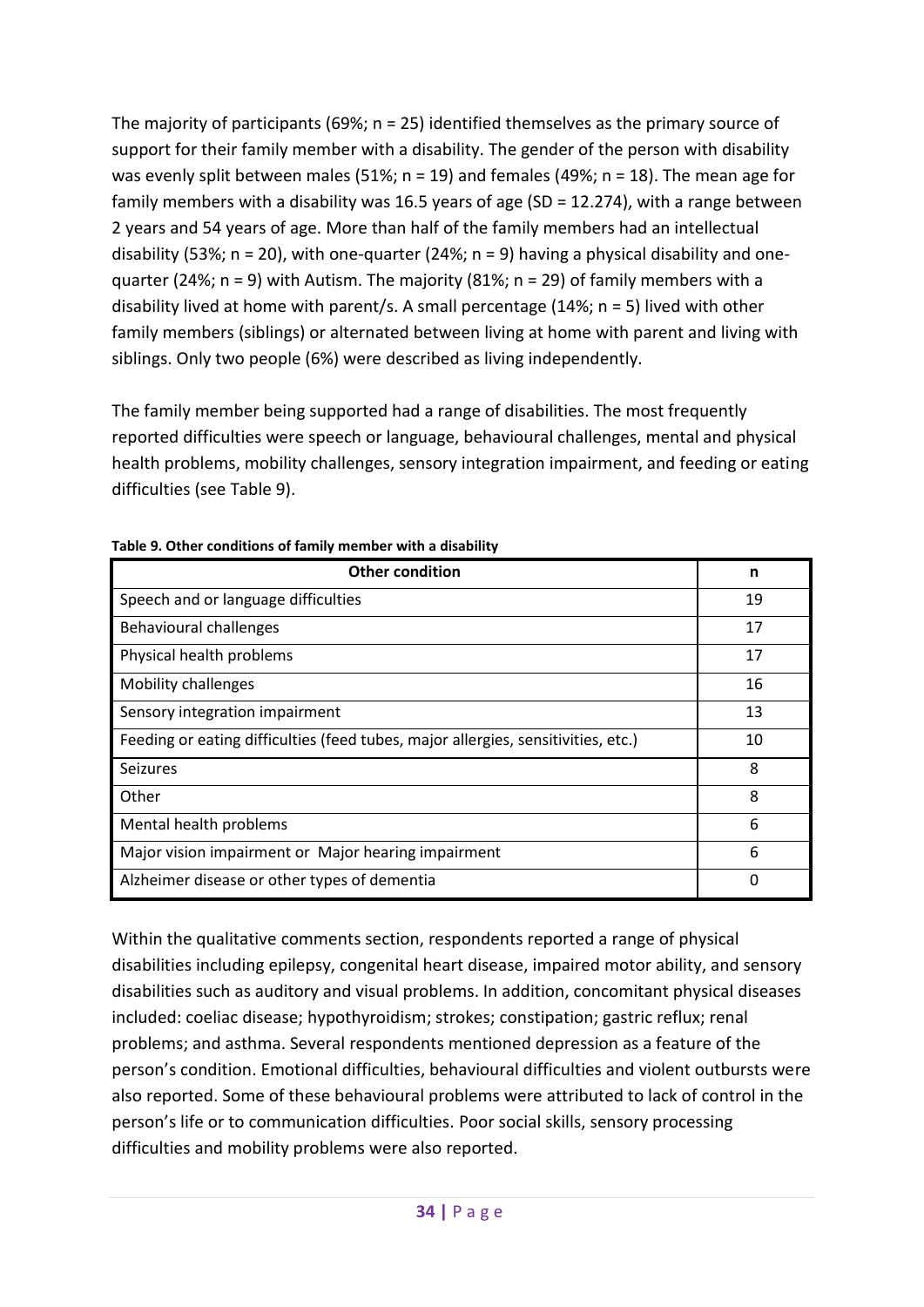All respondents who offered written comments noted some form of developmental delay as being present in their children or sibling. Speech and language delay was common but varied from a mild impairment to very little meaningful communication (11%; n =4). In terms of the level of disability-related support required for their family member, results were quite varied, with responses spread over the spectrum of requirement from no disability-support required (8%;  $n = 3$ ) to support required for almost all aspects of life (24%; n = 9). The full results are presented in [Table 10.](#page-43-0)

|                                                                            | n (%)    |  |  |  |
|----------------------------------------------------------------------------|----------|--|--|--|
| Level of communication of family member ( $n = 37$ )                       |          |  |  |  |
| Able to communicate about a wide variety of topics in a meaningful way     | 6(16%)   |  |  |  |
| Able to communicate within a limited range of topics in a meaningful way   | 10 (27%) |  |  |  |
| Able to communicate needs, wants, and some ideas in a meaningful way       | 8(22%)   |  |  |  |
| Able to communicate basic needs and wants                                  | 9(24%)   |  |  |  |
| Very little meaningful communication                                       | 4 (11%)  |  |  |  |
|                                                                            |          |  |  |  |
| Level of disability-related support required ( $n = 37$ )                  |          |  |  |  |
| Does not require disability related support                                | 3(8%)    |  |  |  |
| Requires disability related support for only a few aspects of life         | 5(14%)   |  |  |  |
| Requires disability related support for some aspects of life               | 13 (35%) |  |  |  |
| Requires disability related support for most, but not all, aspects of life | 7 (19%)  |  |  |  |
| Requires disability related support for almost all aspects of life         | 9(24%)   |  |  |  |

### <span id="page-43-0"></span>**Table 10. Level of disability-related support required and level of communication**

Respondents who made comments in the survey noted that the support they provided was multifaceted; for many, this involved 24 hour care of children who required constant and on-going support. Carers reported undertaking roles that included elements of occupational therapy, physiotherapy, nursing, and psychological support, as well as help with activities of daily living. Specifically, parents and siblings would help the person to dress and undress, eat and undertake personal hygiene. Some respondents reported giving their child medicines and one reported feeding their child using a Percutaneous Endoscopic Gastrostomy (PEG) feeding tube. Family members also noted they acted as: advocates; as chauffeurs to get them to school and to other activities; as interpreters so that they could engage with the world; as teachers; cooks; and providers of emotional support. In short, family members reported that they supplemented the efforts of professionals, paid supporters and friends, and that they were the final back-up who could always be relied upon.

## **Profile of participants from interviews**

In total, 19 women and 2 men participated in the family interviews (18 mothers, 1 sister and 2 fathers). [Table 10](#page-43-0) provides and more detailed breakdown per site). They were caring for a total of 20 children/adults with disability/autism (F=12; M=8). The age of the person with disability ranged from 3 years to 34 years old, with a mean age 16.5 years. There were 6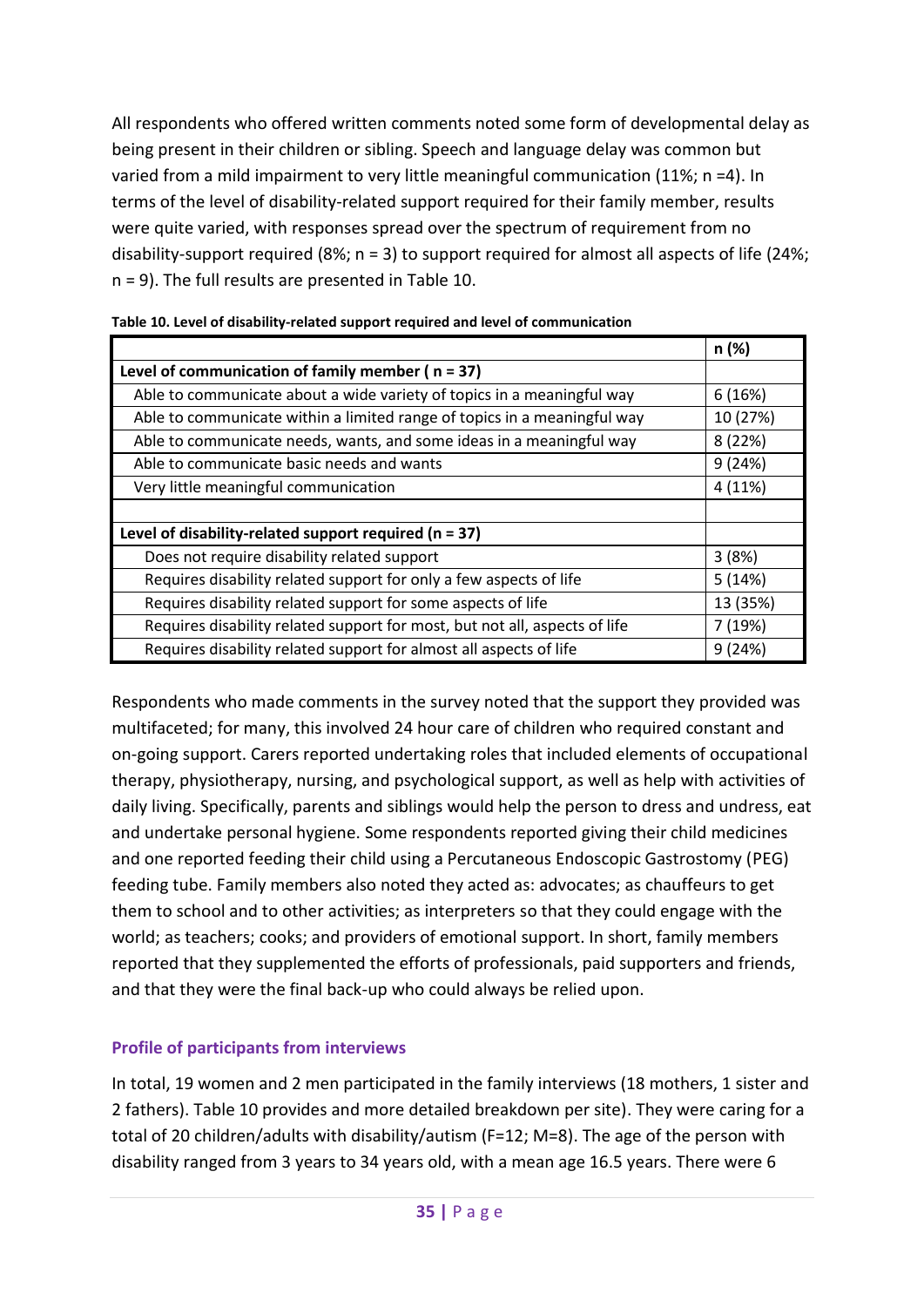people between 3 and 10 years, 6 people between 11 and 20 years, 7 people between 21 and 30 years, and 1 person 31 years or over. One family had two children with disability. In the vast majority of situations, the person with the disability was living full time with his/her parent, with the exception of 1 person within the Brothers of Charity who was living independently.

The children's disabilities ranged from intellectual disability ( $n = 11$ ), autism ( $n = 4$ ), physical disability ( $n = 2$ ) or a combination of both physical and intellectual disability ( $n = 3$ ) (see [Table 11\)](#page-44-0).

| <b>Project site</b>                                            | <b>Brothers of</b><br>Charity                                                                   | <b>DESSA</b>                                                                                                           | <b>Autism</b><br><b>Initiative Group</b> | <b>LEAP</b>                  |
|----------------------------------------------------------------|-------------------------------------------------------------------------------------------------|------------------------------------------------------------------------------------------------------------------------|------------------------------------------|------------------------------|
| Relationship of<br>interviewee to<br>person with<br>disability | 7 Mothers, 1<br>Father and 1<br>Sister                                                          | 6 Mothers                                                                                                              | 1 Mother                                 | 4 Mothers and 1<br>Father    |
| Gender of<br>person with<br>disability                         | $F=5$ ; M=2                                                                                     | $F=3$ ; M=4                                                                                                            | $M=1$                                    | $F = 4$ ; M=1                |
| Nature of<br>persons<br>disability                             | 4 intellectual<br>disability; 1<br>autism; 2 both<br>intellectual and<br>physical<br>disability | 2 intellectual<br>disability; 2 autism;<br>2 physical disability;<br>1 both intellectual<br>and physical<br>disability | 1 autism                                 | 5 intellectual<br>disability |

<span id="page-44-0"></span>**Table 11. Relationship to person with disability, gender and nature of the person's disability**

As a result the person being cared for had significant and multiple sensory, motor, mental physical and communication challenges, and required a range of disability-related supports [\(Table 12](#page-44-1) and [Table 13](#page-45-0) provide a more detailed breakdown of persons' disabilities and needs).

<span id="page-44-1"></span>

| <b>Other condition</b>                                                            | n  |
|-----------------------------------------------------------------------------------|----|
| Speech and or language difficulties                                               | 13 |
| Behavioural challenges                                                            | 10 |
| Physical health problems                                                          | 5  |
| <b>Mobility challenges</b>                                                        | 6  |
| Sensory integration impairment                                                    | 10 |
| Feeding or eating difficulties (feed tubes, major allergies, sensitivities, etc.) | 5  |
| Seizures                                                                          | 4  |
| Mental health problems                                                            | 4  |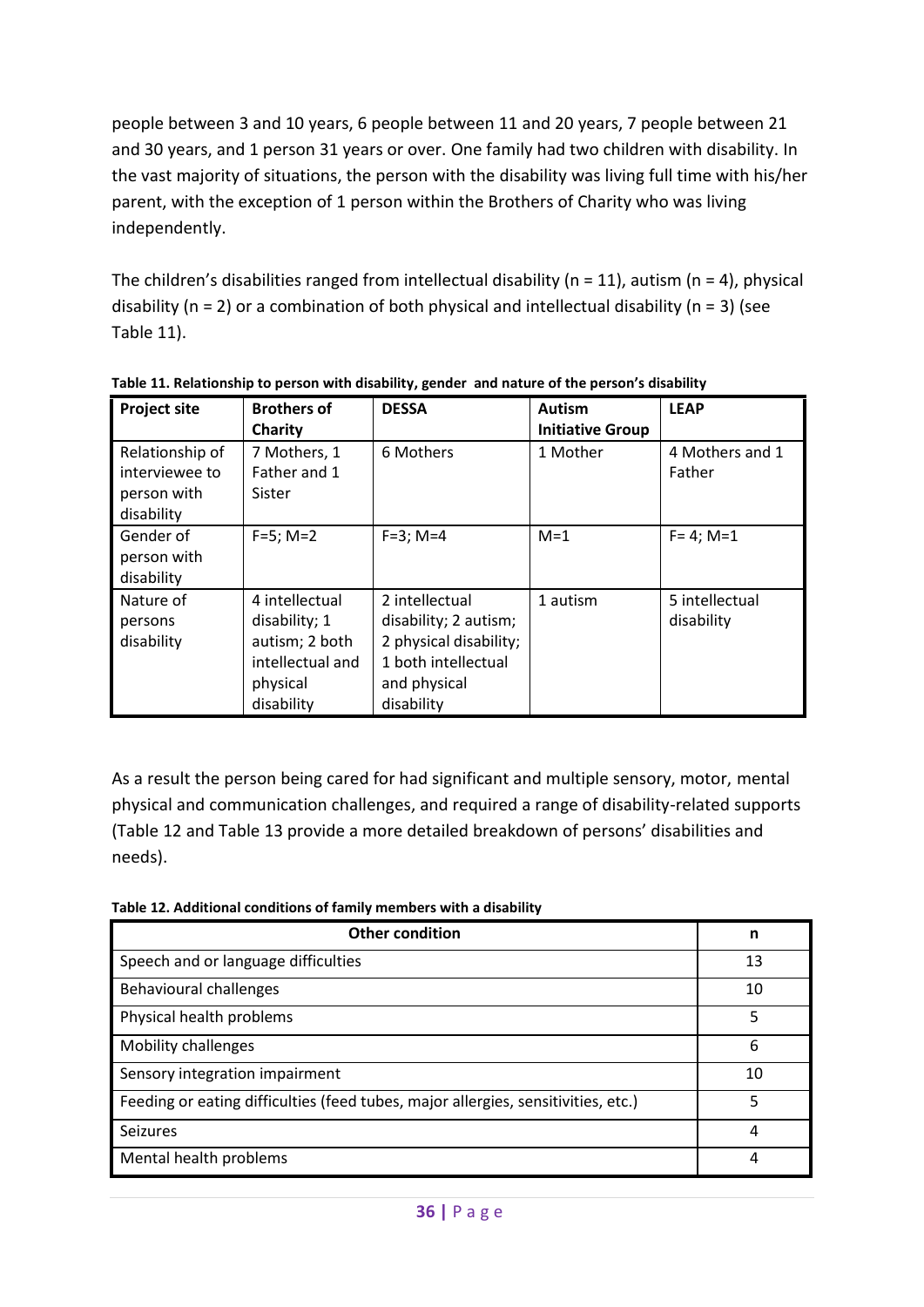|                                                                          | n |
|--------------------------------------------------------------------------|---|
| Level of disability-related support required                             |   |
| No support required                                                      | 3 |
| Support required for few aspects of life                                 | 5 |
| Support required for some aspects of life                                | 4 |
| Support required for most, but not all, aspects of life                  | 4 |
| Support required for almost all aspects of life                          | 4 |
|                                                                          |   |
| Level of communication                                                   |   |
| Able to communicate about a wide variety of topics in a meaningful way   | 5 |
| Able to communicate within a limited range of topics in a meaningful way | 7 |
| Able to communicate needs, wants, and some ideas                         | 3 |
| Able to communicate basic needs and wants                                | 4 |
| Very little meaningful communication                                     |   |

<span id="page-45-0"></span>**Table 13. Level of disability-related support required and level of communication**

Of the nine project facilitators who were interviewed, six worked for the organisation and three worked for other organisations in various capacities (see [Table 14\)](#page-45-1).

| <b>Project site</b>            | Number of<br>participants | Role                                          |
|--------------------------------|---------------------------|-----------------------------------------------|
|                                | interviewed               |                                               |
| <b>Brothers of Charity</b>     |                           | 2 working for the organisation                |
| <b>DESSA</b>                   | 3                         | 1 worked within the organisation and 2 worked |
|                                |                           | outside in local family resource centre       |
| <b>Autism Initiative Group</b> | 2                         | 2 working for the organisation                |
| <b>LEAP</b>                    |                           | 1 worked within the organisation and 1 worked |
|                                |                           | outside                                       |

<span id="page-45-1"></span>**Table 14. Role of project managers/facilitators interviewed** 

### **Data analysis**

All interviews were transcribed by an independent transcriber and subsequently entered into the software package NVivo Version 8 for analysis (QSR International 2009). To assist in the analysis, an initial coding framework was developed by the team based on the literature and some preliminary analysis of the early transcripts. This was then used to guide the coding of the remaining transcripts, but was sufficiently flexible to allow new emergent codes to be incorporated into the framework. Once all data had been coded, each code was examined and overlapping codes were collapsed to form larger more inclusive categories. In addition, data was analysed to identify similarities and differences within and across initiatives.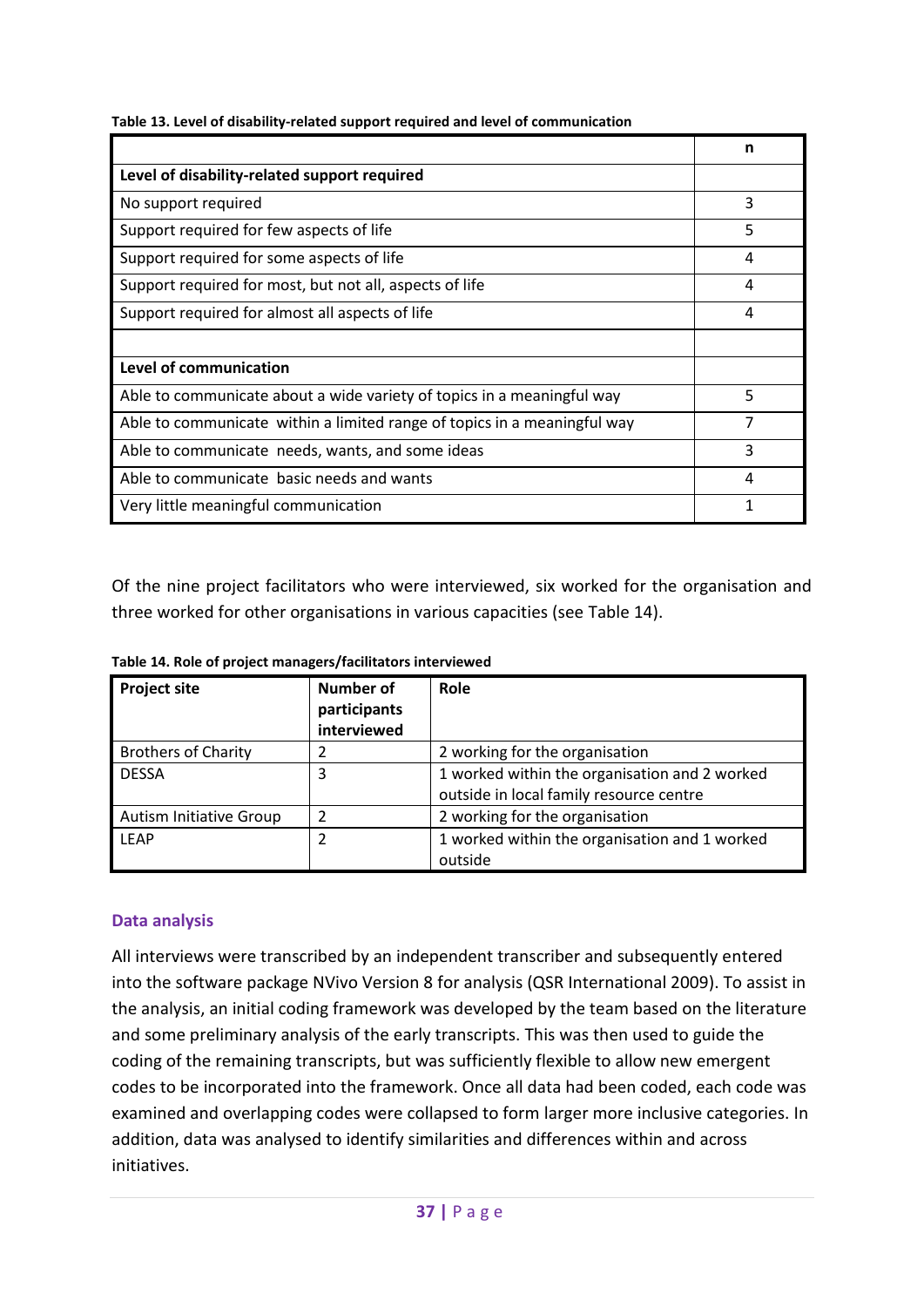Participants' responses to the survey were entered into the PASW Statistics 18.0 (IBM Corporation 2009). Frequency distributions and descriptive statistics were calculated, as were measures of central tendency, range and standard deviations. Participants' scores on each measure were determined to establish the extent to which key objectives of the project have been achieved. Inferential statistics (ANOVA and Multiple Regression) were used to relate participants' responses to satisfaction rates, demographic variables, initiative the person took part in, and other relevant variables, in order to establish which factors contribute to experiences of the initiative. In addition, quantitative data were explored to compare outcomes between each of the initiatives. The open-ended questions were analysed thematically, using the framework developed for the interviews. Similarly, the documents collected were read, reread and analysed in a manner to assist the team to triangulate any evaluation data within the documents with data gathered during this evaluation.

## **Ethical considerations**

Ethical approval was granted from the Research Ethics Committee of the Faculty of Health Sciences in Trinity College Dublin. The rights and dignity of participants were respected throughout by adherence to models of good practice related to recruitment, voluntary inclusion, informed consent, privacy, confidentiality and withdrawal without prejudice. The rights of the participants and their well-being were given precedence over data collection. The voluntary nature of participation was emphasised throughout the data collection process and participants were free to withdraw from the study at any time without fear of penalty.

Return of the survey was taken as evidence of implied consent. Both written and verbal consent was obtained before the individual interviews. The survey data was anonymous and no identifying information was requested; however, when this did occur, identifying information was removed prior to analysis. Similarly, all identifying information was removed from the qualitative data. Each facilitator or family participant was given a sequential number within the initiative. The code 'PF' is used to represent a quote from a project facilitator and the code 'FM' is used to represent a quote from a family member. As the number of project facilitators was so few and they could easily be linked to their initiative, the anonymising codes 'Int 1', 'Int 2', 'Int 3' and 'Int 4' are used to represent the four initiative sites in no particular order. The family member participant quotes are linked to the initiative they participated in by the following initiative codes: BOC, LEAP, DESSA, and AIG. Textual data from the survey are represented by the initiative code and the word 'survey'. As only one participant volunteered to be interviewed from the AIG initiative, to protect their confidentiality direct quotes from this person is not included within the report. However, this person's data was coded and used to inform the findings.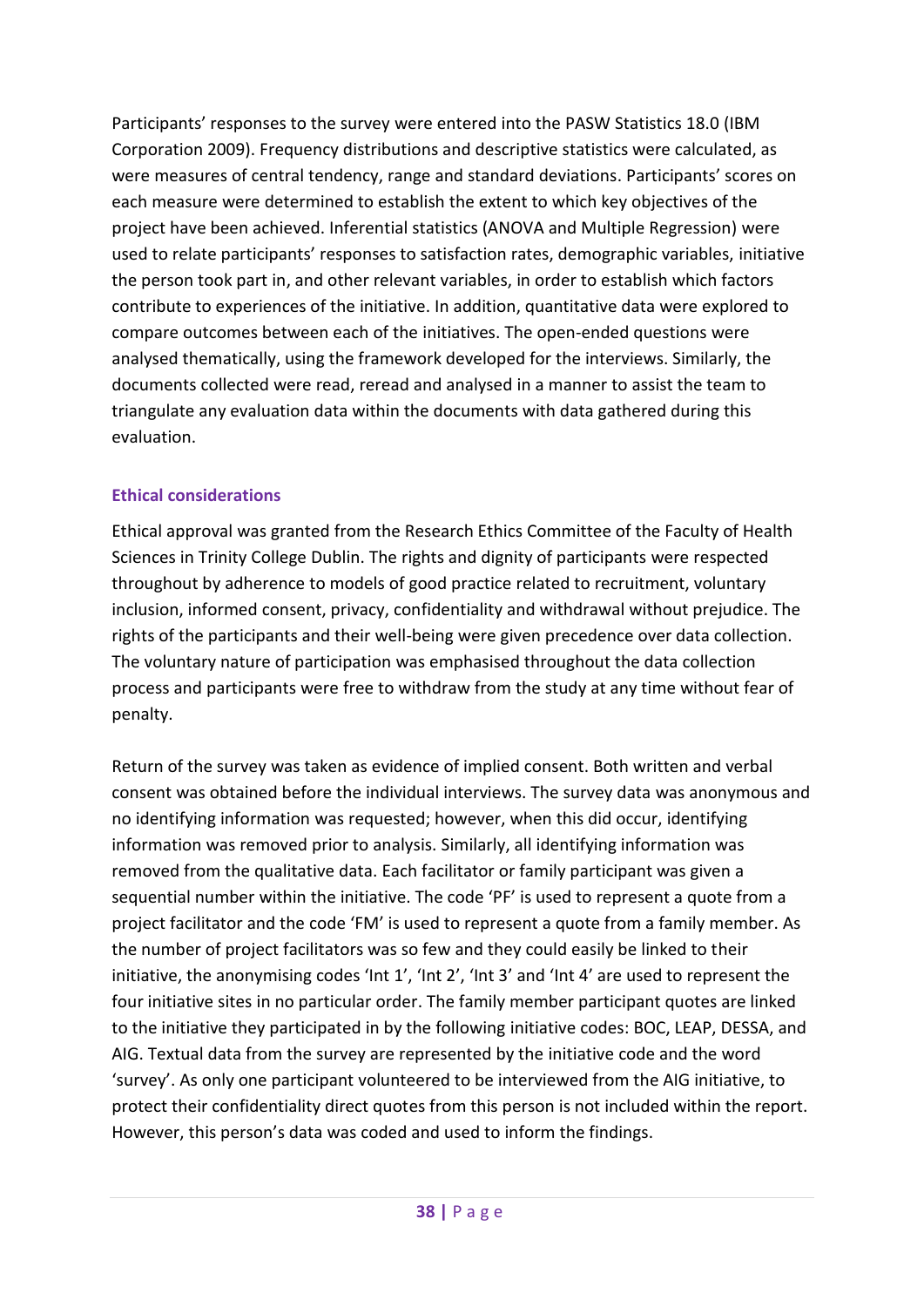## **Project facilitators' expectations for the family focused initiatives**

To enable the reader to get an understanding of the project facilitators' expectations of the initiative, and set the findings of the evaluation in context, a brief descriptive overview of their expectations is now given.

During the interviews with the facilitators, it was clear, from the outset, that they and their organisation had very specific expectations and hoped-for outcomes from each initiative. Throughout the interviews the facilitators spoke of developing an initiative that encompassed a visible ethos of: person and family-centeredness; the enablement of citizenship; and the strengthening of participants' capabilities to self-care, advocate and support their family member with a disability. In the absence of similar initiatives within an Irish context, all the facilitators considered their initiative innovative because in their view they filled an existing void within Irish service. In the words of one facilitator:

## *"…parents of children with disabilities…get nothing [referring to educational and skills input]." (Int 3, PF interview 1)*

The overarching expectation of each facilitator was that the initiative would enable families of children with disability to envision a positive realistic future plan and build better lives for themselves and their children, within the context of their local communities. Two strategies were used to achieve this desired outcome. Firstly, the initiatives placed a particular emphasis on strengthening participants' and their children's links with local communities, through the creation of circles of support. Linked to this was the building of participants' knowledge and skills in order to enhance natural supports within the community, as opposed to having an over-reliance on professional and service models of planning and support. In the facilitators view, the initiatives were:

*"...more about an asset based community development approach. We're more about looking at natural supports from family, friends, neighbourhood and community first and only then bringing in paid support, professional support when needed." (Int 3, PF interview 1)*

*"…not service led at all…the families that we traditionally engage with…are people who are service dependent, who believe that service providers have all the answers. So we're not engaged with people who would think anything like circles of support... if you can imagine we're a service provider now trying to promote an approach which is [not service led]……" (Int 2, PF interview 2)*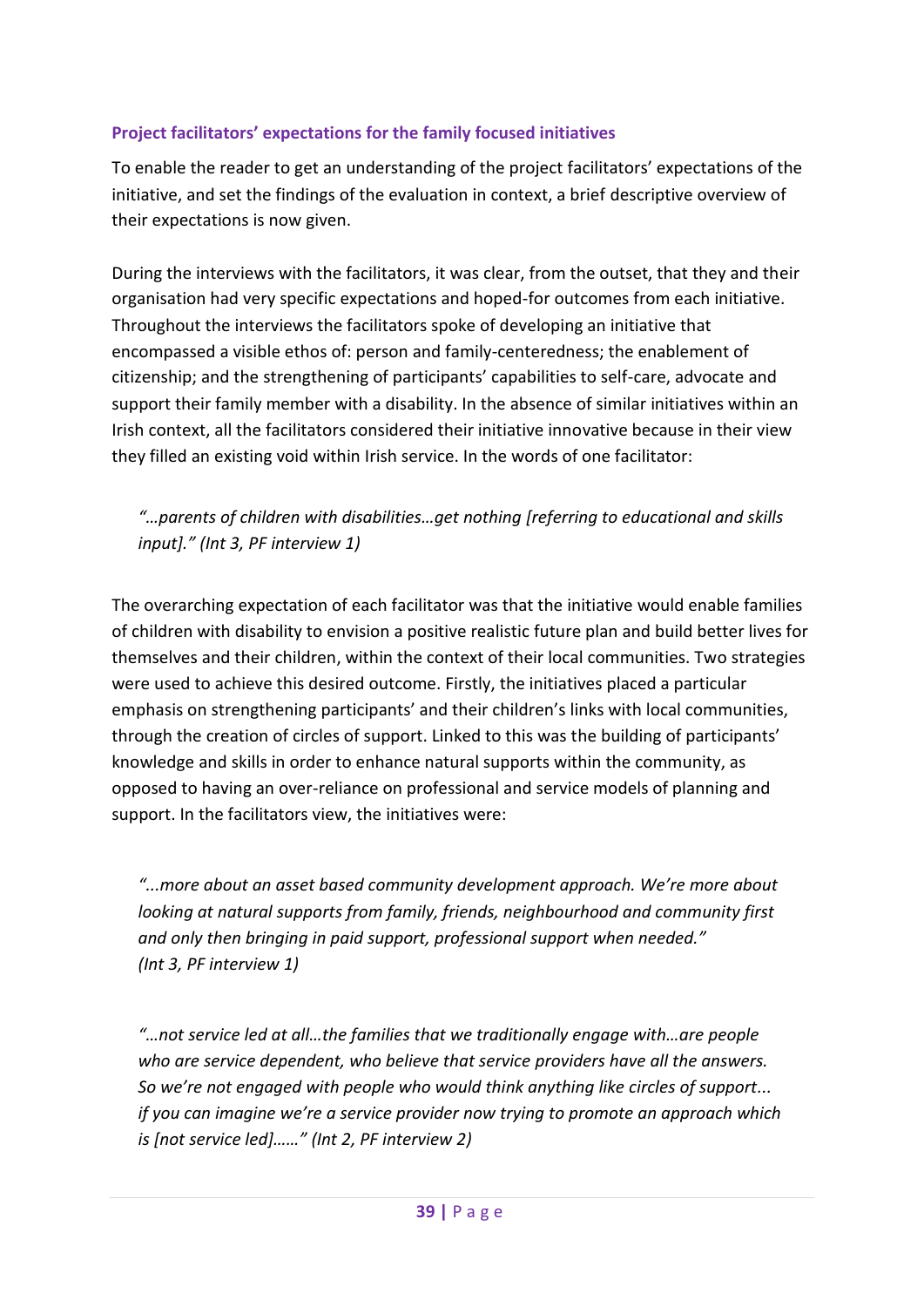*"…about looking at that person and particularly working around their interests. Like for instance [reference to a person with a disability] is interested in sport so, and he's interested in football, so, and he's interested in [name of football club], so it would be connecting him with somebody who is also interested...circles of support is about looking at the person, what their interests are and getting people [without disability], you know, into their lives, because it's not all about connecting them in with people" (Int 4, PF interview 1)*

Secondly, facilitators emphasised the goal of helping participants to build their capacity to initiate and make changes in their and their children's lives by becoming skilled advocates, on behalf of themselves and the person with a disability:

*"…there was a need for somebody to look at how to help parents be better advocates and also be part of the programme development or service development for their sons and daughters." (Int 4, PF interview 1)*

To these ends, there was recognition that to realise these expectations, *"…a massive mind shift was needed…if it [expectations] was to totally succeed"* (Int 2, PF interview 2). The means to accomplish this shift in thinking was through the creation of space (provided by the initiatives), which would be centred on enabling participant empowerment; providing time for knowledge and information sharing; assisting with skills acquisition; enabling family members to meet others in similar situations; and the provision of support. From the facilitators' perspectives, these principles were built in to the components of the different family initiatives.

## **Summary**

- The aim of this study was to evaluate the four family-focused initiatives from the perspectives of families of people with disabilities and services/organisations.
- The study employed a multi-method approach using qualitative and quantitative methods to provide a comprehensive evaluation. Data was collected using individual interviews, surveys and documentary analysis.
- The final number of surveys included for analysis was 38 representing a 22% response rate.
- Nine interviews were conducted with project managers/facilitators, and 19 interviews were conducted with 21 family members.
- All qualitative data was thematically coded and quantitative data were statistically analysed.
- Ethical approval was granted from the Research Ethics Committee of the Faculty of Health Sciences in Trinity College Dublin.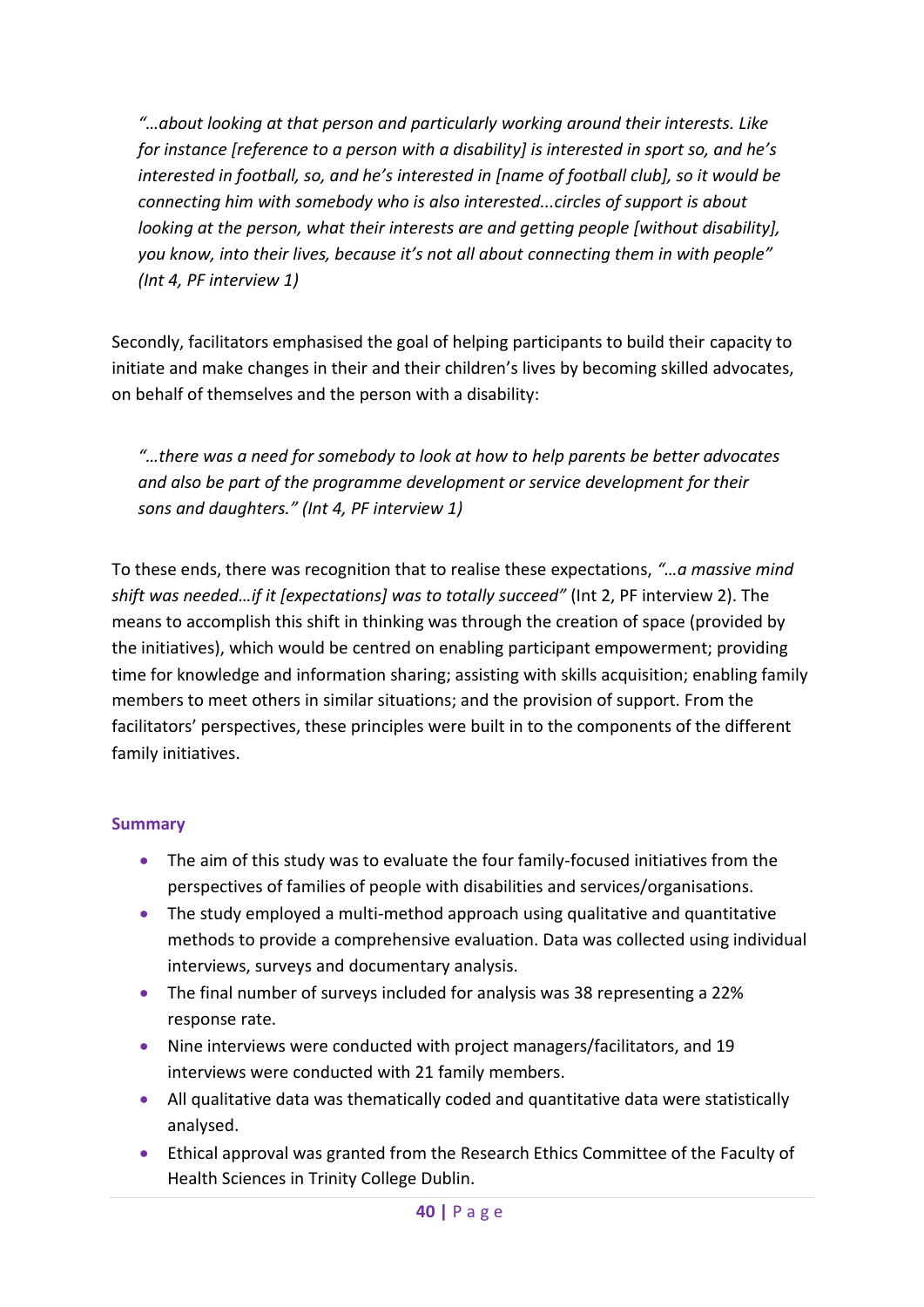# **SECTION 4: FINDINGS – IMPACT OF THE FAMILY INITIATIVE ON THE FAMILY AND FAMILY MEMBER WITH A DISABILITY**

### **Introduction**

Family-centred initiatives that involve a significant change in the power balance between professional and family member have the potential to be hugely transformative for the family participants, the person with disability and the family as a whole. Previous studies suggest that initiatives that are based on a partnership approach, and focus on respect for autonomy, capacity building, sharing of knowledge and development of problem-solving, decision-making, and advocacy skills, as well as the visioning of a life for the person with a disability that is centred on citizenship has led to change in the lives of people with disabilities and their families (Schippers and van Boheemen 2009; Butera-Prinzi *et al.* 2010). Some of the key objectives of this evaluation were to identify the general and specific benefits derived by families and others through participating in each initiative. This section reports on findings related to the impact and benefits of the family initiatives on the participants, their family member with a disability and the family unit as a whole. Where appropriate, findings from the survey and family interviews are integrated together.

### **Participants overall view on the usefulness of initiatives**

Overall, participants agreed or strongly agreed with most of the statements within the survey, thus indicating an overwhelming positive response to their experience. The extent of disagreement with any statements was low and only a few statements yielded significant 'Neither agree nor disagree' responses. Almost 90% (89%; n = 32) of participants found the family initiative they participated in to be useful or very useful, with only a small percentage reporting it not very useful (3%;  $n = 1$ ) or not at all useful (3%;  $n = 1$ ) (see [Table 15\)](#page-49-0).

|                   | n (%)     |
|-------------------|-----------|
| Very useful       | 22 (61%)  |
| Useful            | 10 (28%)  |
| Neutral           | 2(6%)     |
| Not very useful   | 1(3%)     |
| Not at all useful | 1(3%)     |
| <b>Total</b>      | 36 (100%) |

<span id="page-49-0"></span>**Table 15. Overall, how helpful was the family initiative for you and your family?**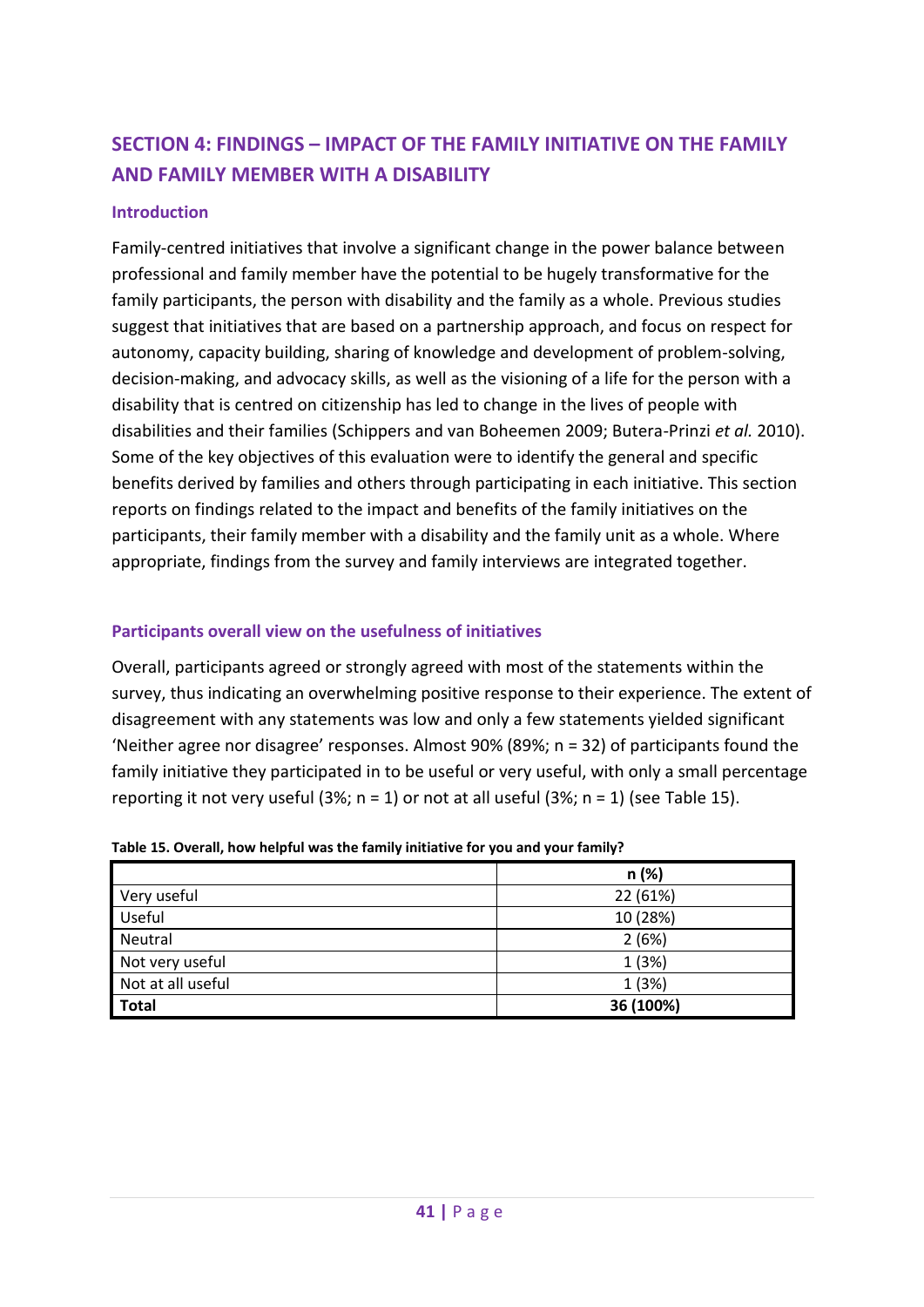Similarly, 92% (n = 33) of participants felt that the initiative had a positive impact on their lives. Positively, 89% (n = 32) of survey participants felt that what they learned from the family initiative was practical (see [Table 16\)](#page-50-0). Qualitative comment by participants supported these positive survey responses:

*"Overall I have to say it was very worthwhile going to." (BOC, FM interview 4)*

*"I was very glad of it…because there is very little out there." (LEAP, FM interview 2)* 

*"Overall very positive. It helped us through a rough time." (BOC, survey)*

Only a very small percentage 9% ( $n = 3$ ) disagreed with the statements that what they learned 'had a positive impact on their lives' (see [Table 16\)](#page-50-0). An analysis of the written survey comments suggests that for one person their dissatisfaction related to an expectation that the initiative would offer them *'personal support',* which it did not. Another participant described how the initiative left them with a feeling of frustration:

*"To be honest, it has led to a lot of frustration, while the theory is great, building a support network outside of immediate family and disability services proved very difficult. While [the] extended families were enthusiastic, in principle, this did not translate into practical assistance. It takes a forceful and persistent person to drive change and not everybody has the personality or time necessary." (LEAP, survey)*

|                                                                                                       | <b>Strongly</b><br>agree | Agree    | <b>Neither</b><br>agree nor<br>disagree | <b>Disagree</b> | <b>Strongly</b><br>disagree |
|-------------------------------------------------------------------------------------------------------|--------------------------|----------|-----------------------------------------|-----------------|-----------------------------|
| What we learned from the family<br>initiative has had a positive impact<br>on our lives<br>$(n = 36)$ | 15 (42%)                 | 18 (50%) | $0(0\%)$                                | 2(6%)           | $1(3%)^2$                   |
| What we learned from the family<br>initiative was practical<br>$(n = 36)$                             | 13 (36%)                 | 19 (53%) | 3(8%)                                   | $0(0\%)$        | 1 $(3%)^2$                  |

<span id="page-50-0"></span>**Table 16. Level of agreement about the impact and practicality of the family initiative**

**THE STAN TO SET SETTS THE STAND TO SET 1.1**<br>The one participant who disagreed strongly with both statements was under the impression that she would be attending a support group as opposed to an information day and as a consequence was disappointed with the lack of support she received.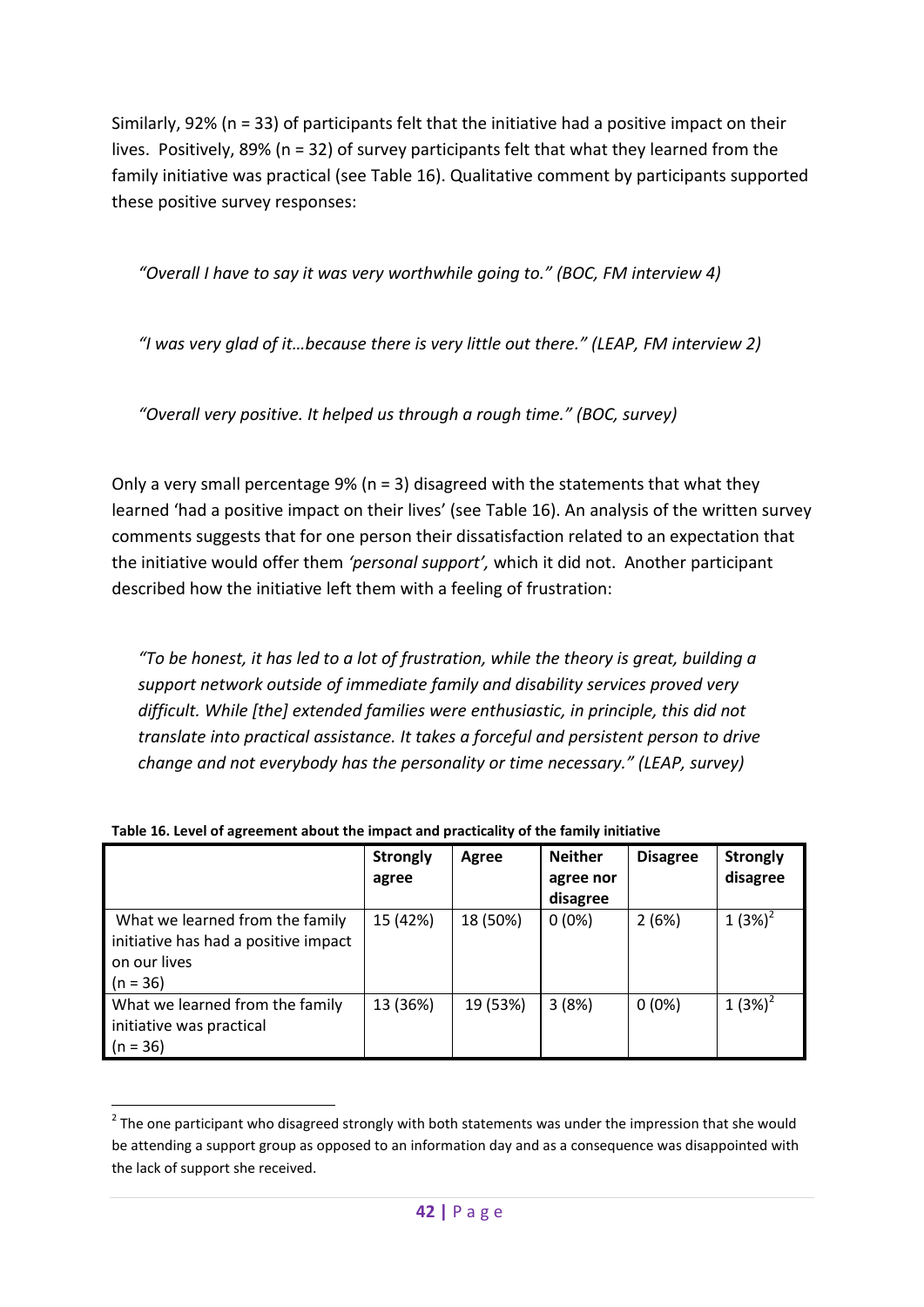## **Increased knowledge and confidence of family member participant**

One of the core strategies in family capacity building is the sharing of knowledge in order to improve family members' capabilities to mobilise desired resources and supports for their family member with disability (Dunst *et al.* 2002). While no survey participants indicated that the family initiative greatly improved their knowledge in supporting their family member with a disability, 70% (n = 26) felt it moderately improved their knowledge in this regard, with a further  $16\%$  (n = 6) feeling it slightly improved their knowledge (see [Table 17\)](#page-51-0). A significant minority (14%; n = 5) felt their knowledge stayed the same.

|                        | Stayed the | Slightly | <b>Moderately</b> | Greatly  |
|------------------------|------------|----------|-------------------|----------|
|                        | same       | improved | improved          | improved |
| Knowledge ( $n = 37$ ) | 5(14%)     | 6(16%)   | 26 (70%)          | $0(0\%)$ |

<span id="page-51-0"></span>

Interview and survey participants frequently described 'knowledge as power' and mentioned a number of areas where their knowledge increased, including: understanding the behaviour of the family members with disability; strategies for interacting with the family member with a disability; problem solving within the family (BOC, DESSA, LEAP); developing circles of support (BOC and LEAP); personal funding (LEAP); homeshare or respite care (BOC); entitlements and the legal framework surrounding disability (DESSA); and the financing of disability services (LEAP). A number of participants also commented on developing a knowledge base on how to navigate the systems of the Health Service Executive (HSE), service provider agencies and government agencies, as well as how to interact with staff on a day to day basis about care. Several interview participants also noted how they learned to keep detailed records of their interactions with services and the HSE so that they would be better prepared to engage with people that controlled access to services (DESSA). Participants commented:

*"[I was advised,] if I was on a telephone [to a service provider], to ask somebody their name, to have a notebook, it was all practicality …on the course I learned how to do my research, how to be informed, how to take another person to an interview or a meeting." (DESSA, FM interview 6)*

*"They really told us write everything down…if you're on the phone to someone, write down the name, write down the date and follow up on it." (DESSA, FM interview 4)*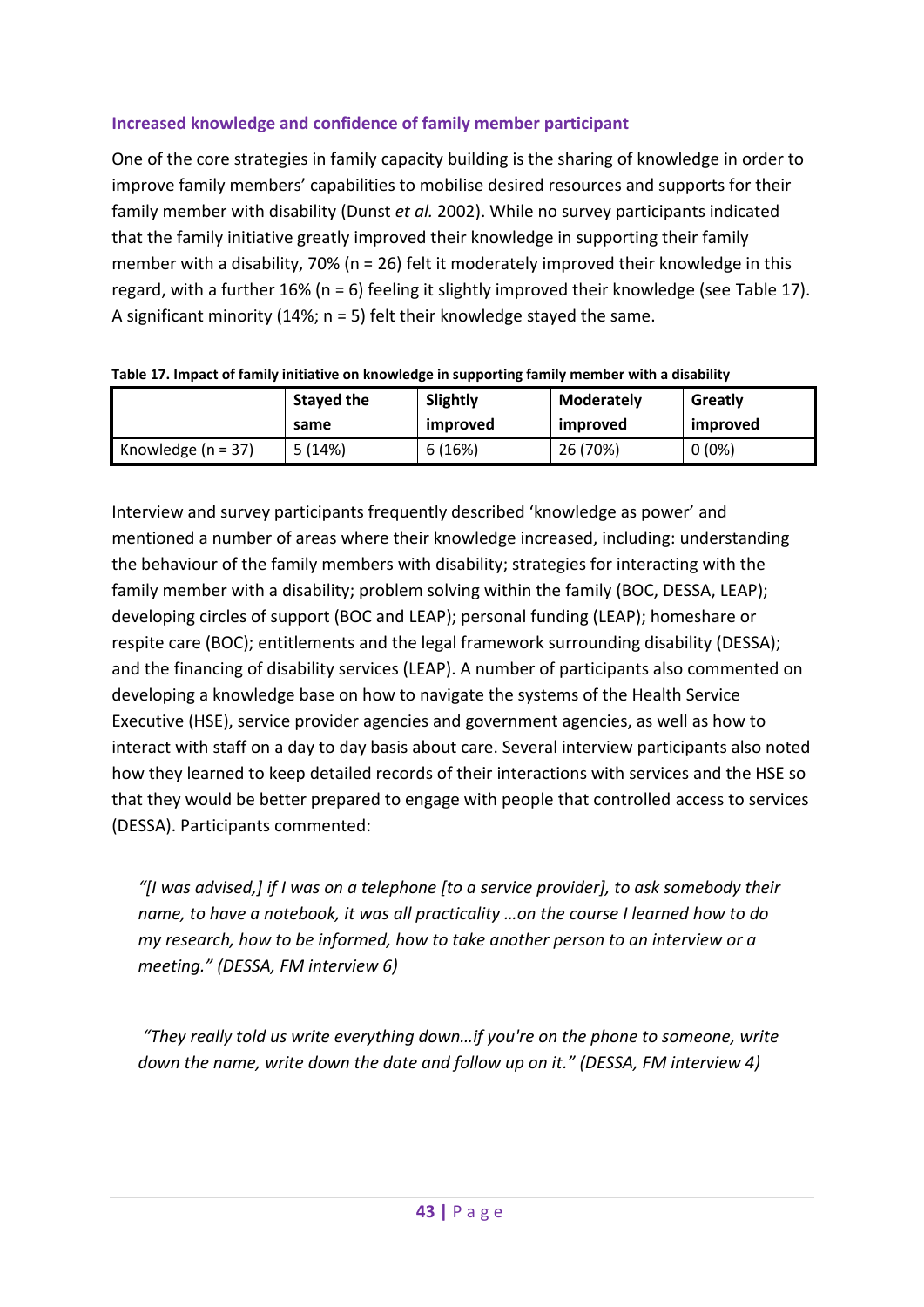*"…we don't, we give out about what they have and we get cross and we're known as bolshie parents or 'God, she's a troublemaker' or all this sort of stuff, but I actually made a plan and I went to the services and they were thrilled and I was able to change." (Int 3, PF interview 2)*

## **Changing attitudes towards family member with a disability**

In addition to enhancing the participants' knowledge, the initiatives appeared to have the effect of challenging their thinking about disability. Participants spoke of the initiative as helping to *"open our mind to the idea that independent living was a possibility not just a notion"* (BOC, FM interview 1) and develop *"a more normal outlook*" (BOC, FM interview 3). One of the participants encapsulated the shift in attitude and thinking by summing up the social model of disability as:

*"It's society's problem that disabled people aren't integrated rather than the disability stopping them from being integrated." (DESSA, FM interview 4)*

Several participants described how the initiative affected their *"*approach to life*"* and their approach to their child. In the context of shifting attitudes, participants described how they learned to be open-minded about their child's potential and possibilities and challenge their own thinking, for example:

*"The main thing I would have learned is to be open-minded to possibilities that might seem ludicrous when you hear them first, because a lot of them were ludicrous when you hear them first. A lot of the possibilities that [names son] could move out, [names son] could be a home owner. They [project facilitators] brought in different people, over different weekends different people were brought in that had achieved an awful lot in their lives having come from group home living to independent living." (BOC, FM interview 1)* 

This change in approach appeared to have come with the realisation that their family member had rights to participate in a full and meaningful life:

*"[He is entitled to] a full life, no different to anybody else's…" (DESSA, FM interview 1)*

*"She deserves to have a full life, no different to anybody else's life" (LEAP, FM interview 1)*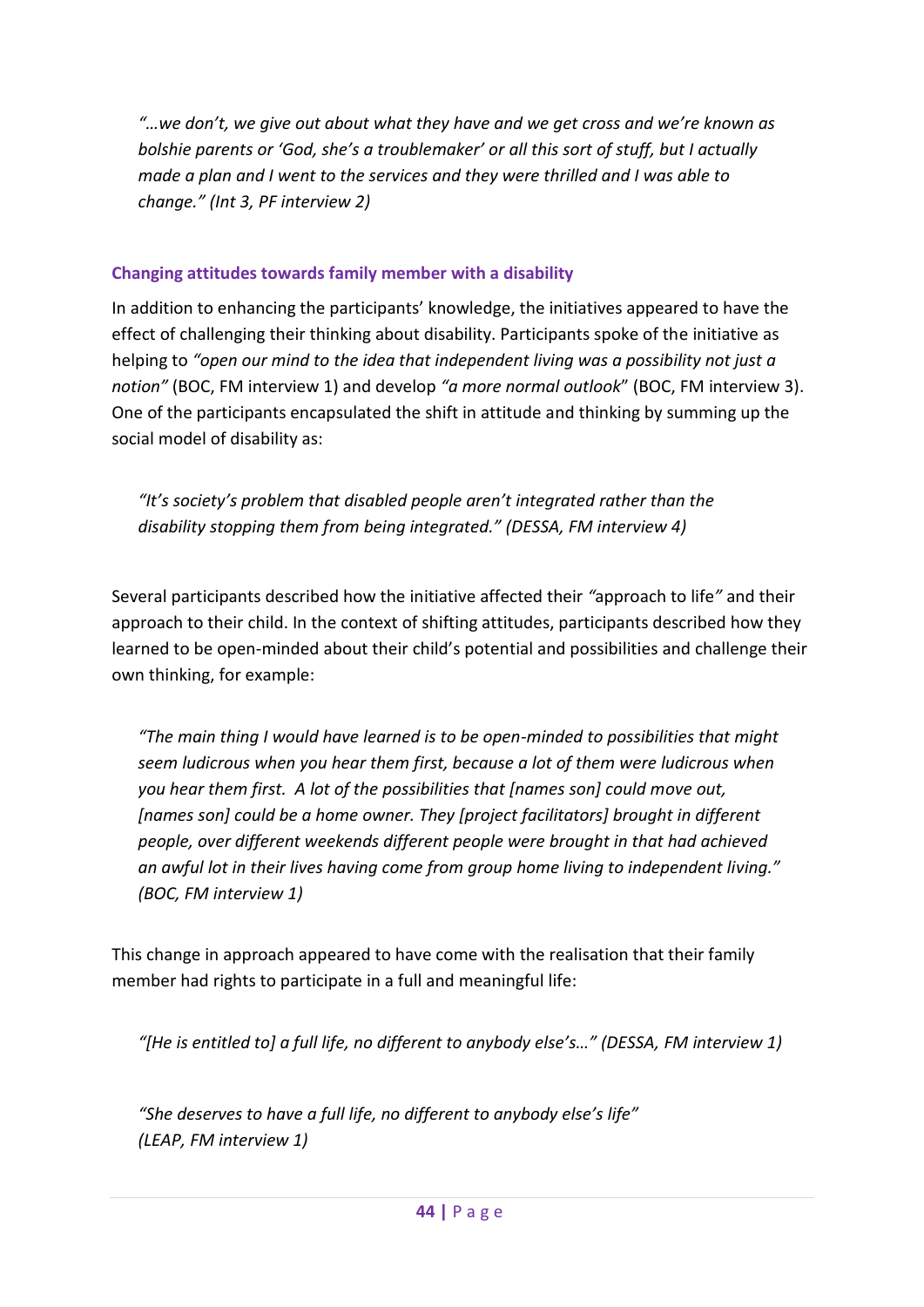*"Programme reinforced my right to advocate for my child and insist on his acceptance into the community as an active and functioning person." (DESSA, survey)*

Participants in all of the initiatives also spoke of, or wrote about, moving to a place where they were now more focused on the people's strengths and abilities, rather than their disability and coming to a realisation that their child was not necessarily so dependent that he or she could not make a contribution, as shown here:

*"What she [daughter) had to offer, what she could do...what she had to offer her friends, her family, the wider community in terms of the social valued role." (LEAP FM interview 5)*

 *"It has made me look at the importance of my daughter's contribution to the community and society at large…" (BOC, survey)*

*"It has given us a more positive outlook for [names son]'s life." (DESSA, survey)*

The positive shift in attitude toward the family member was also reflected in the survey responses with 31% (n = 11) reporting their attitudes greatly changed, with a further onethird (33%, n = 12) reporting a slight to moderate change in attitudes (see [Table 18\)](#page-53-0).

|                        | n(%)      |
|------------------------|-----------|
| Stayed the same        | 13 (36%)  |
| Slightly changed       | 3(8%)     |
| Moderately changed     | 9(25%)    |
| <b>Greatly changed</b> | 11 (31%)  |
| <b>Total</b>           | 36 (100%) |

<span id="page-53-0"></span>**Table 18. Impact of family initiative on participant attitude towards family member with a disability**

## **Enhanced skills in supporting family member with disability**

An important outcome of the family initiatives for many participants was an increase in their skill level in supporting their family member with disability. Participants commented that the initiatives were *"more than just information*...[but was also] *about giving people the skills and strategies to problem solve"*. Although no survey participants indicated that the family initiative greatly improved their skills in supporting their family member with a disability, 68% (n = 25) felt it moderately improved their skill in this regard, with a further 19% (n = 7) feeling it slightly improved their skill.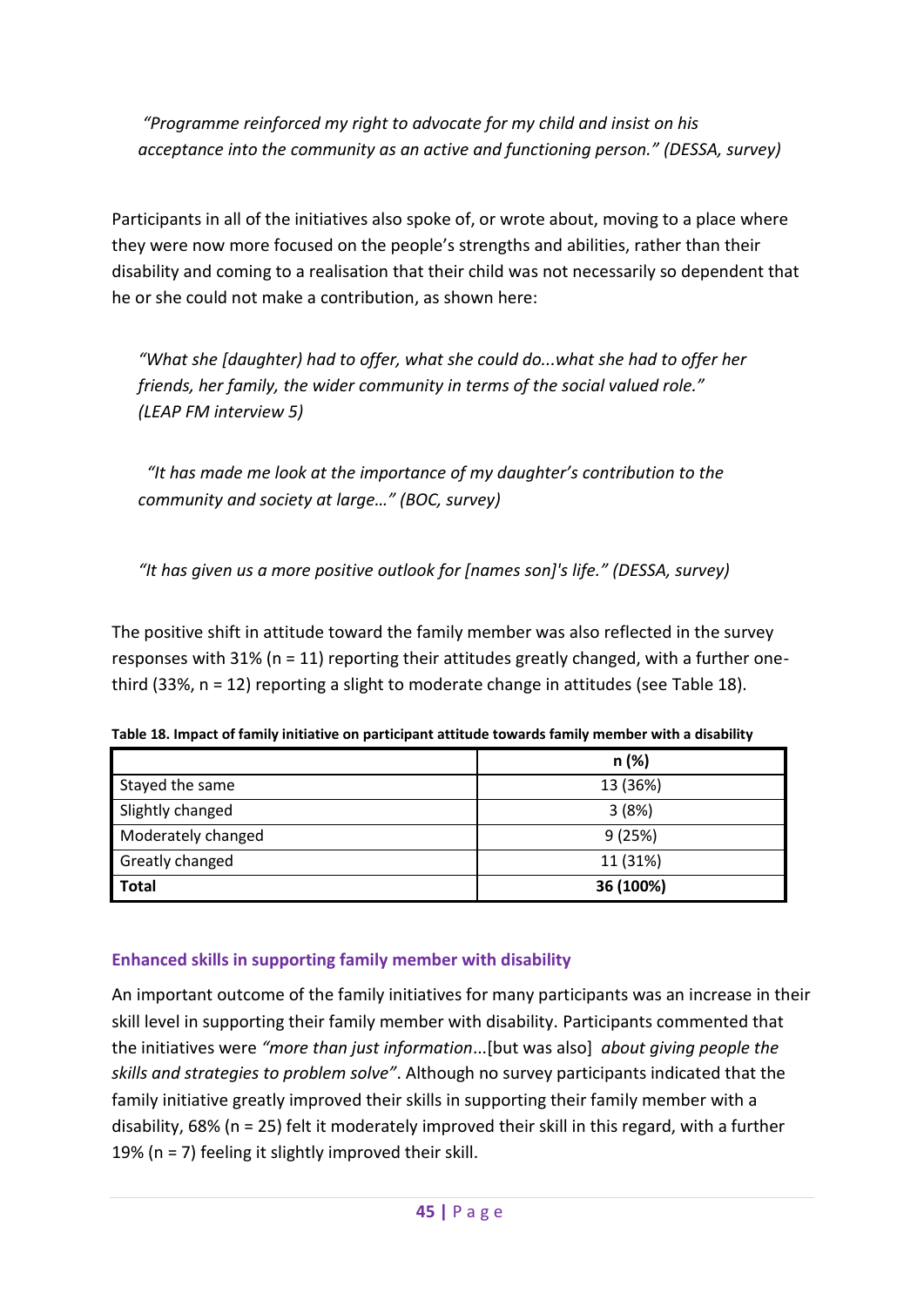A significant minority (14%; n = 5) felt their skill stayed the same. [Table 19](#page-54-0) provides further details. The findings on the impact of the initiative on skill levels were almost identical to the findings on knowledge, perhaps indicating a very close relationship between those two aspects.

|                     | <b>Stayed the</b> | Slightly | Moderately | Greatly  |
|---------------------|-------------------|----------|------------|----------|
|                     | same              | improved | improved   | improved |
| Skills ( $n = 37$ ) | 5(14%)            | 7 (19%)  | 25 (68%)   | $0(0\%)$ |

<span id="page-54-0"></span>

Survey participants were also asked more specific questions on the impact of the initiatives on their advocacy skills (see [Table 20\)](#page-54-1). While there were a minority of neutral responses for each statement, overall the findings were positive. Between 74% and 89% of participants agreeing or strongly agreeing that the initiative positively affected their ability to: make suggestions (83%, n= 29); ask questions (83%, n= 29); seek information from health care personnel/agencies/organisations (74%, n= 26); and advocate more effectively for their family member (89%, n=32).

| Since participating in the<br>family initiative | <b>Strongly</b><br>agree | <b>Agree</b> | <b>Neutral</b> | <b>Disagree</b> | <b>Strongly</b><br>disagree | N/A          |
|-------------------------------------------------|--------------------------|--------------|----------------|-----------------|-----------------------------|--------------|
| My family member with a                         | 20                       | 9            | 5              | $\mathbf{1}$    | $\mathbf 0$                 | $\mathbf{0}$ |
| disability and I are more                       | (57%)                    | (26%)        | (14%)          | (3%)            | (0%)                        | (0%)         |
| assertive about making                          |                          |              |                |                 |                             |              |
| suggestions to healthcare                       |                          |              |                |                 |                             |              |
| personnel/services/                             |                          |              |                |                 |                             |              |
| organisations about his/her                     |                          |              |                |                 |                             |              |
| needs ( $n = 35$ )                              |                          |              |                |                 |                             |              |
| My family member with a                         | 20                       | 9            | 5              | $\mathbf{1}$    | $\overline{0}$              | $\Omega$     |
| disability and I are more                       | (57%)                    | (26%)        | (14%)          | (3%)            | (0%)                        | (0%)         |
| willing to ask questions of                     |                          |              |                |                 |                             |              |
| healthcare personnel, services                  |                          |              |                |                 |                             |              |
| and organisations ( $n = 35$ )                  |                          |              |                |                 |                             |              |
| My family member with a                         | 15                       | 11           | 5(             | 3               | $\mathbf 0$                 | $\mathbf{1}$ |
| disability and I are more likely                | (43%)                    | (31%)        | 14%)           | (9%)            | (0%)                        | (3%)         |
| to seek out information on                      |                          |              |                |                 |                             |              |
| his/her needs ( $n = 35$ )                      |                          |              |                |                 |                             |              |
| Participating in the family                     | 17                       | 15           | $\mathbf{1}$   | $\mathbf{1}$    | $\overline{2}$              | $\mathbf{0}$ |
| initiative has enabled me to                    | (47%)                    | (42%)        | (3%)           | (3%)            | (6%)                        | (0%)         |
| advocate more effectively for                   |                          |              |                |                 |                             |              |
| my family member with a                         |                          |              |                |                 |                             |              |
| disability ( $n = 36$ )                         |                          |              |                |                 |                             |              |

<span id="page-54-1"></span>**Table 20. Level of agreement about the impact of the family initiative on advocacy skills**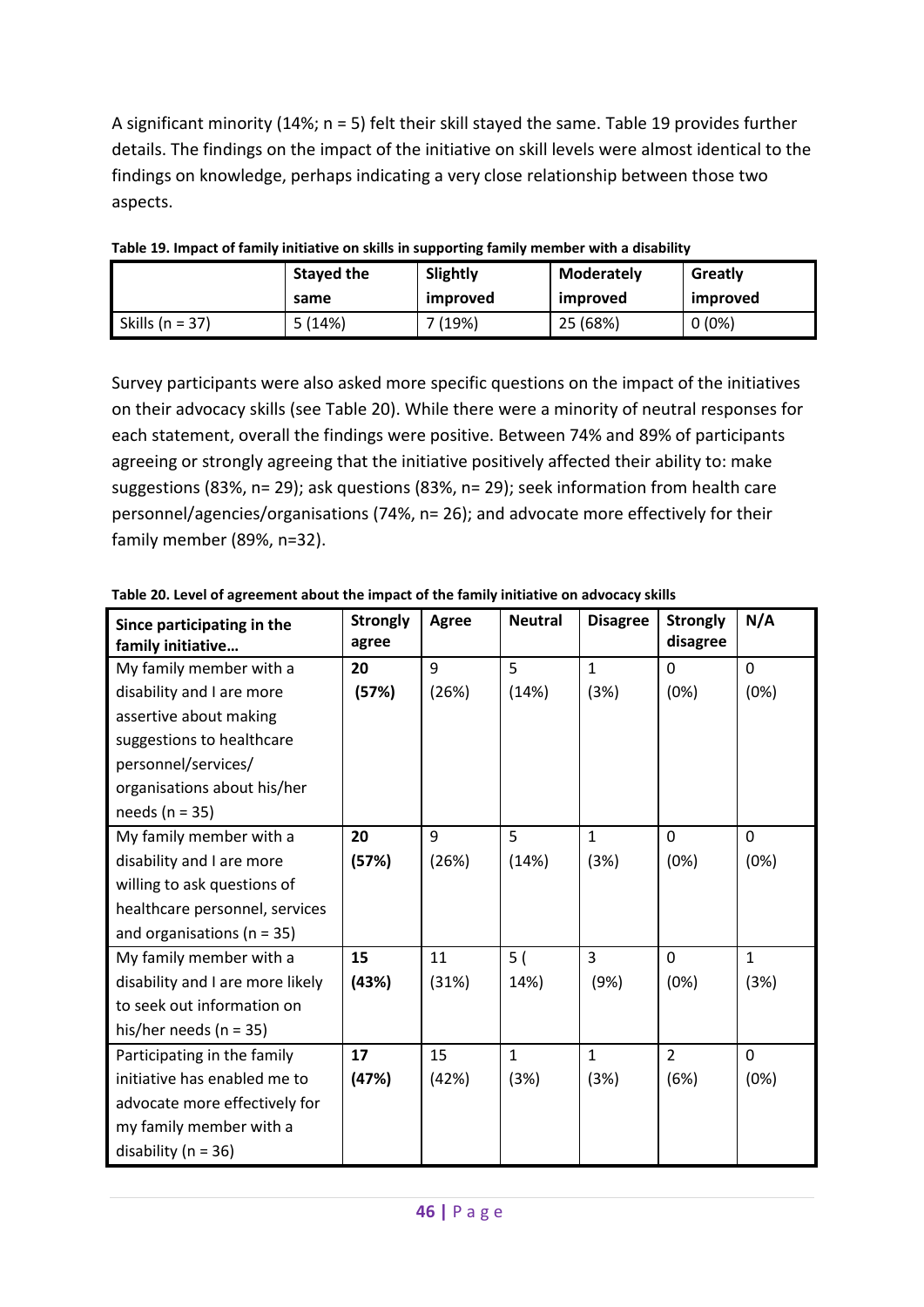Although the interview participants did not speak in the language of 'increased advocacy skills', they did talk of acquiring an increased sense of empowerment and assertiveness. This enhanced empowerment and assertiveness appeared to be closely linked to their new found knowledge and confidence, as well as a realisation that their rights and the rights of their child were indivisible. As one participant wrote:

*"...we [family] have a can do attitude that we didn't have for a number of years. It has helped us to be firmer in our belief in our right to question what is on offer." (BOC, survey)*

Consequently, family members no longer viewed themselves as asking for services or assistance for themselves but as advocating for the rights and entitlements of their family member. Participants described how they felt better prepared, more determined, less fearful and more skilled and confident in dealing with systems such as the HSE and services when asserting their and their family members' rights and opinions:

*"I can just remain calm and be…and ask a person to feed back to me what they've said so I've got the right picture, whereas before, I might get emotionally distressed." (DESSA, FM interview 6)*

*"When you are going into service providers, there is no two ways about it, there is a 'them' and 'us' and I would have felt quite vulnerable…If they had said no, you can't have this, I would have said, 'Okay that's no problem, I'll leave now.' Whereas now, I am not accepting that. I know I don't have to get into an argument with them, it can all be done in a very assertive way...Since then loads of things have happened for [name of child] that I was unhappy with and there's been changes that I have, have implemented with professionals and it's been a win-win situation". (LEAP, FM interview 4)* 

*"I realise I do not have to apologise when I ring up about services for my son as if I am a nuisance. I now know as my sons advocate, he is entitled to services and resources…I have the confidence to ring and ring if they are not met." (DESSA, survey)*

In addition to advocating for services, participants reported feeling better able to work with service providers on more equal terms. One family member who attended the BOC initiative felt that her family were more empowered to visit with their relative spontaneously and felt freer to bring her home from the residential setting more frequently.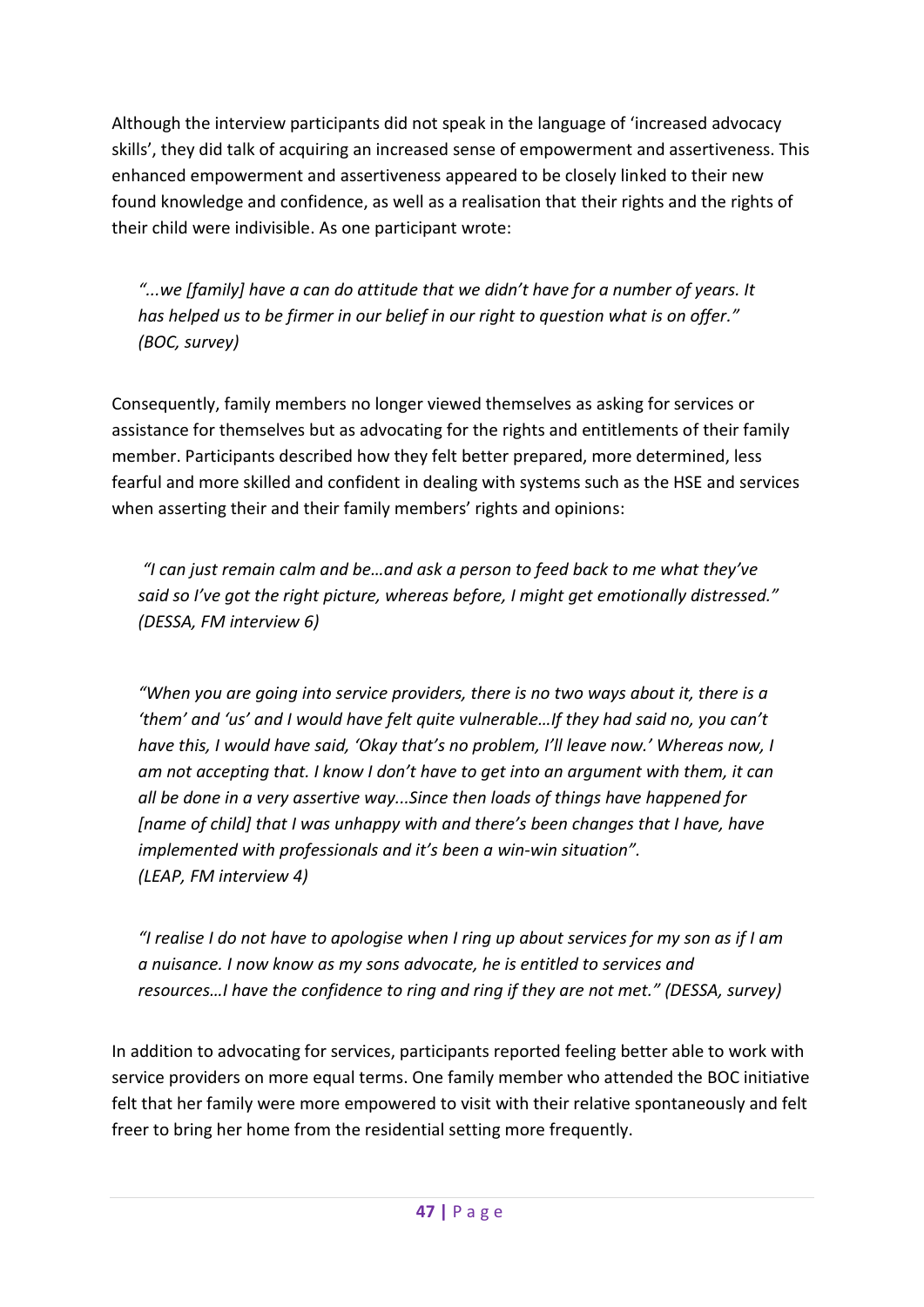Others reported being better able to negotiate for Person Centre Programmes [PCP] and for a school placement in an integrated setting, with one mother making the point that:

*"I am a lot more confident I think to fight for [my son's] rights and to fight for a school place or whatever…whereas before I would see it a bit as charity, you know what we get from the Health Board." (DESSA, FM interview 4)*

While one parent expressed strong feelings of being under constant stress that damaged the family dynamic and inhibited the development of assertiveness skills, the majority of other interviewees did comment on the positive outcomes of enhanced assertiveness. There was a sense that participants' increased assertiveness not only offered the possibility of obtaining improved services for their child, but it resulted in participants feeling greater satisfaction with their engagement with services, which in turn enhanced their self-esteem. However, there was also a realisation amongst some family members that this increase in assertiveness did not automatically translate into better services and that some service providers were not as open to the family members' change of approach. One parent explained that no matter how assertive one might be:

*"At the heel of the hunt if…what you're looking for isn't given to you, what can you do?" (BOC, FM interview 3)*

## **Increased confidence, self-awareness and help seeking behaviour of family member participants**

In addition to enhanced knowledge, change in attitudes and increase in assertiveness and advocacy skills, some participants described an increased sense of personal awareness, confidence and self-esteem as an outcome of participating in the initiatives. Participants spoke of the initiative:

*"boosting my self esteem, my confidence" (LEAP, FM interview 4)*

and of:

*"feeling much more positive [about myself]" (LEAP, FM interview 5)*

*"more confident…stronger person…" (DESSA, FM interview 1)*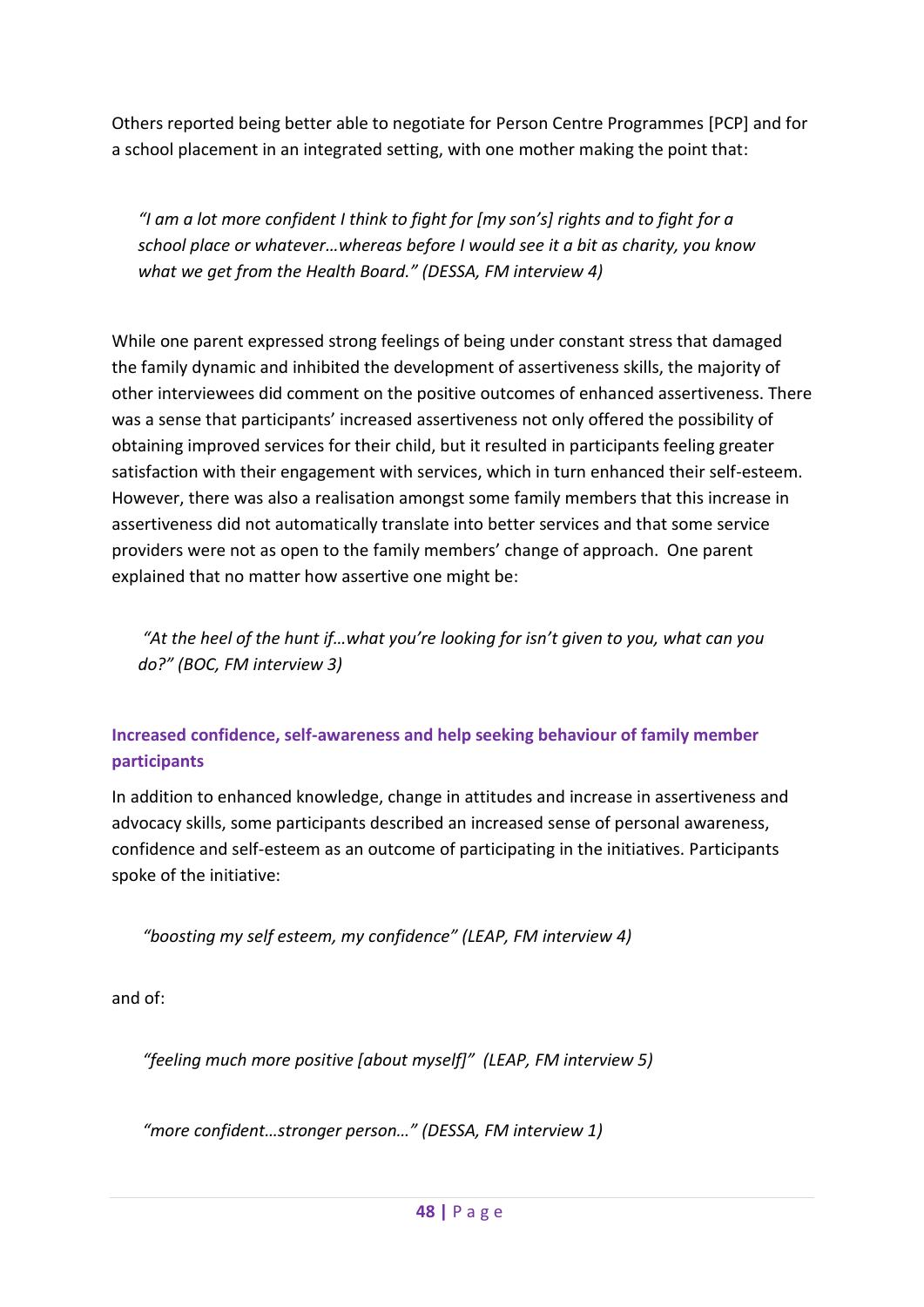In many situations, this sense of enhanced confidence came about with the realisation that they had the right to advocate for their child, and the right to have and express an opinion:

*"It's given me more confidence in myself and not to be afraid to express my opinion even if it is not the right one for other people, you need to be able to stand up for yourself and them in a nice way without offending others." (DESSA, survey)*

*"It has given me more confidence to bring my son out in public places and ignore the glances and stares if he has a meltdown." (BOC, survey)*

The importance of caring for oneself was mentioned by some participants as being something they learned. Some mentioned treating themselves to massage and pampering sessions as a means of recognising their own worth. There was also a sense that participants were less reluctant to ask for help from professionals and their friends since participating in the initiative. Some participants commented that as they acquired knowledge and confidence, they recognised that they were entitled as of right to the statutory supports they received. Others came to a place where they realised they could not bear the whole burden of supporting their child alone, and were learning to 'let go' and ask for help from family and friends (DESSA, AIG). One family member described her developing selfknowledge as enabling her in:

*"…looking, admitting, admitting to talents and faults, I guess there's a good and a bad in it, and the impetus it gave me to involve my family." (LEAP, FM interview 2)*

In addition, one participant spoke of developing the capacity to find one's way through the system, while developing the resilience to keep their own wellbeing intact. This was described as:

*"A way of navigating without…having to get totally drained yourself." (LEAP, FM interview 3)*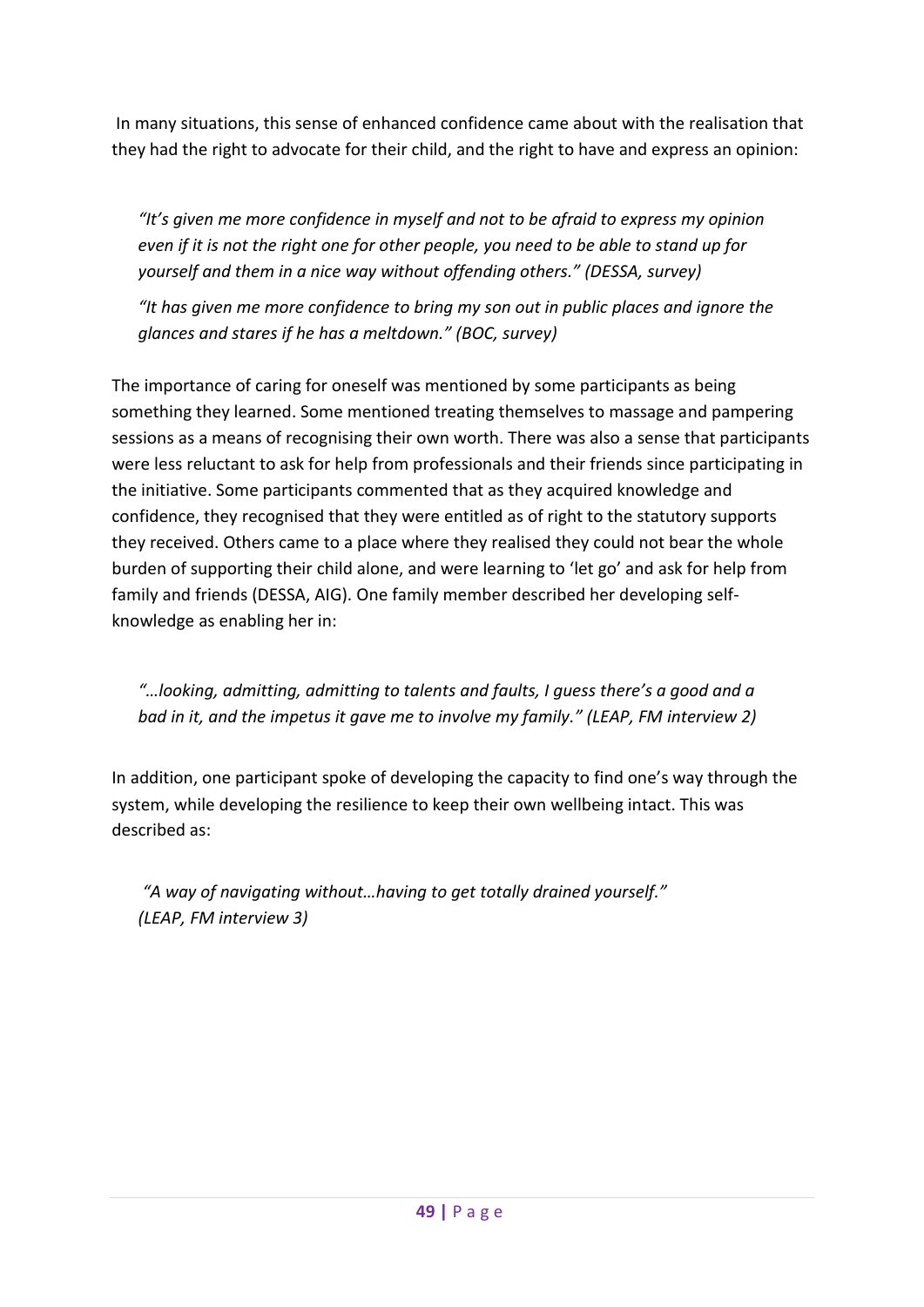The survey responses support the qualitative findings with 77% (n=27) of participants agreeing that since participating in the initiative they would seek informal support for themselves (e.g. talking to a friend) and 67% (n=14) agreeing that they would seek professional support (e.g. going to see GP). Further findings are shown i[n Table 21.](#page-58-0)

| Since participating in the   | <b>Strongly</b> | Agree | <b>Neutral</b> | <b>Disagree</b> | <b>Strongly</b> | N/A  |
|------------------------------|-----------------|-------|----------------|-----------------|-----------------|------|
| family initiative            | agree           |       |                |                 | disagree        |      |
| I am more likely to seek     | 11              | 16    | 5              | 3               | 0               | 0    |
| informal support for myself  | (31%)           | (46%) | (14%)          | (9%)            | (0%)            | (0%) |
| (e.g. talking to a friend)   |                 |       |                |                 |                 |      |
| $(n = 35)$                   |                 |       |                |                 |                 |      |
| I am more likely to seek     | 9               | 15    | 10             |                 |                 | 0    |
| professional support for     | (25%)           | (42%) | (28%)          | (3%)            | (3%)            | (0%) |
| myself (e.g. going to see my |                 |       |                |                 |                 |      |
| GP) ( $n = 36$ )             |                 |       |                |                 |                 |      |

<span id="page-58-0"></span>**Table 21. Level of agreement about the impact of the initiative on seeking support** 

## **Impact of the initiative on the person with disability**

The change in attitudes of the participants about their family member with a disability had practical effects on the life of the person with disability, with 84% ( $n = 30$ ) of survey participants agreeing that participation in the family initiative had enabled them to be more effective in the direct support of their family member (see [Table 22\)](#page-62-0). For many family members, the shift in attitude towards a rights and ability based approach was accompanied by a realisation that their family member had a need for: autonomy; voice; involvement; and independence. Some participants described how they changed their own behaviour and had started 'listening' to the person and giving them a 'say' in decision making. Participants spoke of, and wrote about, coming to a place where:

*"I respect her as an equal and her ability to make decisions." (BOC, survey)*

*"I realise how I am limiting his life…" (LEAP, survey)*

*"I am more willing to allow him to experience life." (BOC, survey)*

*"I'm letting her be more independent." (LEAP, survey)*

Most importantly, the courses impacted on the way parents thought of the potential of their children and the lives that they might lead. Within the interviews participants gave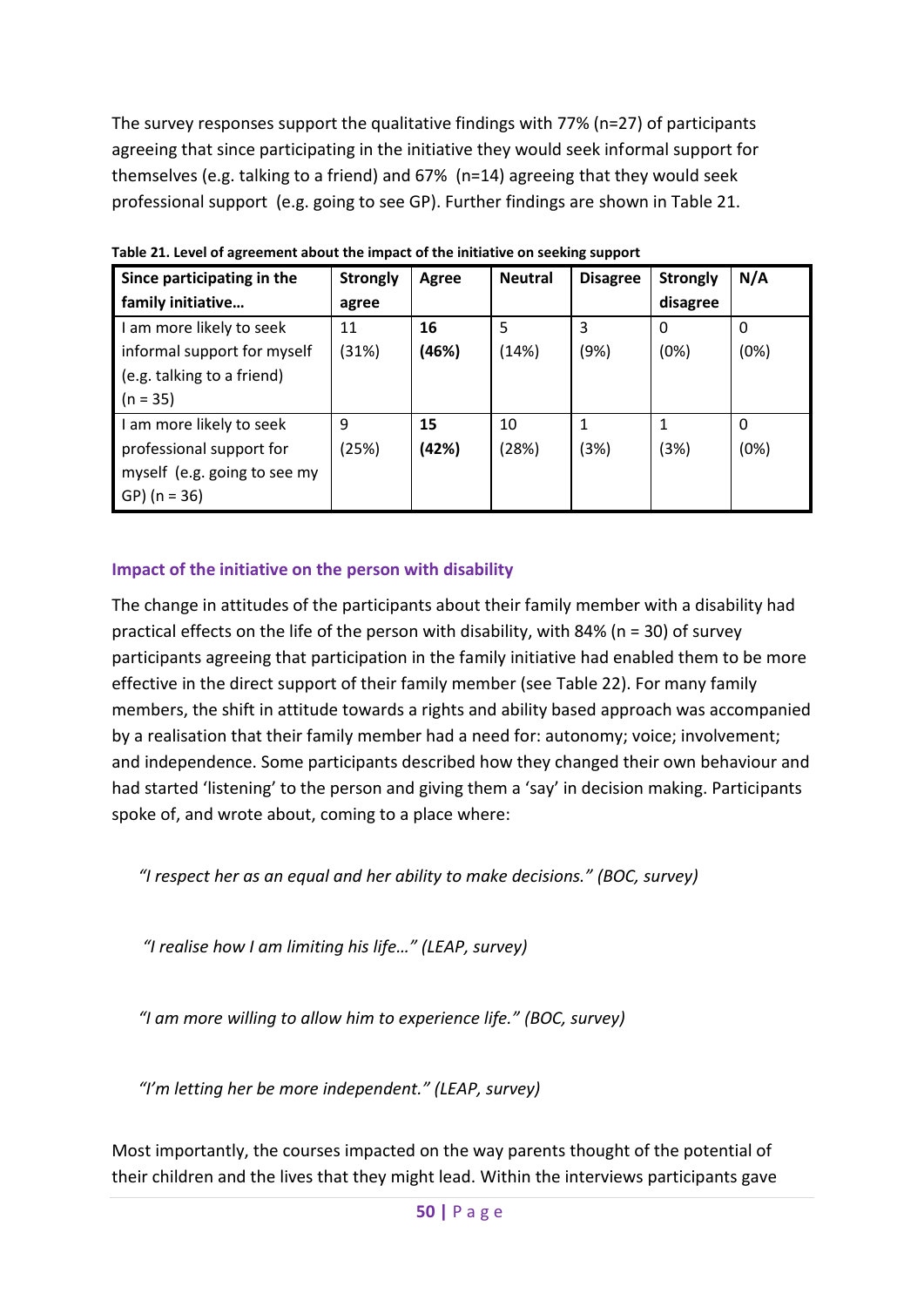numerous examples of their changed approach to their family member. One participant explaining that her daughter suggested she would move out of the family home to live independently and that as a result of doing the course she (the parent) could cope and understand this:

*"If I hadn't done the course I would be totally shocked by what my daughter had come out with…Like she was brushing her hair and she stopped and said, 'Mum I think I will move out'…'into an apartment with my friends'. Now if I hadn't done the programme I would have thought, 'Oh my God what are they saying to her, she is not prepared to move out...that is just a dream, how do I tell her that it is a dream?' and I would have been totally shocked if I hadn't done the programme." (LEAP, FM interview 5)*

Another parent noted that she and her husband had established a circle of support consisting of ten friends and family who came together to support their eighteen year old son who now was starting part time work locally. This mother also explained that the nature of her changed outlook consisted of her pulling back and enabling her son do things himself. The mother perceptively concluded by noting that the changed mind-set of her husband and herself resulted in an improvement in her son's quality of life. In giving an example of how his life changed, the mother (BOC, FM interview 2) asserted that *"his social life would have improved and I suppose because our attitude would have changed"*. She also offered another instance of her son's change because he's "*reading at mass, as well now, that's a thing he'd never, ever have done either".*

These changing parental attitudes were also manifested in terms of parents' approach to the education of their children. Some parents decided that they preferred their child to attend a mainstream school and not the special school that they had been offered (DESSA), while others sought successfully to have their child attend third level college (LEAP).

There was a sense of parents being freed up in their thinking to plan ahead and, consequently, change their reactions. For example this mother spoke of learning to plan ahead so she could continue to do things socially with her child and maintain his connection with the community:

*"I'm trying to get strategies together and thinking a little bit ahead all the time...so you can continue on bringing him out and bringing him to the playground, the beach which he loves, and if he does play up, how to get around it." (DESSA, FM interview 1)*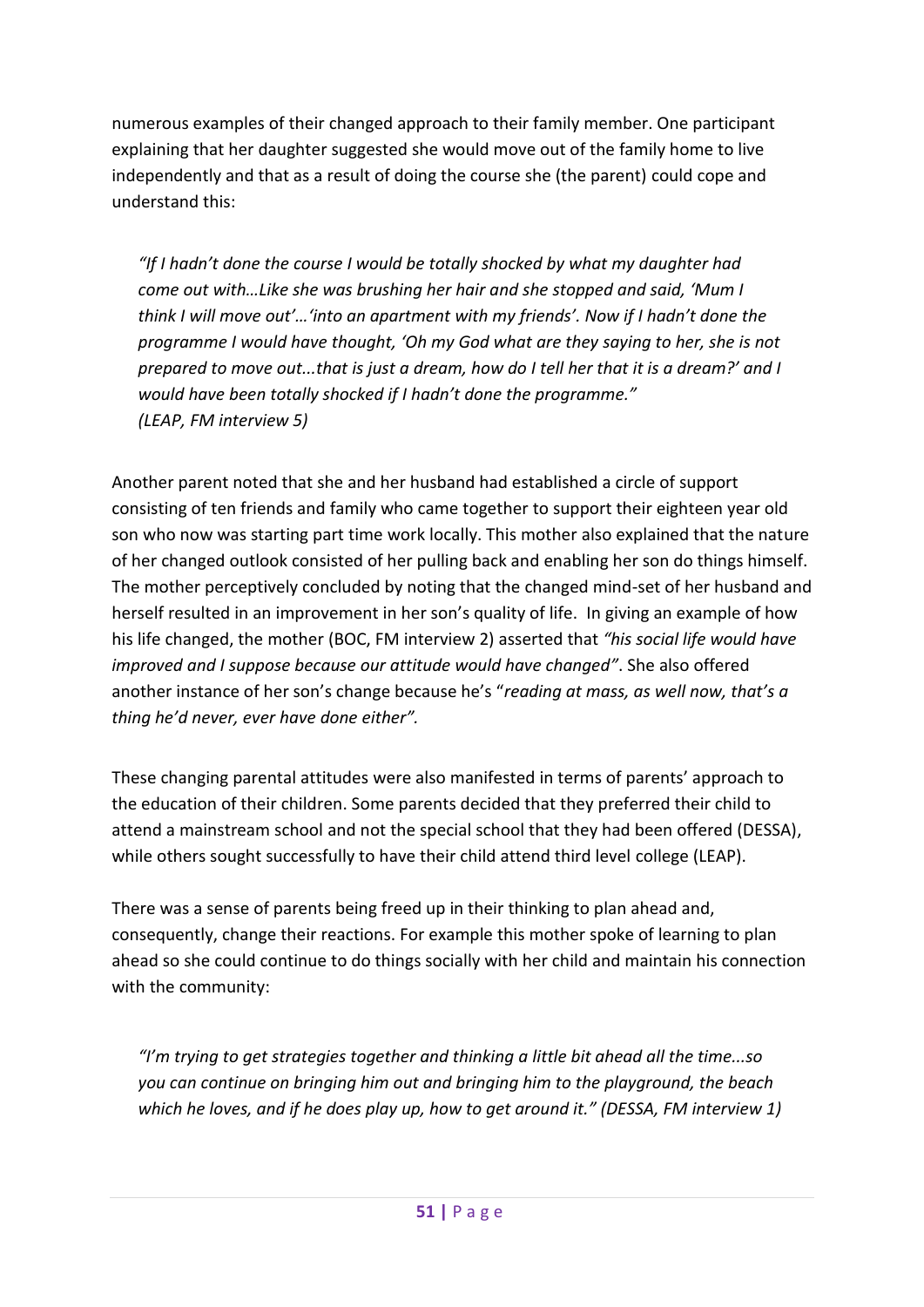This move to enhancing the person with a disability's decision making and connection with community was also echoed in the survey responses, as shown here:

*"We look at her more as a grown up now, rather than a baby way. We choose clothes, etcetera for her age and ask her opinion on what she wants to wear, even though she doesn't care much. We got her some bling [sparkly jewellery] and got rid of the dribbler she hates." (BOC, survey)*

*"The course helped me reflect on the fact I should be assisting him with his decisions, rather than making decisions for him. Having encouraged and cajoled him to try to participate in all mainstream sport like football and basketball, whereas now I encourage and support him in participating in any sport he enjoys doing which tend to be self- oriented like cycling, swimming and judo." (DESSA, survey)*

Many interview participants described how their family member was more involved in social activities at community level and how their life had become more varied as a result of their parents or siblings attending the courses. One participant who attended the Brothers of Charity course explained how her child had gone away for the first time ever with the aid of her support worker, and other participants described how their family members with disability now went to gymnastics, swimming, piano lessons, read at church, attended the cinema and concerts. Another mother emphasised that doing the course had freed her from the house and she now would visit the local community (shops, restaurants) with her son irrespective of how he might behave (DESSA). She referred to her son attending at horse riding stables near her home, *"he goes on a horse and the farm and stuff around the farm and he loves it, for 20 minutes…once a week…the next step will be swimming…".* The mother noted that previously her attitude had been to keep her son at home, "*if he kicks up now at least he is at home. Whereas now you've got that bit of confidence…it gives you that bit of confidence to go forward"* (DESSA, FM interview 1). Similarly, a survey participant gave the following example of enhanced community involvement:

*"We have asked our community for help in regards to social inclusion and they have supported us. The result being that we are slowly bringing our son out into the community more. There were members of our community who would never have seen our son." (LEAP, survey)*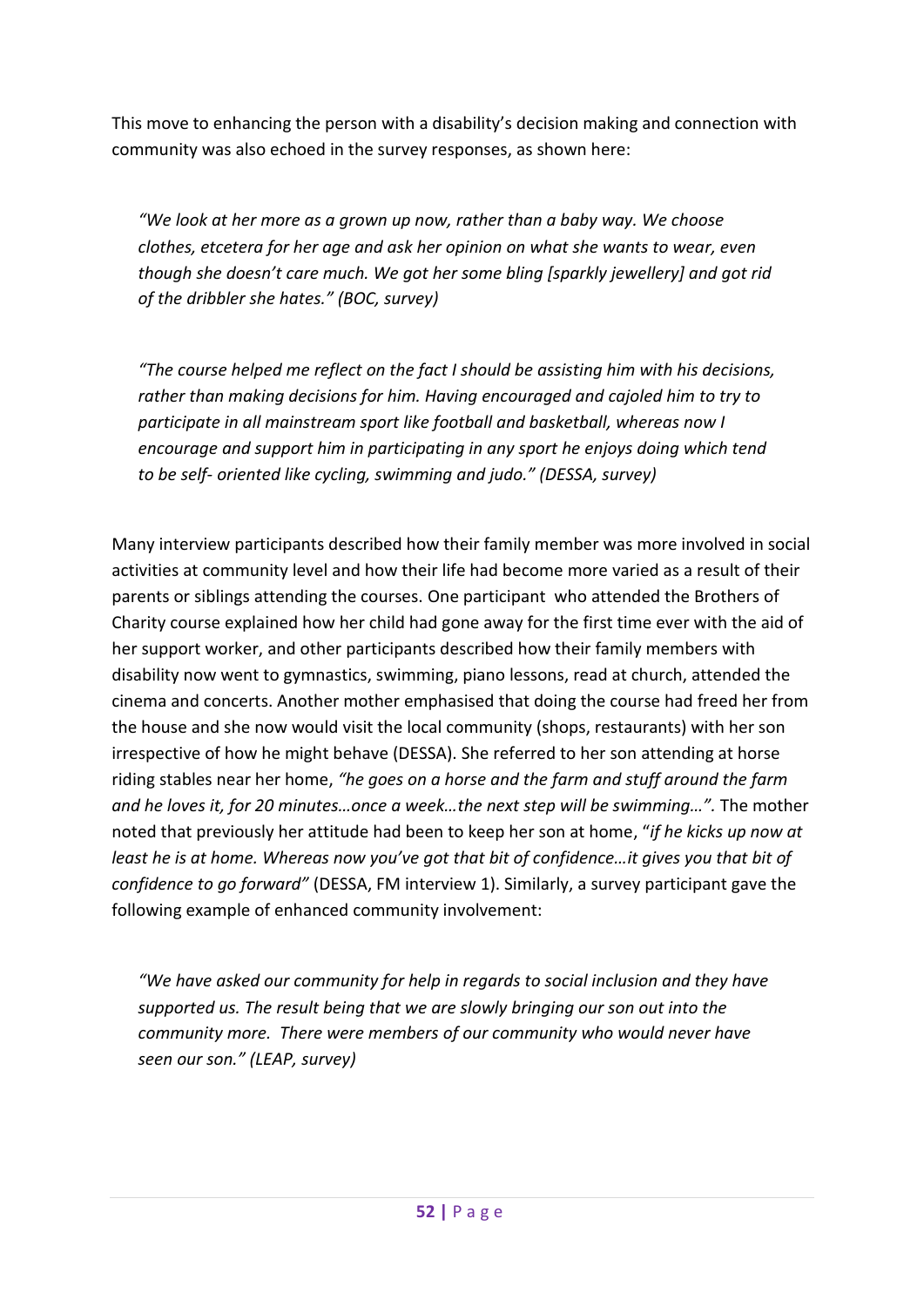The opportunity for their son or daughter to start work and the consequent financial independence was named by several parents as a beneficial consequence of them participating in the initiative. One parent commented:

*"And working and that people would be pleased with her, which was, it's a bonus too, you know. In actual fact, she's getting some pay from one or two of her jobs." (BOC, FM interview 6)*

As an outcome of the enhanced autonomy, voice and independence, several participants described an improvement in the confidence, personal growth and quality of life for the person with a disability, one parent describing when her daughter first went to the local college said:

*"So when the day came, when she walked out that door with her satchel on her back like all the other students, because we live near [the university], that was one of the happiest days of my…and hers, I could see it in her back as she went out. She was so proud of herself." (LEAP, FM interview 5)*

Another parent describing her sons return from a two week camp:

*"He grew so much in the two weeks, the independence beaming from him. He was absolutely thrilled with himself." (BOC, FM interview 1)*

The enhanced confidence and independence of the family member with disability a result of enhanced autonomy and self-sufficiency was also noted in the survey responses:

*"[Family initiative] has made him more self-sufficient. He makes more of his own decisions, which has increased his confidence as he feels he has more control. He no longer sees himself as a list of disabilities and focuses less on the things he has trouble doing." (DESSA, survey)*

*"She has become much more independent and gained confidence." (BOC, survey)*

*"He [family member with a disability] is happier, less bored, has taken a better interest with his surroundings." (DESSA, survey)*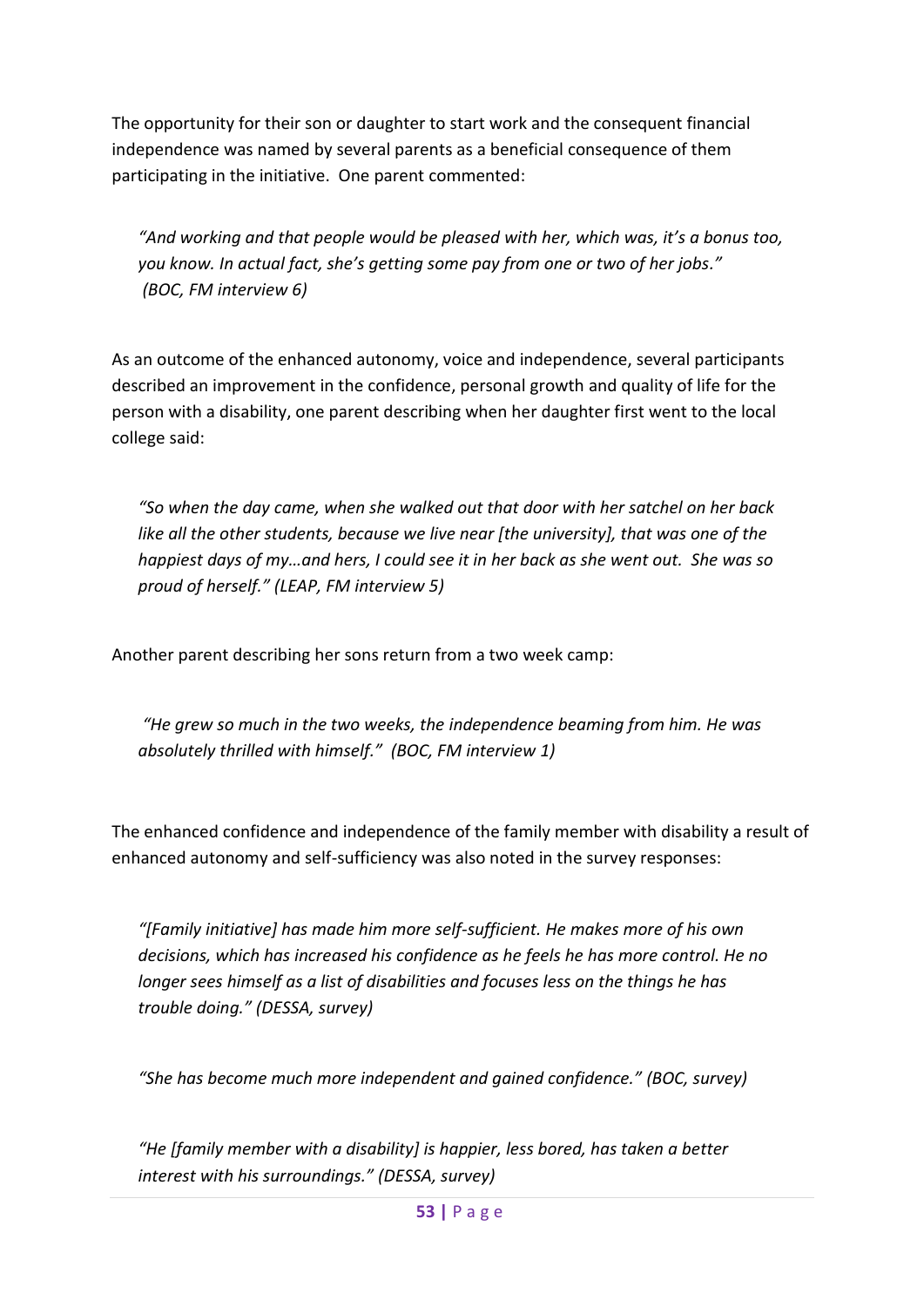It must be acknowledged that some families had circles of support and had their children connected into the community prior to the initiative. However, for others the implicit engagement with the community that circles of support involve was not reported within the interviews or surveys. Just 47% ( $n = 16$ ) of survey participants agreeing that the initiative enabled their family member to be more involved in the community and 27% (n=9) disagreed or strongly disagreed (see [Table 22\)](#page-62-0). The reasons for the disagreement were multifaceted: children were very young; level of community involvement was high before the initiative; difficulty maintaining momentum after the initiative finished; and other circumstances. For example, one interview participant noted that because her child's school was in another town her daughter made friends with her school mates in that town and not in her home town with the result that she did not make links to or engage with her local geographical community.

Direct changes to the person with disability's ability to care for themselves were not reported within the interviews. Only a minority of survey participants (22%; n = 8) agreed with the statement 'that participation in the initiative enabled their family member to care more effectively for himself or herself', with 31% (n =11) disagreeing (see [Table 22\)](#page-62-0). However, in some cases material benefits did accrue from family members attending the course which had an impact on the life of the person with disability. For example, parents of a child who had communication difficulties reported during interview that as a result of attending the (BOC) initiative, they obtained a consultation from a communications expert who assisted them to communicate with their daughter. One family member reported that the 100 hours of paid support, which was associated with one (but not all) of the initiatives, was empowering because it offered an opportunity for the families to test new ways of doing things.

| <b>Statement</b>                                                                                                                                             | <b>Strongly</b><br>agree | Agree      | <b>Neither</b><br>agree<br>nor<br>disagree | <b>Disagree</b>         | <b>Strongly</b><br>disagree |
|--------------------------------------------------------------------------------------------------------------------------------------------------------------|--------------------------|------------|--------------------------------------------|-------------------------|-----------------------------|
| Participating in the family initiative has<br>enabled me to be more effective in the<br>direct support of my family member<br>with a disability ( $n = 36$ ) | 11<br>(31%)              | 19 (53%)   | 3<br>(8%)                                  | $\Omega$<br>(0%)        | 3<br>(8%)                   |
| Participating in the family initiative has<br>enabled my family member with a<br>disability to be more involved in the<br>community ( $n = 34$ )             | 2<br>(6%)                | 14 (41%)   | 9<br>(27%)                                 | 6<br>(18%)              | 3<br>(9%)                   |
| Participating in the family initiative has<br>enabled my family member with a<br>disability to care more effectively for<br>himself/herself ( $n = 35$ )     | 4<br>(11%)               | 4<br>(11%) | 16 (46%)                                   | $\overline{7}$<br>(20%) | 4<br>(11%)                  |

<span id="page-62-0"></span>**Table 22. Level of agreement about the impact of the initiative on community involvement and care**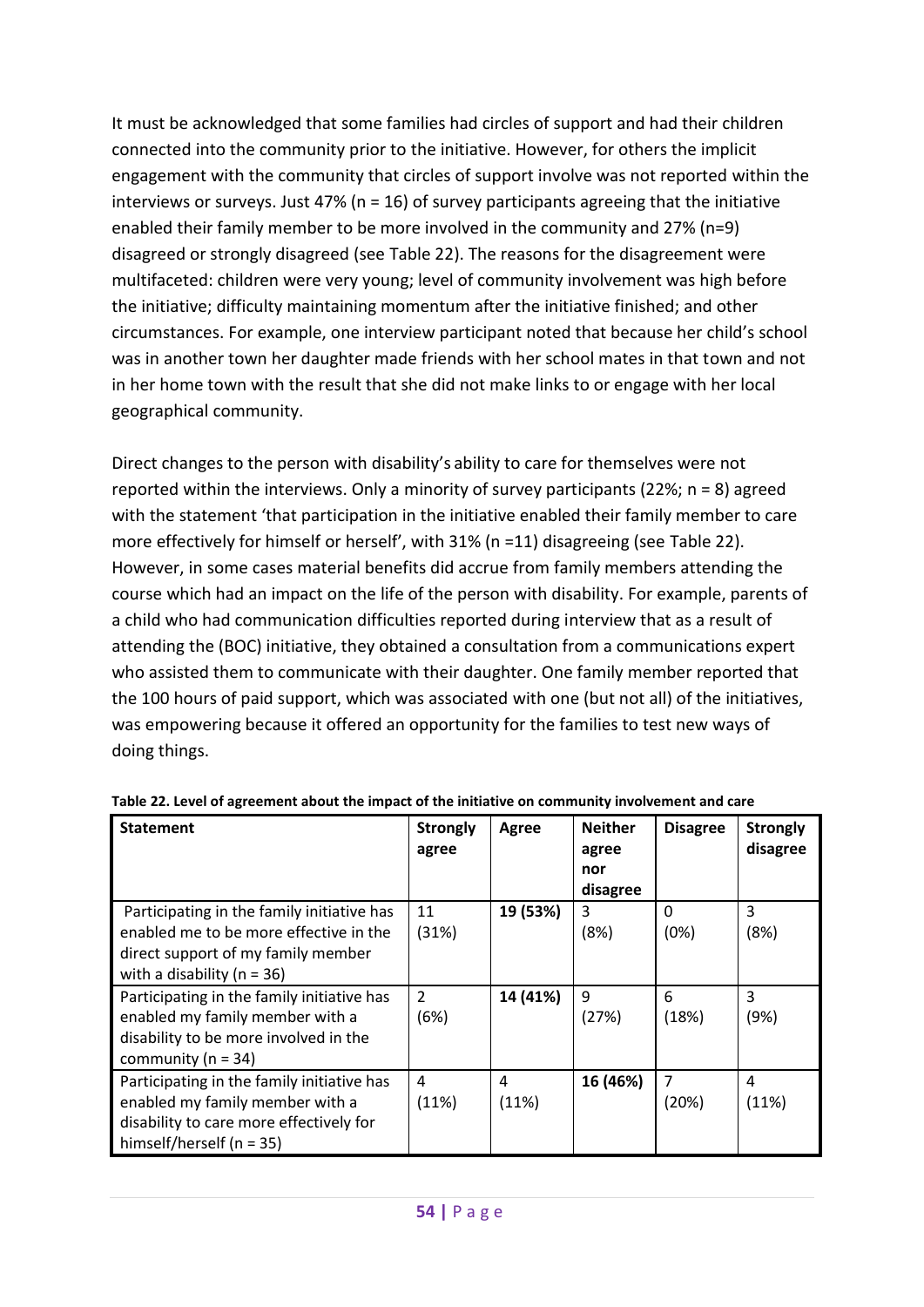### **Impact of the initiative on the family unit**

Overall, participants within the survey and interviews described how the initiative had positive effects on the family unit. For many, this specifically related to an improved understanding of their family member with a disability, an increase in dialogue and communication within the family, and an increase in the involvement of other family members in the life of the person with a disability.

Many participants described how as a family they had come to understand more fully the life of their family member with a disability and the problems people with disability face, while others were of the view that as a family they had a better understanding of what 'independent living' meant and how it might be applied to the life of their family member. In some situations, participants were of the view that this changed perspective was translated into an increased respect and pride for their family member:

*"She has different little jobs and she's getting on very well, I suppose we'd have never foreseen that she would actually be able to have jobs." (BOC, FM interview 6)*

Several participants described improved communication between family members and a greater willingness to discuss issues that concerned the life of the family member with a disability. Issues which had previously been dealt with by one family member were now discussed within the whole family unit:

*"We discussed our sister as a family which we never did before and we all know now what has to be done for her and taking it all as a family not just things being left to one or two members." (BOC, survey)*

*"I think communication is the biggest thing for me, for anything to happen for change to happen communication is key." (LEAP, FM interview 4)*

The initiative appeared to have the effect of increasing the involvement of other family members, especially siblings, in the life of the person with disability. Participants spoke of *"work[ing] more as a team"* (DESSA) and *"taking a more positive outlook as a family" (*LEAP). This in turn was perceived by the primary carer as not just a means of sharing the care, but served to increase engagement of the person with a disability with a wider circle of people:

*"It sort of gave everybody [in the family] a vision of what kind of, of what we've been talking about or what we thought we were talking about and what we want to do." (LEAP, FM interview 1)*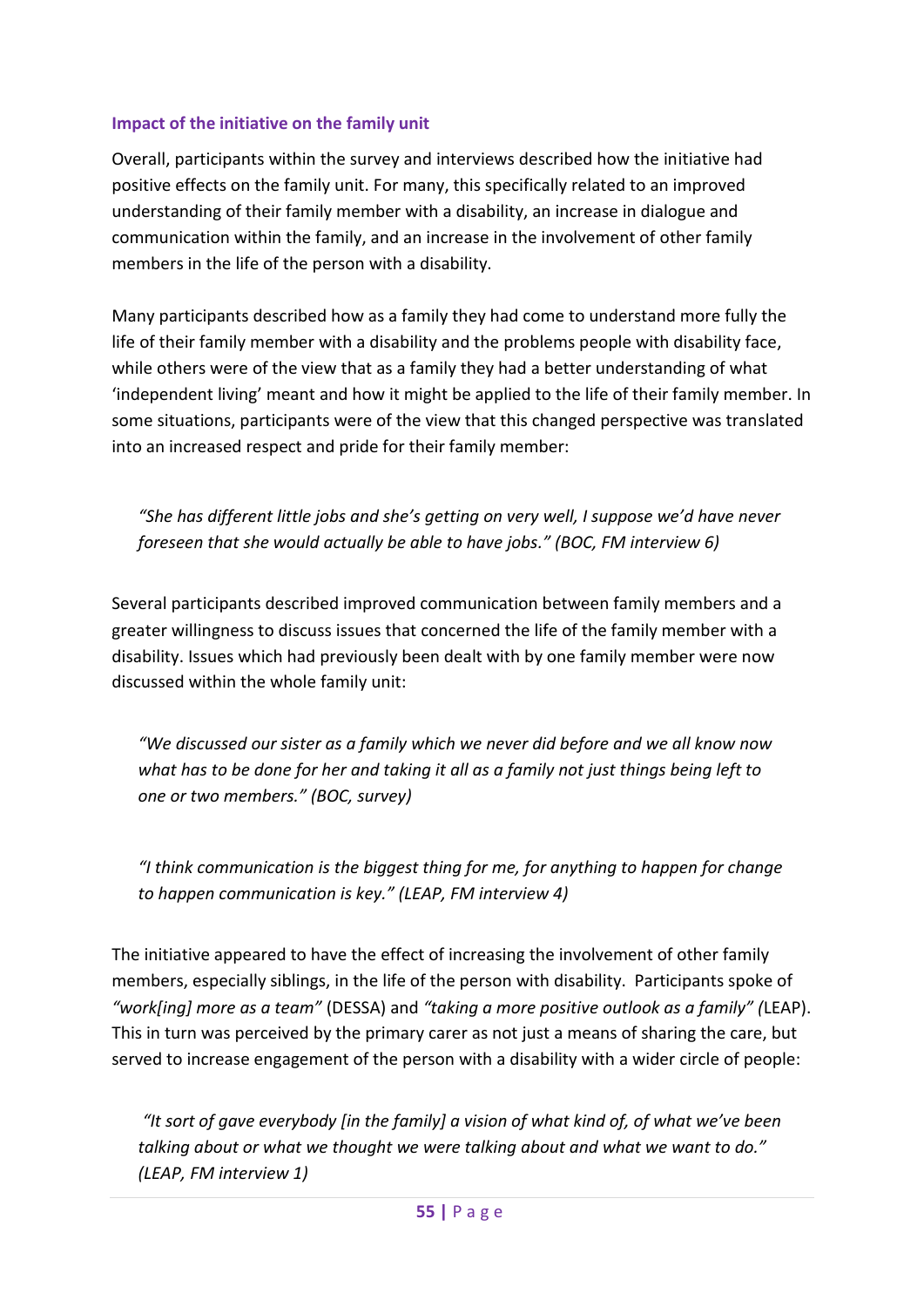*"It has definitely opened up [names person with disability] and her world to everybody [in the family]." (BOC, FM interview 6)*

*"Amongst her family group, she now has twelve people willing to pick up the pieces and they, all their spouses have, each one, is willing to take her on. Now that means she could live her life between six homes or one home or whatever so..." (LEAP, FM interview 2)*

Some interview participants described how the role of fathers was expanded as a result of the family initiative. The changed family dynamics appeared to come about when a father attended the initiative or as a result of a mother's changed attitude following her attendance. Irrespective of the reason, fathers were enabled to join the familial conversation, which appeared to have previously been led by mothers who were the primary carers. This participant described the change within her own family:

*"Because my husband was always at work, which was fine, but you end up carrying most of this and when you attend meetings you go home with your version of events at meetings, so you're conveying your version of events home. Whereas when both people attend these meetings, as with any meeting, you listen to the same information but you're obviously bringing two different view points from it, so you have a broader view. He [husband], over the number of meetings he had a completely different view of [names son] because as far as he was concerned [names son] went on the bus every day to the workshop and that was it, that was fine." (BOC, FM interview 1)*

Lastly, there was a mention by some participants of grandparents becoming more involved with the person with disability. This appeared to come about as a result of changed and more open attitudes in the family member.

Survey participants were also asked about how the initiative impacted on the family as a unit. Most positively, 70% (n = 25) agreed that the initiative helped them as a family to make important changes in the life of their family member with a disability, while more than 50% (58%; n = 21) of participants felt the initiative helped them to solve important problems (see [Table 23\)](#page-65-0). Similarly, 50% (n = 18) of participants felt the initiative helped them to meet their family's needs. However, it is important to highlight that several survey participants (3 LEAP and 2 DESSA) felt that the family initiative did not impact in any way on the family as a whole.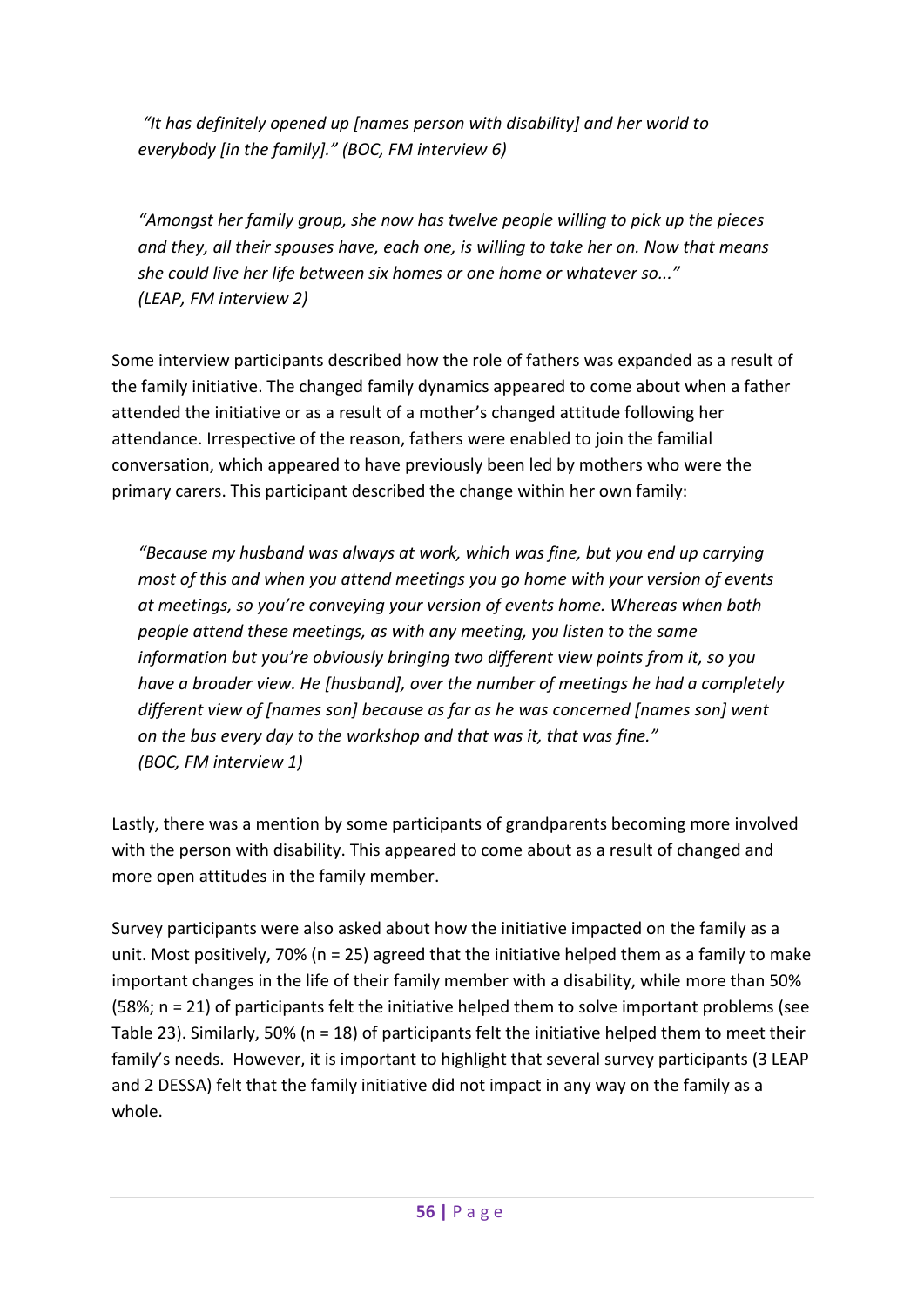One person commented:

*"Don't feel like it helped the life of my family…More me." (LEAP, survey)*

| Participating in the family initiative | <b>Strongly</b> | Agree | <b>Neither</b> | <b>Disagree</b> | <b>Strongly</b> |
|----------------------------------------|-----------------|-------|----------------|-----------------|-----------------|
| has                                    | agree           |       | agree nor      |                 | disagree        |
|                                        |                 |       | disagree       |                 |                 |
| helped us make changes that were       | 11              | 14    |                | 3               |                 |
| important for our family member        | (31%)           | (39%) | (19%)          | (8%)            | (3%)            |
| with a disability ( $n = 36$ )         |                 |       |                |                 |                 |
| helped us solve important              |                 | 14    | 11             | 3               |                 |
| problems ( $n = 36$ )                  | (19%)           | (39%) | (31%)          | (8%)            | (3%)            |
| helped us to meet our family's         | 6               | 12    | 13             | 4 (             | 1               |
| needs ( $n = 36$ )                     | (17%)           | (33%) | (36%)          | 11%)            | (3%)            |

<span id="page-65-0"></span>**Table 23. Impact of family initiative on family as a unit**

## **Impact of networking with other families**

The literature on family members as carers, frequently refer to family members' experiences of isolation, loneliness and sense of being on one's own and the positive impact of having an opportunity to share common experiences with other families (Butera-Prinzi *et al.* 2010). Similarly interview participants in all four initiatives (AIG, BOC, DESSA, LEAP) described how valuable it was to meet other families and share information and network. Hearing from other family members who had 'walked the walk' was important for a number of reasons. Firstly, it enabled participants to acquire a knowledge base that in the words of the participants constituted- 'knowledge you can't get from books':

*"That's [information received from other parents] worth millions because you don't get that written in a book, that kind of information." (DESSA, FM interview 5)* 

*"Best thing I have done…Met other parents who were a wealth of knowledge and experience and they shared so much." (LEAP, survey)*

Family members learned from others about how to deal with the HSE, how to manage behaviours that challenge, how to respond to adolescents and about independent living. Less experienced parents welcomed hearing the experiences of those who had managed the system and achieved a degree of confidence in so doing. In addition, family members who had adult children who were living semi-independently shared their experiences with others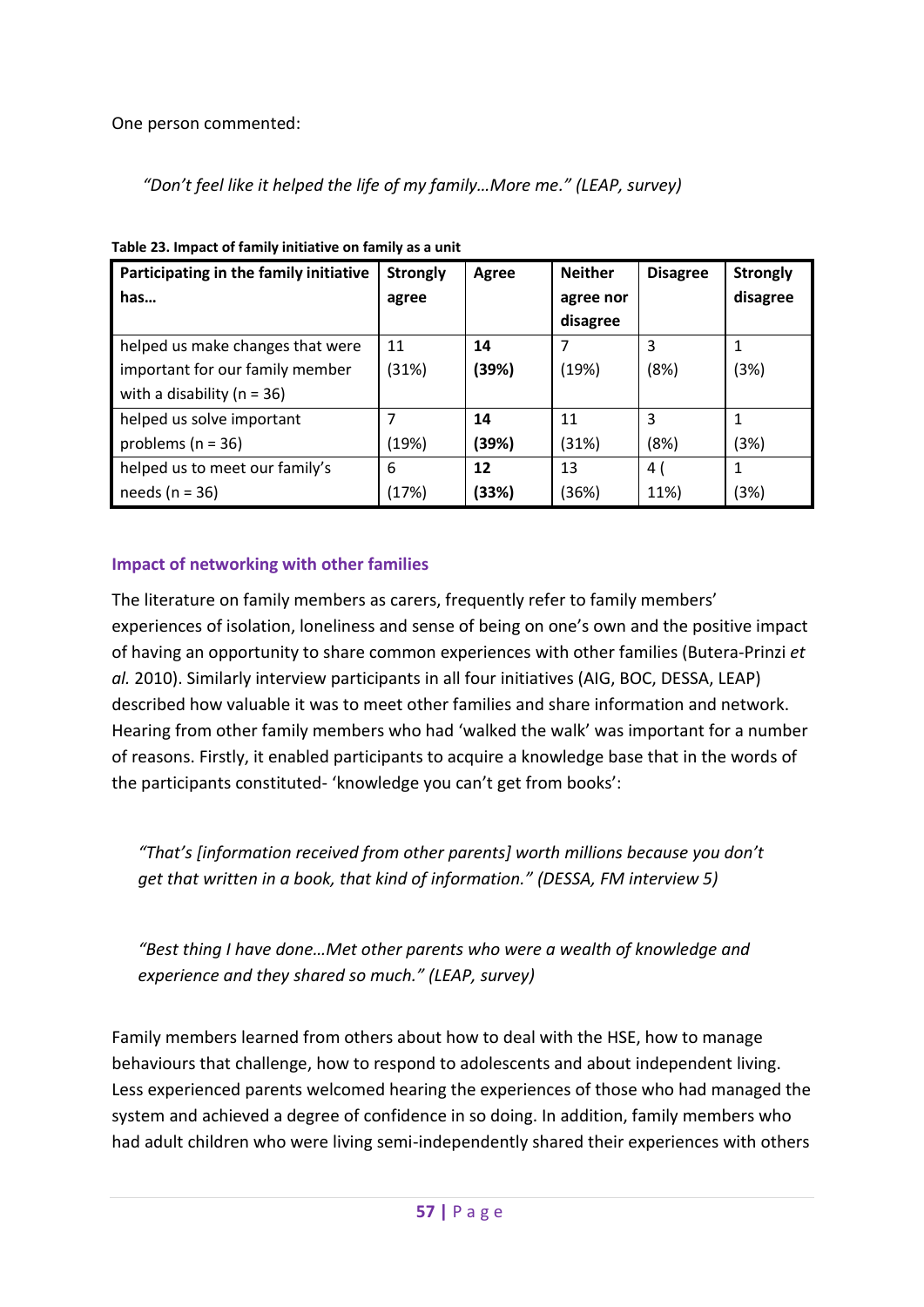who had younger children, and in so doing acted as points of hope and possibility. As one parent said:

*"we kind of got time to sit and spend time over lunch and dinner with people that was a real part of the learning experience and you can't, you kind of can't buy that, you know, it was just part of the experience and it was very, very good." (BOC, FM interview 5)*

On a more emotional level, participants described how networking with other family members reduced feelings of isolation and aloneness. There was a strong sense that the space provided by the initiatives enabled feelings to be shared amongst people, who understood and were empathetic. In particular, participants spoke of sharing feelings that they found difficult to cope with and speak about in other fora, such as inability to cope with their family member and the despair that goes with it. The successive sessions that were a characteristic of many of the initiatives and the length of time involved meant that family members who were more reticent to discuss their feelings had a chance to develop a sense of trust and engage as the initiative progressed:

*Nice to meet with other families, share experiences, see people understood and you were not alone." (DESSA, survey)*

*"…you laugh and cry together, you come out feeling 'I'm not alone" (LEAP, FM interview 3)*

*"...one parent would have said, well this is the way I approach this group, this is how I got this service for my child...it's from linking in with the other people on the course that you learn as much." (Int 1, PF interview 1)*

The open discussion that took place amongst the participants during the workshops frequently led to informal circles of support becoming established and in some instances the formation of friendships. Although not all participants spoke of developing on-going networks, several mentioned maintaining contact through informal meetings over coffee or simply keeping in touch by email, phone, or the use of Facebook. The positive outcome of the initiatives in terms of decreasing family members' sense of isolation was also clearly evident in the surveys with 75% (n= 27) of participants agreeing or strongly agreeing that the felt less isolated since participating in the initiative. More than three fifths of the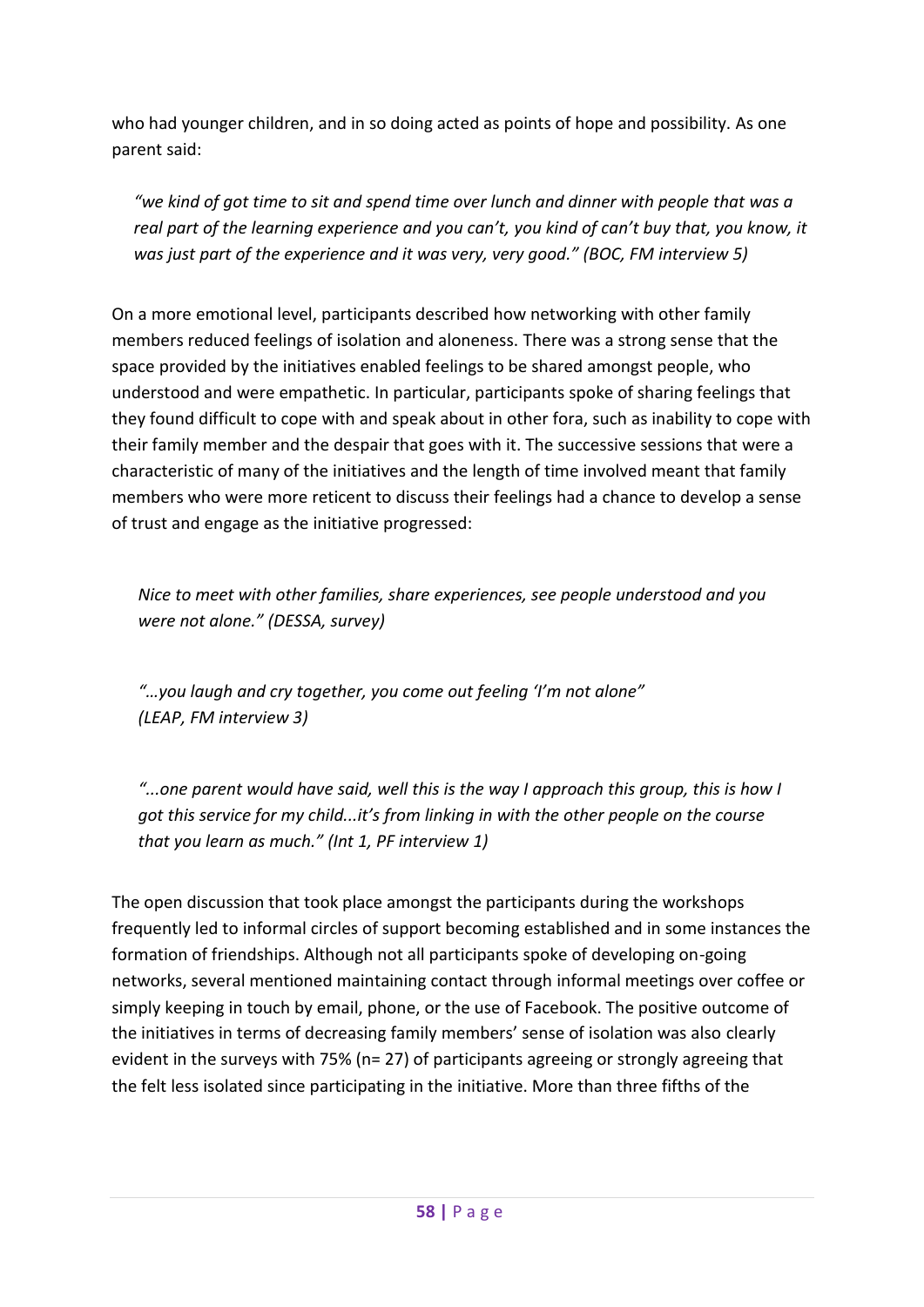participants agreed or strongly agreed that they feel more supported by their own family/friends (61%, n=22) and by other families (70%, n=25) in meeting their own needs. In addition, a high percentage agreed or strongly agreed that since completing the initiative, they are more supported by their own family/friends (70%, n=25) and by other families (61%, n=22) in meeting their family member with disability needs. Most positively, 86% (n = 31) of participants felt they were more likely to support other families from the initiative. The full results are presented in [Table 24.](#page-67-0)

| Since participating in the        | <b>Strongly</b> | Agree | <b>Neutral</b> | <b>Disagree</b> | <b>Strongly</b> | N/A          |
|-----------------------------------|-----------------|-------|----------------|-----------------|-----------------|--------------|
| family initiative                 | agree           |       |                |                 | disagree        |              |
| I feel less isolated ( $n = 36$ ) | 12              | 15    | $\overline{2}$ | $\overline{4}$  | 3               | $\Omega$     |
|                                   | (33%)           | (42%) | (6%)           | (11%)           | (8%)            | (0%)         |
| I feel more supported by          | 10              | 15    | 6              | 4               | $\mathbf{1}$    | $\Omega$     |
| other families in relation to     | (28%)           | (42%) | (17%)          | (11%)           | (3%)            | (0%)         |
| my family member's disability     |                 |       |                |                 |                 |              |
| $(n = 36)$                        |                 |       |                |                 |                 |              |
| I feel more supported by my       | 10              | 12    | 9              | 3(8%)           | $\overline{2}$  | $\mathbf{0}$ |
| own family/friends in relation    | (28%)           | (33%) | (25%)          |                 | (6%)            | (0%)         |
| to my family member's             |                 |       |                |                 |                 |              |
| disability ( $n = 36$ )           |                 |       |                |                 |                 |              |
| I feel more supported by          | 6               | 16    | 8              | 5               | $\mathbf{1}$    | $\Omega$     |
| other families in meeting my      | (17%)           | (44%) | (22%)          | (14%)           | (3%)            | (0%)         |
| own needs ( $n = 36$ )            |                 |       |                |                 |                 |              |
| I feel more supported by my       | 8               | 12    | 11             | $\overline{3}$  | $\overline{2}$  | $\Omega$     |
| own family/friends in meeting     | (22%)           | (33%) | (31%)          | (8%)            | (6%)            | (0%)         |
| my own needs ( $n = 36$ )         |                 |       |                |                 |                 |              |
| I am more likely to support       | 16              | 15    | 4              | $\mathbf{1}$    | $\Omega$        | $\Omega$     |
| other families who                | (44%)           | (42%) | (11%)          | (3%)            | (0%)            | (0%)         |
| participate in the family         |                 |       |                |                 |                 |              |
| initiative ( $n = 36$ )           |                 |       |                |                 |                 |              |

<span id="page-67-0"></span>**Table 24. Level of agreement about the impact of the initiative on social support**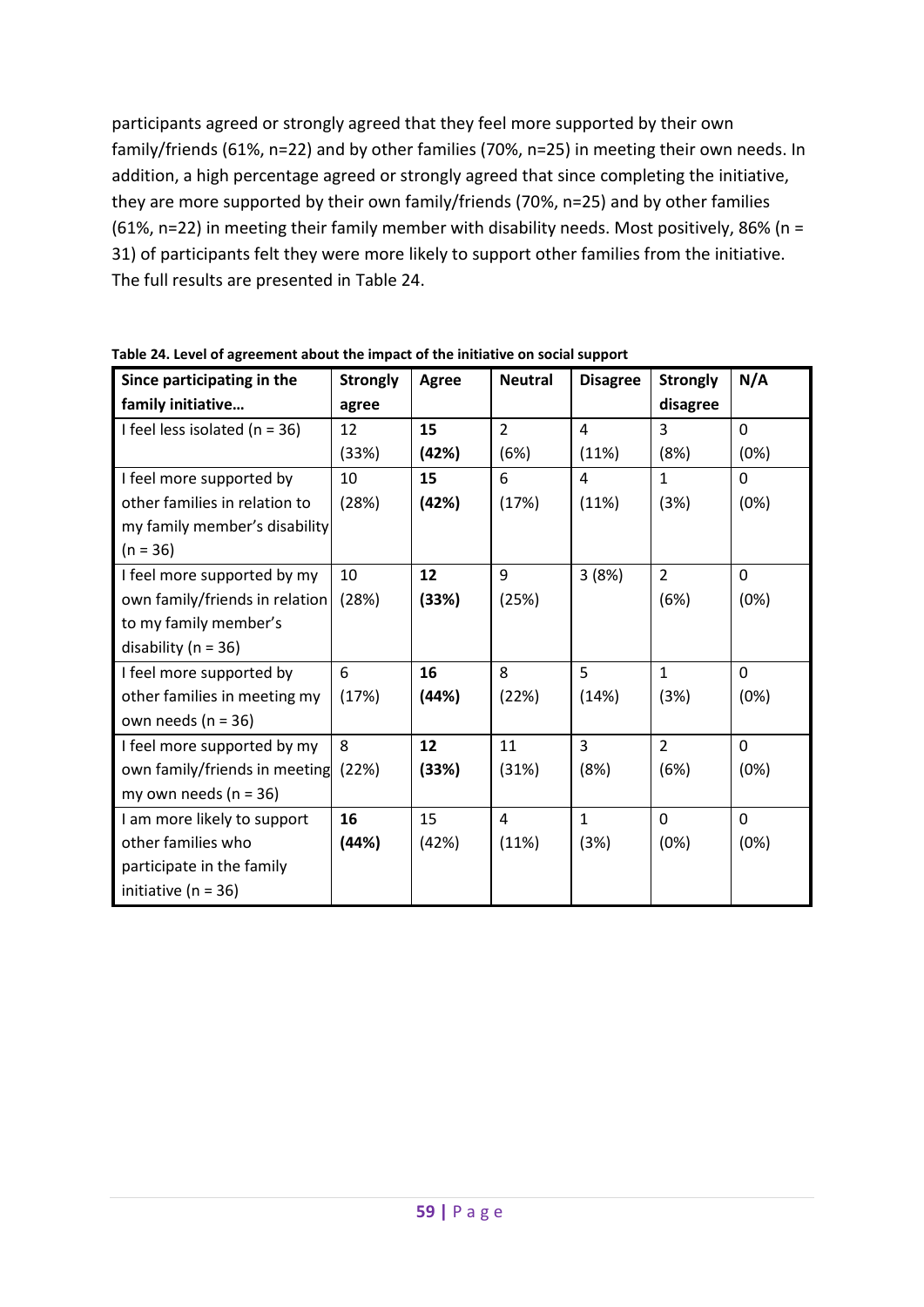## **Summary**

- Overall, findings from survey and interviews indicate that the initiative had, for the majority of participants, a positive impact on the person attending, their family member and the family unit.
- Participants were of the view that the initiative enhanced their knowledge and skills, and what they learned was relevant and practical.
- Several participants described how the initiative challenged and changed their thinking about disability, and increased their awareness that their family member had rights to participate in a full and meaningful life and had the right to have autonomy over their own life.
- **Interview and survey data clearly indicated that the initiative positively affected the** participants' ability to advocate for the rights of their child and engage with services on a more equal footing.
- Some participants reported greater involvement and social connections of their family with community. This appeared to come about as a result of parental mindsets changing, circles of support being established, and parents requesting that their son/daughter be involved in activities.
- Participants reported improved quality of life, self-esteem and confidence for their family member as a result of their increased autonomy, independence and involvement in decision making.
- Participants described how the initiative had positive effects on the family unit and related an improved family understanding of the family member with a disability, an increase in dialogue and communication within the family, and an increase in the involvement of other family members in the life of the person with a disability.
- Many participants described the importance of the networking aspects of the initiatives in overcoming feelings of isolation, helping them to share knowledge and learn from each other, allowing them to feel less isolated and alone, and supporting them in establishing friendships.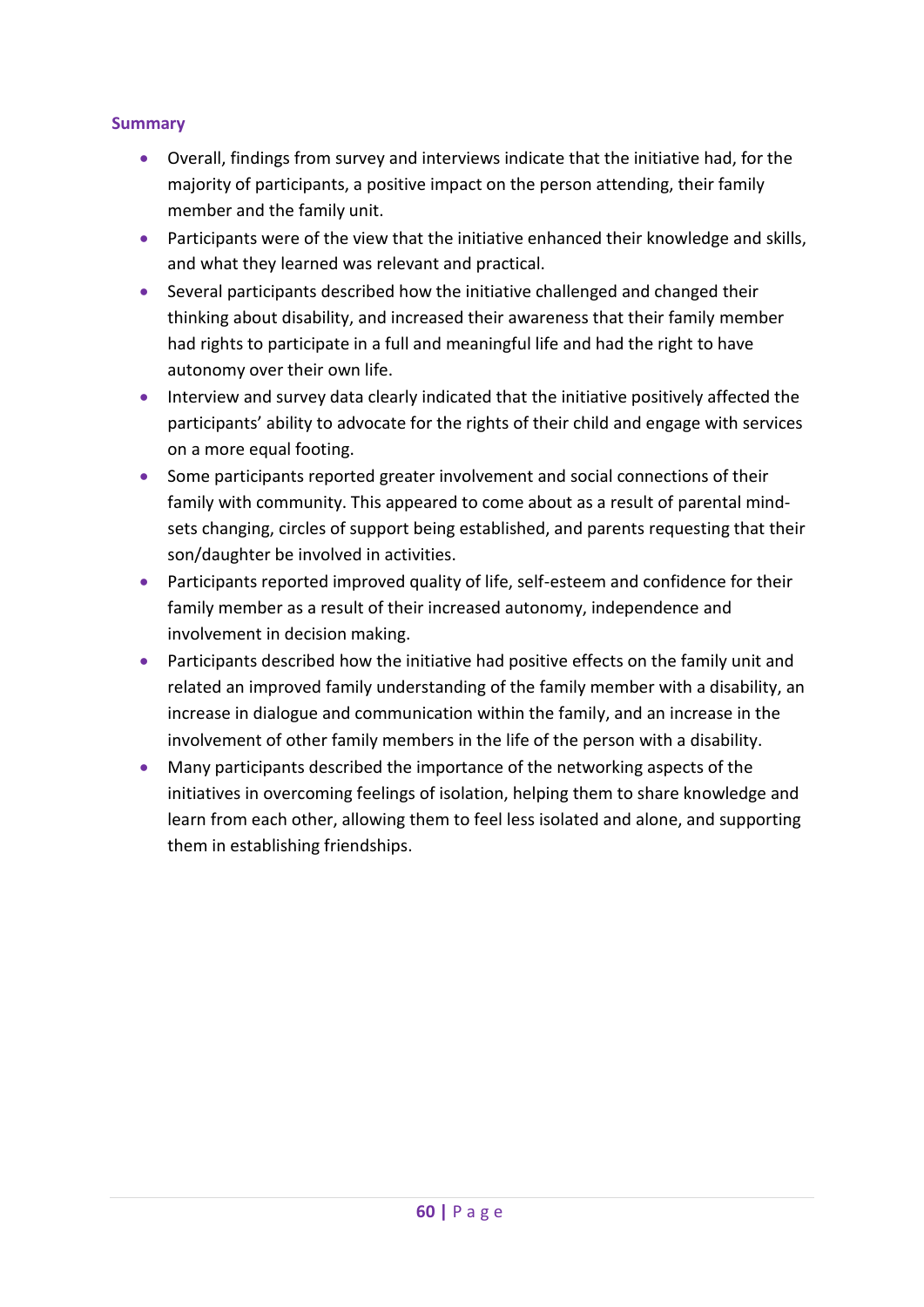# **SECTION 5: FINDINGS – FAMILY MEMBERS' PERSPECTIVES ON CONTENT, PROCESSES STRUCTURES, AND SUSTAINABILITY**

### **Introduction**

This section of the report explores the views of family member participants on the content, processes, structures, and sustainability of learning within the initiatives. The findings relate to the objective of identifying what families found most helpful and what they thought could have been done differently. Where appropriate, findings from the survey, and family and facilitator interviews are integrated together. This section concludes with a discussion of the outcomes of the statistical analysis conducted to explore differences between initiatives and factors predicting perceived helpfulness of the initiative.

## **Family participants' views on the theoretical content of the initiative**

Overall, participants were of the view that the initiatives were *"well organised"* (AIG, FM interview 1), *"very well run and interesting*" (BOC, FM interview 2), *"excellent wealth of information"* (Survey LEAP), with many participants commenting that they would *"recommend it to any other parent…"* (DESSA, FM interview 1). Although the content varied somewhat across the four initiatives, irrespective of the initiative there were many commonalities in participants' views on the content delivered. Interview participants were of the view that although *"there was a lot of stuff in it [initiative]"* (BOC, FM interview 7), the information presented was empowering, enlightening, relevant and applicable:

*"I suppose information is power really...you always learned something, even though reading down through the timetable you might think a lot of this doesn't apply to me but sure something applies to everyone." (BOC, FM interview 1)*

Participants valued the different perspectives and understanding of disability offered, including the person and family-centred philosophies and the positive possibilities offered for the future of their family member with disability. All participants referred to the importance of learning strategies to enable them to advocate, navigate, and communicate with services and service personnel:

*"…I had never attended a course before where the focus was on the young person…and was at the centre in a positive way, you know? Before you would go to courses and listen to general lecture but never before was it so individualised for me and my daughter with and my family and her community. It was quite extraordinary in that way…" (LEAP, FM interview 5)*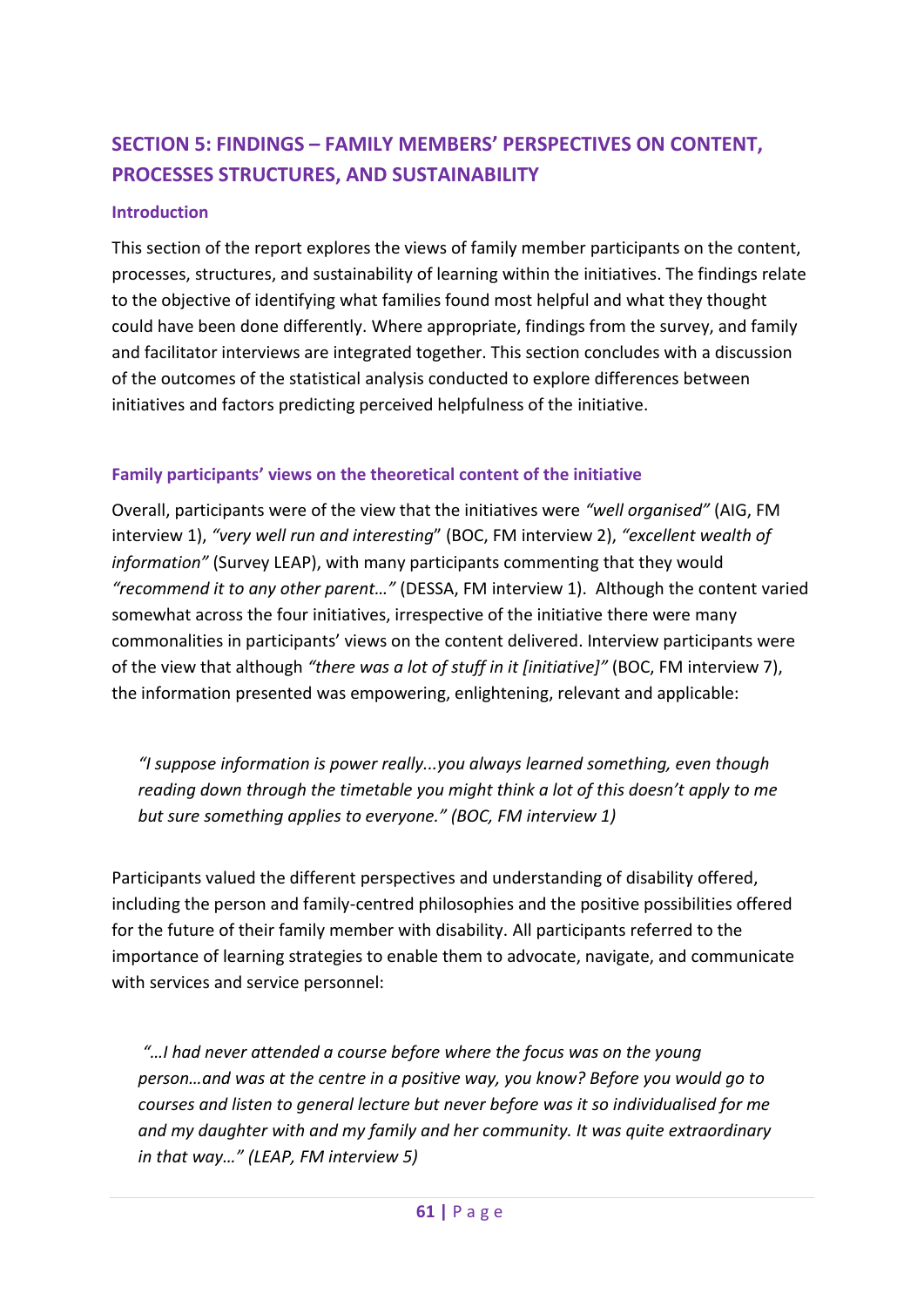Each interviewee also highlighted different aspects of the content depending on the initiative attended. Those attending the BOC initiative spoke of the advice they received from a solicitor on inheritance and wills, as well as ideas, on how to form a family member support group. The emphasis on independence and choice for users of services was mentioned by the LEAP participants and the rights of the child and the legislation underpinning disability services were mentioned by DESSA participants. This view was also supported by the project facilitator data, as in the words of one facilitator:

*"It's more than just an information setting it's about giving people the skills and the strategies to problem solve for themselves, you know, it's a step further." (Int 4, PF interview 1)*

Participants made a number of recommendations for the inclusion of different topics in future initiatives. Primarily, participants suggested expanding information on: independent living and employment (BOC, LEAP); education opportunities (DESSA); how to implement learning from the initiative (DESSA); how legal rights can be used to improve services (DESSA); and establishing mentoring programmes for people with disability (LEAP). Some participants (BOC) spoke of the need to make the vision building element of the workshops more concise and culturally relevant and focus on the practical elements of enacting the vision much earlier.

## **Family participants' views on the facilitation process**

Interview participants made a number of comments on the facilitators and speakers. While participants positively appraised their knowledge and use of multimedia tools, they were firmly of the view that their hopeful and positive outlook, approachability, and respect for the participants were key to the overall success of the initiative. Their approach not only enabled participants to envision a brighter future for their family member than previously thought, but it also gave them confidence to act on that vision:

*"… the facilitators as well because they would give you confidence listening to them, I have to say." (DESSA, FM interview 5)*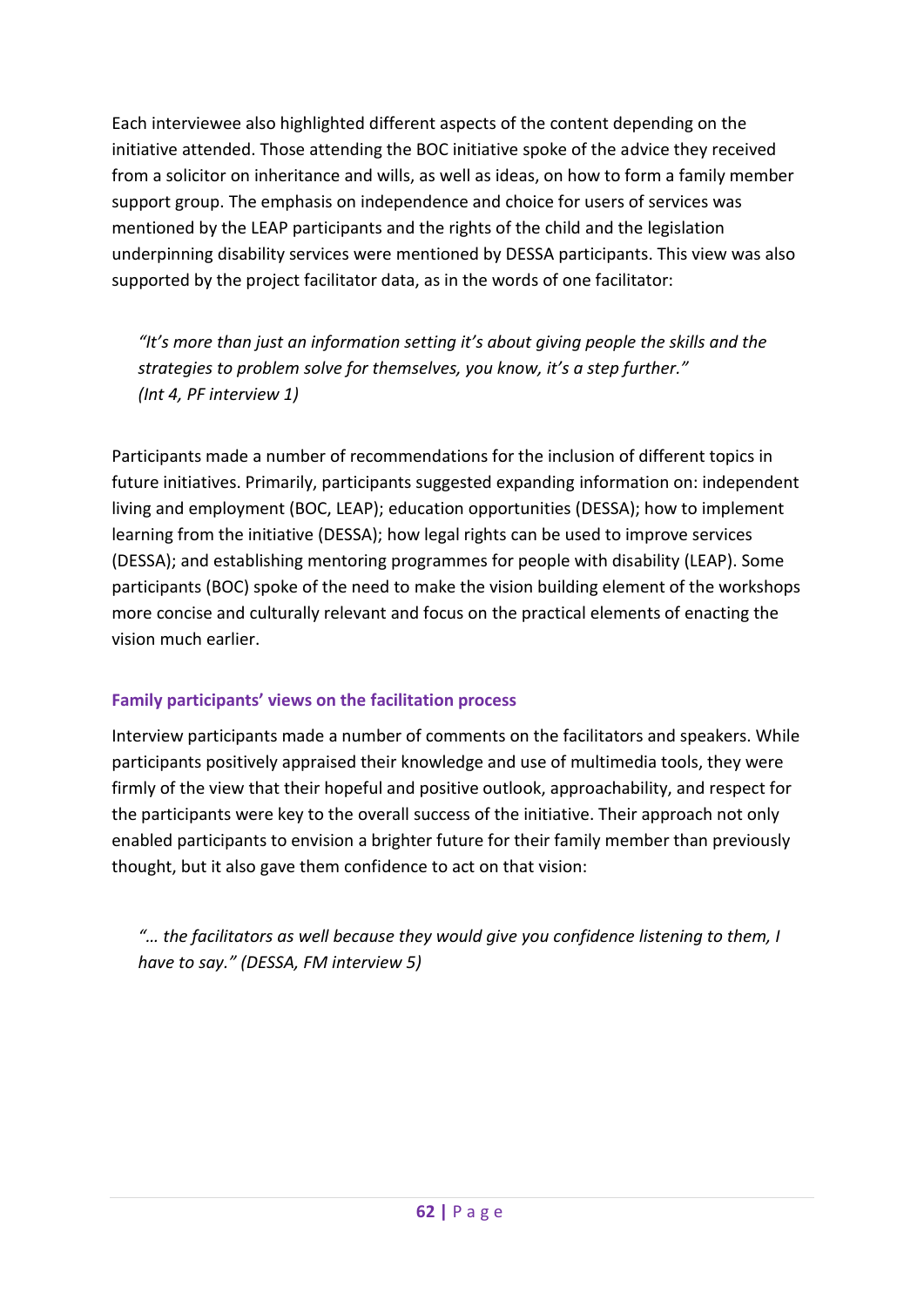The participants also valued the authenticity of experience over theory, and spoke positively of the involvements of service users as speakers and facilitators who had a family member with a disability. In the participants' views, those presenting were living in the real world, thus easier to connect with:

*"You're not just listening to someone else that has watched what they have done, these have done it, they know what they are talking about." (BOC, FM interview 1)*

Not surprisingly, several participants recommended the continued inclusion of facilitators with experience of having a family member with a disability or the inclusion of a parent as a co-facilitator in future initiatives. In addition, some participants within the DESSA initiative recommended the inclusion of more outside speakers to help them gain a better understanding of how to navigate 'the system':

*"More talks from professionals from various sectors, e.g. HSE, CAMHS, Autism services - schools - to enable parents to navigate on how best to secure support for our children - most info is ad hoc and every parent for themself." (DESSA, survey)*

*"Would have liked to have more outside speakers to give talks on different therapies or how to access help or information as very difficult to find help from government bodies if you do not fall into a set disability." (DESSA, survey)*

In addition to commenting on the facilitators' knowledge and interpersonal skills, a number of participants made reference to the interactive nature of the facilitation/teaching strategies used. These participants valued the opportunity to engage in small group work which enabled more individual attention to be offered. The contribution of small group work was also commented on by facilitators who considered this aspect of the initiative critical in enabling participants develop problem solving skills for themselves:

*"…I was certainly happy with the way the programme went, with the fact that they were small workshops, because you could run bigger ones but then people wouldn't get the, the individual attention that they needed or the hands on that you can do…" (Int 4, PF interview 1)*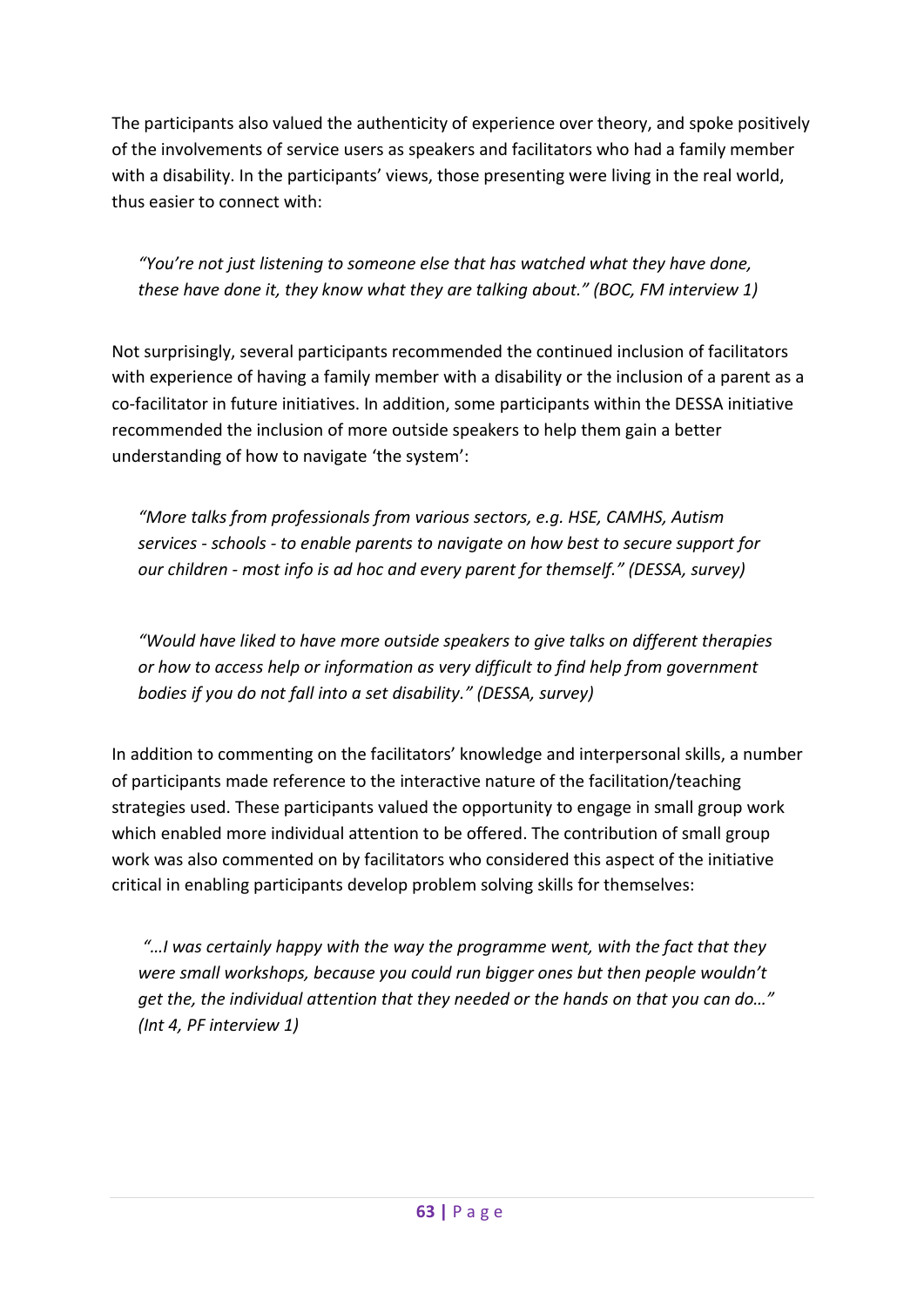Participants also stressed the importance of having a safe space to ask questions, where their questions were respected as legitimate and not dismissed:

*"… just not to be dismissed, not to, you know, just to feel that yes you have a valid [question], you know, that, I suppose all along I felt I was being dismissed you know?" (DESSA, FM interview 2)*

These positive findings from the interview data were supported by the survey responses to questions on facilitators and partnership. Positively, 97% (n = 34) of survey participants felt they got along well with the team members and facilitators in the initiative. While 80% ( $n =$ 29) of participants felt that participation in the initiative was a collaborative effort where they were treated as equal partners, 14% ( $n = 5$ ) felt neutrally about this and 6% ( $n = 2$ ) disagreed (see [Table 25\)](#page-72-0).

| <b>Statement</b>                              | <b>Strongly</b> | Agree | <b>Neither</b> | <b>Disagree</b> | <b>Strongly</b> |  |
|-----------------------------------------------|-----------------|-------|----------------|-----------------|-----------------|--|
|                                               | agree           |       | agree          |                 | disagree        |  |
|                                               |                 |       | nor            |                 |                 |  |
|                                               |                 |       | disagree       |                 |                 |  |
| We got along well with the team               | 23              | 11    |                | $\Omega$        | 0               |  |
| members/facilitators in the family initiative | (66%)           | (31%) | (3%)           | (0%)            | (0%)            |  |
| $(n = 35)$                                    |                 |       |                |                 |                 |  |
| Participating in the family initiative was a  | 13              | 16    | 5              |                 | 1               |  |
| collaboration in which we were equal          | (36%)           | (44%) | (14%)          | (3%)            | (3%)            |  |
| partners ( $n = 36$ )                         |                 |       |                |                 |                 |  |

<span id="page-72-0"></span>**Table 25. Level of agreement about the initiative design**

In addition to facilitation strategies, participants commented on the importance of having had the opportunity to meet likeminded others who were going through similar experiences, while others talked about having had the opportunity to meet parents who had older or adult children with a disability and the importance of having an opportunity to learn from their experiences:

*"Some had younger children, some had older children, some had gone on to independent living, you know, and from that point of view we met, we got to meet people at a different level, you know?" (BOC, FM interview 2)*

However, at least one parent spoke about being disappointed at not having the opportunity to meet peers because their children were much younger or older than those in the group.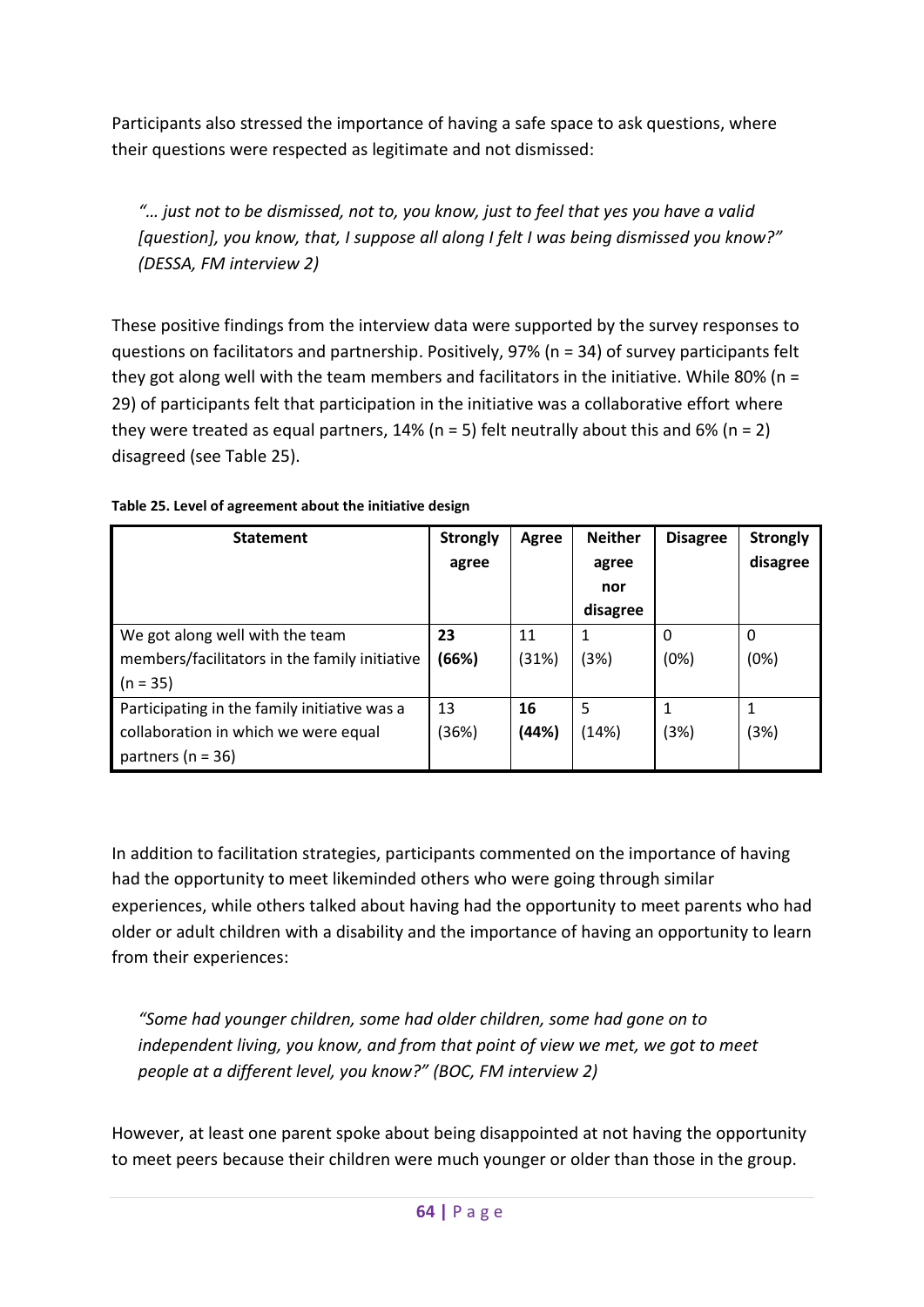Consequently, some participants were of the view that the composition of the participants within the groups needed be considered to ensure that participants had peers in similar situations who could share knowledge and offer practical advice:

*"…It's very important to always have somebody there who has a child or children similar to you and are going through similar sort of issues who are on your page…" (LEAP, FM interview 3)*

The attendance of professionals from services was suggested by some family members within the LEAP initiative who thought that the exchange of understandings would benefit the parents, siblings and the professionals. It was also considered that such a strategy might lead to a more joined up approach to service delivery. This participant explained:

*"I think it's really important that service providers are coming on board, professionals are coming on board so they can hear from the parents and equally we can hear it from their side and the road blocks that are in their way." (LEAP, FM interview 4)*

## **Family participants' views on structural issues**

Throughout the interviews participants made a number of comments on structural issues, such as duration, timing, venues, advertising, funding and workshop materials. The initiatives which included weekend or a residential component (LEAP and BOC) were positively appraised by the majority of interview participants. One participant described the weekend as "nourishing" (LEAP FM3) and another as a "mini-break" (BOC FM2). Others commented that it enabled a relaxed interaction to take place between participants and helped the building of relationships. The combination of the structured day sessions along with the opportunity for social engagement in the evenings was particularly highlighted as both beneficial and enjoyable:

*"…families could stay and that was quite good as well because people met for dinner in the evening and you met the other families on a more social level as opposed to we'll say the structure of the day, so we kind of got to know each other and you learn from them, because all the families involved would have been at different stages." (BOC, FM interview 2)*

One of the organisations (LEAP) ran a weekend programme that involved the whole family, including the person with disability. The emphasis was on activity and family fun; opportunities to try something new; individualised support for the person with disability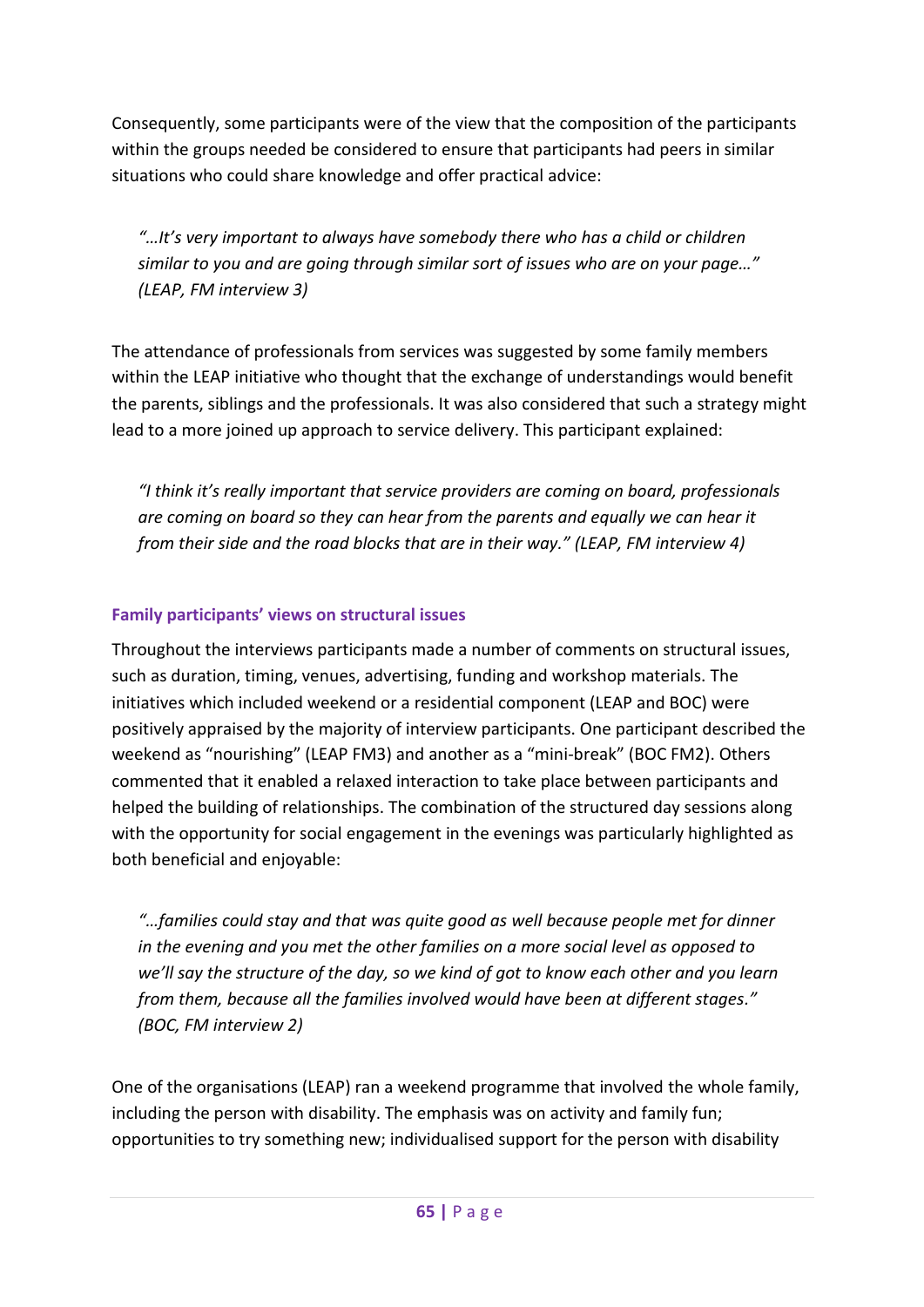over the weekend; and breakout sessions for parents. This format was particularly commented on by this family member and facilitators:

*"But what we got was just amazing, of meeting other people. There was eight families altogether and everybody had a common bond, and that became apparent from the very beginning that we all shared something which was having disability in our lives …. We were protected and we were enclosed and it was like we were taken out of the world, you were dropped here and you forgot about everything, you were in the moment for the weekend …" (LEAP, FM interview 3)*

*"[it allowed parents a] time out completely from their caring role...fresh space that they could think and look at new ideas." (Int 2, PF interview 2)* 

However, where initiatives ran over consecutive days and did not include the whole family, the provision of respite for the family member with disability was, often, what made it possible for other family members to attend. Other education initiatives were shorter and were run as single or half day inputs. Morning time appeared to be the favoured time, as children would be in school, thus increasing accessibility. There was a reference to parents on one initiative having asked to have sessions moved to daytime (from evening time) delivery to enable their attendance. In contrast, one participant suggested that having sessions in the evening might increase the possibility of fathers and those who had work commitments during the day attending.

Overall, participants were very happy with comfort and lay out of venues, the room setups and group sizes and with accessibility to venues by public transport. However, participants had varied recommendations about programme, duration, funding, advertising and recruitment. Some participants were of the view that the initiatives were too short (half day) and others feeling they were too long. While there was overwhelming support for the provision of paid support (BOC) to enable family members to attend the initiatives, there were mixed opinions on whether funding overnight accommodation for family members was an effective use of resources. Some participants commented on the need for improved workshop materials and guides, as they could serve as an ongoing and practical support for families upon completion of the initiative.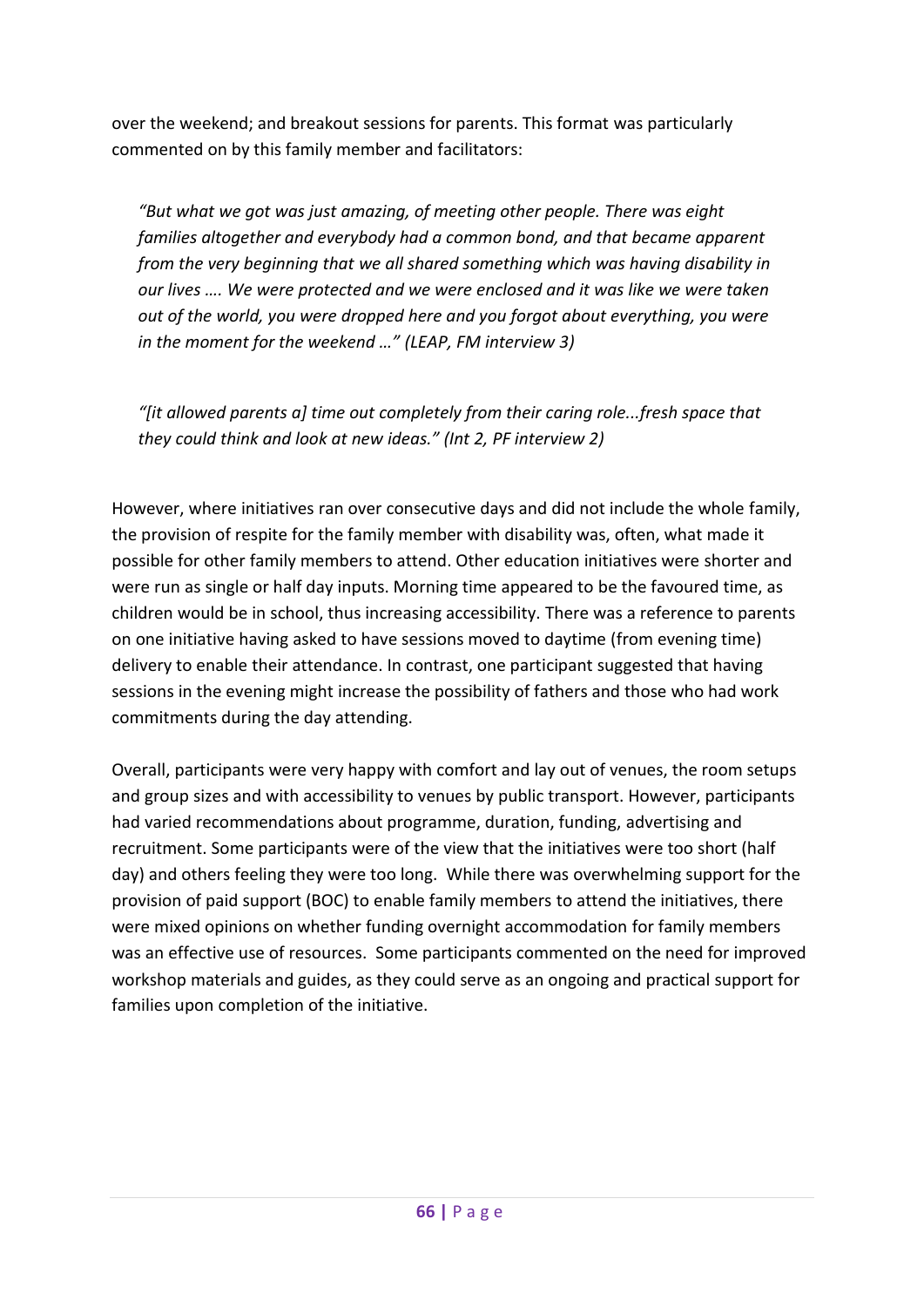In addition, participants commented on recruitment strategies, with several recommending that clearer language be used in the recruitment materials, particularly within the DESSA initiative. A few DESSA participants described issues with the advertising, for example:

*"Well, I think advertising it would have been better, advertising the actual course and to put the wording in proper, probably in simple language for people, you know?" (DESSA, FM interview 5)*

Participants within all of the initiatives were of the view that recruitment needed to be expanded to include fathers, grandparents and siblings in order to facilitate communication within the family:

*"…maybe to get the fathers on board. Maybe a men's, a daddy's one…" (LEAP, FM interview 4)*

*"All family members should attend. My brothers did not and didn't understand all of a sudden why there was discussions, etc." (BOC, survey)*

*"Family Initiative [should be] made available to all parents/guardians of people with disabilities." (DESSA, survey)*

Several participants also felt that the initiatives would be very useful if offered to family members with young children with a disability. In that way, the messages, skills, and tools of the initiatives could be put into place right at the start of the young person's life. This participant described:

*"I feel the communications and support skills where possible could be targeted to everybody…to get in there early would be great …" (LEAP, FM interview 4)*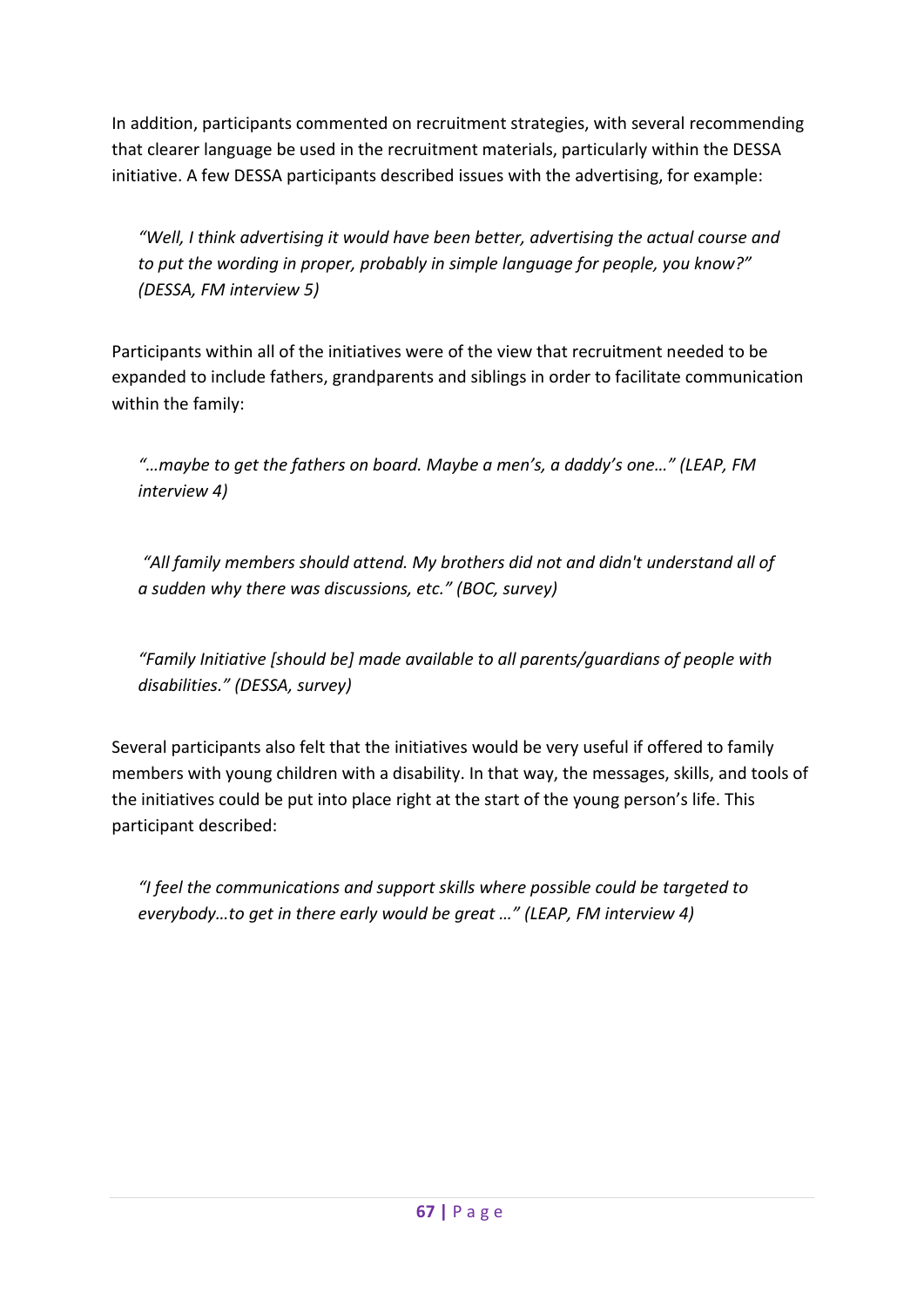## **Family participants' views on sustaining circles of support and networks**

There was a strong expectation expressed by the facilitators during their interviews that the initiatives would be sustainable as a result of building family participant capacity. The facilitators envisaged that sustainability would occur through: building circles of support; establishing on-going participant networks; and enhancing community involvement. In terms of family participants' views of sustainability, the majority of survey participants (84%, n = 30) were of the view that the family initiative would have a lasting positive impact on them and 83% (n = 30) were of the opinion that they would be able to sustain their learning into the future (see [Table 26\)](#page-76-0).

| <b>Statement</b>                                                                                        | <b>Strongly</b><br>agree | Agree    | <b>Neither</b><br>agree nor<br>disagree | <b>Disagree</b> | <b>Strongly</b><br>disagree |
|---------------------------------------------------------------------------------------------------------|--------------------------|----------|-----------------------------------------|-----------------|-----------------------------|
| Participating in the family<br>initiative will have a lasting<br>positive impact ( $n = 36$ )           | 15 (42%)                 | 15 (42%) | 4(11%)                                  | 1(3%)           | 1 (3%)                      |
| In the future, we will be able to<br>sustain what we learned from<br>the family initiative ( $n = 36$ ) | 13 (36%)                 | 17 (47%) | 4(11%)                                  | 1(3%)           | 1(3%)                       |

<span id="page-76-0"></span>**Table 26. Level of agreement of survey sample on sustainability of learning from initiative** 

During the interviews, there was also a palpable sense among the family participants that their future vision for their child had grown and become more optimistic as a result of the initiative. For some family participants, the circle of support was seen as an important strategy in achieving their vision. The circle of support was viewed as a means of ensuring a greater number of people willing to help. It was also regarded as a 'safety net' ensuring continuity in the person's life in the event that the parents died or something happened in the future (BOC, DESSA, LEAP). Many parents expressed the view that progress would happen for their child into the future and speaking of the impact of the course, one family member said:

## *"A lot is achievable, it really is…when you can't see a way forward for a child with special needs…there has to be another life possible for them." (BOC, FM interview 1)*

However, several family members noted that their attempts to establish networks with the participating families had faltered due to the competing demands of everyday life. Participants noted: "*there's too much going on at the moment*…" (BOC, FM interview 6); and "great workshops but fizzled away, momentum fades" (BOC, survey). Although one initiative did provide a 'catch-up day' for family members to maintain contact after the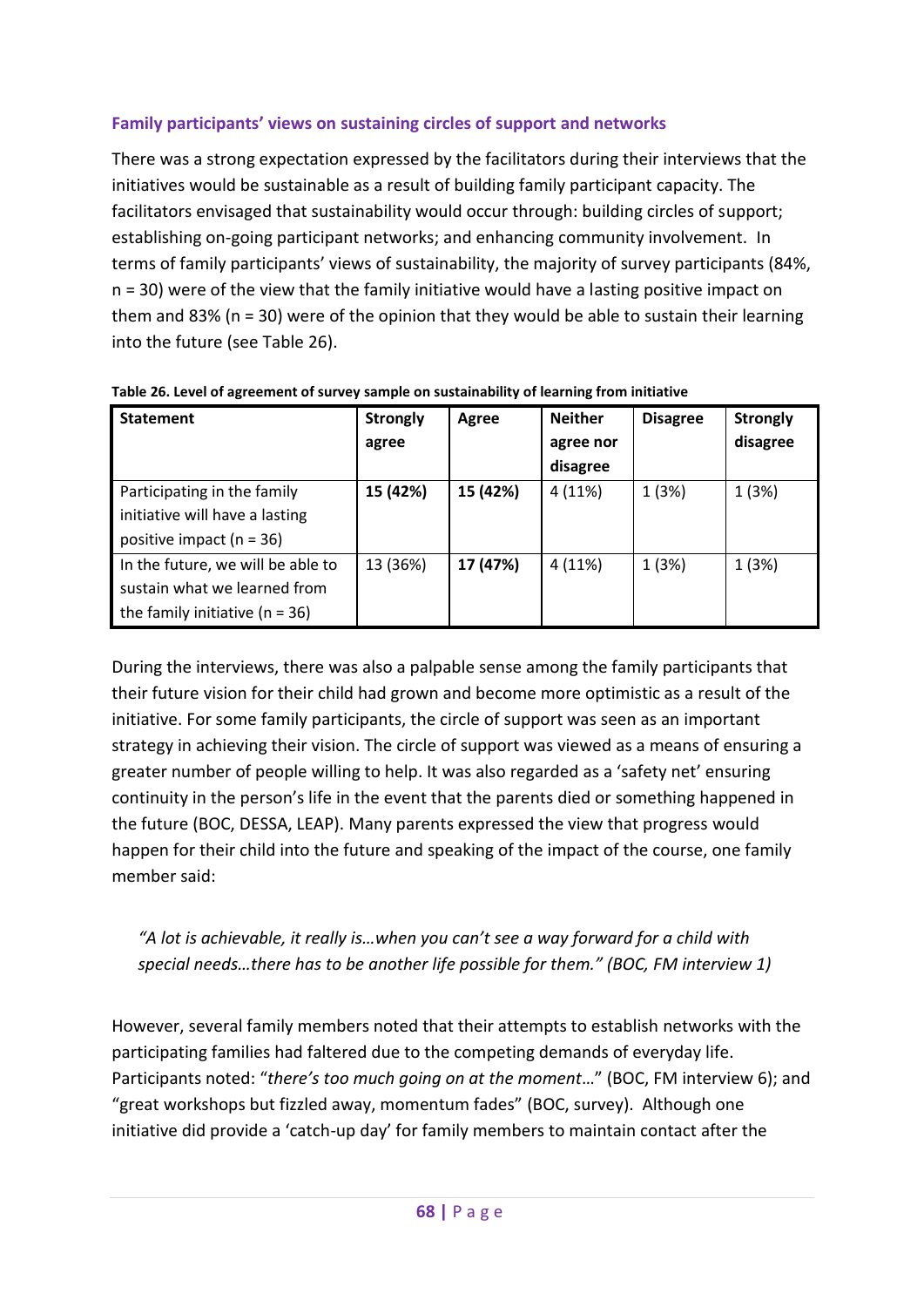initiative finished (LEAP) and many family members formed spontaneous links, others did not. Therefore, not surprisingly participants' were disappointed that there was no structured framework for continued connection and frequently recommended improved follow-up. In their view, follow up support would enable the energy generated during the initiatives to be built on and enable the peer support and learning to continue:

*"We were coming back in the car and we said, 'We have to go back to life now', it felt that special. When we were leaving…what we'd shared in the group and it was amazing…so, yeah, if I can get a piece of that again, absolutely…" (LEAP, FM interview 3)*

More specifically, participants wanted opportunities to check their progress and receive support from project facilitators in setting up and sustaining the 'circles of support' so they could realise the plans made for their family member and themselves:

*"You do need that [catch up day]…[to ask yourself], 'Are we still on path?' Because you can get bogged down with so much that's going on in their lives and, you know, there are problems and obstacles to overcome…so, it does need to [be]continuous." (LEAP, FM interview 5)*

Participants also suggested that short 'maintenance' sessions at three or six month intervals would be helpful:

*"Follow-up half day sessions monthly for a few months in order to support families." (LEAP, survey)*

*"Follow-up after final meeting perhaps 6 months later...Support call centre [and] information you can access anytime." (BOC, survey)*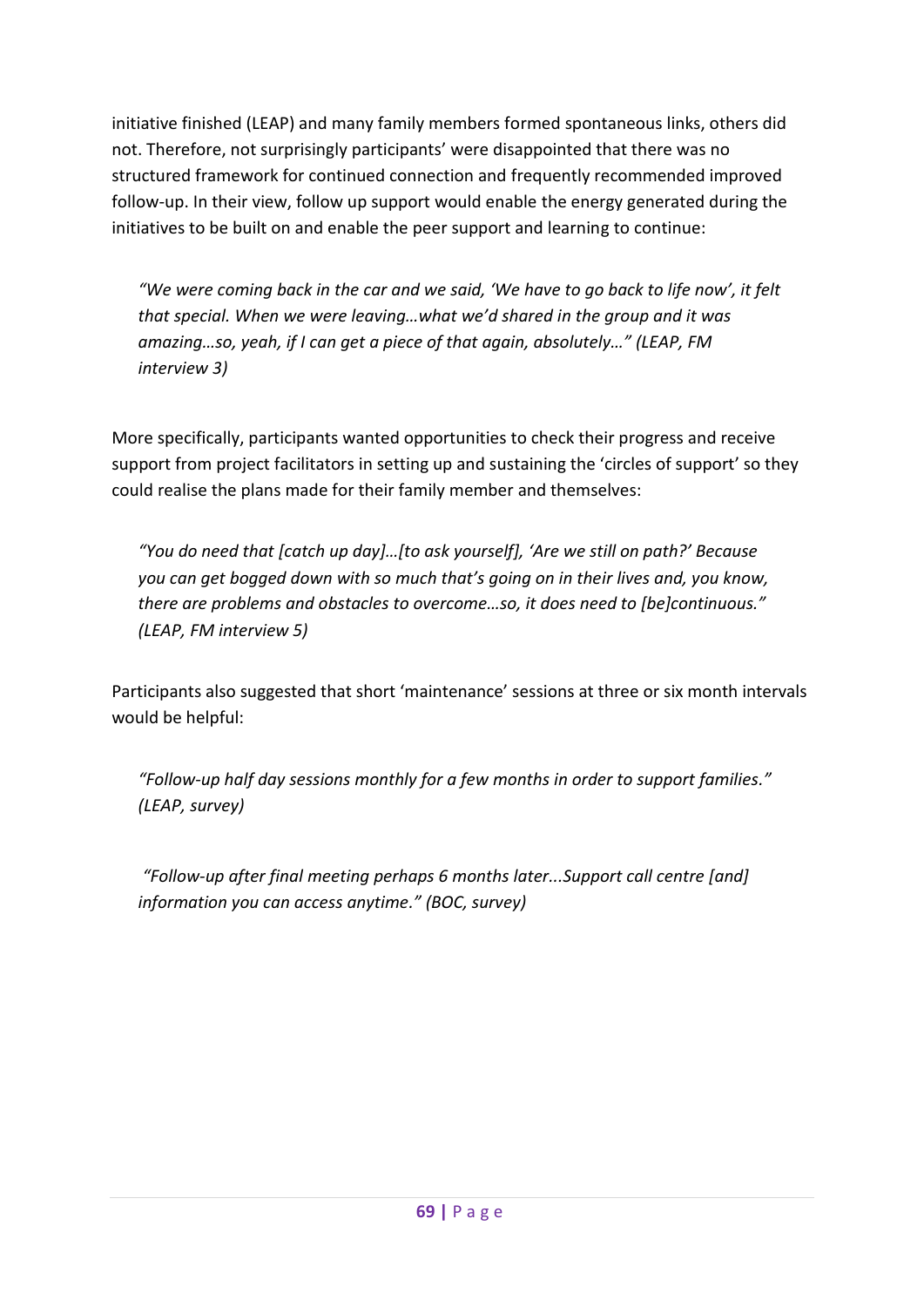Finally it was felt that 'catch up' days or reunions would allow the participants to check in with each other and allow them a formal way to link back in and re-establish support networks:

*"Maybe to meet up once a year ... You made a lot of friends during these courses and it is one way to keep in contact." (BOC, survey)*

*"I think even if it wasn't the same group, but if there was an annual, almost conference, of anybody who had done it since and that you could get together and there was a few workshops, it would just keep you fresh. It would keep you meeting people in similar situations." (BOC, FM interview 6)*

## **Inferential statistics: Statistical analysis of the differences between the four initiatives**

To compare the differences between the four different initiatives, means and standard deviations were computed for each initiative out of the survey responses, and differences between the means were tested for their significance using Analysis of Variance. The size of the effect was also computed (Eta Square). All items with Likert-type scales (24 statements and 5 questions) were included in this procedure. However, caution needs to be maintained with the interpretation of findings as the number of participants representing each programme was low, and extremely low for the AIG (n=3) initiative. See Appendix VI for the full outcomes of the Analysis of Variance.

Overall, in their estimation of how helpful the programme had been for them, participants in the four programmes did not differ to any great extent (see [Table 27\)](#page-78-0). While the outcomes for BOC, DESSA and AIG are slightly higher than for LEAP, these differences were not significant (F(3,35) = .559,  $p = .646$ ) and the effect size was very small (Eta<sup>2</sup> = .050).

<span id="page-78-0"></span>

| Table 27. Comparison of the four different programmes for overall helpfulness of the programme and |
|----------------------------------------------------------------------------------------------------|
| <b>Analysis of Variance</b>                                                                        |

|                                                                            | <b>Total</b><br>(mean/sd) | Programmes (mean/sd)  | <b>ANOVA</b>             |                       |                         |                |                  |
|----------------------------------------------------------------------------|---------------------------|-----------------------|--------------------------|-----------------------|-------------------------|----------------|------------------|
| Question                                                                   | (n=36)                    | <b>BOC</b><br>$(n=9)$ | <b>DESSA</b><br>$(n=14)$ | <b>AIG</b><br>$(n=3)$ | <b>LEAP</b><br>$(n=10)$ | F(p)           | Eta <sup>2</sup> |
| Overall, how helpful was the family<br>initiative for you and your family? | 4.42<br>.94)              | 4.44<br>(1.13)        | 4.57<br>(.514)           | 4.67<br>.58)          | 4.10<br>(1.29)          | .559<br>(.646) | .050             |

This finding reflects the results for the other variables which yielded no significant differences between the responses of the participants in the four different programmes (see Appendix VI). Just one exception occurred; the extent to which participants got on with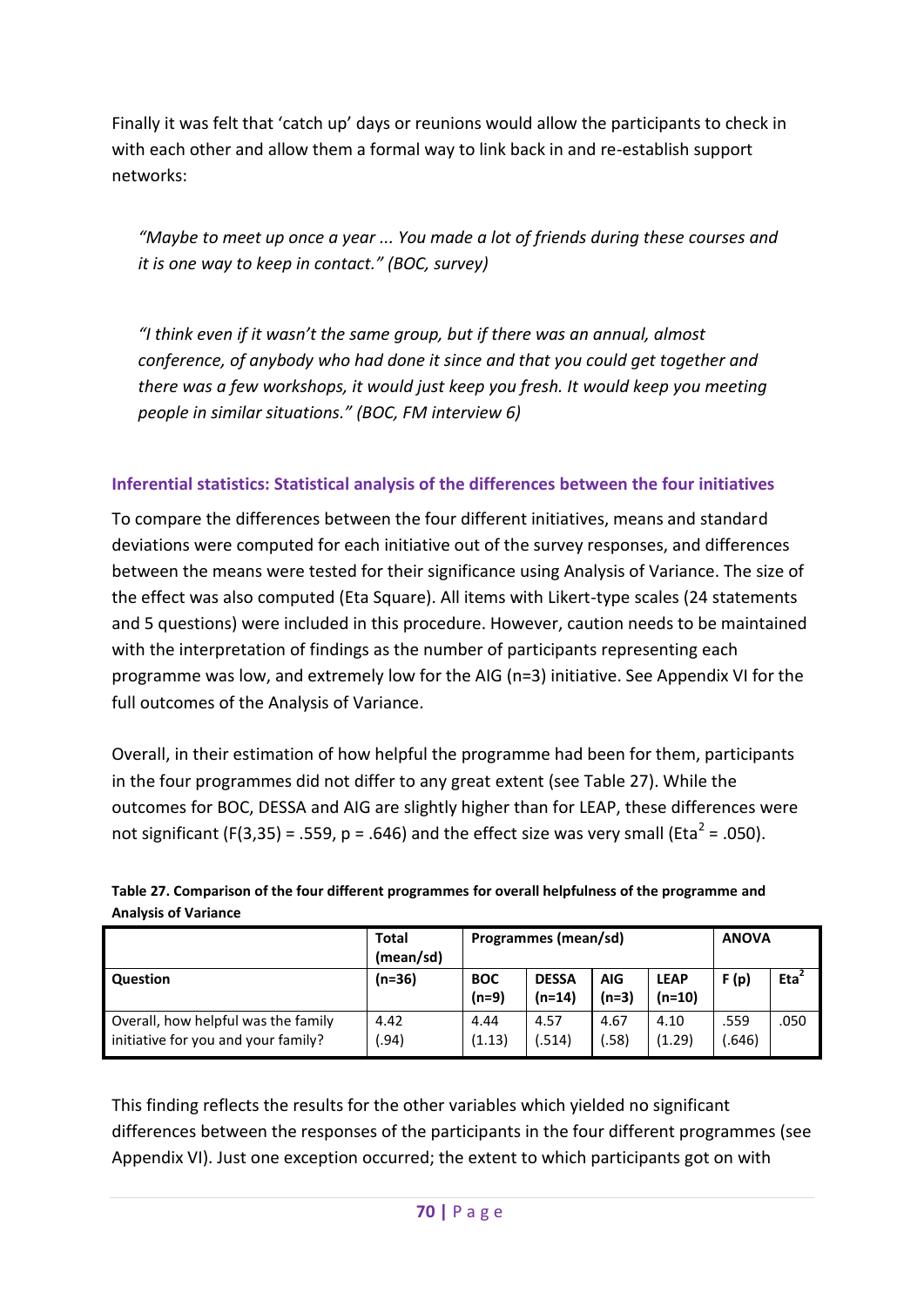staff/facilitators in the programmes, while high overall, showed a significant difference  $(F(3,35) = 5.46, p = .004**$ , with Eta<sup>2</sup> = .346). This difference is the result of a lower mean score for the AIG participants. In comparison with the other three programmes, they scored about a whole point lower on average. The Eta<sup>2</sup> suggests a potentially large effect, but, as mentioned above, the low number of participants in the AIG programme means this finding, while statistically significant, is of little consequence. Moreover, because 28 similar tests were computed, a Bonferroni adjustment for multiple tests (Abdi 2007) should perhaps be taken into account. This adjustment suggests that in this case significance should be accepted only if p < .0017.

The conclusion from these Analysis of Variance procedures is that the participants in the different programmes did not respond significantly differently to the statements and questions and, therefore, reported similarly good experiences of the initiatives in which they took part.

### **Inferential statistics: Family information and perceived helpfulness of the initiatives**

An important question in the analysis of the outcomes of an evaluation is to what extent the initiatives may have been more helpful for some groups of participants in comparison with others. Chi-Square procedures were performed in which all quantified family information was crossed with the helpfulness variable (see Appendix VI). Results indicated that the factors analysed did not predict how helpful the initiative was perceived to be. One exception, however, was noted; namely, whether participants had participated in full or not had a significant impact. The three people (out of 36) who had not participated in full rated the programme as significantly less helpful (Chi-square (4,35) = 22.82, p=.000\*\*\*). However, the low number of participants who had not participated in full ( $n = 3$ ) calls for caution in drawing further conclusions from this finding. Overall, it is safe to say that how helpful the programme was perceived to be could not be predicted from the information that participants had given about themselves and their family member with a disability.

## **Inferential statistics: Predicting perceived helpfulness of the initiatives from other statements and questions in the survey**

In studies such as this, it is also customary to provide statistics regarding how responses to key statements or questions would predict outcome variables. In this case, the outcome variable was how helpful people found the programmes. In light of the small numbers (36 participants) and the relatively large number of variables (28 statements and questions) that could serve as predictors, advanced procedures such as Multiple Regression Analysis were not suitable (Hill and Lewicki 2007). Nonetheless, a correlation matrix (Pearson Correlations) was produced to provide an overview of linear relationships between the helpfulness variable and all other statements and questions (see Appendix VI).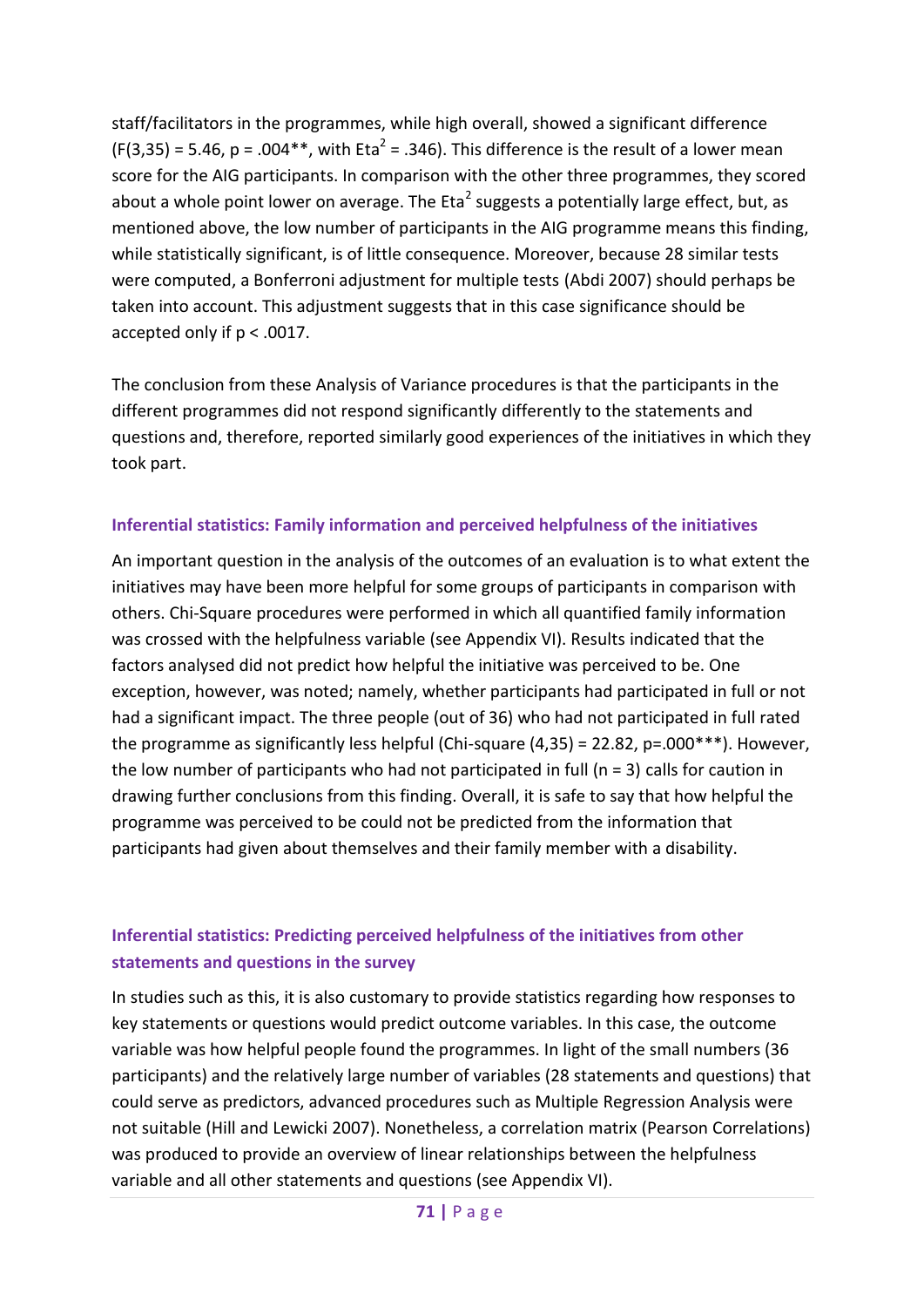The high correlations of some of the variables with helpfulness suggest that they may be particularly closely related to how helpful participants found the initiatives. Particularly salient are the high correlations that the statements on impact ('What we learned from the family initiative has had a positive impact on our lives' ( $r = .82$ ,  $p = .000***$ ) and sustainable impact ('Participating in the family initiative will have a lasting positive impact' ( $r = .83$ ;  $p =$ .000\*\*\*)) had with helpfulness. This suggests that participants were probably incorporating impact and sustainable impact in their overall rating of the helpfulness of the programme.

One of the three statements and questions that did not correlate significantly with the overall perceived helpfulness was the question about the amount of work participants do for their family member with a disability (How has the amount of work you do in support of your family member been affected by the family initiative?;  $r = .06$ ,  $p = .710$ )). To a large extent, this is because the amount of work had not changed for many participants, but in addition, this variable does probably not relate to the helpfulness rating. The two other items not significantly correlating with helpfulness were: 'I am more likely to seek professional support for myself' ( $r = 0.23$ ;  $p = 0.184$ ) and 'We got along well with facilitators' ( $r = 0.23$ ;  $p = 0.184$ ) and 'We got along well with facilitators' ( $r = 0.12$  $=$  .27,  $p = .125$ ). Low variability in the response to those items is at the basis of this.

### **Summary**

- Overall, participants were of the view that the initiatives were well organised and facilitated, and indicated that information presented was empowering, enlightening, relevant and applicable. All participants referred to the importance of learning strategies to enable them to advocate, navigate, and communicate with services and service personnel.
- Participants valued the facilitators' knowledge and interpersonal skills, as well as the interactive nature of the facilitation/teaching strategies used. The opportunity to ask questions and discuss issues in a supportive respectful space was appreciated as was the small group work which enabled more individual attention to be offered.
- Participants advocated for the continued inclusion of facilitators with experience of having a family member with a disability or the inclusion of a parent as a cofacilitator in future initiatives.
- Initiatives which included weekend or a residential component were positively appraised, as was the respite support offered to families. However, in a few situations there were mixed opinions on whether funding overnight accommodation for family members could more effectively be used to enhance other aspects of the initiatives.
- While some family members formed support networks with the participating families, others noted that their attempts to establish networks had faltered due to the competing demands of everyday life, and lack of formal mechanisms to do so.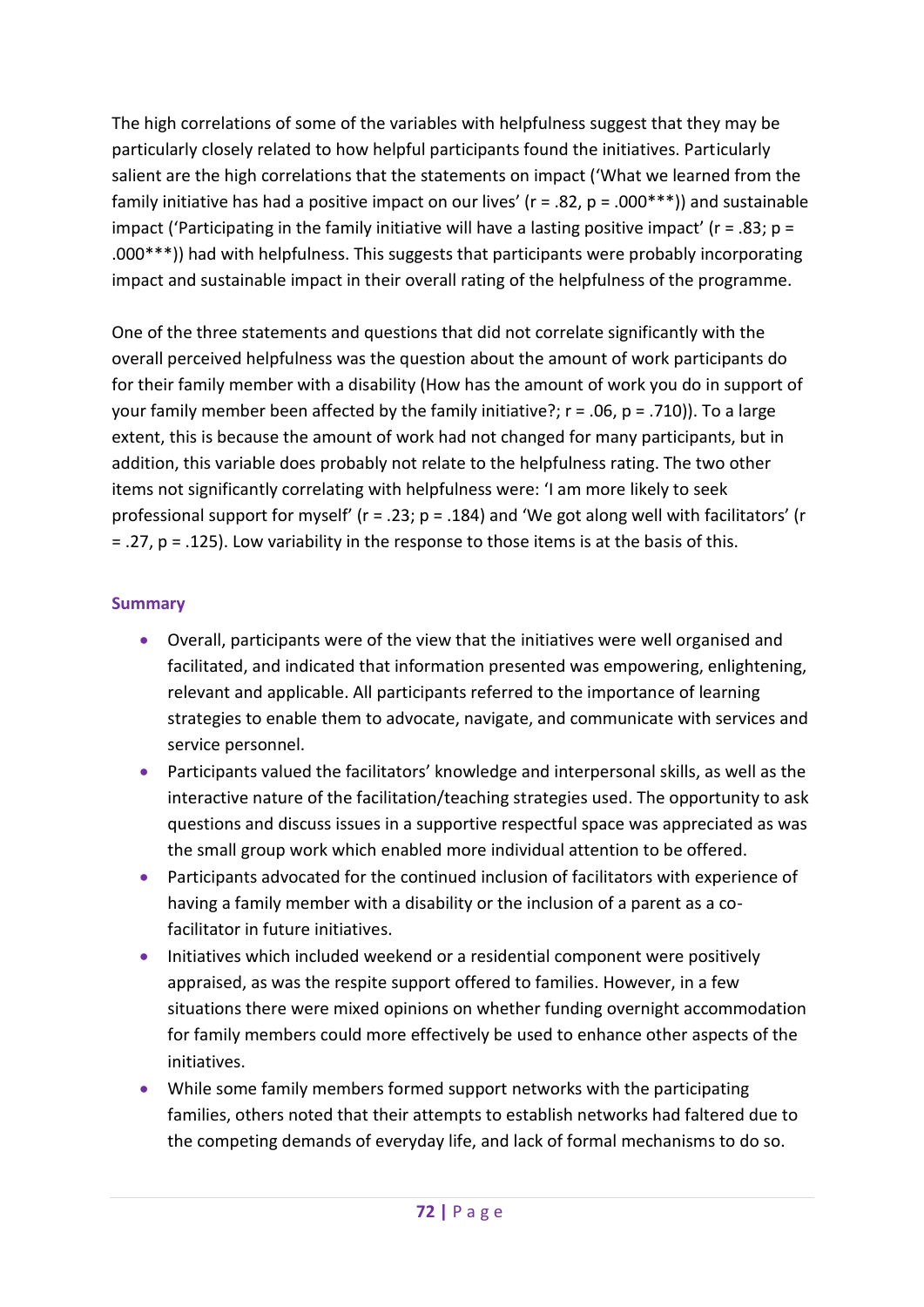- Family participants made a number of suggestions for improvement in future initiatives including: improving follow-up; support to help sustain the 'circles of support' and networks; enhanced recruitment strategies to include fathers, siblings and grandparents; attendance of professionals from services; and offering initiatives to family members at a much earlier stage.
- Analysis of the survey responses indicated that participants overall appreciation of the initiatives was high, and similarly high in all four programmes. Differences in outcomes between the four initiatives were minimal, and differences in outcomes for different kinds of participants (based on family information) were also minimal. Significant correlations between helpfulness and all other statements and questions suggest coherence in the survey. Moreover, the perceived impact of the programmes at present and the sustainable impact in the future seem to be the most significant factors in predicting the overall rating of the helpfulness of the programme.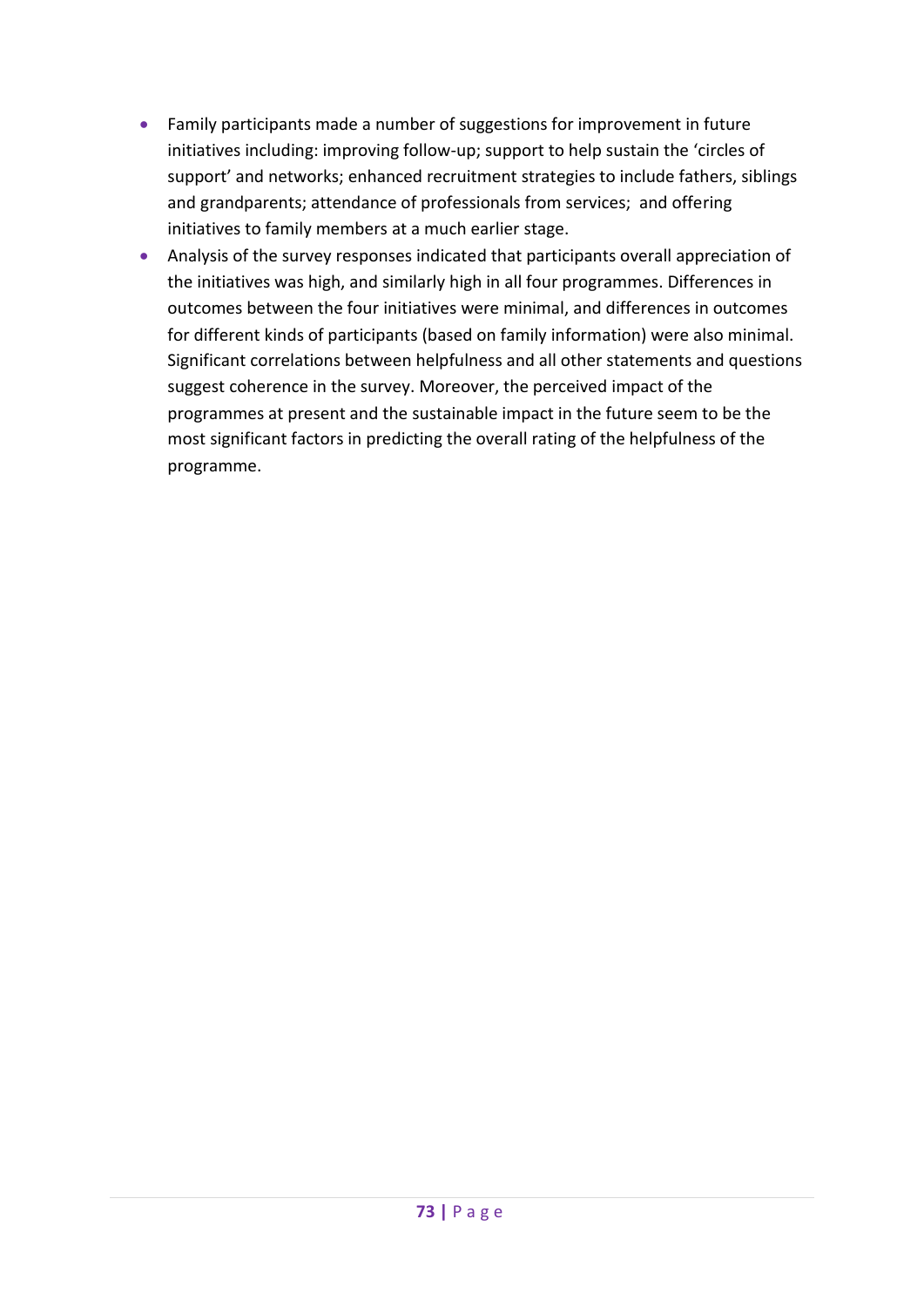# **SECTION 6: STRENGTHENING CAPACITY – PROJECT FACILITATORS' PERSPECTIVES ON ORGANISATIONAL IMPACT AND BENEFITS**

### **Introduction**

The previous two sections of the report focused on capacity building from the perspectives of the participants and discussed the impact of the initiatives on their and others' lives. This section addresses the project facilitators ( $n = 9$ ) views on in the impact of the initiatives under the following headings: awareness raising among staff; changing work practices; and building community connections. The facilitators' perspectives on sustainability and challenges are then discussed. To protect the confidentiality of the facilitators, the initiative they were associate with is not identified.

### **Intra-organisational learning: Awareness raising among staff**

All the facilitators spoke of the enhanced intra-organisational awareness and understanding of the real needs of families that arose as a result of the initiatives. Not unexpectedly, this was particularly relevant to the organisations that were not parent-led (BOC, DESSA). In their view, while they enabled family participants to create a new vision during the initiatives, the learning was a two way process with the facilitators (parent and professional) gaining an increased understanding of family participants' lives and the issues that they faced on a daily basis:

*"... it was just a very positive experience for me, it was, like I say it widened my knowledge I suppose and gave me confidence in delivering the programme as well ..." (Int 1, PF interview 3)*

*"…the professionals…they actually begin to see what the parents want…and they actually begin to realise that their services actually don't offer any of this at all." (Int 3, PF interview 2)*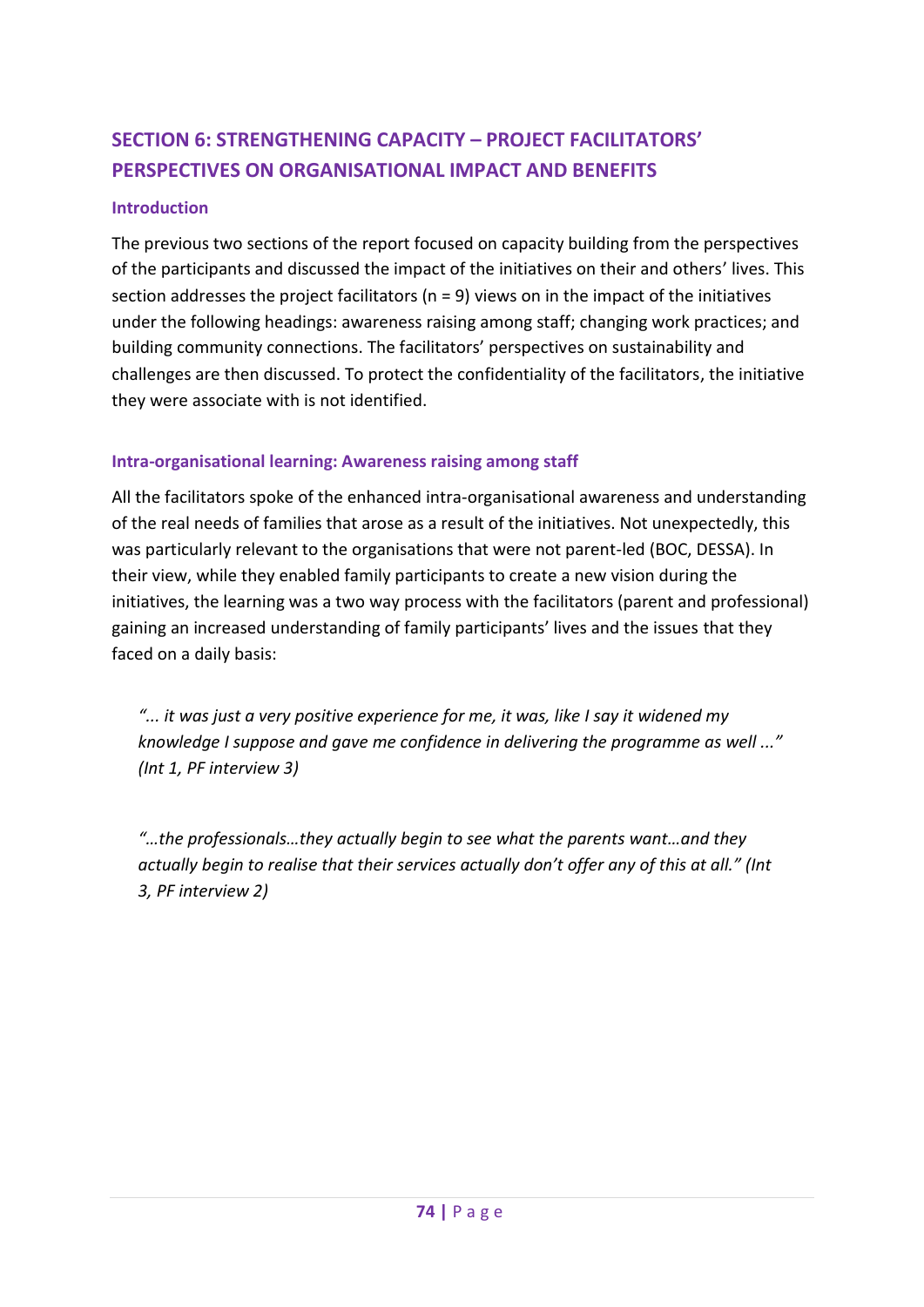Findings from the interviews suggested that this increased awareness and understanding was beginning to have an impact on staff members' attitudes to, and ways of working with, families and persons with disabilities:

*"…now what we try to do based on our work with families over the life of this project is we, we would be inclined to sit down more with the family…we would come up with a proposal for the HSE in terms of what the package should look like and how much it should cost. And then after that it's over to the family to advocate for that funding…" Int 2, PF interview 1)*

*"So I think to actually be in touch with the end user and seeing the effect of this training on the ground, there's been huge learning." (Int 1, PF interview 2)*

## **Intra-organisational learning: Changing working practices**

There were visible indications that the majority of the organisations were intending to or had already adopted new ways of working. For example, there were indicators of changes in the strategic direction and working practices of some of the organisations, particularly in terms of inclusiveness:

*"I think it made us just that little bit more aware of mainstreaming our programmes...for children...even if it is the language that we use, it has made us more aware of the language that we actually use because it is the power of language." (Int 1, PF interview 1)*

*"...I think in the beginning certainly we felt more sort of responsible for families than we do now…there's no point us being yet another disempowering service...we need to empower people...standing back and letting them work out their own solutions at a local level." (Int 3, PF interview 1)*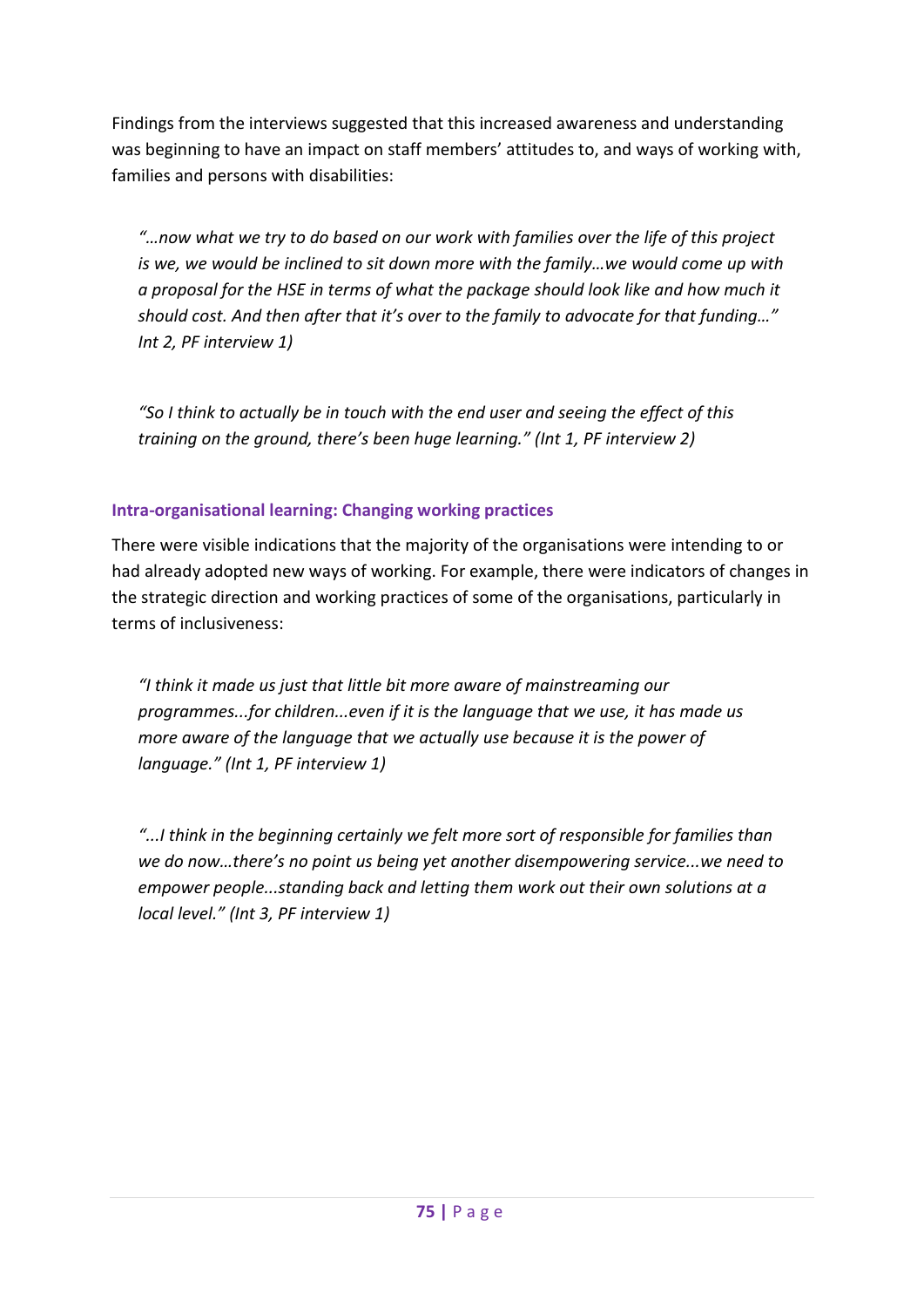There was also emergent evidence of enhanced understanding, or in one case clarification, of organisational goals, roles and responsibilities in terms of working with a family-focused philosophy:

*"I suppose from an organisation perspective, we've been able to draw on all of the information and knowledge from the external speakers...and that's been very positive. It's also fed into this organisation wider, it's a corporate approach that is not so much changing how we deal with our service users but its setting out a professional model for how we deal with our service users and with the families." (Int 4, PF interview 2)* 

*"You'll have families who will hand everything over...and that might be because they just haven't got the capacity to take on the responsibility right there and then, they might be burned out from caring...there might be other issues in the family, but where we see that the family have capacity to be more active and more involved, we try to nurture and grow that whereas before the think would be to race in and take over and call the shots." (Int 2, PF interview 1)*

However, there was an acknowledgment by some facilitators that the transition to a familyfocused way of working, while necessary, was challenging especially for professionally led organisations:

*"If we want to remain in business to be crude about it, we need to start thinking and working in this way to really engage with families in an empowering way...and that's a challenge to, for some...who have been around for a long time who have been very used to being in control of the situation and now have to handover control to a family." (Int 2, PF interview 1)*

### **Inter-organisational capacity building: Making connections and building communities**

The family focused initiatives also appeared to help strengthen inter-organisational working. For example, some of the organisations established connections with other disability organisations for the purposes of getting their assistance to recruit participants onto the family initiatives. This simple strategy *"…opened channels of communication"* (Int 4, PF interview 2) between organisations, which resulted in facilitators later being in a position to refer parents to some of these organisations, as they were more locally based. As one facilitator said: *"…* [it helped] *us spread the wealth in terms of the parents...we are getting the parents to the groups that are most local to them"* (Int 4, PF interview 1). However, one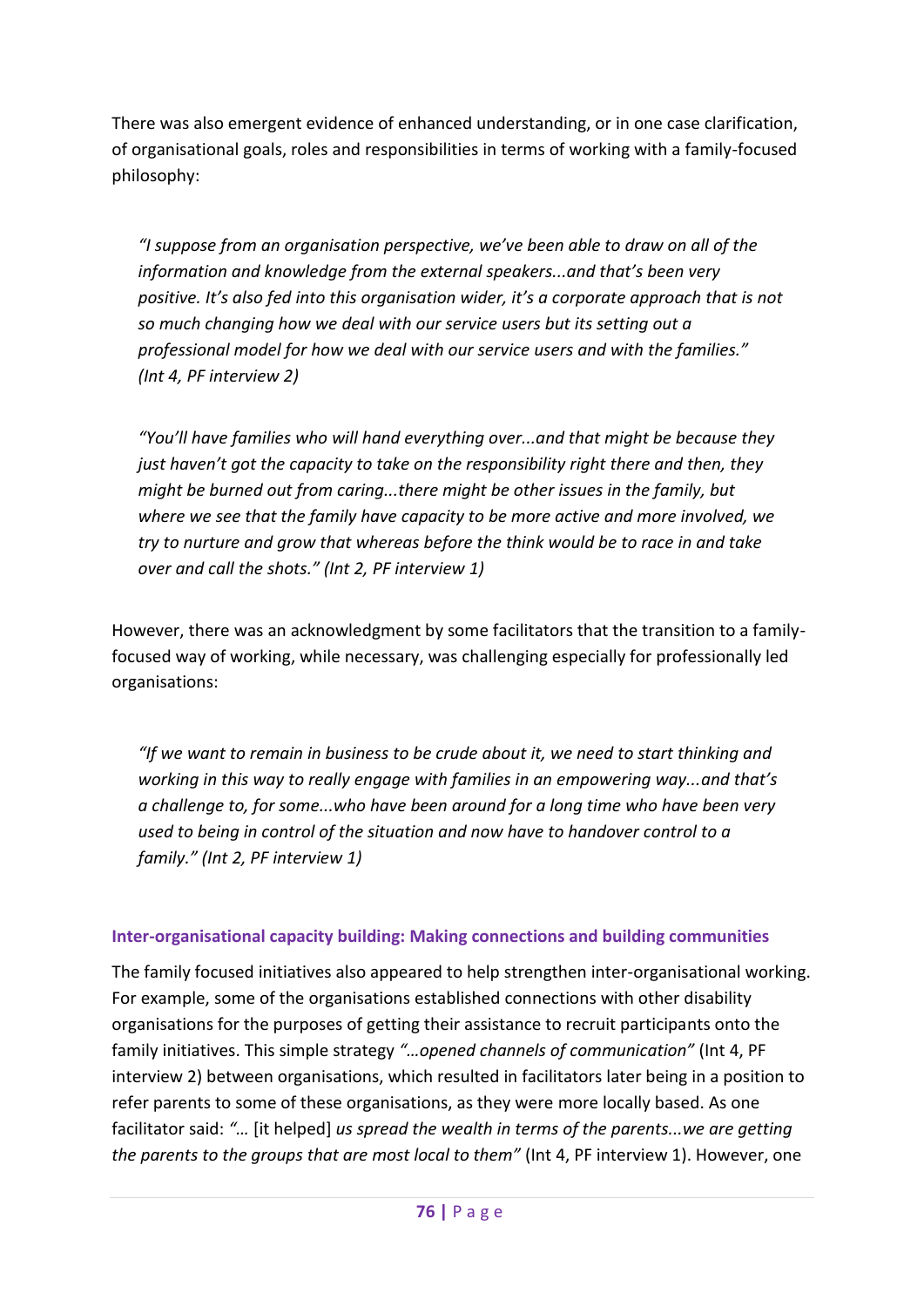project facilitator expressed the view that the time scale did not lend itself to making connections and building communities:

*"No, I don't think that happened, I think probably long term it would be envisaged that it would if this was a way of working, but realistically a year, too short a time scale for anything like that to happen." (Int 2, PF interview 2)*

Project facilitators also referred to the opportunities this engagement with other organisations created for cross fertilisation in terms of sharing expertise and learning accrued from the family focused initiatives:

*"…I suppose we share our information, we share our learning with other organisations, we work well with them, that's an important part of our, it's part of what we do." (Int 1, PF interview 1)*

A number of the project facilitators also referred to how the visibility of their organisations had been enhanced among families with disability, professionals and other disability organisations because of the initiatives. There were references to: *"it promotes our own organisation actually"* (Int 1, PF interview1) and "*the word being out, getting around"* (Int 3, PF interview 1). The impact of this form of connection had already been experienced by some organisations, with one securing further funding to finance their ongoing work (in part or as a consequence of having run the family focused initiatives) and others receiving invitations to speak about their work. One project facilitator (Int 3, PF 1) explained that her organisation had now been invited to deliver components of their programme to other organisations or speak about their approach and were now doing so both nationally and internationally.

Some work on strategic alliance building among organisations was also demonstrated in terms of the formation of organic partnerships to deliver family focused initiatives or establishing productive relationships with other disability organisations. In some cases, this involved delivering programmes with organisations that had similar aims. There was also some preliminary evidence of the coming together of some project organisations with other organisations to pursue funding for joint ventures. Where this occurred, it appeared to have occurred with clear intent rather than a happenstance occurrence. One facilitator summed this up:

*"We would regularly, we would network. We believe in empowered networking…we try to get our faces around…and meet anyone who is prepared to talk to us…I think that's invaluable." (Int 3, PF interview 2)*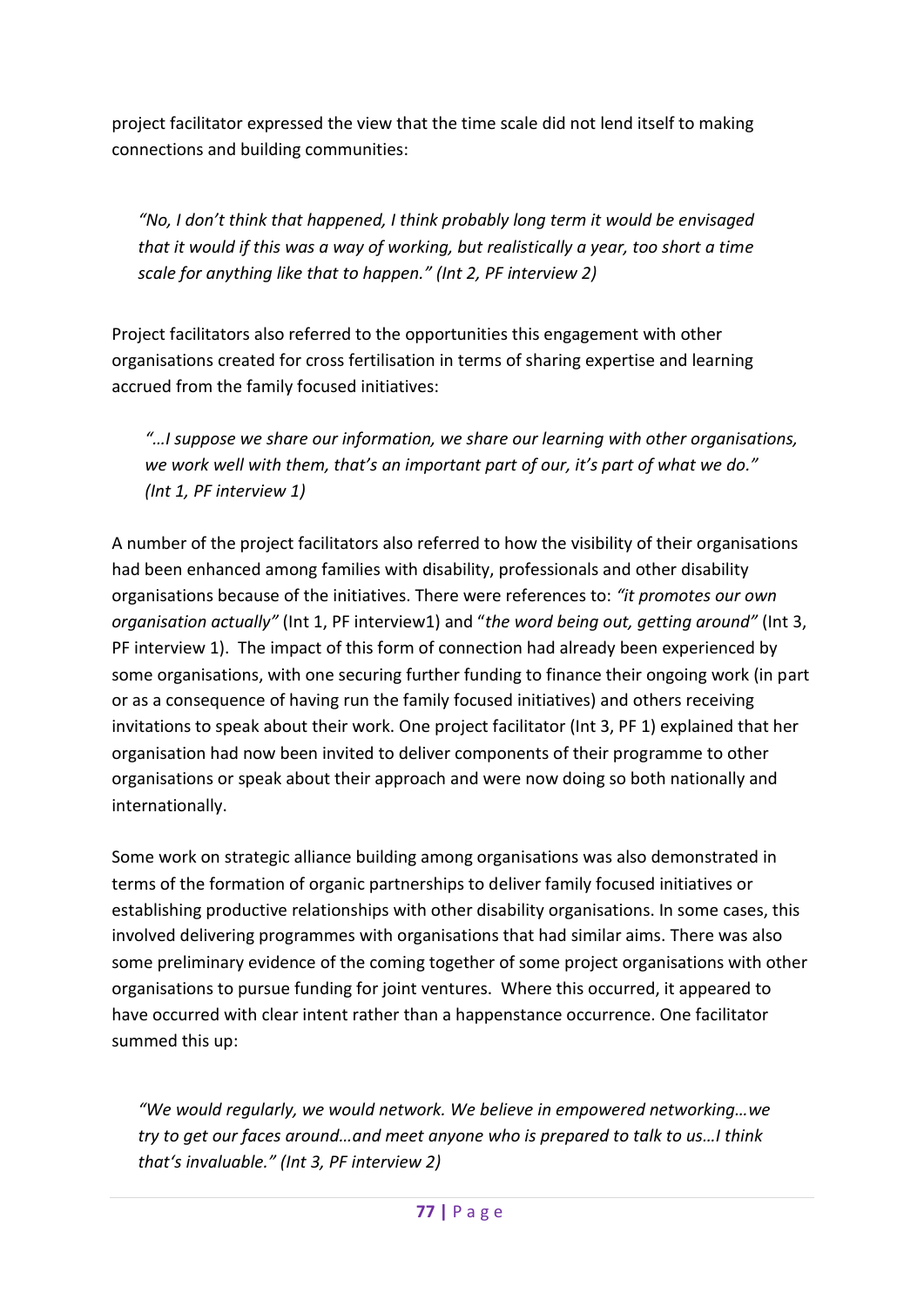### **Looking to the future: Building sustainability**

All of the facilitators demonstrated a future orientation in terms of the initiatives and described a number of measures to enhance the project organisations capacity to continue running the initiatives. While the majority of the facilitators were of the view that the content of the training was very good, effective and demonstrated an appropriate fit for the intended purpose, they emphasised the need to view the initiatives as dynamic and subject to on-going refinement and continuous quality improvement. Some facilitators spoke of having already changed the format of programmes, or changed a particular delivery format in response to feedback from participants. For example, as a result feedback on the strength of the residential weekend in terms of peer support between parents and easier access for families, one organisation (LEAP) chose to discontinue (for the moment) their single day workshops in favour of the weekend workshops. In contrast, some facilitators (BOC) who were involved in residential weekends were of the opinion, in times of increasing financial constraints, that the sustainability of their initiative may mean organising 'one off' days around visioning, planning and developing 'circles of support'. However, the provision of paid support to allow participants to attend the workshops was seen as crucial and needed to be continued.

In addition, facilitators described the need to continually adapt and refine learning materials; especially those developed for other contexts, and ensure they meet the needs of participants and were culturally appropriate to an Irish audience:

*"...because it [a programme content resource] was modelled so closely...on quite a different culture... I think if you were to do it again or any organisation was to do it again they would have to base it in an Irish culture if possible...but it would certainly have to be something closer to home and in a jurisdiction that is some way governed like our disability services are governed." (Int 2, PF interview 2)*

This same facilitator also spoke of the need to make the vision building element of the workshops more concise in future workshops:

*"The workshops went on too long about the vision and families got frustrated…'Where is this going to go?' There's a lot of money gone in to it and is my son or daughter going to have a better service because of it,' and they questioned that a lot. So, therefore, the speed of the workshops and the content of them was pushed towards the practical before myself and [names other facilitator] would have liked it …It was quite clear that the mindset really hadn't changed all that much or sufficient enough anyhow for the families to say, 'Okay, we can manage our own service, or we can do something innovative here.'" (Int 2, PF interview 2)*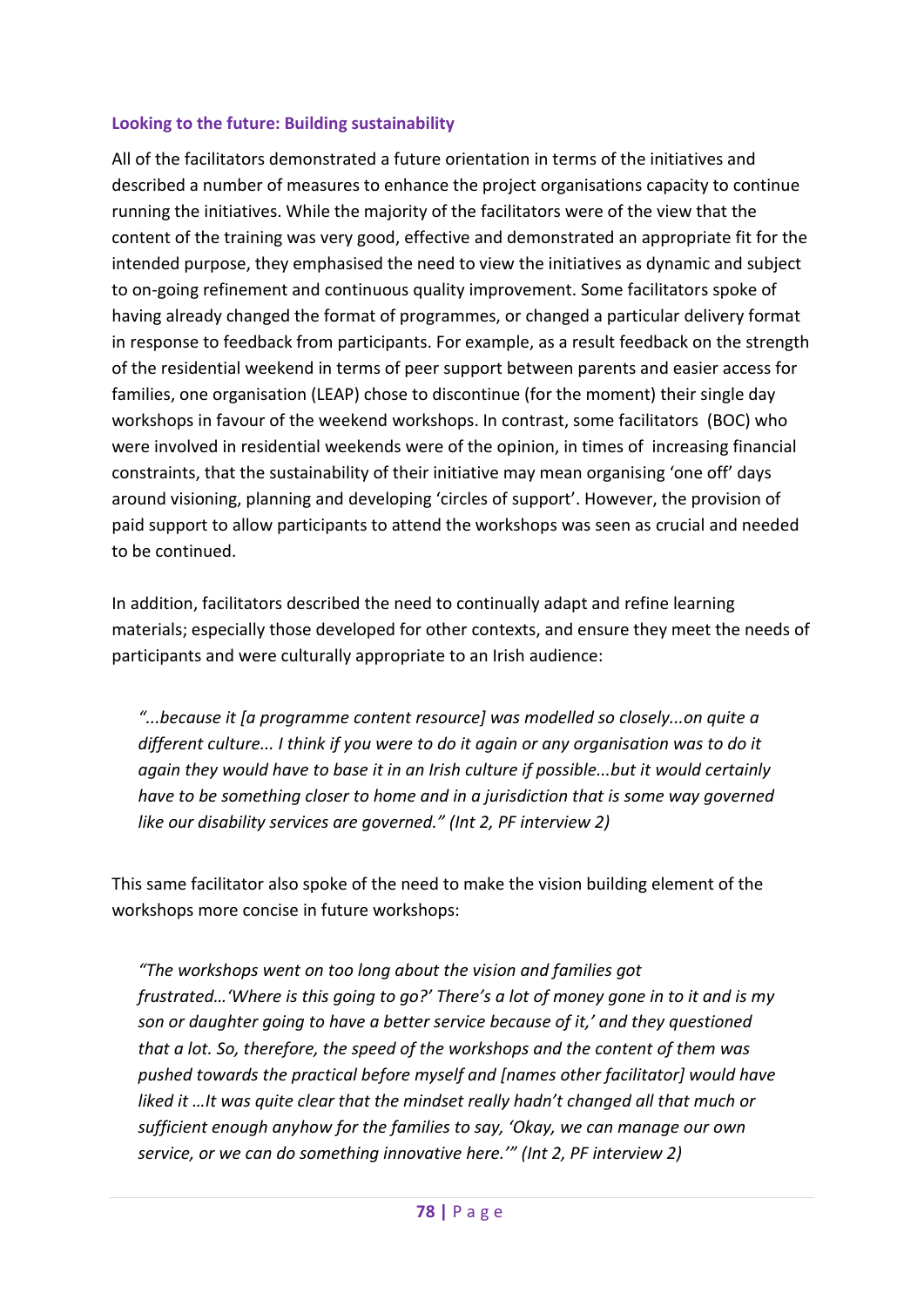Furthermore, in order to enhance sustainability, one project facilitator (Int 1, PF1) referred to the idea of past family participants facilitating future initiatives. In that way they would become self-sustaining with support from the project organisation, if funding for costs of new delivery sites could be addressed. Two facilitators spoke of incorporating a 'train the trainer' type component into the initiative, with an expectation that past participants (staff and family) would be involved in future delivery (Int 3, PF 2 and Int 1, PF 1). This would enhance the longevity and reach of the different programmes, as illustrated by this facilitator who desired that, *"… every parent of a child with a disability should have an opportunity to partake in this programme, because it opened up all sorts of different avenues and different ways of looking at things and different opportunities"* (Int 3, PF interview 2). To this end, LEAP participants who had completed a 'train the trainer' programme were undergoing accreditation as future facilitators.

There was also recognition by the facilitators that some of their expectations in relation to 'circles of support' and networking were only partly realised. Facilitators acknowledged that creating and envisioning a very different life for their family member, to that previously anticipated, was challenging for some parents as they grappled with conflicting emotions. Such parental reactions, where they occurred, were considered to be an initial step in the change process that required empathy and sensitive support, as well as enabling parents to realise the importance of self-care. One facilitator commented:

*"An awful lot of parents had never ever thought even that way [independent living]…it saddens them…this beating up of themselves…[the family focused initiatives] give families kind of the, the space to deal with that grief or deal with the realisation of, 'Oh my God, I mightn't have done everything right here." (Int 2, PF interview 2)*

In the facilitators' view, to enable some participants to move to the next step there was a need for sustained support, such as the development of new roles to support families and the development of follow-up days. To this end, one organisation (LEAP), while expanding the number of family focused retreats being run were also developing a new role to subsequently engage in one to one work with individual families in their own homes.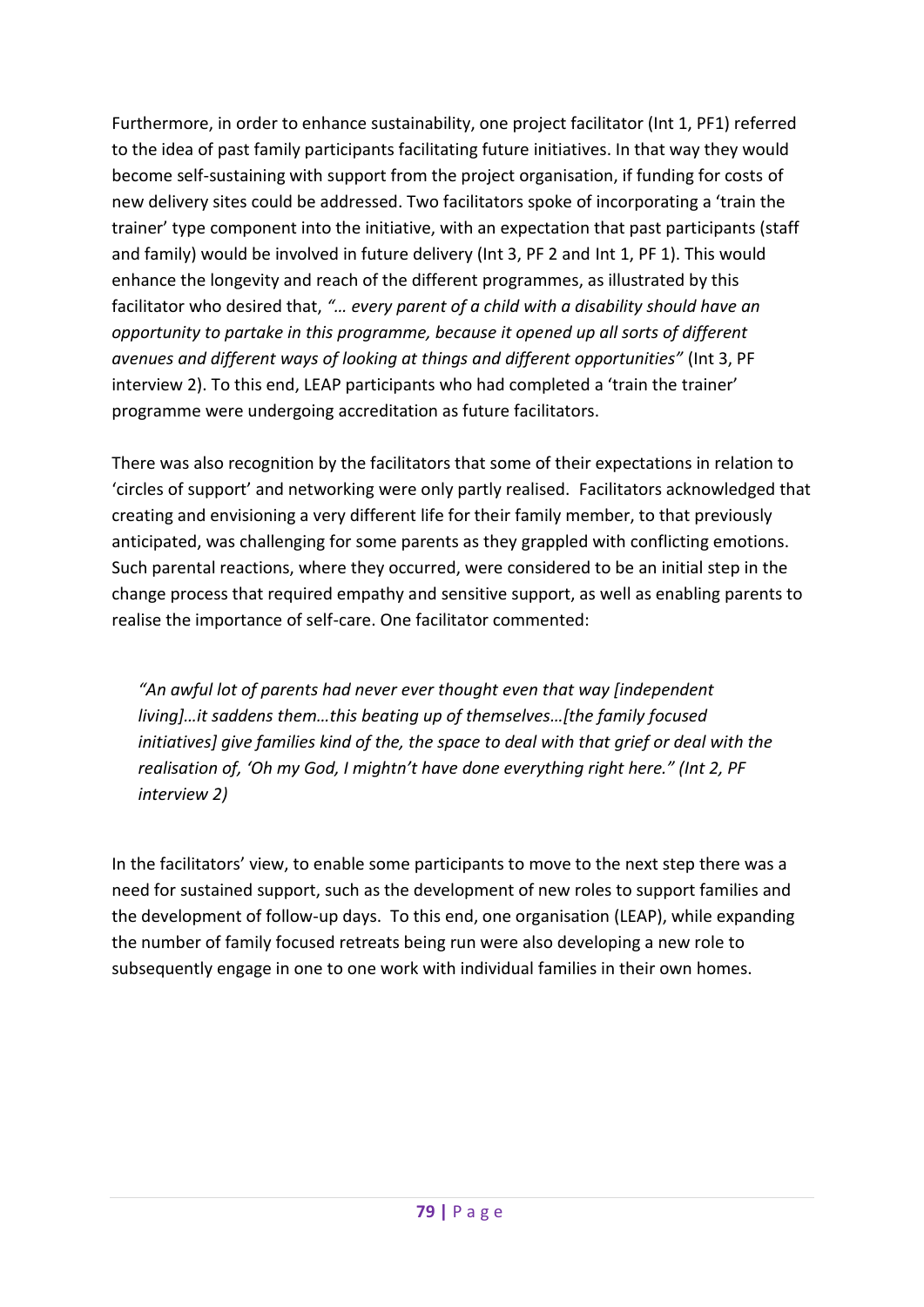However, one issue worthy of highlight here is a point made by one facilitator of the need not to exceed their existing capacity and resources. This suggests cognisance of the need to balance commitment to family-focused working with parents and family members with inter-organisational working so as not to compromise the effectiveness of the organisation's purpose:

*"But what we have to be very cognisant of is that we don't want to, I suppose over commit, because we're very small…so it's that piece around how much can we actually deliver of this without sort of, you know, exhausting ourselves or any loss in quality and so forth." (Int 3, PF interview 1)*

Another facilitator highlighted a similar challenge for professionally led services, and mentioned the need to balance organisational flexibility with the needs of staff, if initiatives are to be sustainable:

*"To do the facilitation properly...you're not a nine to five person and if you are going to, if a family are going to engage in the whole process well the very least the service provider should do then is to meet with them at seven or eight o'clock in the evening in their family home. If extended family are going to be good enough to sit around a table then the very least you can do is travel to that home at night time and do it where it facilitates the neighbours, the uncles, the aunts, because that's your best chance of getting them round the table". (Int 2, PF 2)* 

While acknowledging the importance and impact of the GENIO funding in helping build capacity, there was an acknowledgement that the infrastructure and funding mechanisms, such as personalised budgets needed to be truly family-centred. This was not, however, a fully realisable possibility in the Irish system currently, although this type of funding system is recommended in the Value for Money and Policy Review of Disability Services in Ireland (Department of Health and Children 2012). One organisation was asking family member participants to contribute to the cost of running the initiatives (LEAP). One project facilitator also described having being awarded further funding to advance the work began in the current study:

*"We've done an awful lot, we are applying for charitable status...we are just about to sign our first little contract with the [name of national healthcare organisation] ...We've got a lot more funding since, so we are definitely doing a bunch of things well." (Int 3, PF interview 1)*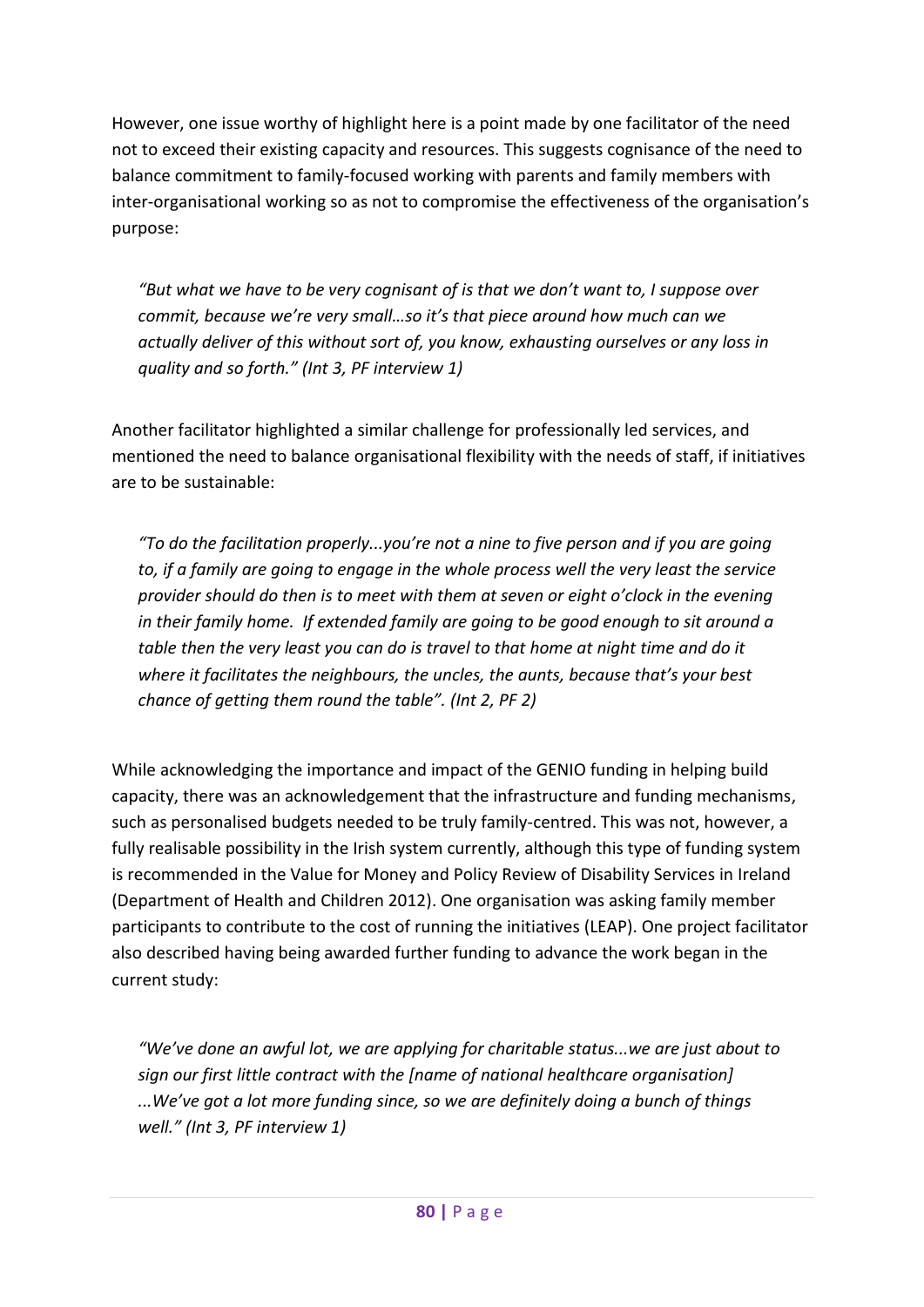Finally, in terms of sustainability, facilitators were also concerned that families may be fearful of attending future initiatives, and emphasised the need to allay family fears that the new model of service provision, is not a 'covert way' of withdrawing supports to the family. This sentiment is evident in the following quote:

*"...families are very, very worried at the moment, regardless of what age their family member is, and with reducing budgets and they're hearing on the television that HSE have no more money…they want their son or daughter looked after, they're not getting any younger and quite a few of the, both mother and father will work, so realistically if we're going to come to a stage where there's a reliance a lot on informal social networks, realistically that will mean that either Mum or Dad gives up their job, to call a spade a spade…I'm not quite sure if families will go down that line if essentially it means that their son or daughter is only going to get two or three hours paid support and that the informal or the circle will provide the rest." (Int 2, PF interview 2)*

### **Summary**

- Overall, there was a positive perception among the facilitators that in broad terms they had achieved many of the objectives they set out to achieve.
- The initiatives appeared to have a number of impacts on the organisations including enhanced awareness and understanding among staff of the needs of families; and changing staffs attitudes to, and ways of working with, families and persons with disabilities.
- The initiatives also appeared to help strengthen inter-organisational working through links with other disability organisations and opportunities for sharing expertise and learning. A number of the project facilitators also referred to how the visibility of their organisations had been enhanced among families with disability, professionals and other disability organisations because of the initiatives.
- All of the facilitators described a number of measures to enhance the project organisations' capacity to continue running the initiatives. They emphasised the need to view the initiatives as dynamic and subject to on-going refinement and continuous quality improvement, also to involve past participants in future initiatives and develop new roles within the organisation and source other funding.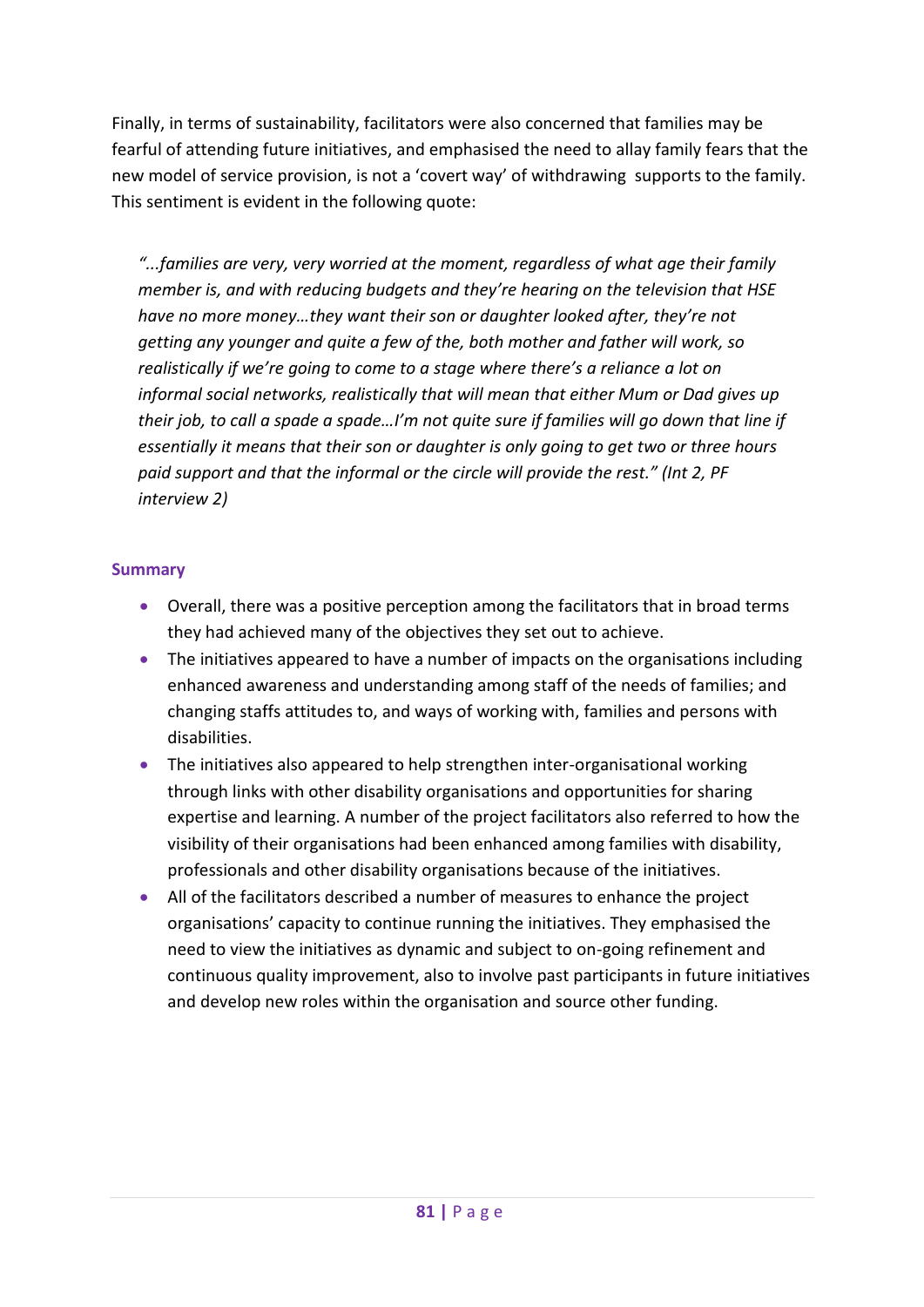## **SECTION 7: DISCUSSION, LIMITATIONS AND RECOMMENDATIONS**

### **Discussion**

The emergence of family-focused support projects is a recent phenomenon in Ireland, resulting in a shift away from service-led to family-led models, grounded in family and community support (Department of Health 2011, 2012; Health Service Executive 2011). The four Genio-funded initiatives that have been evaluated in this report embody a range of family-oriented characteristics, many of which were encountered in the review of the literature in section 1. Whereas the four initiatives employed different approaches (information sessions; education workshops; networking sessions), they were all grounded in person-centred and family-centred philosophies. The overarching aim of all the initiatives was to enable families of children with disability to envision a positive realistic future plan and build better lives for themselves and their children, within the context of their local communities. Two strategies were advocated as the means to achieve this desired outcome. Firstly, the initiatives placed a particular emphasis on strengthening participants' and their children's links with local communities, through the creation of circles of support. Linked to this was the building of participants' knowledge and skills in order to enhance natural supports within the community, as opposed to having an over-reliance on professional and service models of planning and support. This is consistent with Mansell and Beadle-Brown's (2004: 2) notation that "...families in particular have a stake in the arrangements made to support an individual with intellectual disabilities in a way that service employees do not … mobilizing the service user's social network is … intended to broaden and deepen the range of resources available to help them". The mixed methods evaluation reported in this study, which involved both the participants and facilitators, highlights some success with regard to the overarching initiative aim described above, and details a number of benefits to the: participants; person with disability; family unit; and organisations involved as will now be discussed.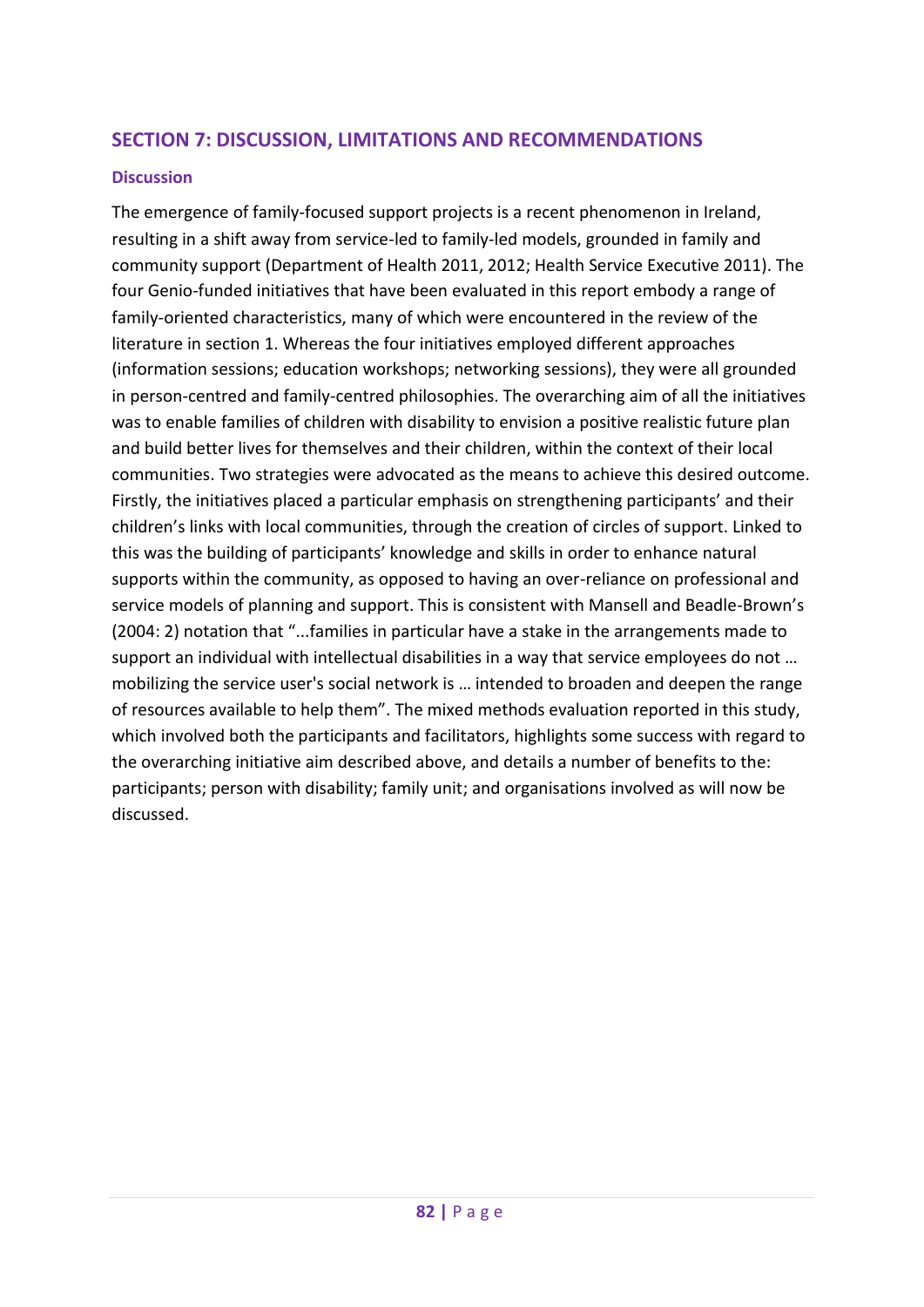It is clear from the findings in this report that the family-focused initiatives were perceived to have had positive outcomes for the families concerned, which in turn impacted on their family member with disability and the family as a whole (see [Figure 3\)](#page-91-0).

| Impact on          | <b>Participants</b> |                      |                           |                                               | Person with disability            |                 |                 |                                     | <b>Family Unit</b>    |                      |                            |                     |                                |
|--------------------|---------------------|----------------------|---------------------------|-----------------------------------------------|-----------------------------------|-----------------|-----------------|-------------------------------------|-----------------------|----------------------|----------------------------|---------------------|--------------------------------|
| Name of<br>Project | Increased knowledge | attitudes<br>Shifted | Increased advocacy skills | and self<br>confidence<br>esteem<br>Increased | of isolation<br>Decreased feeling | Decision-making | Autonomy/Choice | support<br>$\mathfrak{b}$<br>Circle | Community involvement | Enhanced Involvement | of person<br>Understanding | Respect for ability | Increased family communication |
| <b>BOC</b>         | $++$                | $^{++}$              | $^{++}$                   | $++$                                          | ٠                                 | ٠               | $++$            | $++$                                | $\ddot{\phantom{1}}$  | $++$                 | $++$                       | ٠                   | $^{++}$                        |
| <b>DESSA</b>       | $++$                | $++$                 | $++$                      | $++$                                          | $++$                              | $\ddot{}$       | $+$             | $++$                                | $\ddotmark$           | $++$                 | $\ddot{}$                  | $+$                 | $+$                            |
| <b>LEAP</b>        | $++$                | $++$                 | $++$                      | $++$                                          | $\ddot{}$                         | $\ddot{}$       | $++$            | $\ddot{}$                           | $\ddotmark$           | $++$                 | $++$                       | $^{+}$              | $++$                           |
| AIG <sup>3</sup>   |                     |                      |                           |                                               |                                   |                 |                 |                                     |                       |                      |                            |                     |                                |

# <span id="page-91-0"></span>**Figure 3. Mapping of each initiative in relation to 13 key indicators**

Key: ++ Strong evidence; + Some evidence; -No evidence; NA Not applicable

As with many other such initiatives, participants reported that their knowledge and skills had been increased particularly in relation to: the creation of and in some cases realisation of positive aspirations for their children with disability; assertiveness; and advocating for their family member with a disability. Such skills are identified by families in Butera-Prinzi *et al's.* (2010) study as important capacity-building resources, which empower families to engage more effectively with agencies in seeking services. Family members' responses in the initiatives evaluated herein demonstrated that they felt empowered to: engage with service agencies on a more equal basis; to pursue rights and entitlements; and to draw on a range of practical knowledge and skills learned in the course of the different initiatives to enable negotiation and communication.

Although not discussed to a great extent in the literature, Dunst (1990) cited in Dunst *et al.* (1991) has identified the strengthening of family functioning as being an important family support principle. Breckenridge and Huppert (2011) have also noted that the confidencebuilding that accompanies skill development can further strengthen family coping resources. This is confirmed in this study by the reported beneficial effects on the family unit as a

<sup>-</sup> $3$  In view of the low response rate from participants involved in the AIG initiative, it was not realistic to make a commentary on the outcomes.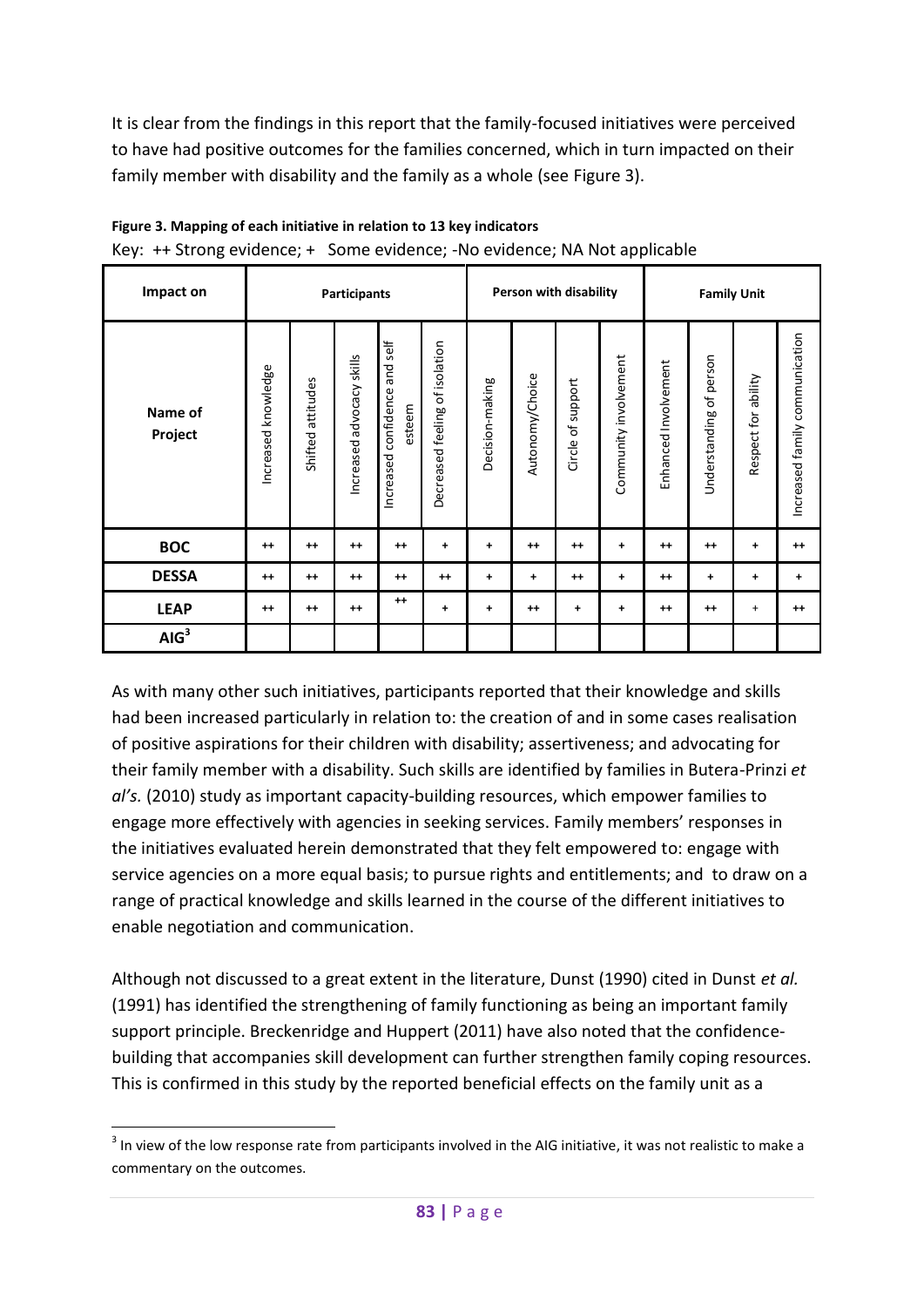whole with increased communication and involvement within the family leading them to work together to solve problems and to make family-directed changes.

While the initiatives had positive outcomes for both the participants and family members, it is also clear that they had benefits for the person with a disability. For example, there were social valorising (Wolfensberger 2000)<sup>4</sup> outcomes which resulted in the person being perceived more positively by family members and others.

The emphasis on a rights and an ability based approach was also accompanied by a realisation that their family member had a need for: autonomy; voice; involvement; and independence. This focus on rights, potentiality and abilities of the person has been seen in other such projects (Schipper and van Boheemen 2009, Butera-Prinzi *et al.* 2010) and is often associated with improved quality of life for and empowerment of the person with a disability (Schipper and van Boheemen 2009). This was true for the initiatives in the current evaluation. Primarily, the impact on the person with disability was the attainment of personcentred outcomes, such as enhanced autonomy, involvement in decision making and increased community involvement and connections. Such outcomes are very much echoed in current Irish reports in the sector, which advocate that people with intellectual disability "should make their own life choices" and should have "the right to direct their own life course" (Health Services Executive 2011: 4, 12). International literature echoes this perspective with writers such as Mansell and Beadle-Brown (2004) going so far as to state that there is no credible alternative but that services must be tailored to the individual's needs, desires and situation. As such, the findings demonstrate that initiatives such as those evaluated here can contribute to the realisation of the values outlined in policy and literature by enabling families to support and include persons with disability in making life choices. This supports the need for both the continuation and the expansion of future initiatives in this regard.

One of the main objectives of the programmes was the development of circles of support and networks. Some families had developed such circles prior to attendance, and others reported success in setting them up during the programmes. However, some participants highlighted challenges in maintaining momentum after completion, particularly the concern that 'circles of support' would become a replacement for formal support services. This fear is also recognised in the international literature. For example, O'Brien (2004), writing in relation to moves toward person-centred planning, highlights the potential risk of circles of support being used to obscure the costs of family caring and other informal supports involved in the lives of people with disability. Furthermore, Mansell and Beadle-Brown (2004) identify the potential for service agencies to redefine the supports within their remit.

<u>.</u>

 $4$  Wolfensberger (2000:105) describes social role valorisation as 'a high-level and systematic schema, based on social role theory, for addressing the plight of people who are devalued by others, and especially by major sectors of their society.'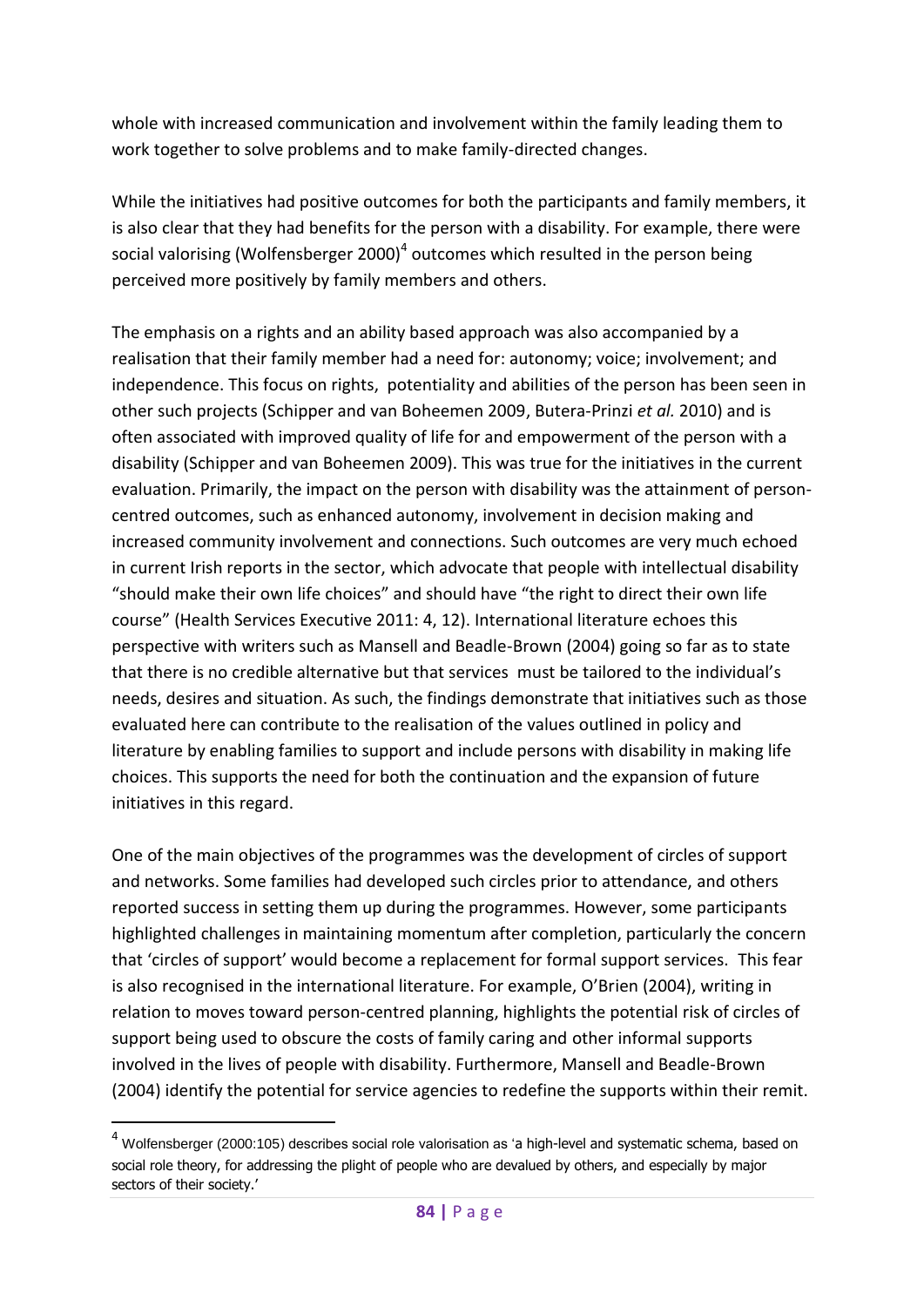The findings of this report and the literature suggest that the primary goals of circles of support, in assisting with the development and enactment of the personal plan (NDA 2005), should be clear, not only to those who participate in initiatives, but particularly to policy makers and service agencies. It is important that a political impetus be maintained to ensure continuance of entitlements during the implementation of such initiatives (O'Brien 2004).

The background literature presented previously in this report identified how other peer supported education programmes have been positively evaluated by those who participated in them (Heller *et al*. 1999, Caldwell and Heller 2003, Heller and Caldwell 2005, Caldwell 2006, Truesdale-Kennedy *et al*. 2006, Caldwell and Heller 2007, Schipper and van Boheemen 2009, Black *et al*. 2008, 2010, Butera-Prinzi *et al*. 2010). Similarly, participants in this evaluation really valued the opportunity to meet other parents, for learning and emotional support purposes. They greatly valued the sharing of personal stories both from the facilitators and from other participants. While some maintained previously built networks, others spoke of the challenges encountered and were disappointed with the level of followup by the initiative leads to enable networks to flourish. Similar to other programmes evaluated (Butera-Prinzi *et al*. 2010, Black *et al*. 2008, 2010), participants were highly satisfied with the content and delivery of the initiatives, with an overwhelming majority agreeing or strongly agreeing that they would recommend the initiative to others.

A significant finding of this study pertains to impact at organisational level. While the nature of the organisations differed, in those organisations that were service-led in particular, there was evidence that the learning gained was beginning to have an effect on, or had expanded on already changing roles and strategic ways of working with families and persons with disability, as well as how disability was viewed. This is noteworthy particularly in light of the *Report of the Disability Policy Review* (Department of Health 2011) and *Value for Money and Policy Review of Disability Services in Ireland* (Department of Health 2012) reports identifying the need to strategically reframe disability service provision towards the enablement of active citizenship and independence using a system of individualised supports. It also raises the question of how the pace and reach of such change can be expedited into the future to ensure harmonious and productive working between persons with disability, their families and service providers. This need was also recognised by family participants and some of the project facilitators interviewed in this study who recommended that professionals participate in future initiatives to build understanding to this end. The importance of such collaboration was similarly highlighted by Black *et al.* (2010) and is considered to be essential to effective family support (Espe-Sherwindt 2008).

Disability service provision in Ireland has historically been provided through a 'wraparound' approach (Department of Health 2011) with all services provided by a single agency. Current policy is focused on a move away from such provision towards individualised support making use of the 'same services as the general population, known as 'universal services'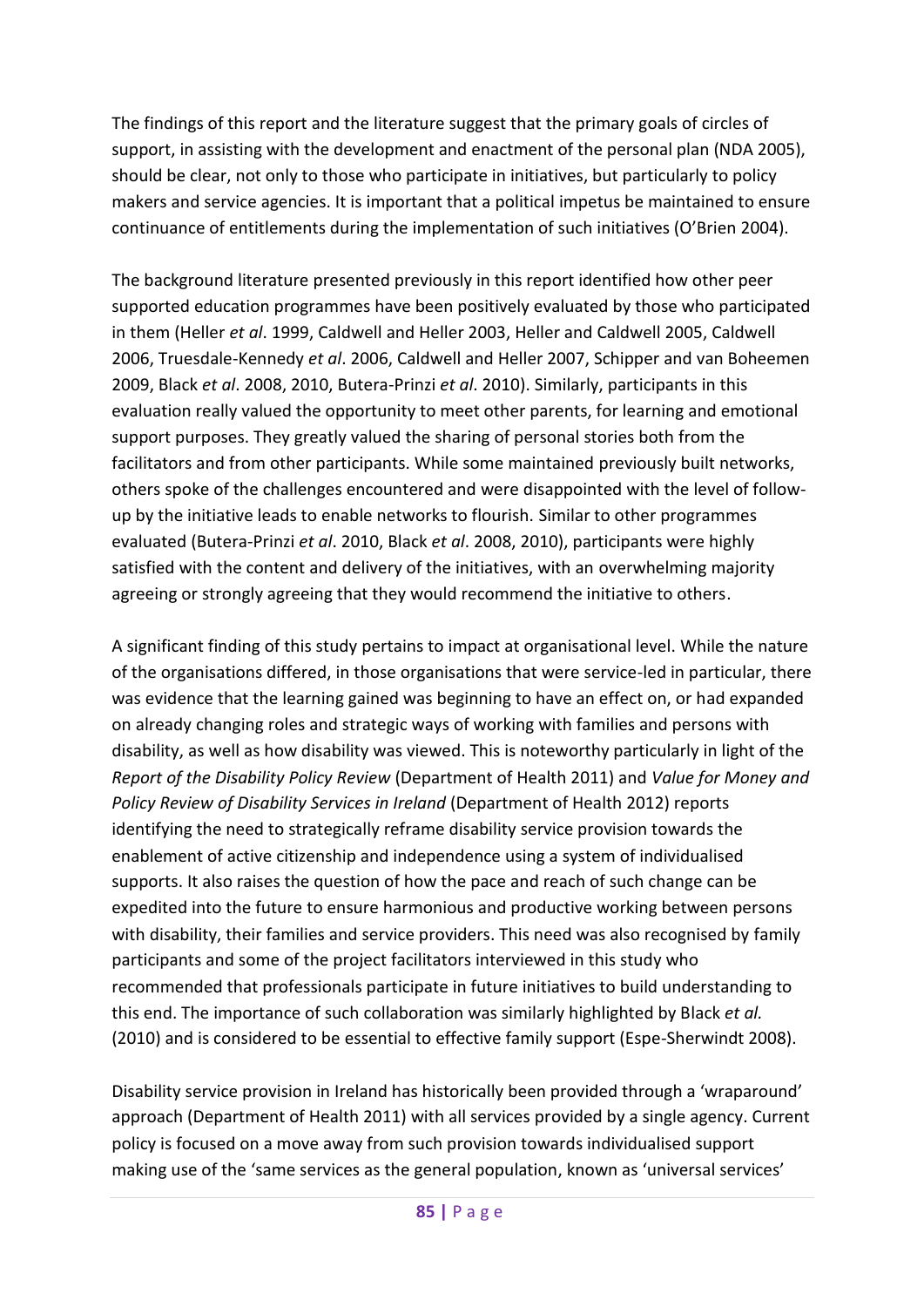(Department of Health 2011: 13). The *Report of the Disability Policy Review* acknowledges that, for this to be successful and for capacity to be built, there needs to be increased interorganisational working (*ibid*.). The findings of this study suggest that the programmes were successful in achieving the connections to support such working with new channels of communication opening between service agencies and local organisations. The result of this was an increased awareness of service agencies and opened up the possibility of collaboration and innovation, something that was also reported by Schippers and van Boheemen (2009) in their Dutch study. It is important to note, however, that participants in the present study highlighted the need for organisational buy-in, at the highest level, a sentiment also shared by participants in Wright *et al.'s* (2010) study.

## **Limitations**

Overall, the results of the evaluation of the initiatives are quite positive; however, they need to be interpreted in light of the following limitations:

- The participants under-represent certain groups, including fathers, siblings and grandparents.
- The socio economic status of the participants (survey and interviews) was not clear, consequently, it cannot be assumed that they represent a broad cross section of society from a socio-economic viewpoint.
- A relatively low response rate of 22% was achieved from the family participants. Although this is not an unusual response rate for survey research, it did limit the array of statistical tests that could be performed.
- The low response rate (both survey and interview) from the family participants in the AIG initiative makes generalisation of any of the findings to this initiative impossible.
- An objective comparative measurement of the impact on the initiative on participants' knowledge, attitude and skills, impact on the family member with disability or impact on the family unit was not possible as a baseline measurement of variables for any of these groups prior to attendance at the initiative was not captured.

## **Recommendations**

In light of the findings, the following recommendations are proposed:

### Funding

• The overwhelmingly positive evaluation suggests that participants benefitted considerably from the family initiatives and that they fulfilled an important need. The overall recommendation from this is that funding for these and similar initiatives should be continued.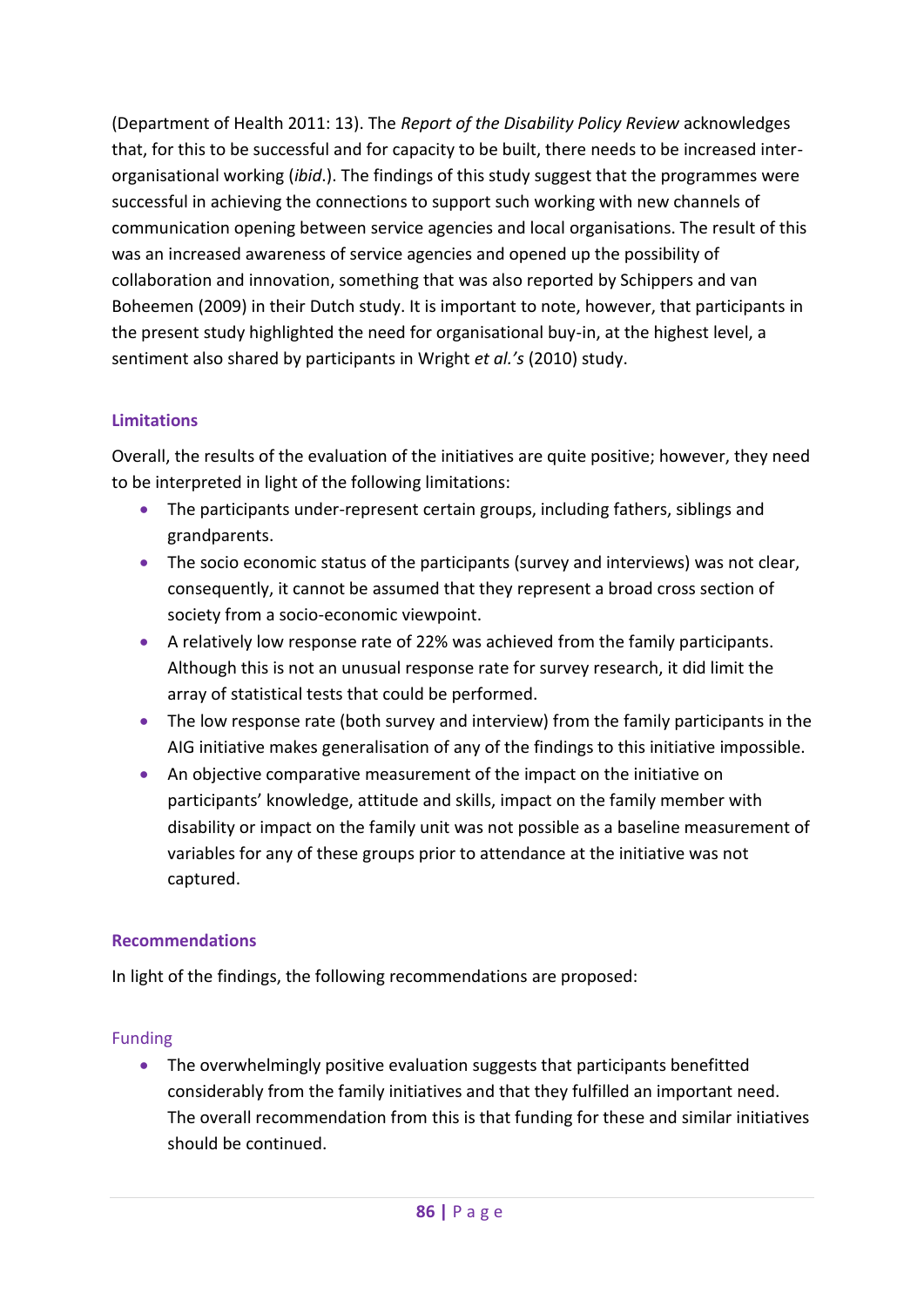- Due to the variability of the structure and format of the different initiatives organisations should have flexibility in how best to use funding to support the initiatives.
- Funding of paid support to allow participants to attend the initiatives is crucial and needs to be continued.
- Individualised funding should be obtained from the block grant as envisaged in the Report of the Review of HSE Day Services and Implementation Plan 2012 - 2016: Personal Support Services for Adults with Disabilities (HSE 2012).
- Organisations may need to explore the potential of attendees part contributing but this should be carefully considered, in order to minimise the risk of this requirement prohibiting participation.

## Structure, content and format of initiatives

- In view of the equally positive response to the four different programmes, it is not possible to recommend one particular delivery format. However, it is recommended that the format needs to fit the particular goals of individual initiatives.
- The participants' experiences and recommendations suggest that organisations planning future initiatives need to give consideration to the following:
	- $\rightarrow$  follow-up support strategies to assist participants to sustain the family focus 'circles of support' and other learning should be an integral part of the initiative. Such supports should be flexible and take into account participants' evolving needs and issues. Untimely removal of support endangers capacity building and sustainability;
	- $\rightarrow$  developing a formal participant-led strategy as a core component of the infrastructure of future initiatives to increase and sustain networking among family participants, as this is a fundamental aspect of the family support approach;
	- $\rightarrow$  exploring the most appropriate timing of the workshops with family members to maximise attendance from the group being targeted. For example, initiatives that are designed to involve the whole family, including the person with disability might be better delivered over a weekend. Initiatives that are designed to build skills in family members over time might be best suited to day long or evening sessions spaced out over time;
	- $\rightarrow$  developing a strategy to actively recruit fathers, siblings and grandparents, and given the correlation between disability and disadvantage (WHO 2011) family members from all social classes need to be actively recruited for future initiatives;
	- $\rightarrow$  continually modifying content in collaboration with family members, to ensure initiatives are: flexible; responsive; practically and culturally relevant; and fit for purpose;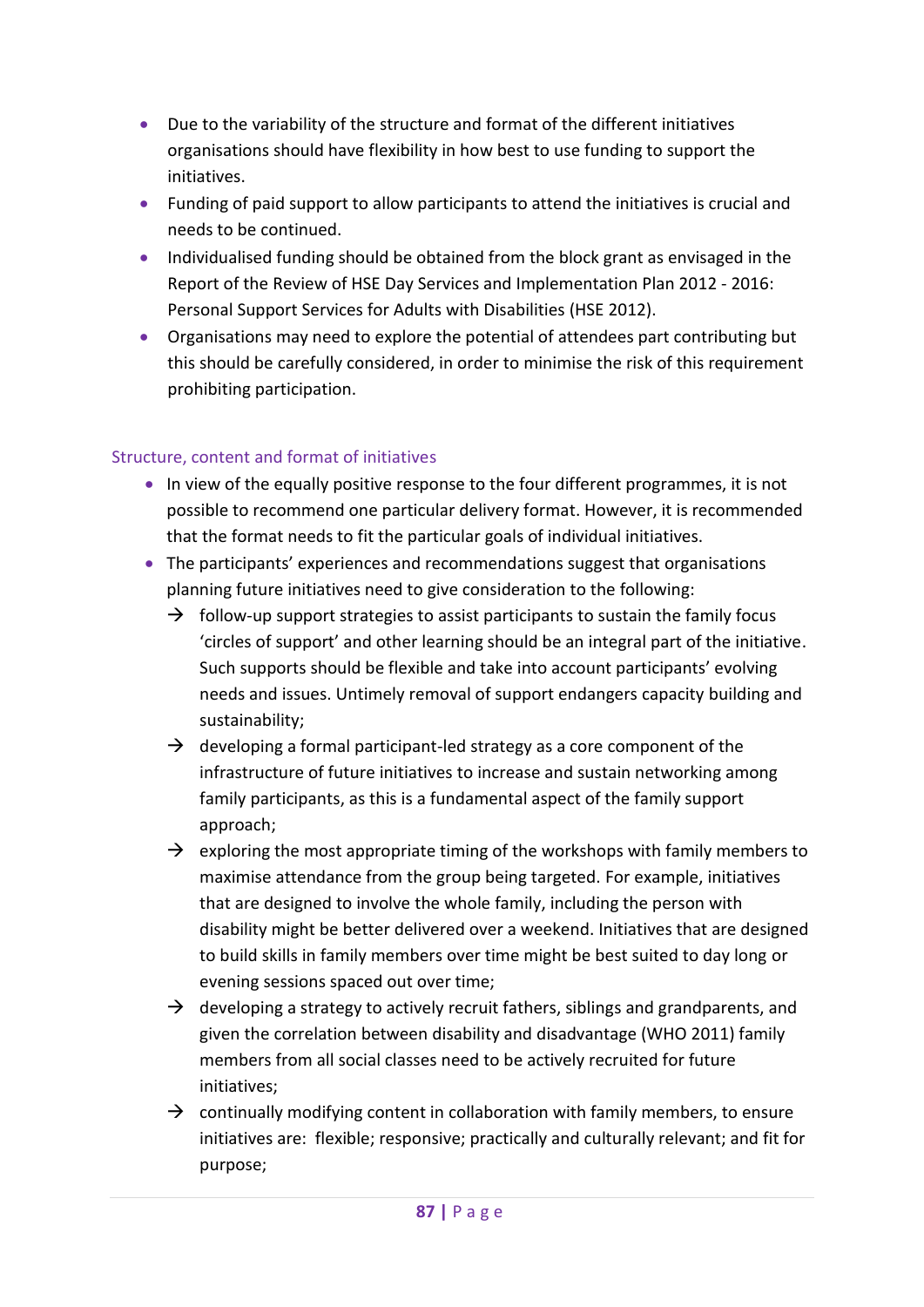- $\rightarrow$  reviewing initiative recruitment literature to ensure that the aims and objectives of each initiative are clear to potential participants;
- $\rightarrow$  reviewing recruitment/marketing strategies with a view to improving and widening access to the initiatives.
- In view of the positive appraisal by participants of content and process, it is recommended that facilitators continue to:
	- $\rightarrow$  create an atmosphere of honesty, openness and inclusiveness;
	- $\rightarrow$  involve facilitators/family members who have lived experiences of caring for persons with a disability in the initiative component;
	- $\rightarrow$  continue to use interactive facilitation approaches, including small group teaching and opportunities for question and answer sessions;
	- $\rightarrow$  continue to recruit a broad mix of families at different life stages, so families with young children have an opportunity to meet family members with older children, and family members who have supported their children to achieve various levels of independent living.

### Enhancing capacity building and sustainability

- To strengthen capacity building and the potential for sustainability, in their ongoing developments the organisations involved in this evaluation should give consideration to:
	- $\rightarrow$  exploring the potential of involving past participants as co-facilitators of workshops or as supports for other family members;
	- $\rightarrow$  exploring the possibility of creating a family facilitator or intermediary role to engage with and support participants to enact their plan and develop/maintain circles of support;
	- $\rightarrow$  exploring the potential of using online media and delivery to reduce travel costs of experts from oversees who deliver lectures on the initiatives;
	- $\rightarrow$  exploring the possibility of recording family stories as exemplars of positive changes that occurred following participation in the initiatives. These could be used in future educational initiatives;
	- $\rightarrow$  recruiting professionals onto the initiatives as a means of building capacity and changing the philosophy and way of working within professionally led services. This has the potential to reduce the risk of family members returning to organisations that are not receptive to their new found confidence and assertiveness;
	- $\rightarrow$  exploring strategies for dissemination of learning regarding the family focused or centred philosophy among organisations that are not family led.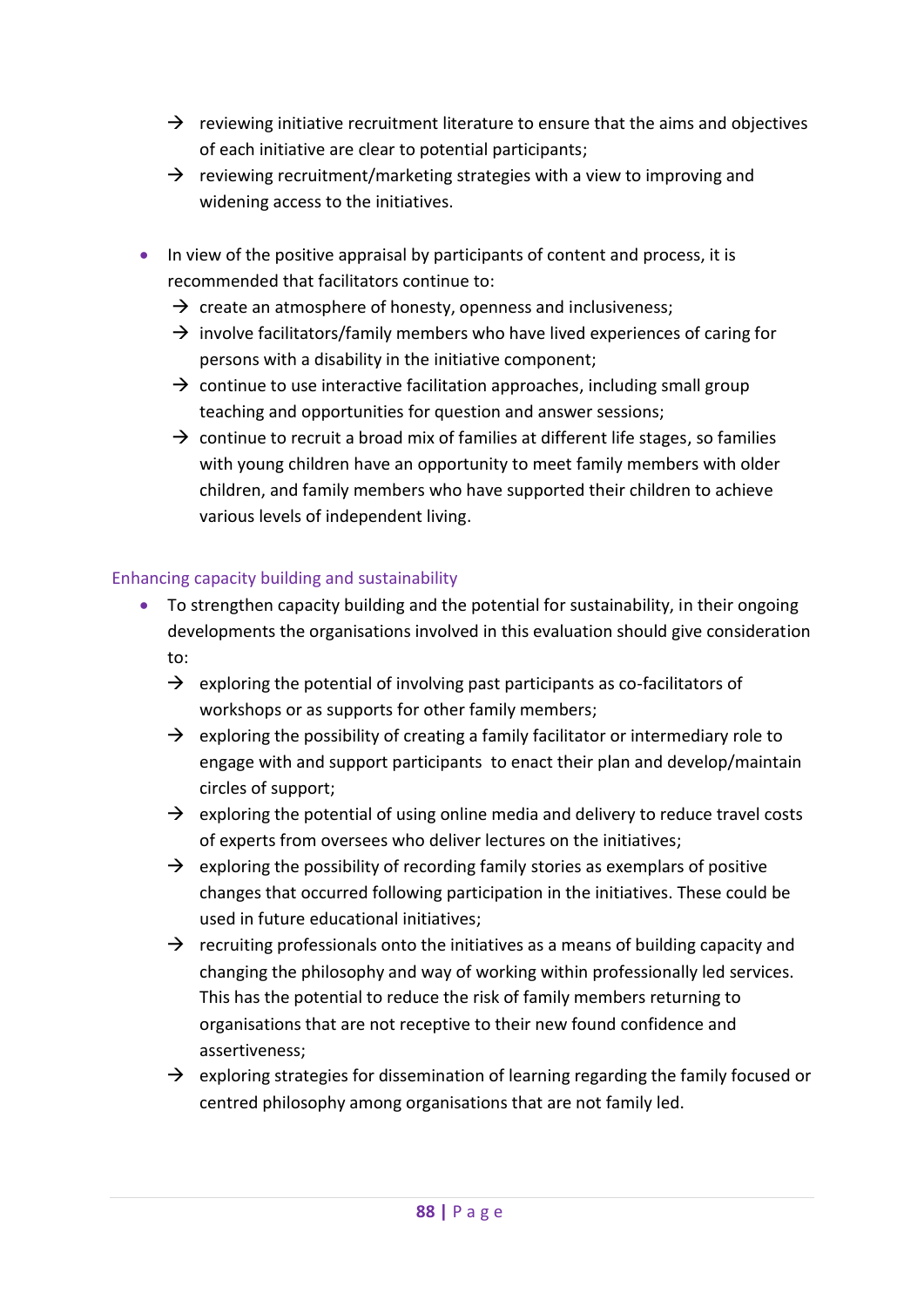- As capacity building is a key feature of the work of GENIO, it is recommended that GENIO give consideration to:
	- $\rightarrow$  developing mechanisms to enable the sharing of project learning between and among funders and organisations. Doing so would avoid the potential for silo effects, in which learning remains at a localised level. Addressing this point may also enhance potential for partnership working at the inter-organisational working level, including the sharing of resources and funding opportunities;
	- $\rightarrow$  developing case studies or exemplars illustrating the key learning points from completed projects to assist other organisations or future grantees in their capacity building and sustainability work;
	- $\rightarrow$  developing an education package on the meaning and processes involved in such work would be of benefit to future grantees and those involved in this and other sectors. This could take the form of an e-learning package accessed through the GENIO website or a face to face facilitated programme.

### Further research and evaluation

- GENIO should give consideration to the development of an overarching framework for the evaluation of capacity building initiatives, into which applicants can outline specific, realistic, measurable and time framed evaluation indices matched to their specified capacity building strategies, at the point of funding application. Such a framework should allow for the collection of core data but needs to be adaptable to capture the individuality of capacity building work within and between different organisations. This would streamline the collection of data and create a dynamic database of knowledge that could build an evidence-based resource to inform future capacity building work;
- To overcome the limitations of the present evaluation future initiatives should be evaluated with the use of longitudinal pre-post study designs, and follow-up of the long-term benefits of the initiatives;
- The facilitator data in the present evaluation suggests a degree of transformation within the organisations, however, there is a need to evaluate the degree to which such transformation has occurred and if it is sustained over time.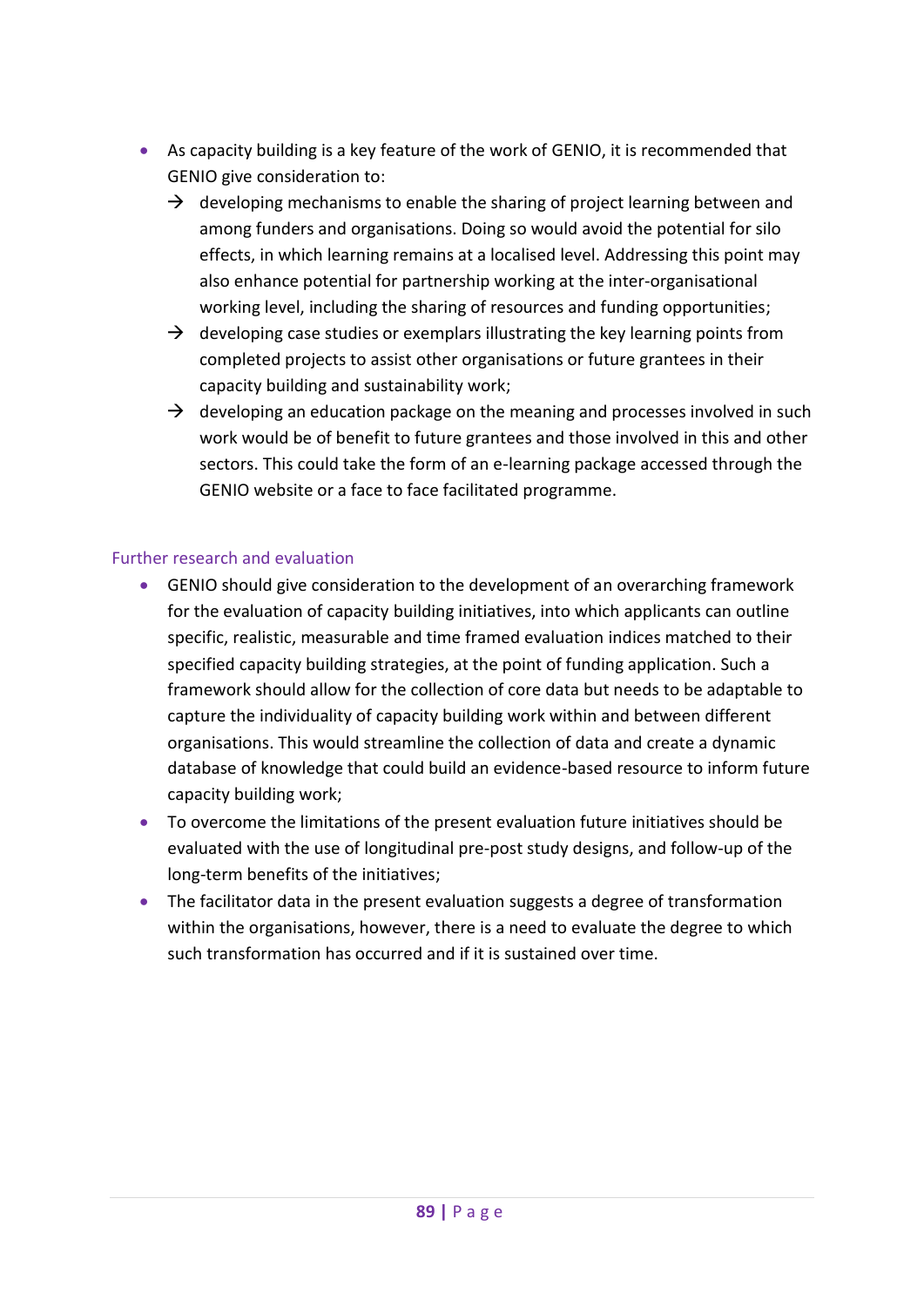## **REFERENCES**

Abdi H. (2007) Bonferroni and Šidák corrections for multiple comparisons. In *Encyclopedia of Measurement and Statistics* (Salkind N.J., ed), Sage, Thousand Oaks, CA.

Ajuwon P. and Brown I. (2012) Family quality of life in Nigeria. *Journal of Intellectual Disability Research* **26**(1), 61-70.

Barbara Gatter and Associates (2007) *Evaluation of the Disability Services Commission's Intensive Family Support Strategy*. Disability Services Commission, Australia.

Barlow J., Powell L., Gilchrist M. and Fotiadou M. (2006) The effectiveness of the Training and Support Program for parents of children with disabilities: A randomized controlled trial. *Journal of Psychosomatic Research* **64**(1), 55-62.

Baxter C., Cummins R. and Yiolitis L. (2000) Parental stress attributed to family members with and without disability: A longitudinal study. *Journal of Intellectual and Developmental Disability* **25**(2), 105-118.

Bayat M. (2007) Evidence of resilience in families of children with autism. *Journal of Intellectual Disability Research* **51**(9), 702-714.

Black L., McConkey R., Roberts P. and Ferguson P. (2010) Developing a person-centred support service for families caring for children with severe learning disabilities in rural and urban areas. *Journal of Intellectual Disabilities* **14**(2), 111-131.

Black L., Roberts P. and McConkey R. (2008) *LifeLines: An Evaluation Report of the Impact of the Families Services Delivered by Positive Futures in Rural and Urban Areas of Northern Ireland*. Positive Futures, Bangor.

Breckenridge J. and Huppert S. (2010) *Intensive Family Support Programs: Keeping Children with a Disability Safely in their Families*. University of New South Wales, Sydney.

Brown I., Brown R., Baum N., Isaacs B., Myerscough T., Neikrug S., Roth D., Shearer J. and Wand M. (2006) *Family Quality of Life Survey: Main Caregivers of People with Intellectual or Developmental Disabilities*. Surrey Place Centre, Toronto.

Burton-Smith R., McVilly K., Yazbeck M., Parmenter T. and Tsutsui T. (2009) Service and support needs of Australian carers supporting a family member with disability at home. *Journal of Intellectual and Developmental Disability* **34**(3), 237-247.

Butera-Prinzi F., Charles N., Heine K., Rutherford B. and Lattin D. (2010) Family-to-Family Link Up Program: a community-based initiative supporting families caring for someone with an acquired brain injury. *Neurological Rehabilitation* **27**(1), 31-47.

Čagran B., Schmidt M. and Brown I. (2011) Assessment of the quality of life in families with children who have intellectual and developmental disabilities in Slovenia. *Journal of Intellectual Disability Research* **55**(2), 1164-1175.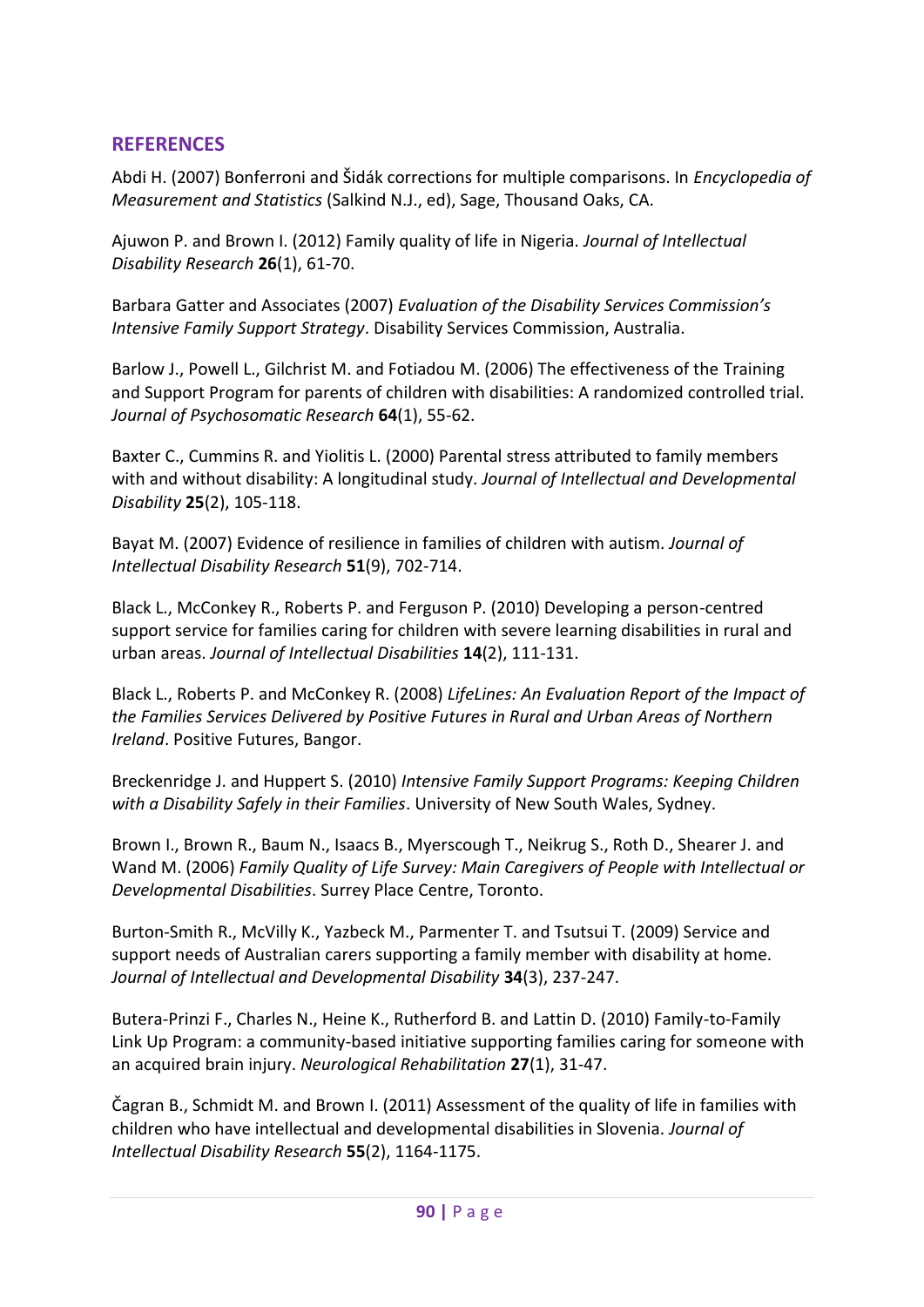Caldwell J. and Heller T. (2003) Management of respite and personal assistance services in a consumer-directed family support programme. *Journal of Intellectual Disability Research* **47**(4/5), 352-366.

Caldwell J., Heller T. and Taylor S.J. (2007) Longitudinal outcomes of a consumer-directed program supporting adults with developmental disabilities and their families. *Intellectual and Developmental Disabilities* **45**(3), 161-173.

Caldwell J. and Taylor S.J. (2006) Consumer-directed supports: economic, health, and social outcomes for families. *Mental Retardation* **44**(6), 405-417.

Dempsey I. (1995) The Enabling Practices Scale: the development of an assessment instrument for disability services. *Australia and New Zealand Journal of Developmental Disabilities* **20**(1), 67-73.

Dempsey I. and Keen D. (2008) A review of processes and outcomes in family-centred services for children with a disability. *Topics in Early Childhood Special Education* **28**(1), 42- 52.

Department of Health and Children (2012) *Value for Money and Policy Review of Disability Services in Ireland*. Department of Health and Children, Dublin.

Dunst C., Boyd K., Trivette C. and Hamby D. (2002) Family-oriented program models and professional helpgiving practices. *Family Relations* **51**(3), 221-229.

Dunst C., Johanson C. and Trivette C.H., D. (1991) Family-oriented early intervention policies and practices: Family centered or not? . *Exceptional Children* **58**(2), 115-126.

Espe-Sherwindt M. (2008) Family-centred practice: Collaboration, competency and evidence. *Support for Learning* **23**(3), 136-143.

Everson J. and Zhang D. (2000) Person-centred planning: Characteristics, inhibitors, and supports. *Education and Training in Mental Retardation and Developmental Disabilities* **35**(1), 36-43.

Family and Community Services (2011) *Intensive Family Support Program Review*. NSW Government, New South Wales.

Feinberg L. and Newman S. (2004) A study of 10 states since passage of the National Family Caregiver Support Program: Policies, perceptions, and program development. *The Gerontologist* **44**(6), 760-769.

Fiese B., Tomcho T., Douglas M., Josephs K., Poltrock S. and Baker T. (2002) A review of 50 years of research on naturally occurring family routines and rituals: cause for celebration? *Journal of Family Psychology* **16**(4), 381-390.

Flanagan S.A. and Green P.S. (1997) *Consumer-Directed Personal Assistance Services: Key Operational Issues for State CD-PAS Programs Using Intermediary Service Organizations*. U.S. Department of Health and Human Services, Washington D.C.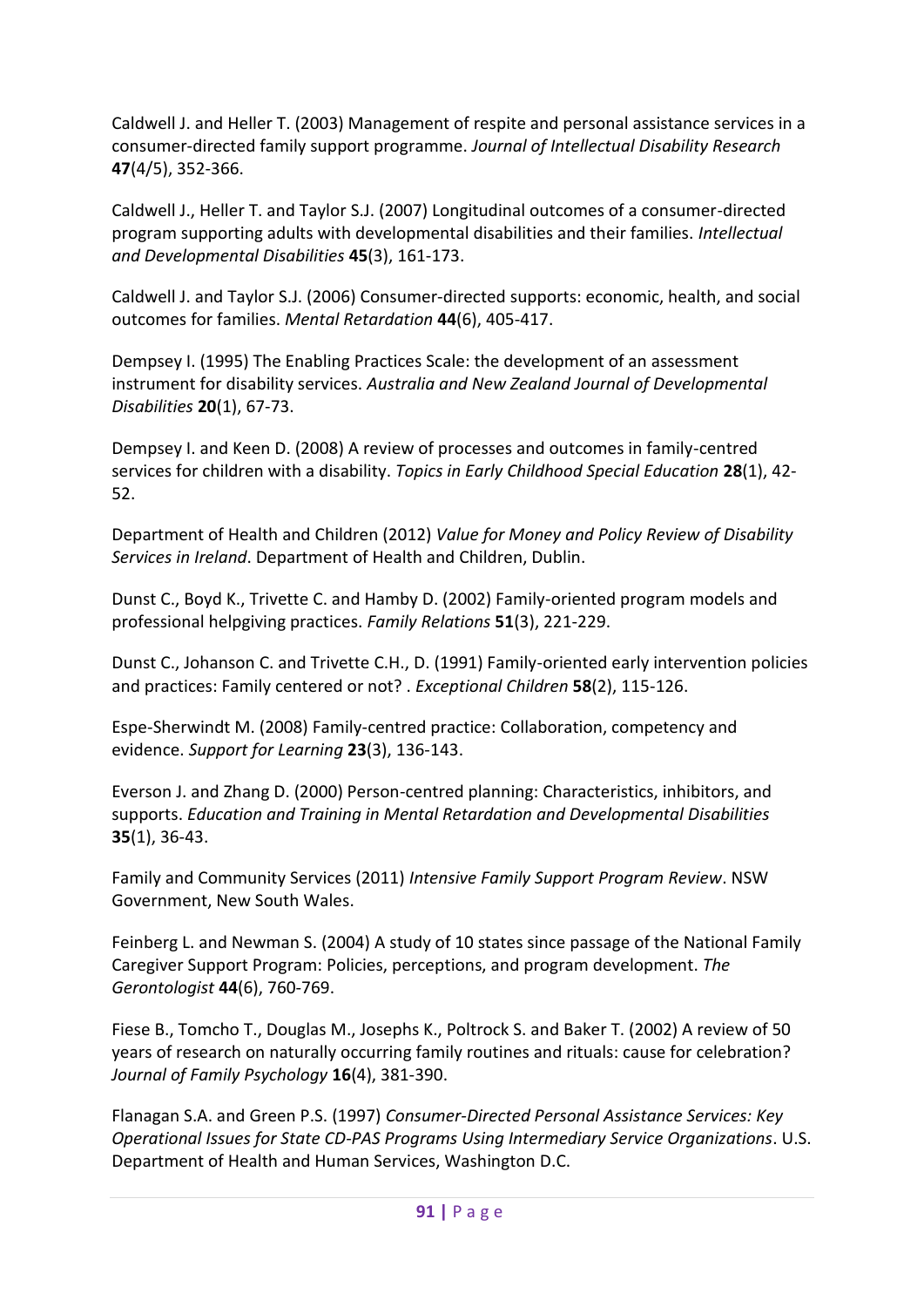FRIENDS (2004) *The Family Support Program Outcomes Survey*. FRIENDS, Chapel Hill.

Government of Ireland (2001) *Quality and Fairness – A Health System for You*. Government Publications Office, Dublin.

Greer F., Grey I. and McClean B. (2006) Coping and positive perceptions in Irish mothers of children with intellectual disabilities. *Journal of Intellectual Disabilities* **10**(3), 231-248.

Health Service Executive (2011) *Time to Move on From Congregated Settings: A Strategy for Community Inclusion*. Health Service Executive, Dublin.

Heller T., Miller A. and Hsieh K. (1999) Impact of a consumer-directed family support program on adults with developmental disabilities and their caregivers. *Family Relations* **48**(4), 419-129.

Hiebert-Murphy D., Trute B. and Wright A. (2011) Parents' definitions of effective child disability support services: implications for implementing family-centred practice. *Journal of Family Social Work* **14**(2), 144-158.

Hill T. and Lewicki P. (2007) *STATISTICS: Methods and Applications*. StatSoft, Tulsa, Oklahoma.

Hu X. and Wang M.F., X. (2012) Family quality of life of Chinese families of children with intellectual disabilities. *Journal of Intellectual Disability Research* **56**(1), 30-44.

IBM Corporation (2009) *PASW Statistics Version 18.0*. IBM Corporation, Armonk, New York.

Knestrict T. and Kuchey D. (2009) Welcome to Holland: characteristics of resilient families raising children with severe disabilities. *Journal of Family Studies* **15**(3), 227-244.

Lord J. and Hutchinson P. (2003) Individualised support and funding: building blocks for capacity building and inclusion. *Disability and Society* **18**(1), 71-86.

Munford R., Sanders, J., Maden, B., Maden, E. (2007) Blending Whanau/family development, parent support and early childhood education programmes. *Social Policy Journal of New Zealand* **32**, 72-87.

Murray P. (2000) Disabled children, parents and professionals: partnerships on whose terms? *Disability and Society* **15**(4), 683-698.

Nahom D., Richardson M., Romer L. and Porter A. (2000) Family support and community guiding. *Families in Society* **81**(6), 629-633.

National Disability Authority and Department of Health and Children (2004) *National Standards for Disability Services*. National Disability Authority and Department of Health and Children, Dublin.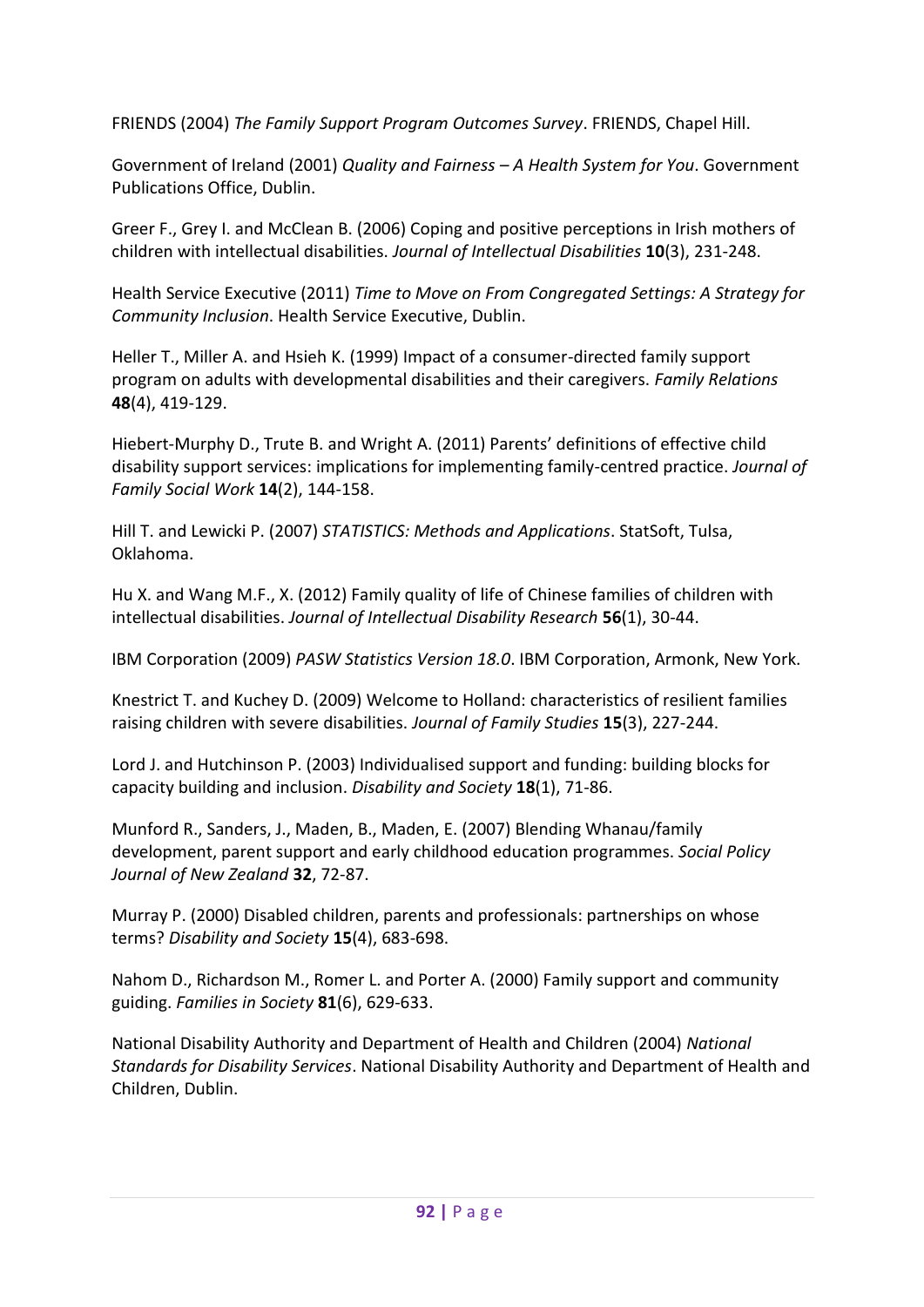Nirje B. (1969) The normalisation principle and its human management implications. In *Changing Patterns in Residential Services for the Mentally Retarded* (Kugel R.B. and Wolfensberger W., eds), Presidents Committee on Mental Retardation, Washington D.C., pp. 179-195.

O'Brien J. and Lovett H. (1992) *Finding a Way Toward Everyday Lives: The Contribution of Person Centred Planning*. Pennsylvannia Office of Mental Retardation, Harrisburg.

O'Brien J., Pearpoint J. and Kahn L. (2010) *The PATH & MAPS Handbook: Person-Centred Ways to Build Community*. Inclusion Press, Toronto.

O'Brien J. and Tyne A. (1981) *The Principle of Normalisation: A Foundation for Effective Services CMH*. CMH, London.

Peralta F. and Arellano A. (2010) Family and disability: A theoretical perspective on the family-centred approach for promoting self-determination. *Electronic Journal of Research in Educational Psychology* **8**(3), 1339-1362.

Powers L., Sowers J. and Singer G. (2006) A cross-disability analysis of person-directed, longterm service. *Journal of Disability Policy Studies* **17**(2), 66-76.

QSR International (2009) *NVivo Version 8.0*. QSR International, Chesire.

Rillotta F., Kirby N., Shearer J. and Nettelbeck T. (2012) Family quality of life of Australian families with a member with an intellectual/developmental disability. *Journal of Intellectual Disability Research* **56**(1), 71-86.

Ruble L. and McGrew J. (2007) Community services outcomes for families and children with autism spectrum disorders. *Research in Autism Spectrum Disorders* **1**(4), 360-372.

Samuel P., Hobden K., LeRoy B. and Lacey K. (2012) Analysing family service needs of typically underserved families in the USA. *Journal of Intellectual Disability Research* **56**(1), 111-128.

Schippers A. and van Boheemen M. (2009) Family quality of life empowered by familyoriented support. *Journal of Policy and Practice in Intellectual Disabilities* **6**(1), 19-24.

Singer G., Biegel D. and Ethridge B. (2009) Toward a cross disability view of family support for caregiving families. *Journal of Family Social Work* **12**(2), 97-118.

Stainton B., J., Crawford, C., Hole, R., Charles, G. (2011) Comparison of community residential supports on measures of information & planning; access to & delivery of supports; choice & control; community connections; satisfaction; and, overall perception of outcomes. *Journal of Intellectual Disability Research* **55**(8), 732-745.

State of California (2001) *Person-Centred Planning: Building Partnerships and Supporting Choices*. State of California, Sacramento.

SurveyMonkey.com LLC. (2012) *SurveyMonkey*. SurveyMonkey.com, LLC. Retrieved from www.surveymonkey.com.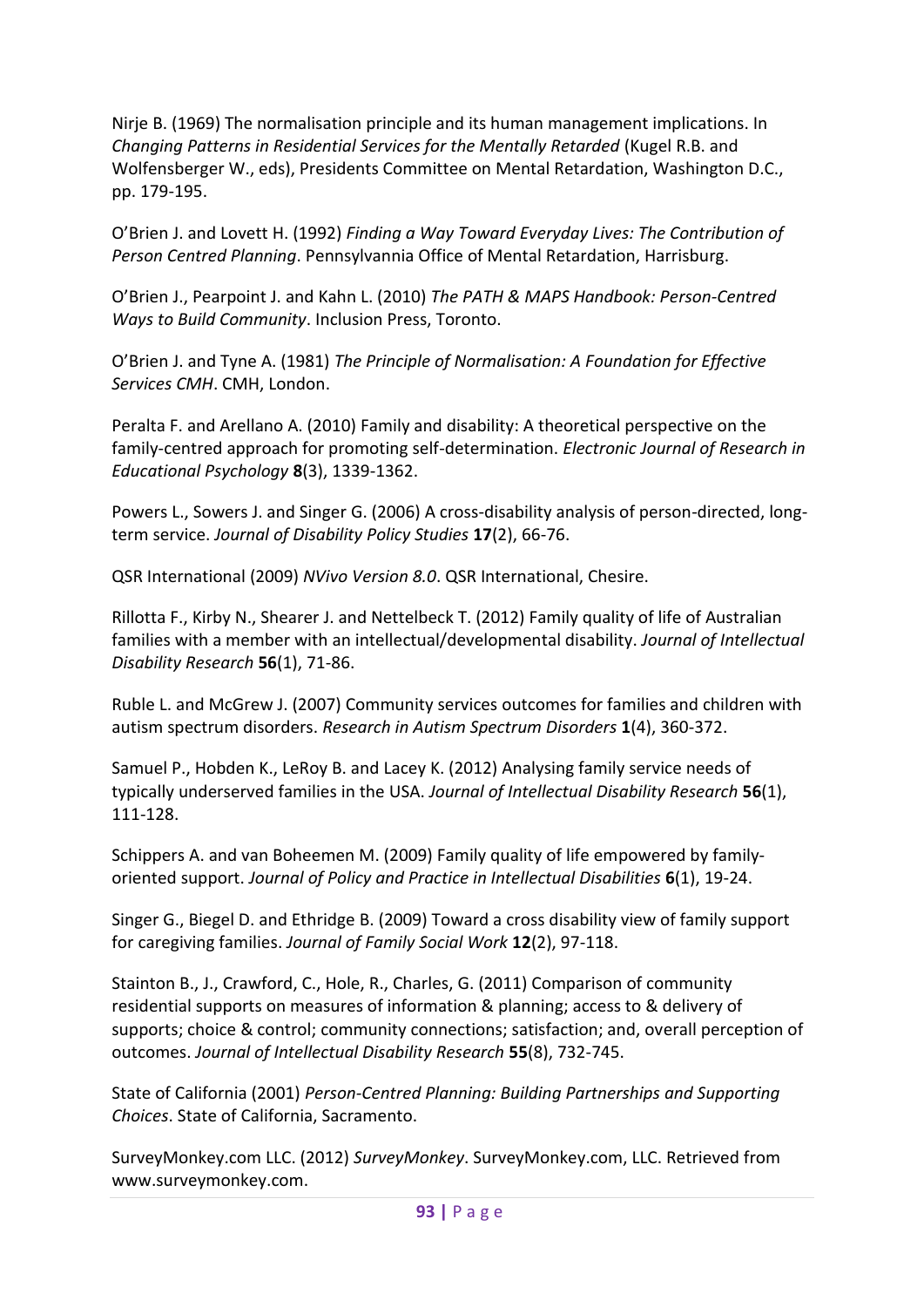Truesdale-Kennedy M., McConkey R., Ferguson P. and Roberts P. (2006) An evaluation of a family-centred support service for children with a significant learning disability. *Child Care in Practice* **12**(4), 377-390.

Turner K. and Sanders M. (2006) Dissemination of evidence-based parenting and family support strategies: Learning from the Triple P – Positive Parenting Program system approach. *Aggression and Violent Behaviour* **11**(2), 176-793.

Twoy R., Connolly M. and Novak J. (2007) Coping strategies used by parents of children with autism. *Journal of the American Academy of Nurse Practitioners* **19**(5), 251-260.

Van Boheemen M. (2006) *Passie en Ondernemerschap in Almere*. Stichting Philadelphia Zorg, Nunspeet.

Walker P. (2010) *Arc of Howard County, Maryland: Reclaiming Person-Centred Planning*. Center on Human Policy, Syracuse.

Wang M. and Brown R. (2009) Family quality of life: A framework for policy and social service provisions to support families of children with disabilities. *Journal of Family Social Work* **12**(2), 144-167.

Weiss J., White S. and Spoelstra M. (2008) *Autism Ontario PPM-140 Parent Survey 2008*. Autism Ontario, Toronto.

Whittier S., Scharlach A. and Dal Santo T. (2005) Availability of caregiver support services: implications for implementation of the National Family Caregiver Support Program. *Journal of Aging and Social Policy* **17**(1), 45-62.

Wills R. (1997) Up against it! Quality of Life and Families. In *Human Services: Towards Partnership and Support* (O'Brien P. and Murray R., eds), Dunmore Press, Palmerston North, pp. 293-304.

Wolfensberger W. (1972) *The Principle of Normalisation in Human Services*. National Institute on Mental Retardation, Toronto.

Wright A., Hiebert-Murphy D. and Trute B. (2010) Professionals' perspectives on organizational factors that support or hinder the successful implementation of familycentred practice. *Journal of Family Social Work* **13**(2), 114-130.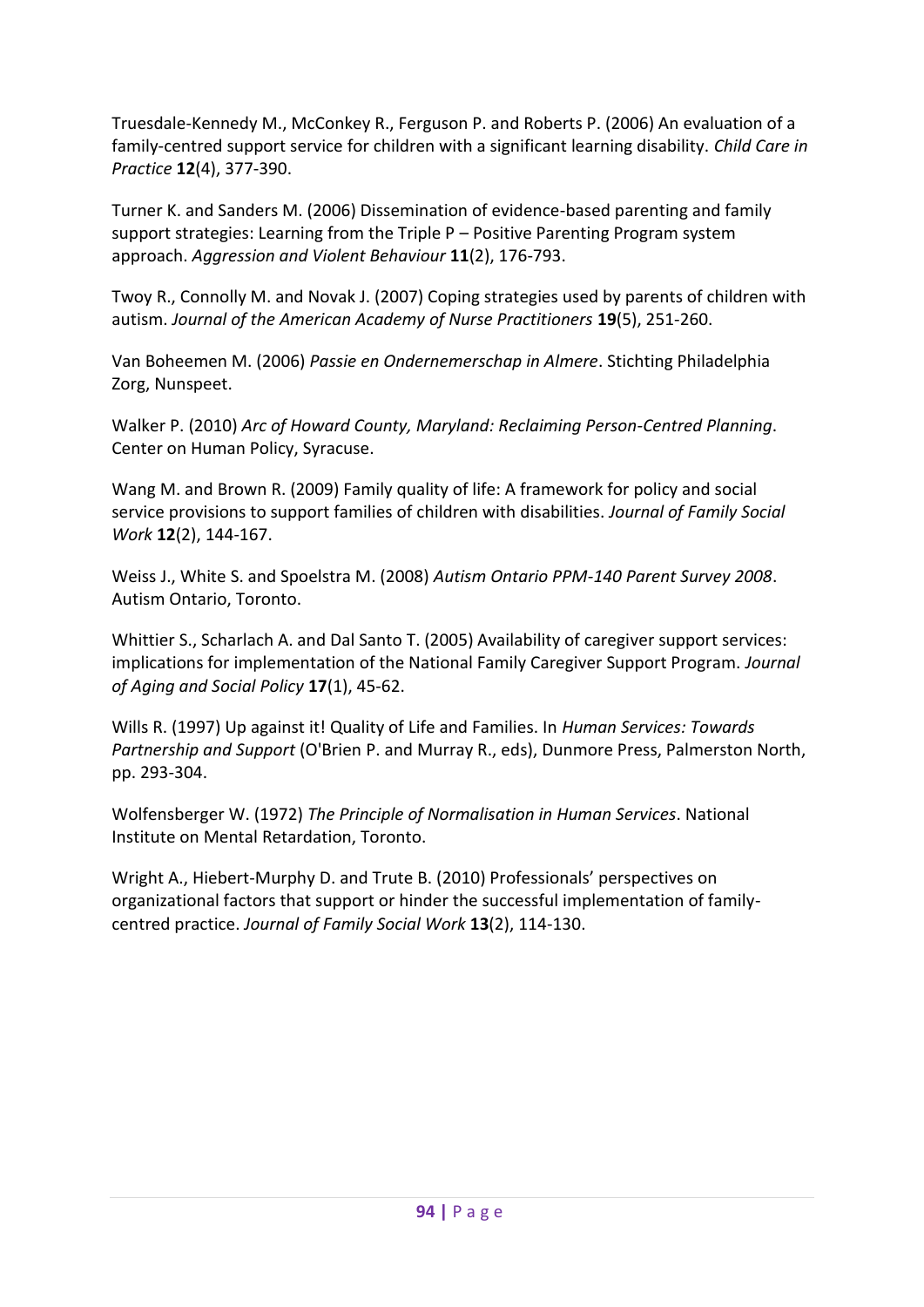## **APPENDICES**

### **Appendix I: Content of training workshops**

#### Brothers of Charity

#### **Residential workshops (2 days duration over 5 weekends)**

Topics addressed at the six workshops included:

- What is Family Leadership and why is it so important.
- How to develop a vision for and with your family member with disability.
- How to sustain the vision.
- How to turn your Vision into Action.
- How and why to develop a circle of support.
- How and why succession planning is necessary in order to safeguard the life of the person into the future.

#### Autism Initiative Group

#### **Information and networking focused workshops (1 and 2 day duration)**

Topics addressed at the six workshops included:

- Understanding the Nature of ASD
- Transitioning from Childhood to Adulthood for Individuals with ASD
- Social Thinking
- Transition for Individuals with ASD
- **•** Teaching Friendship Skills
- Anxiety & Self Esteem Issues
- I am Special
- Enabling Positive Futures
- Discussing Diagnoses and building Self Esteem
- Anxiety & Self- Esteem
- Communication and Autism Issues and Strategies

#### LEAP

#### **Workshops (4 half days)**

- Advocacy for Inclusion
- Person-centred planning
- How to build social networks
- Circles of support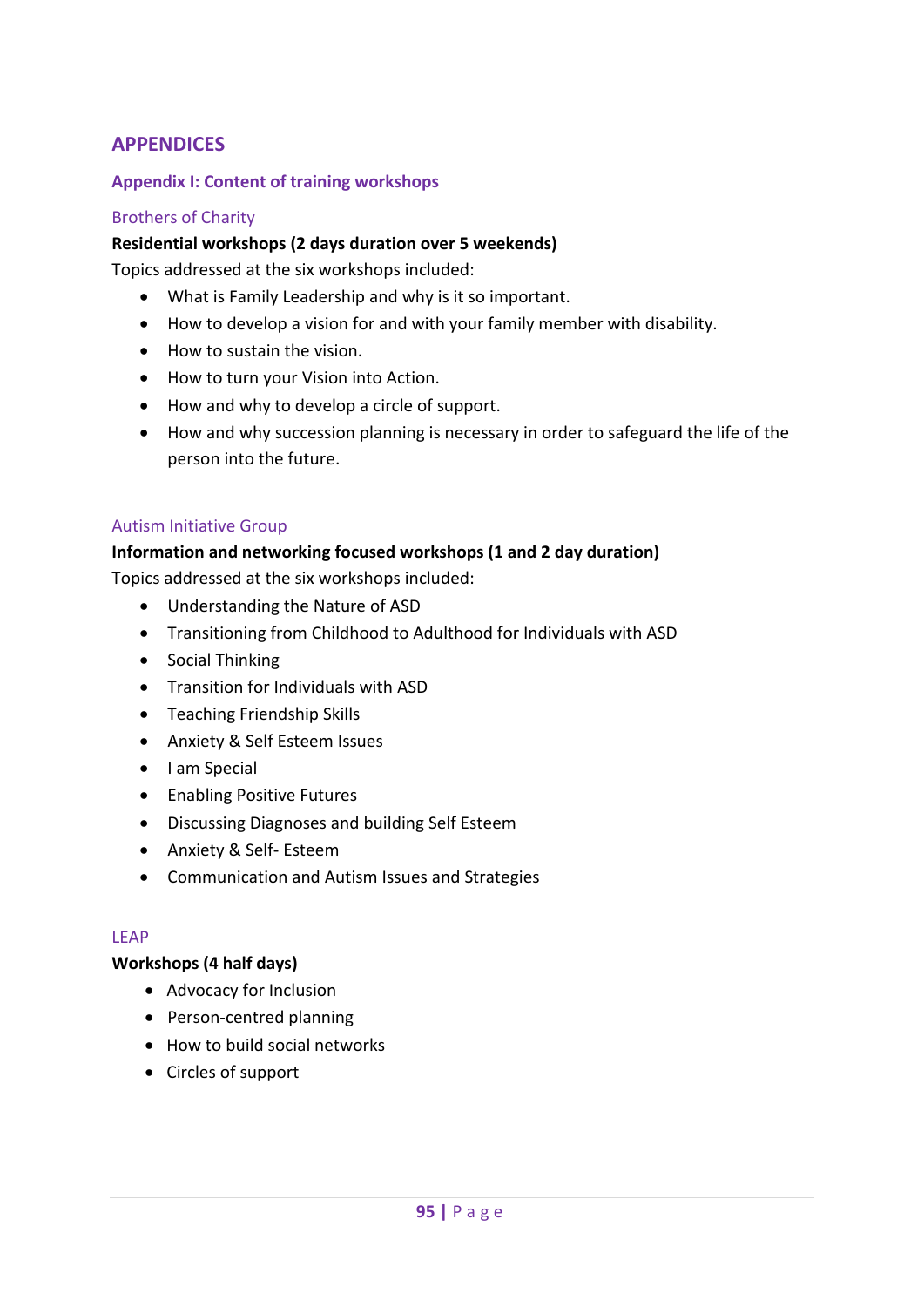### **Family Leadership Weekend** (1 **Weekend)**

- o Families participated in an adventure weekend break and family members were introduced to a practical leadership programme.
- o Each family was assigned a 'Family Pal' as well as activity leaders with experience of working with people with a disability.
- o Topics/activities included:
	- Developing a vision of a good life for the family;
	- Finding support with other families;
	- **Practical insights about how to support family members to live a fuller, better** life.

### **Pathways to Possibilities (6 day programme spread across 4 weeks. Ran twice.)**

- $\circ$  Purpose of the programme is to move parents from resignation to realistic hope.
- o Parents paired with a professional ally or friend and had tasks to complete between meetings.
- o Topics/activities included:
	- **Empowering parents to take control and to think differently;**
	- Opening up participants to realistic future possibilities for the child/adult with disability and fulfilling dreams and expectations;
	- Giving participants tools for planning and writing a plan;
	- Skills for working with staff and professionals to achieve the above;
	- Catch up session following the main programme.

### **Communications and Supporting Skills (normally 14 hours spread over 7 weeks)**

- $\circ$  Ran once in order to train the trainers delivered over a shortened period of time to facilitate attendance at this course only.
- o Professionals and Parents participate together.
- o Topics/activities included:
	- Giving parents the opportunity talk within a confidential safe environment to share feelings and problems;
	- **EXTE:** Listening skills to enable communication both within the family and with staff and professionals;
	- **Assertiveness skills;**
	- **Support for participants from other parents;**
	- Catch up session following the main programme.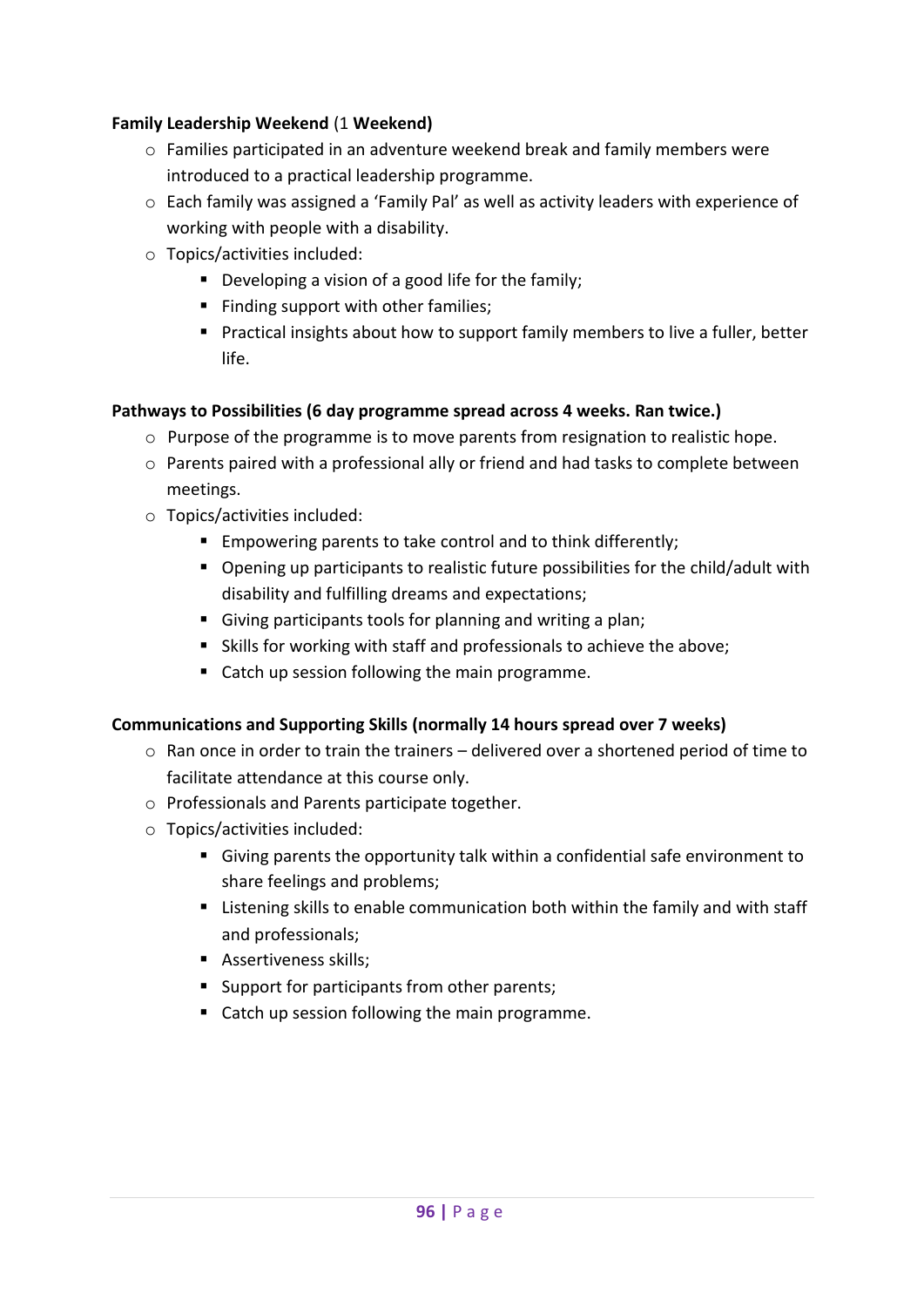## DESSA: Disability Equality Specialist Support Agency

## **Information Workshops (2 hour session once a week for 6-8 weeks depending on location)** Topics addressed:

- An examination of the social versus the medical model of support for people with disability
- Disability legislation
- Advocacy skills [how to go about meeting and seeking services from Irish bureaucracies such as schools, the HSE and other organisations, how to conduct oneself, keeping a record, asking pertinent questions, how to negotiate]
- Entitlements
- Rights of the child
- Inclusion in education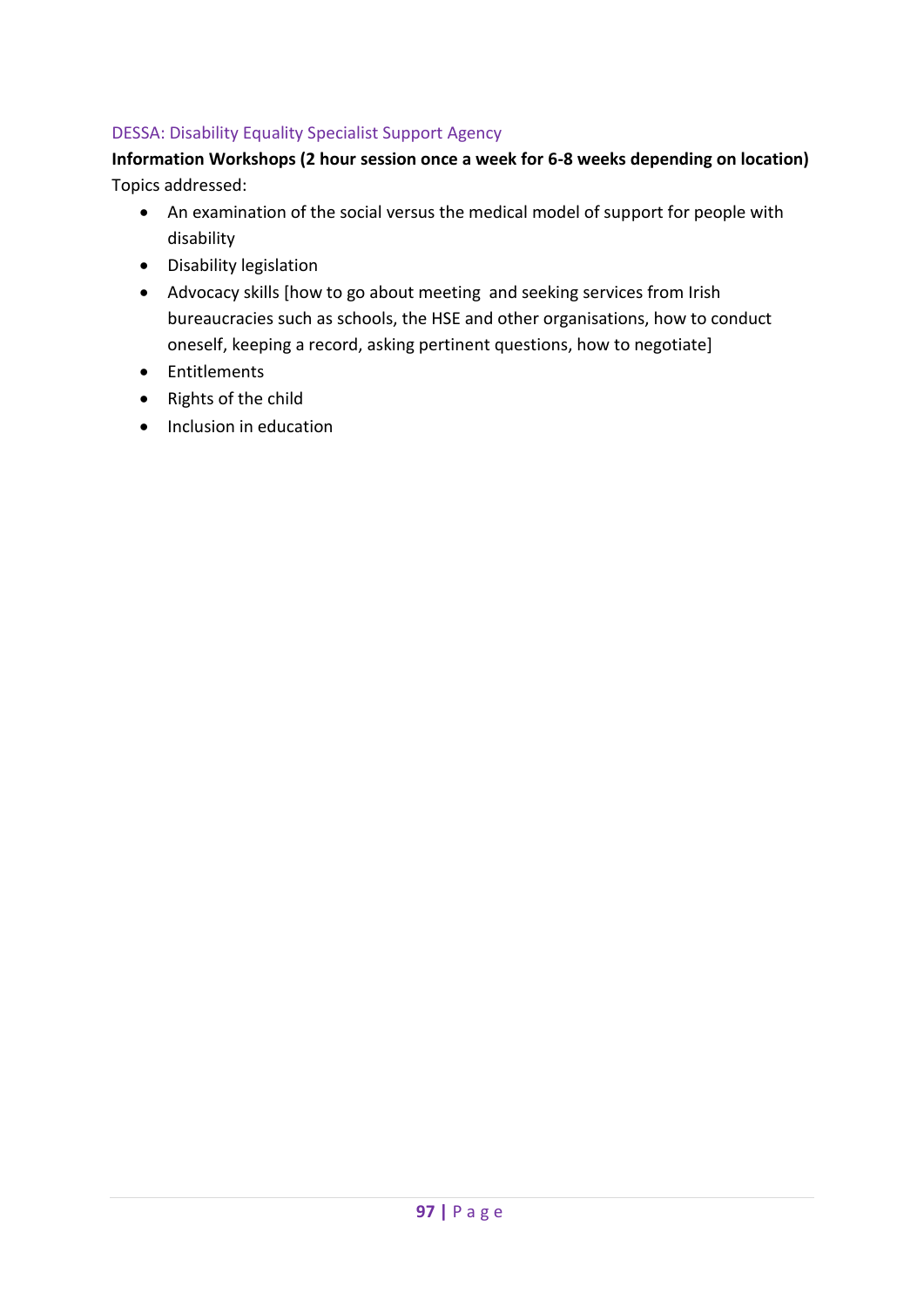### **Appendix II: Interview schedule for family participants**

### **Preamble:**

- o Welcome participant and introduce yourself
- o Discuss the following:
	- $\circ$  the research aim and purpose e.g. to understand the family initiative project, how you experienced it and what was learned from the project that can be used to benefit other similar projects
	- o independence of the research team
	- o project funded by Genio
	- o potential outcome, e.g. written report
	- o approximate interview length, 30-40 minutes
	- o permission to record the interview
- o Answer any participant questions.
- o Complete participant consent form.

### **Interview:**

### **How did you become involved in the project?**

#### **Describe the project as you experienced it?**

### **What did participation in the project offer to you and your family?**

- o Examples of benefits.
- o What did you learn? Eg. knowledge, skills, empowerment, self-advocacy, connecting in to the wider community, developing community based supports.
- o Obtain relevant and useful information?
- o Has the way you see yourself changed?

### **What do you do differently?**

- o Impact on your well-being and quality of life, impact on your family?
- o Specific benefits such as :
	- Can you now see what your child/ family member's life might be like and how might you achieve it?
	- Do you now know how to identify resources in the community in order to meet the needs of your family member?

### **Can you tell me about any problems that you might have experienced in relation to your participation in the project?**

o Barriers or facilitators to participation

### **What was the impact of the project for the person with the disability or autism?**

- o Benefits to the person with a disability or autism
- o Changes in how you see your child/family member
- o Vision for your child /family member changed?
- $\circ$  Organisation of supports around your child /family member rather than around what the service offers – person-centred supports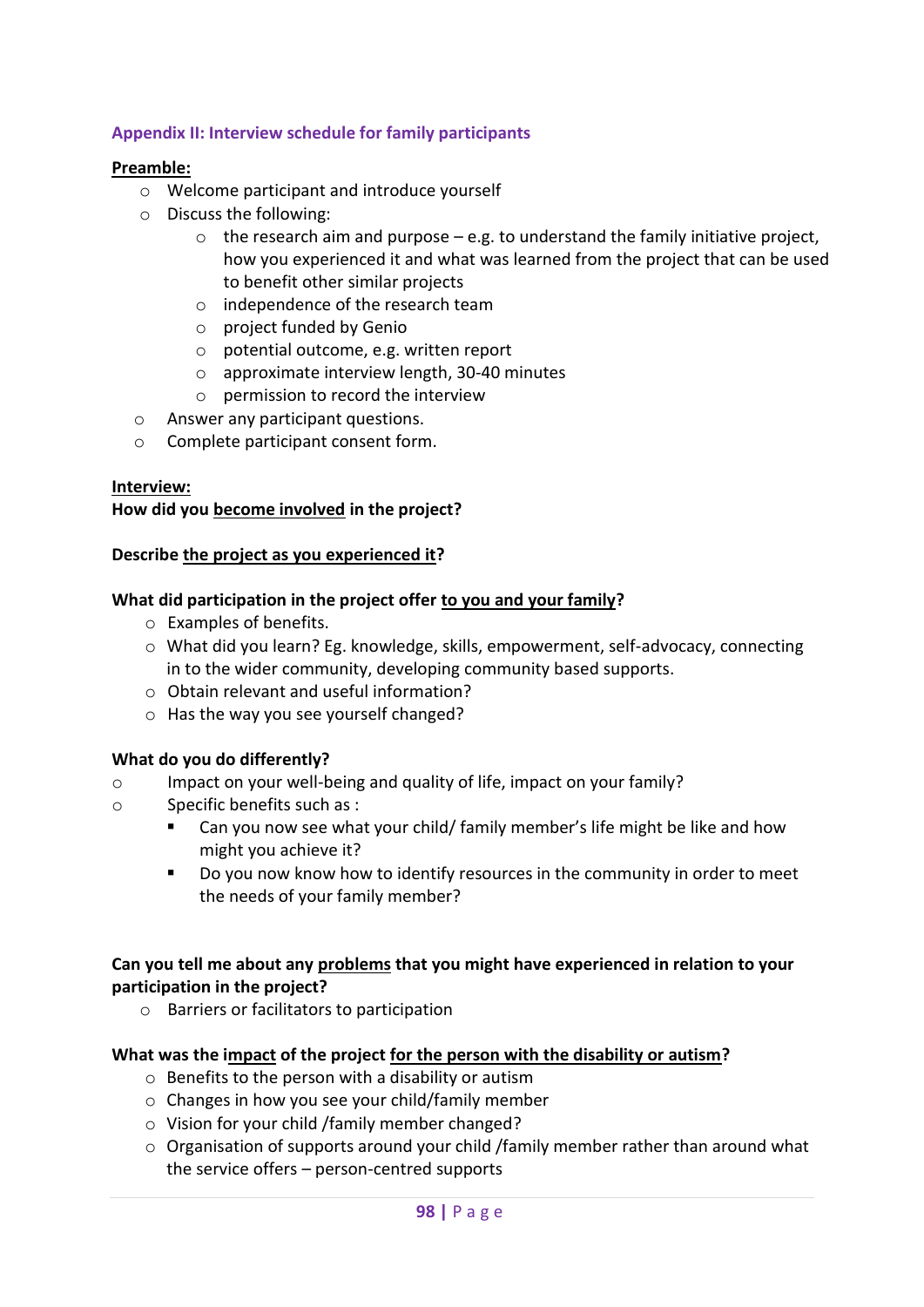- o Effects on the person's well-being and quality of life
- o Achievement of his/her personal outcomes to a greater degree?
- o Enhanced integration or engagement in the community?

### **Has your experience of the project increased your capacity to be assertive in organising a service for your family member?**

- o If so, how?
- o Examples of changes in engagement with service providers
- o More empowered? How?
- o More assertive? How?
- $\circ$  The extent to which you/your family member are better at 'navigating the system'

### **Did you have the opportunity to share experiences with other people with similar challenges/situations?**

- o Experiences of forming and participating in informal support networks
- o Experiences of networking
- o Sustainability of networks / relationships

## **Are you now more involved with or interact more in your community?**

## **Looking to the future, will your participation in the family initiative continue to benefit you?**

### **Summary questions:**

- o What was good about the project and worked well? (e.g. 2 points)
- o What was not so good or didn't work well? (e.g 2 points)
- o Suggestions for future improvement
- o Review interview purpose and anything else that the participant would like to add

### **Conclusion:**

- o Answer participant questions, reminder that transcript copy is available if desired, thank participant.
- o Fill in participant demographic information sheet.
- o Ask participant whether it is okay to contact him/her after the interview if you have any additional questions.
- o Check to see if you can obtain contact information to send a thank you.
- $\circ$  Explain that we will also be sending a survey but that it will ask different questions than in the interview.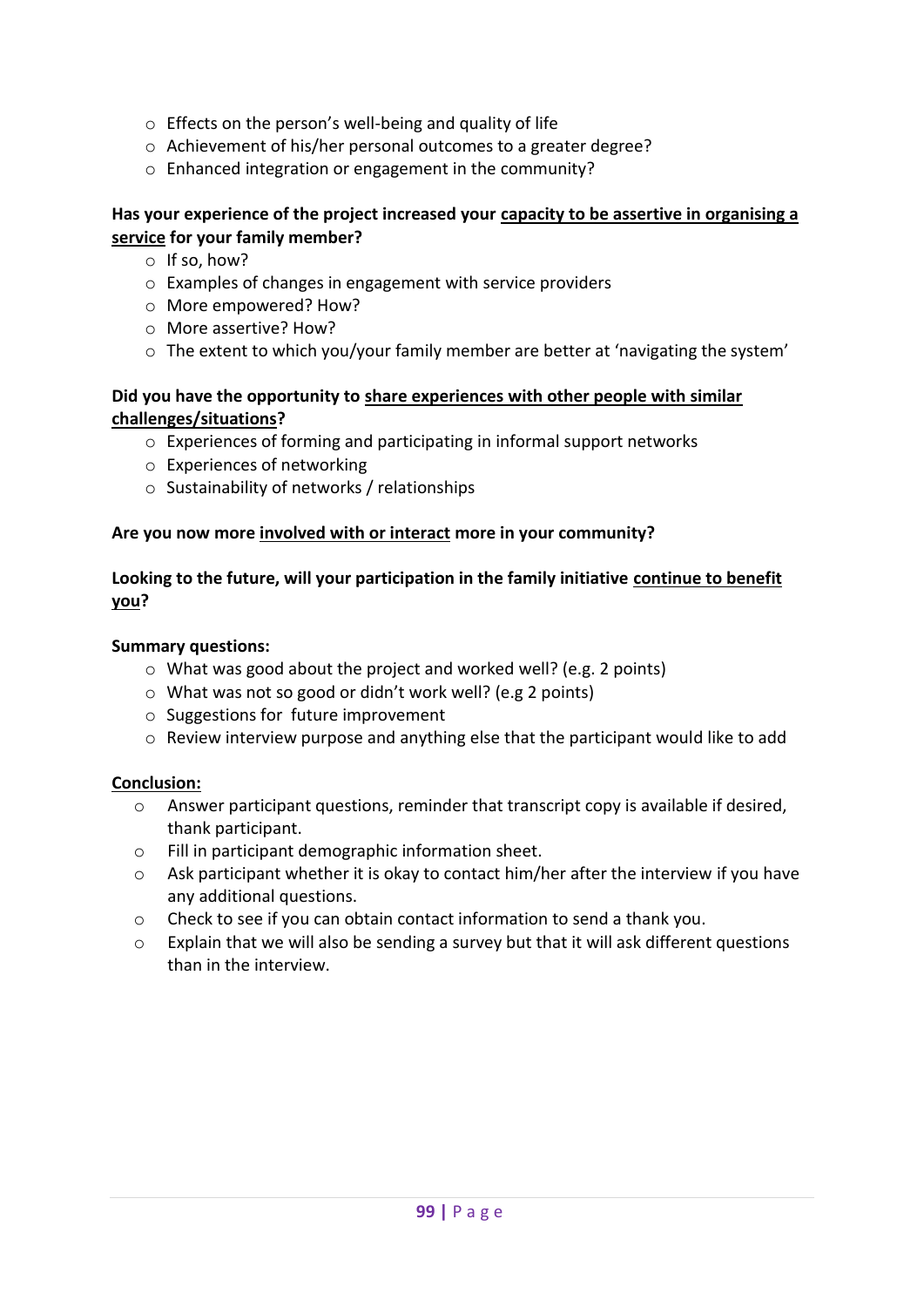## **Appendix III: Interview schedule for project managers and facilitators**

#### **Preamble:**

- o Welcome participant and introduce yourself
- o Discuss the following:
	- $\circ$  the research aim and purpose e.g. to understand the family initiative project, how you experienced it and what was learned from the project that can be used to benefit other similar projects
	- o independence of the research team
	- o project funded by Genio
	- o potential outcome, e.g. written report
	- o approximate interview length, 30-40 minutes
	- o permission to record the interview
- o Answer any participant questions.
- o Complete participant consent form.

### **Interview questions:**

### **What was your role in relation to the project?**

- o Part of the organisation or brought in to facilitate
- $\circ$  If external facilitator, what was the particular expertise brought to the project
- o Present from the beginning or joined the project after it was set up
- o Number of years in your role/the organisation

## **Could you tell me about the project?**

- o Setting up the project
- o Participating in the project
- o Was the information/content provided for the participants relevant and useful?

### **Can you tell me about any problems that were experienced during the project?**

- o Barriers/facilitators encountered
- o Recruitment / engagement
- o Personnel (facilitators availability / expertise)
- o Impact of timelines
- o Resources

### **What was the impact of the project on the organisation?**

- o Benefits to the organisation
- o What does the organisation do differently as a result of this project?
- o How are these new ways of working being resourced?
- o Changes in the interaction between the organisation and the wider community
- o Suggestions for future policy and systems development

### **Has the learning from this project been disseminated to other organisations?**

o New partnerships or links established

### **Do you see this project as sustainable?**

o For your organisation, if yes how?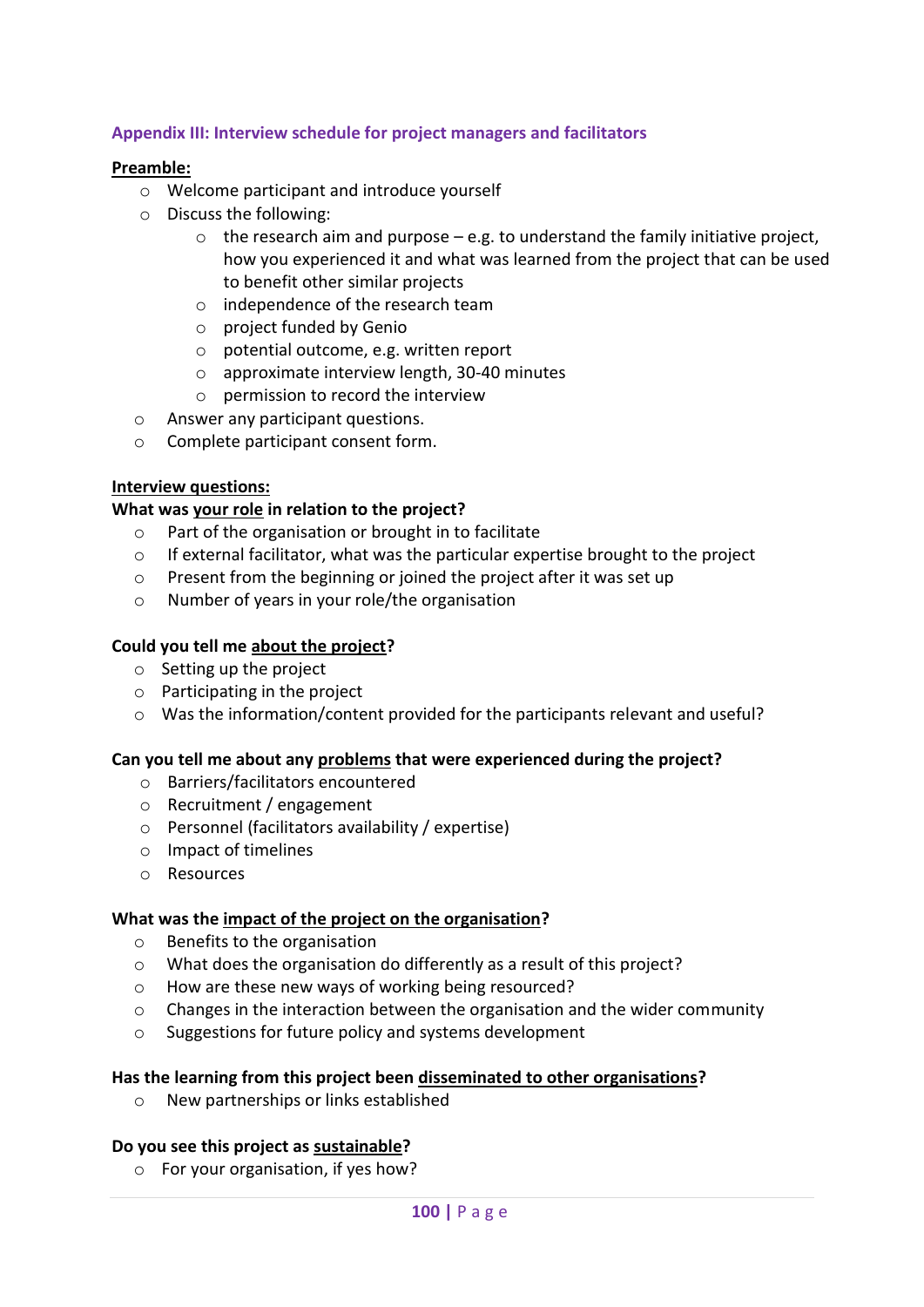- o For participants, if yes how?
- o Ways in which to sustain this project (or similar projects) in the future?
- o How might the project be run differently in the future?
- o Were participants taught to deliver the project to future participants?

## **In your opinion, did the project achieve what it set out to do?**

- o What was good about the project and worked well?
- o What was not so good or didn't work well?
- o Suggestions for future improvement

### **Summary questions:**

- o Review interview purpose
- o Any final recommendations?
- o Anything else that the participant would like to add?

#### **Conclusion:**

o Answer participant questions, reminder that transcript copy is available if desired, thank participant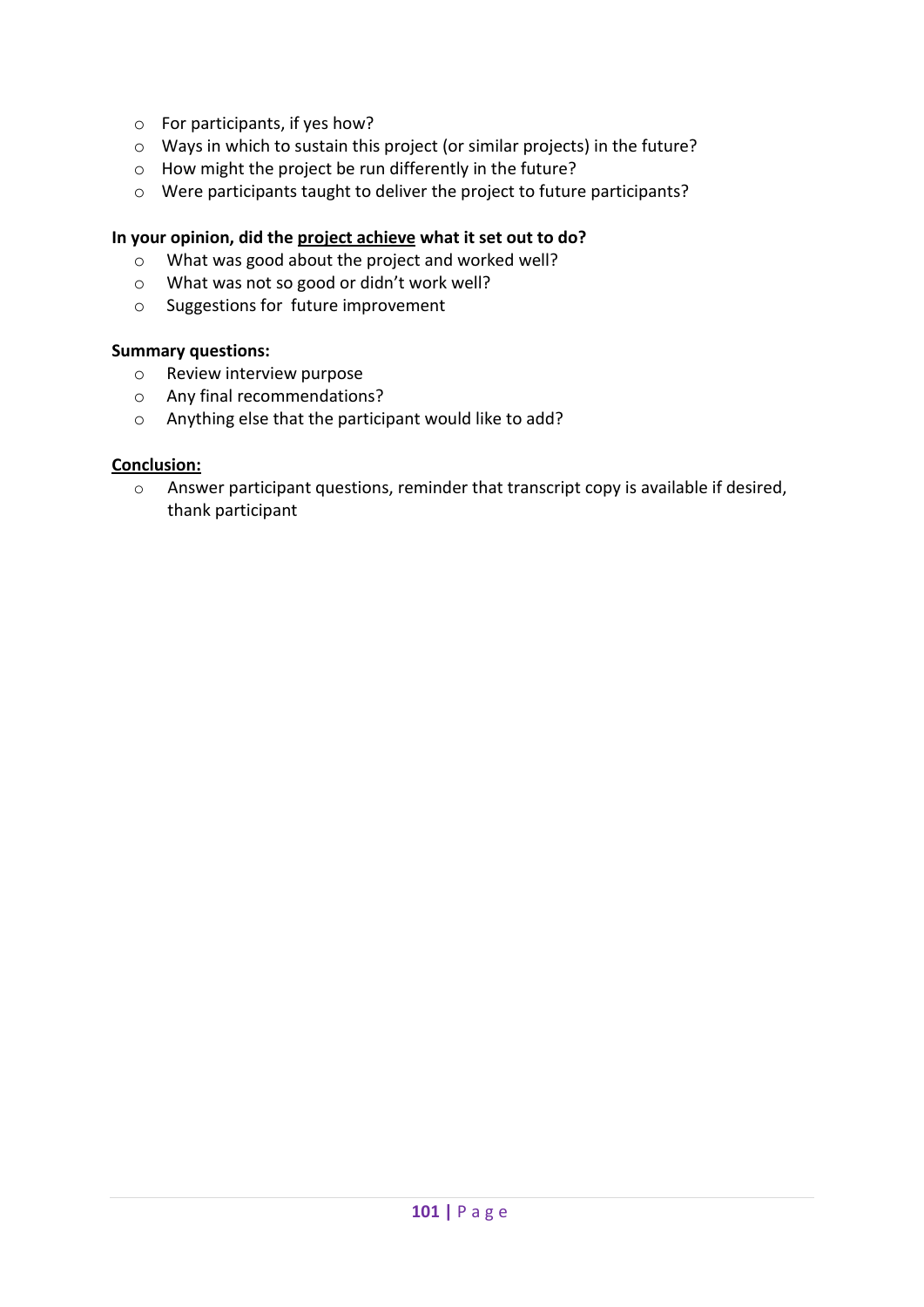#### **Appendix IV: Survey instrument**



# **Evaluation of Family Initiatives**



**Please read the following instructions carefully.**

- $\rightarrow$  This survey will take about 15 minutes to complete. If there are any questions you do not want to answer, you do not have to.
- → Please note that most of the questions ask that you **indicate your answer by placing a tick mark (** $\sqrt{$ **)** on the appropriate line or in the appropriate box or **circling a response**. Some questions ask that you **write your answer** in the space provided.
- $\rightarrow$  Unless the question states otherwise, please select only one response.
- $\rightarrow$  You cannot be identified by this questionnaire and we do not need your name or address. All of the information you give us will be anonymous and confidential.
- → The terms **'family initiative'** and '**project'** will be used to indicate the family initiative that you have participated in.
- $\rightarrow$  The term '**family member with a disability'** is used to indicate your family member with an intellectual or physical disability. or autism.

Please return this survey free of charge in the large brown envelope provided or mail to: License DN6047, Agnes Higgins, Trinity College Dublin, 24 D'Olier Street, Business Reply, Dublin 2. **Please be sure to include the license number.**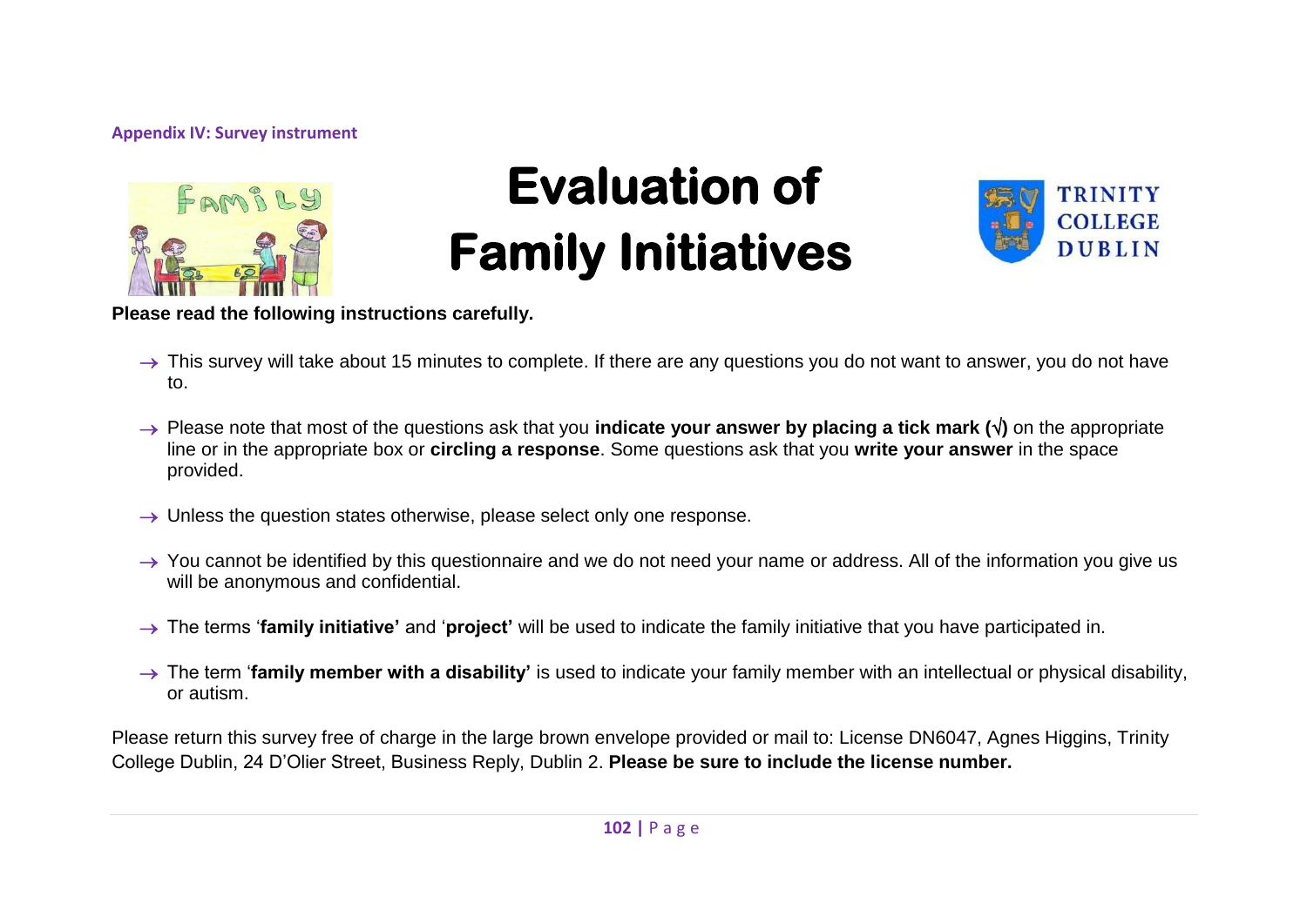## **1. All questions in this survey are about your participation in one of the following family initiatives. In which initiative did (or do) you and your family participate?**

Family Focus: GENIO project

DESSA – Disability Equality Specialist Support Agency: Empowering Parents Programme

Autism Initiatives ASDI

LEAP – Leading Education, Advocacy and Planning for full citizenship for people with intellectual disabilities and autism.

## **2. Did you participate in full in all the activities offered to you by the family initiative?** \_\_\_\_\_\_ Yes No

If 'No' please explain which aspects you did not participate in and why: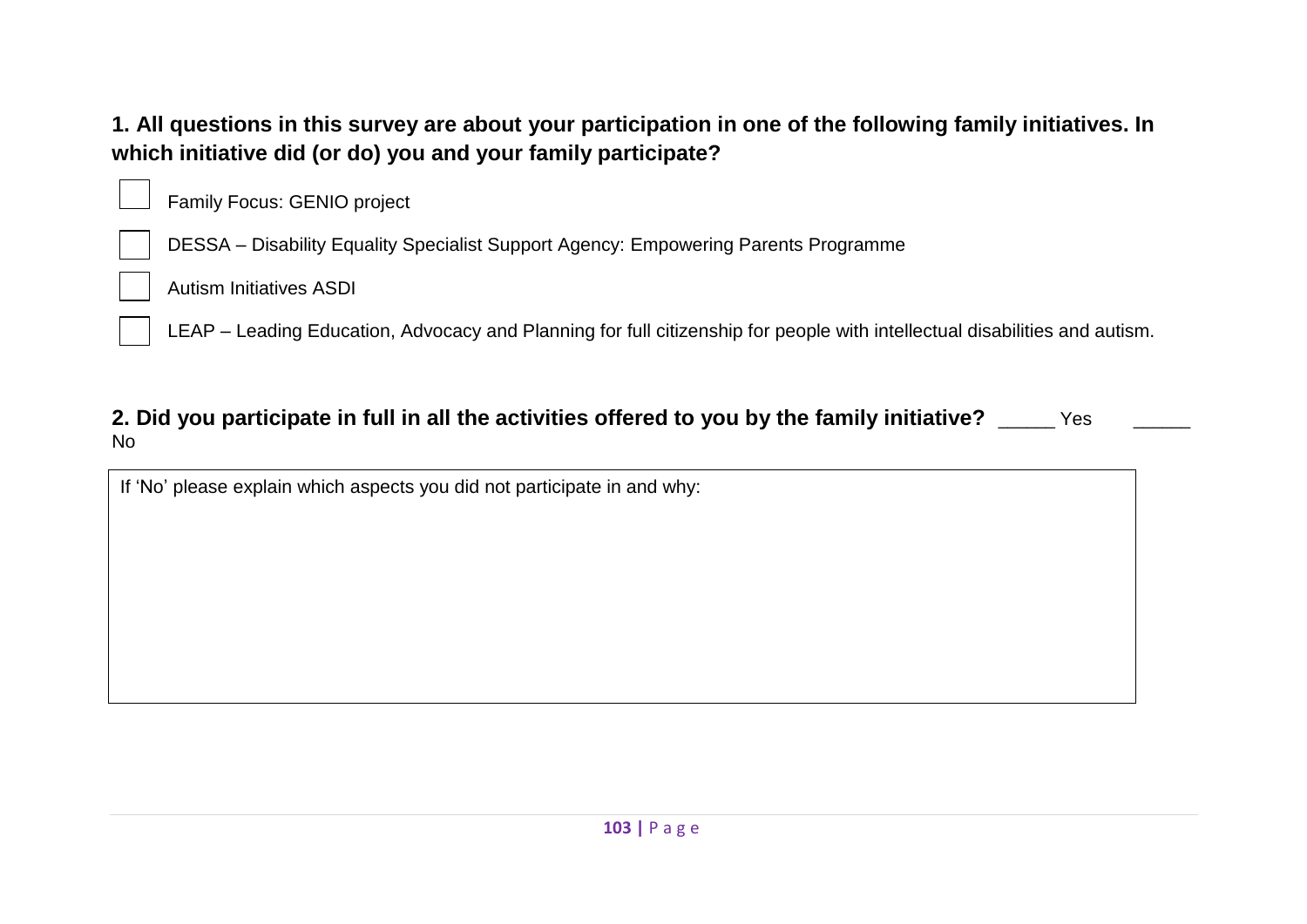## **Section 1: Family information**

## **3. What is your relationship to your family member with a disability?**

*FQOL survey*

(For example: mother, father, brother, sister, spouse/partner)

## **4. Within your family, are you the primary source of support for your family member with a disability?**

Yes No

**5. Can you briefly describe the support you provide?**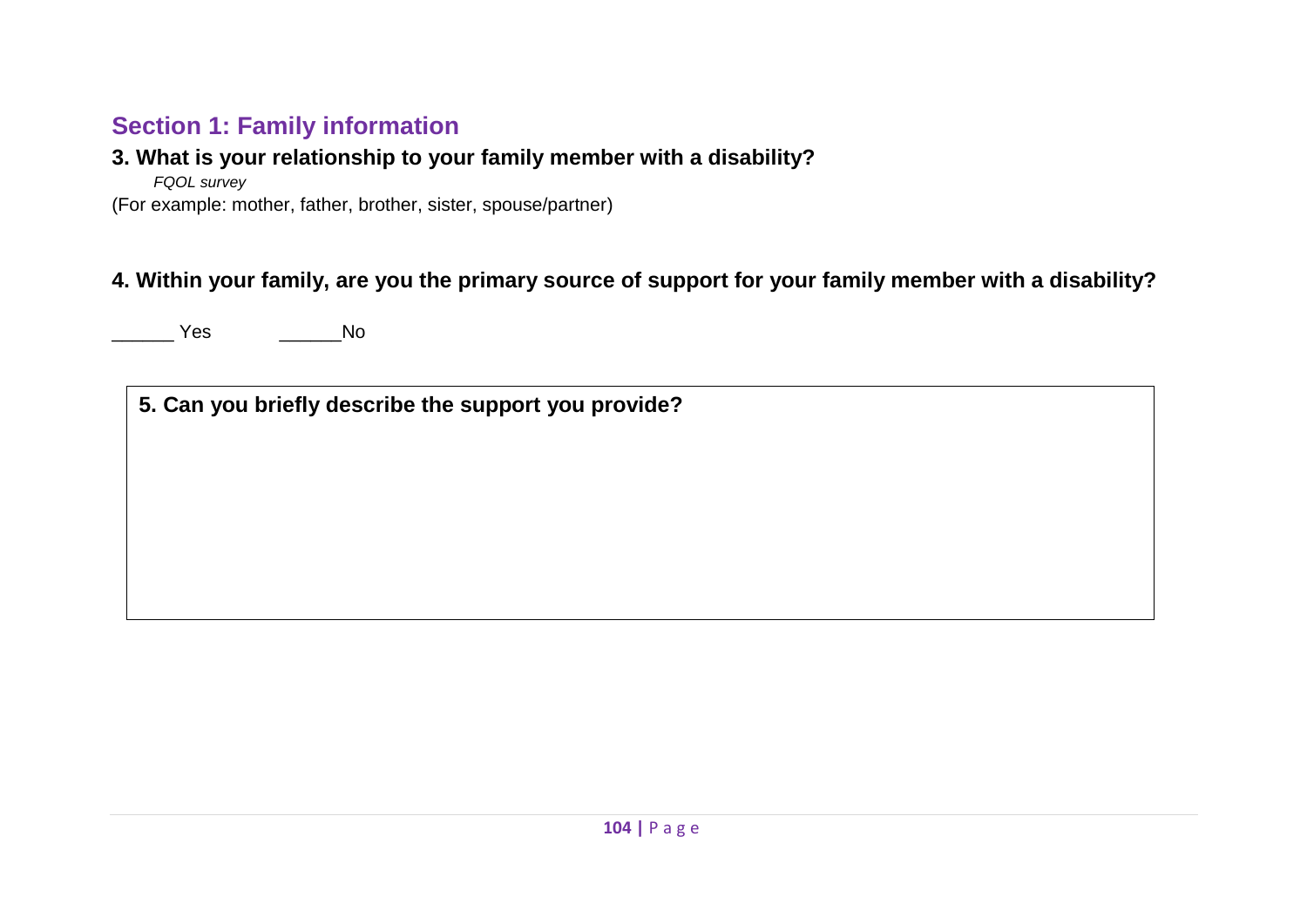**Please indicate the following details about your family member with a disability:**

| 7. Age:<br>FQOL survey                                                                                       |  |
|--------------------------------------------------------------------------------------------------------------|--|
| 8. Type of disability:<br><b>Physical Disability</b><br><b>Intellectual Disability</b><br>Autism FQOL survey |  |
| 9. Where does your family member with a disability live?                                                     |  |
| At home with me                                                                                              |  |
| He/she lives independently                                                                                   |  |
| <b>Community Residence</b>                                                                                   |  |
| <b>Campus based Residence</b>                                                                                |  |
|                                                                                                              |  |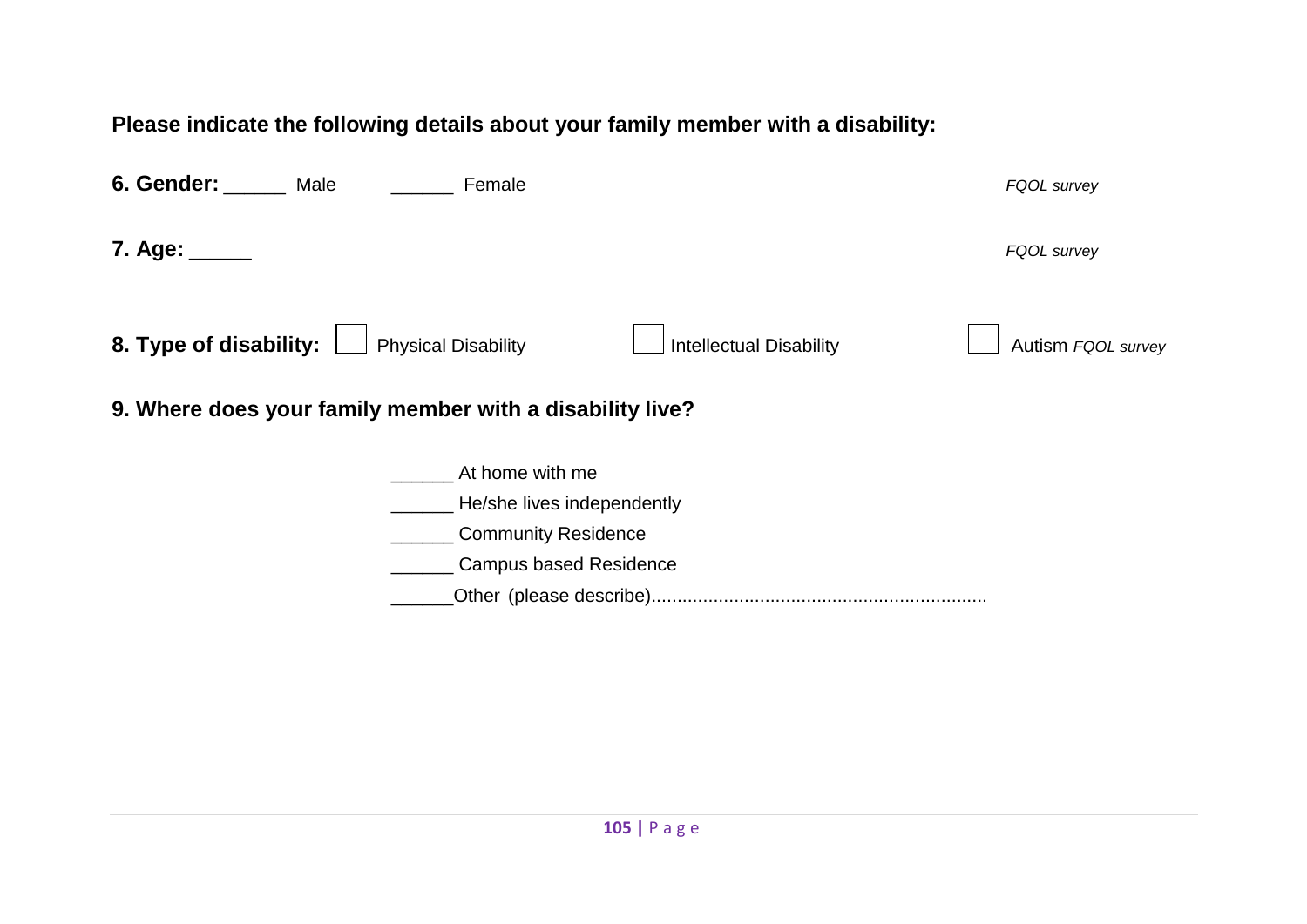## **10. Often people with an intellectual or physical disability or autism have other conditions. Please check**   $(\checkmark)$  any that apply to your family member with a disability.

- \_\_ Behavioural challenges
- \_\_ Mental health problems
- \_\_ Physical health problems
- \_\_ Mobility challenges
- \_\_ Seizures
- \_\_ Alzheimer disease or other types of dementia
- \_\_ Major vision impairment or Major hearing impairment
- \_ Sensory integration impairment
- \_\_ Speech and or language difficulties
- \_\_ Feeding or eating difficulties (feed tubes, major allergies, sensitivities, etc.)

\_\_\_\_\_\_\_\_\_\_\_\_\_\_\_\_\_\_\_\_\_\_\_\_\_\_\_\_\_\_\_\_\_\_\_\_\_\_\_\_\_\_\_\_\_\_\_\_\_\_\_\_\_\_\_\_\_\_\_\_\_\_\_\_\_\_\_\_\_\_\_\_\_\_\_\_\_\_\_\_\_\_\_\_\_\_\_\_\_\_\_\_\_\_\_\_\_\_\_\_\_\_\_\_

\_\_\_\_\_\_\_\_\_\_\_\_\_\_\_\_\_\_\_\_\_\_\_\_\_\_\_\_\_\_\_\_\_\_\_\_\_\_\_\_\_\_\_\_\_\_\_\_\_\_\_\_\_\_\_\_\_\_\_\_\_\_\_\_\_\_\_\_\_\_\_\_\_\_\_\_\_\_\_\_\_\_\_\_\_\_\_\_\_\_\_\_\_\_\_\_\_\_\_\_\_\_\_\_

\_\_\_\_\_\_\_\_\_\_\_\_\_\_\_\_\_\_\_\_\_\_\_\_\_\_\_\_\_\_\_\_\_\_\_\_\_\_\_\_\_\_\_\_\_\_\_\_\_\_\_\_\_\_\_\_\_\_\_\_\_\_\_\_\_\_\_\_\_\_\_\_\_\_\_\_\_\_\_\_\_\_\_\_\_\_\_\_\_\_\_\_\_\_\_\_\_\_\_\_\_\_\_\_

\_\_\_\_\_\_\_\_\_\_\_\_\_\_\_\_\_\_\_\_\_\_\_\_\_\_\_\_\_\_\_\_\_\_\_\_\_\_\_\_\_\_\_\_\_\_\_\_\_\_\_\_\_\_\_\_\_\_\_\_\_\_\_\_\_\_\_\_\_\_\_\_\_\_\_\_\_\_\_\_\_\_\_\_\_\_\_\_\_\_\_\_\_\_\_\_\_\_\_\_\_\_\_\_

\_\_ Other (please specify) \_\_\_\_\_\_\_\_\_\_\_\_\_\_\_\_\_\_\_\_\_\_\_\_\_\_\_\_

## **11. Please describe condition(s) checked in #10 above.**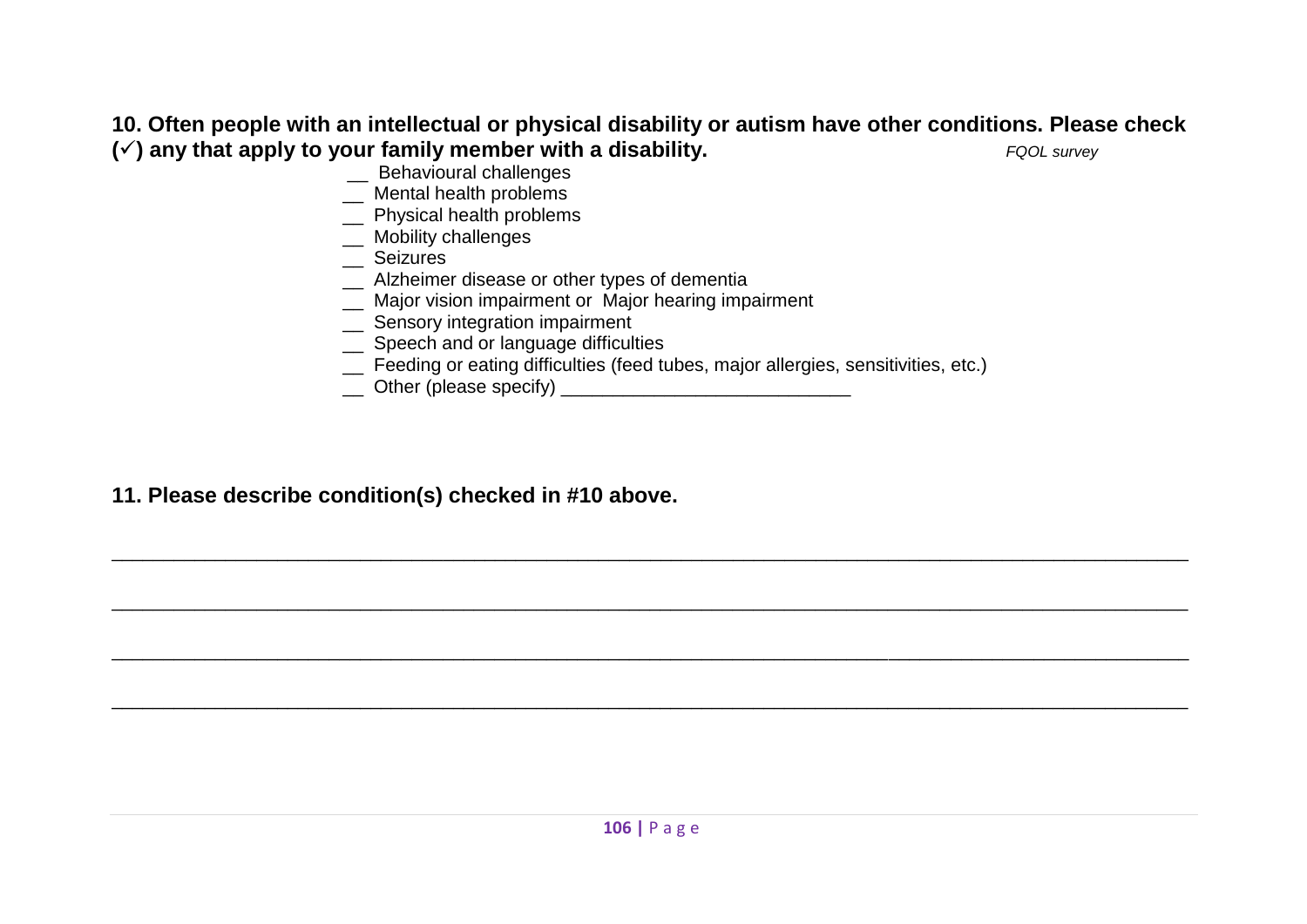**12. Overall, what level of disability-related support is needed for your family member with a disability?**

**(Examples of disability-related support are: special needs assistants in school, wheel chair, special transport** 

**arrangements, alternative communication systems such as PECS for autism, etc.)** (Check  $\checkmark$  level that applies) *FQOL survey*

**\_\_\_\_\_\_** Does not require disability-related support

- **\_\_\_\_\_\_** Requires disability-related support for only a few aspects of life
- **\_\_\_\_\_\_** Requires disability-related support for some aspects of life

**\_\_\_\_\_\_** Requires disability-related support for most, but not all, aspects of life

**\_\_\_\_\_\_** Requires disability-related support for almost all aspects of life

**13. What level of communication best describes your family member with a disability?** (Check  $\checkmark$  level that applies) *FQOL survey*

- Able to communicate about a wide variety of topics in a meaningful way
- Able to communicate within a limited range of topics in a meaningful way
- Able to communicate needs, wants, and some ideas in a meaningful way
- Able to communicate basic needs and wants
- \_\_\_\_\_\_ Very little meaningful communication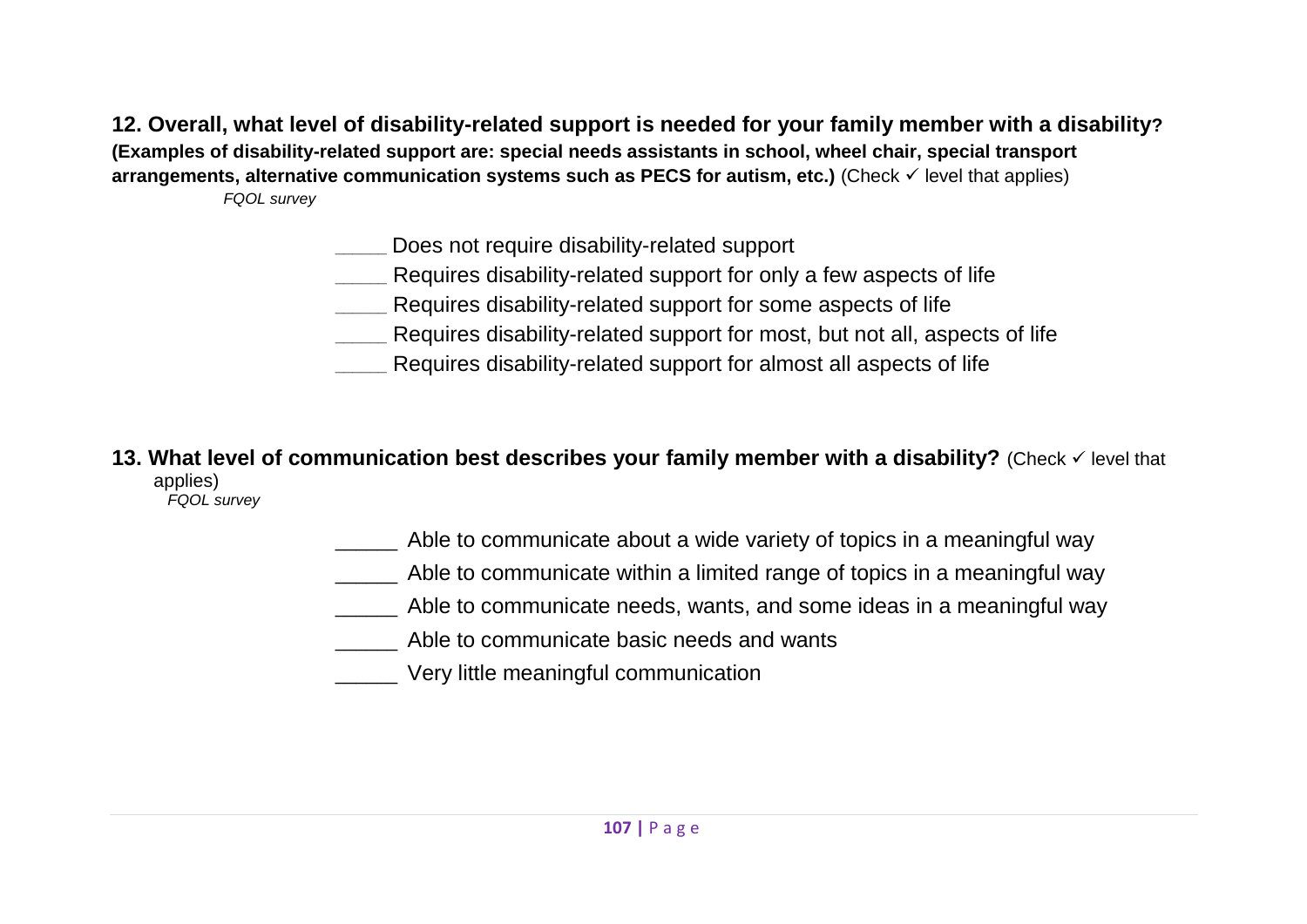## **Section 2: Enabling, practical learning and application, collaboration, sustainability**

## **14. Please read each of the following statements and indicate the degree to which you agree/disagree with them.**

(Check  $\checkmark$  only one box for each statement)

| <b>Statement</b>                                                                    | <b>Strongly</b> | Agree | <b>Neither</b> | <b>Disagree</b> | <b>Strongly</b> |
|-------------------------------------------------------------------------------------|-----------------|-------|----------------|-----------------|-----------------|
|                                                                                     | agree           |       | agree nor      |                 | disagree        |
|                                                                                     |                 |       | disagree       |                 |                 |
| Participating in the family initiative has enabled my family member with a          |                 |       |                |                 |                 |
| disability to care more effectively for himself/herself                             |                 |       |                |                 |                 |
| Participating in the family initiative has enabled me to advocate more effectively  |                 |       |                |                 |                 |
| for my family member with a disability                                              |                 |       |                |                 |                 |
| Participating in the family initiative has enabled me to be more effective in the   |                 |       |                |                 |                 |
| direct support of my family member with a disability                                |                 |       |                |                 |                 |
| Participating in the family initiative has enabled my family member with a          |                 |       |                |                 |                 |
| disability to be more involved in the community                                     |                 |       |                |                 |                 |
| What we learned from the family initiative has had a positive impact on our lives   |                 |       |                |                 |                 |
| Participating in the family initiative has helped us solve important problems       |                 |       |                |                 |                 |
| What we learned from the family initiative was practical                            |                 |       |                |                 |                 |
| Participating in the family initiative has helped us make changes that were         |                 |       |                |                 |                 |
| important for our family member with a disability                                   |                 |       |                |                 |                 |
| The family initiative we participated in helped us to meet our family's needs       |                 |       |                |                 |                 |
| Participating in the family initiative was a collaboration in which we were equal   |                 |       |                |                 |                 |
| partners                                                                            |                 |       |                |                 |                 |
| We got along well with the team members/facilitators in the family initiative       |                 |       |                |                 |                 |
| In the future we will be able to sustain what we learned from the family initiative |                 |       |                |                 |                 |
| Participating in the family initiative will have a lasting positive impact          |                 |       |                |                 |                 |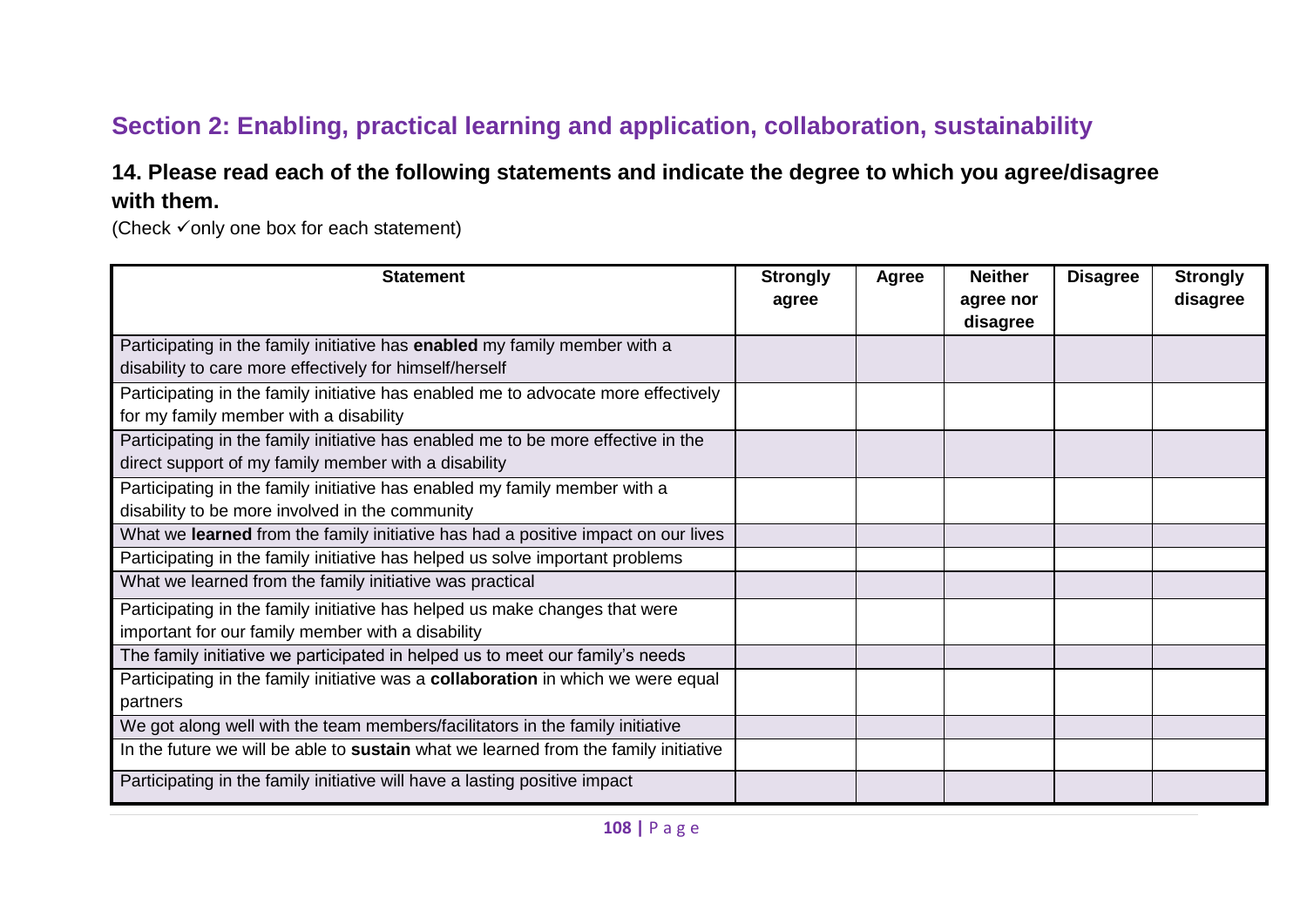## **Section 3: Impact of the family initiative**

**15. To what degree has your knowledge of how to support your family member been affected by the family initiative? Please circle one.**

| Stayed the same | Slightly improved | Moderately improved | Greatly improved |
|-----------------|-------------------|---------------------|------------------|

**16. To what degree have your skills in supporting your family member been affected by the family initiative? Please circle one.**

| Stayed the same | Slightly improved | Moderately improved | Greatly improved |
|-----------------|-------------------|---------------------|------------------|

**17. How has the amount of work you do in support of your family member been affected by the family initiative? Please circle one.**

| ' increased<br>Greatly | ncreased | Staved<br>l the same | Reduced | ⊤reduced<br>reatlyٺ |  |
|------------------------|----------|----------------------|---------|---------------------|--|

**18. To what degree has participating in the family initiative changed your attitude towards your family member? Please circle one.**

| Stayed the same | Slightly changed | Moderately changed | Greatly changed |
|-----------------|------------------|--------------------|-----------------|

**19. If your attitude changed, can you describe in what way? Please give examples.**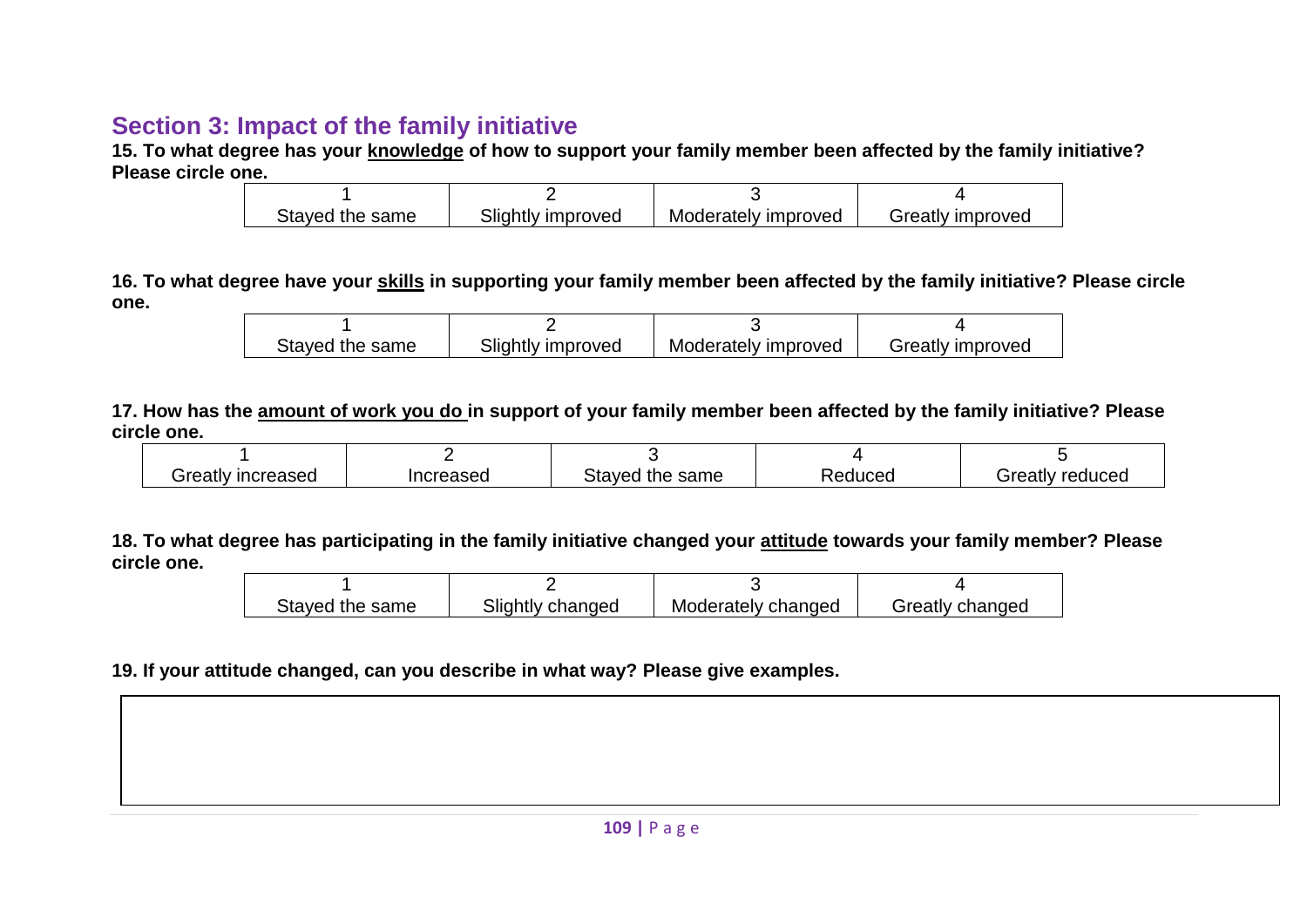**20. Can you describe how the family initiative has affected the life of your family member with a disability? Please give examples.**

**21. Can you describe how the family initiative has affected your life? Please give examples.**

**22. Can you describe how the family initiative has affected the life of your family as a whole? Please give examples.**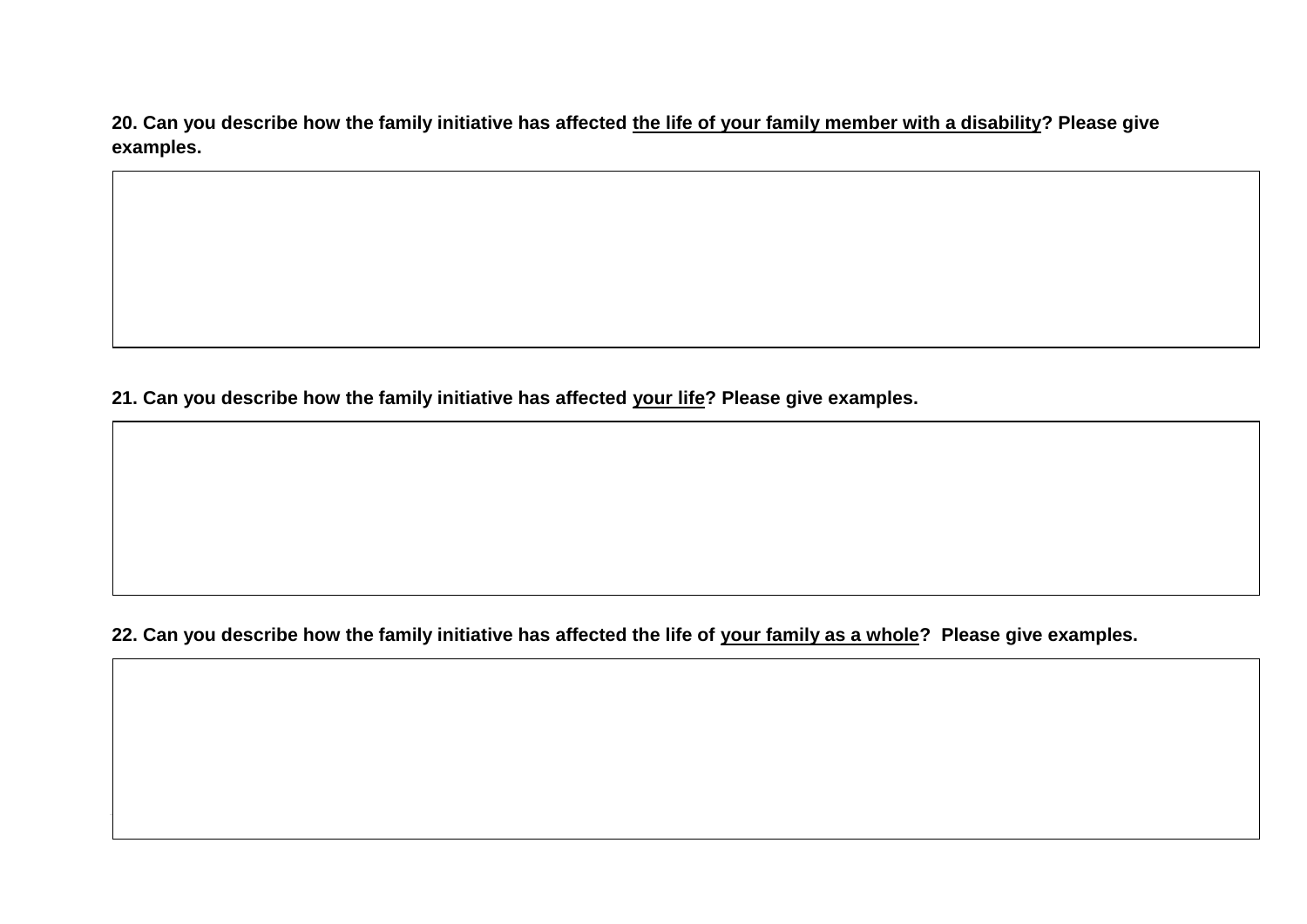**In Sections 4 and 5, please read each of the following statements and indicate the degree to which you agree/disagree**  with them (Check  $\checkmark$  only one box for each statement).

## **Section 4: Self-Advocacy**

| 23. Since participating in the family initiative                                                                                                              | <b>Strongly</b><br>agree | Agree | <b>Neutral</b> | <b>Disagree</b> | <b>Strongly</b><br>disagree | Not <b>No</b><br>applicable |
|---------------------------------------------------------------------------------------------------------------------------------------------------------------|--------------------------|-------|----------------|-----------------|-----------------------------|-----------------------------|
| My family member with a disability and I are more likely to seek<br>out information on his/her needs                                                          |                          |       |                |                 |                             |                             |
| My family member with a disability and I are more assertive about<br>making suggestions to healthcare<br>personnel/services/organisations about his/her needs |                          |       |                |                 |                             |                             |
| My family member with a disability and I are more willing to ask<br>questions of healthcare personnel, services and organisations                             |                          |       |                |                 |                             |                             |

## **Section 5: Social Support**

| 24. Since participating in the family initiative                                               | <b>Strongly</b><br>agree | Agree | <b>Neutral</b> | <b>Disagree</b> | <b>Strongly</b><br>disagree | <b>Not</b><br>applicable |
|------------------------------------------------------------------------------------------------|--------------------------|-------|----------------|-----------------|-----------------------------|--------------------------|
| I feel more supported by other families in relation to my family<br>member's disability        |                          |       |                |                 |                             |                          |
| I feel more supported by my own family/friends in relation to my<br>family member's disability |                          |       |                |                 |                             |                          |
| I feel more supported by other families in meeting my own needs                                |                          |       |                |                 |                             |                          |
| I feel more supported by my own family/friends in meeting my own<br>needs                      |                          |       |                |                 |                             |                          |
| I feel less isolated                                                                           |                          |       |                |                 |                             |                          |
| am more likely to seek informal support for myself (e.g. talking to<br>a friend)               |                          |       |                |                 |                             |                          |
| am more likely to seek professional support for myself (e.g.<br>going to see my GP)            |                          |       |                |                 |                             |                          |
| am more likely to support other families who participate in the<br>family initiative           |                          |       |                |                 |                             |                          |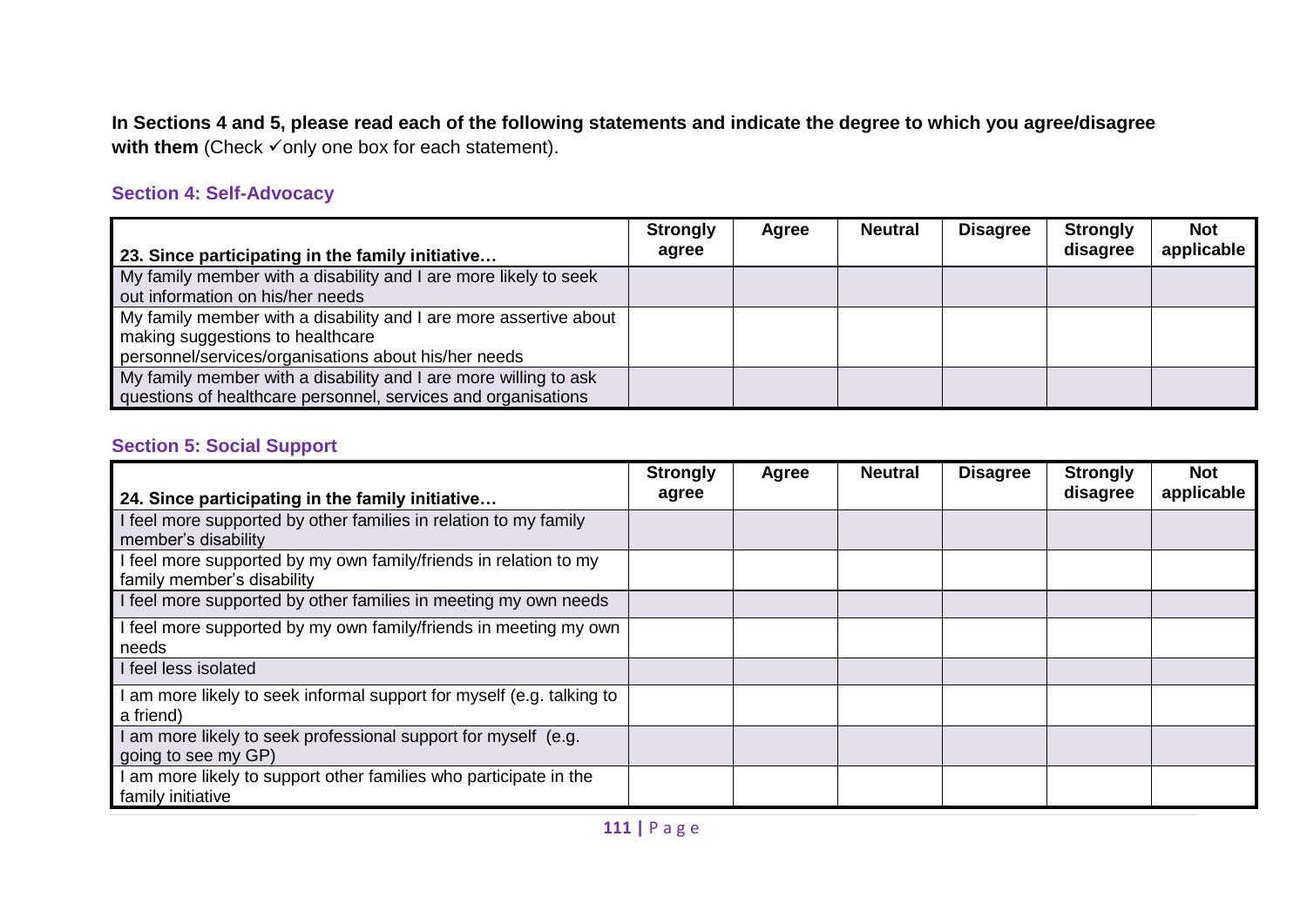## **Section 6: Overall views**

**25. Overall, how helpful was the family initiative for you and your family? Please circle one.**

| Not at all useful | very useful<br>NO. | Neutral | ∃lsefu∟ | ⊺usefu.<br>'erv |
|-------------------|--------------------|---------|---------|-----------------|

## **26. What was most helpful about the family initiative?**

## **27. Please list any improvements you would like to see made in the family initiative you have been participating in.**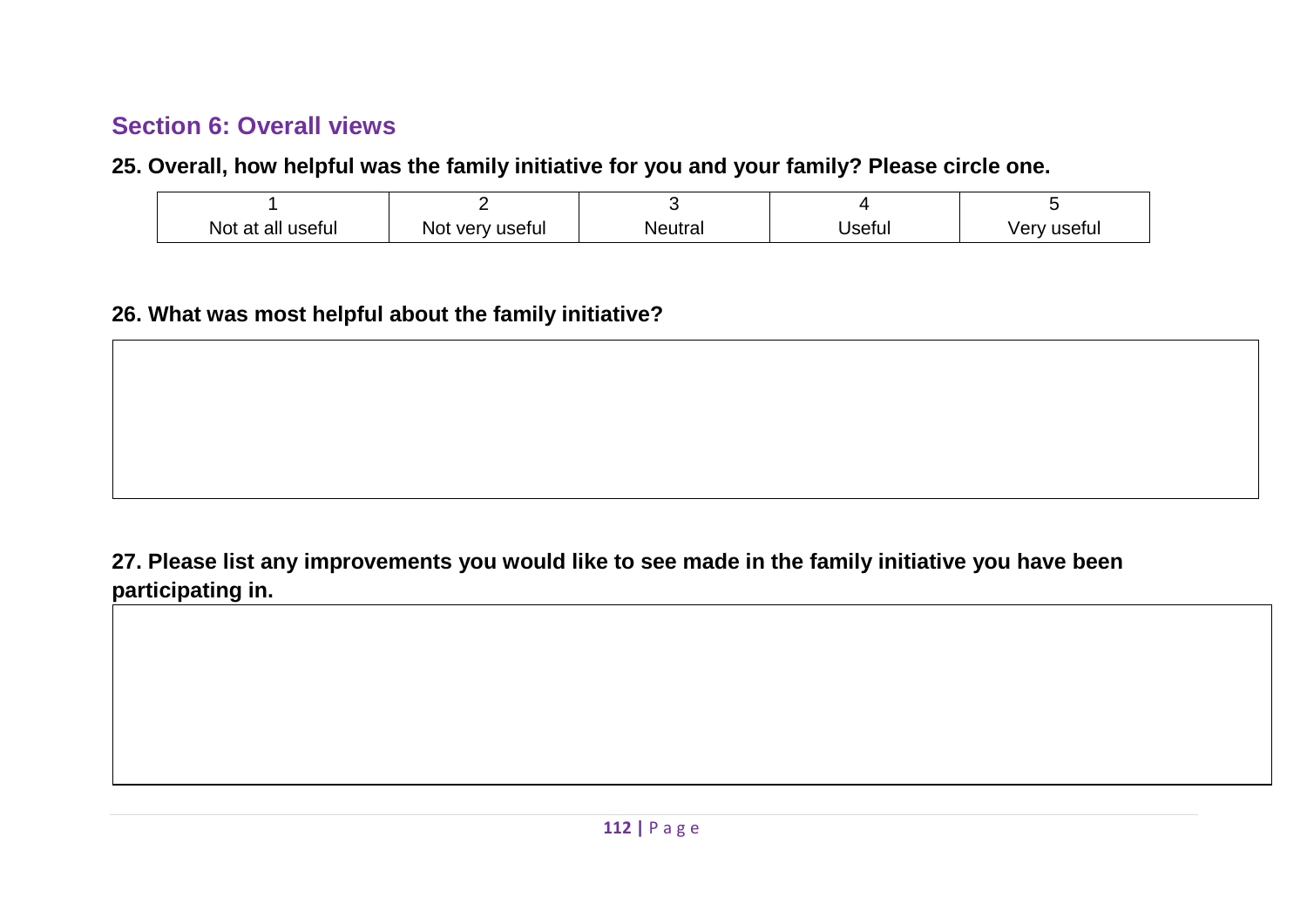**28. If you have any final comments, please list them here.**

**Thank you for taking the time to complete this survey!**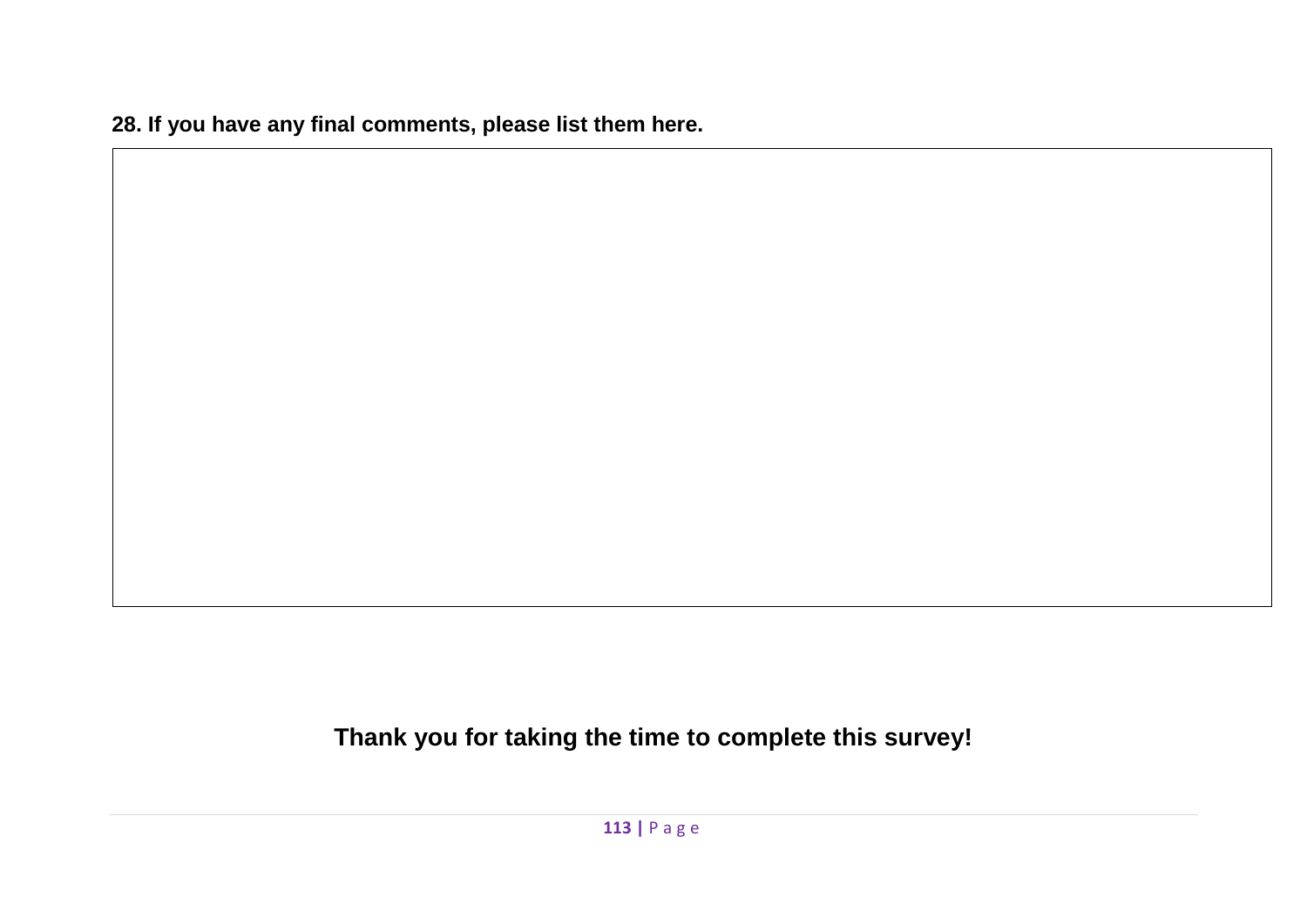## **Appendix IV: Survey instrument**

The following variables were included:

- Did you participate in full in the programme? (yes/no)
- Are you the primary support for family member with disability? (yes/no)
- gender of family member with disability (male / female)
- type of disability (physical / ID / Autism)
- Where does family member with disability live? (at home / independently / community res. / campus residence / other)
- Level of disability related support needed ( 5 levels from minor to major support)
- Level of communication of family member with disability (5 levels from low to high level)
- To examine the relationship between age of family member with disability and how helpful the programme was perceived to be a Pearson Correlation was computed (Chi-Square is less appropriate with so many possible values).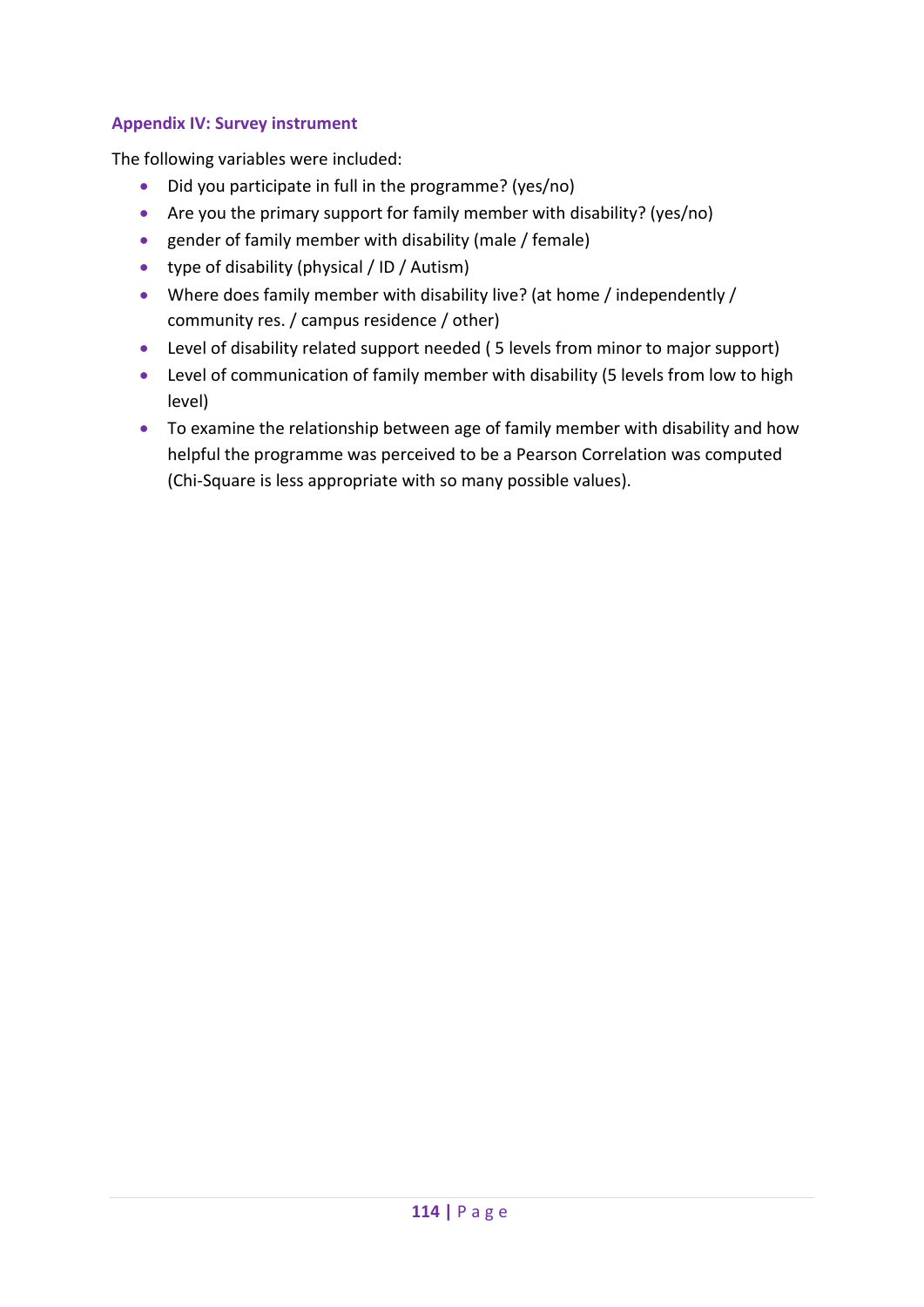## **Appendix VI: Inferential statistics**

**Table 28. Comparison of the four different programmes for enabling factors, practical learning, application, collaboration, and perceived sustainability and Analysis of Variance**

|     |                                                                              | Total        |              |              | <b>Programmes</b> |             |           | <b>ANOVA</b> |
|-----|------------------------------------------------------------------------------|--------------|--------------|--------------|-------------------|-------------|-----------|--------------|
|     |                                                                              | mean<br>(sd) |              |              | mean (sd)         |             |           |              |
|     | <b>Statement</b>                                                             | $(n=36)$     | Family       | <b>DESSA</b> | <b>AIG</b>        | <b>LEAP</b> | F(p)      | Eta2         |
|     |                                                                              |              | <b>Focus</b> | $(n=14)$     | $(n=3)$           | $(n=10)$    |           |              |
|     |                                                                              |              | $(n=9)$      |              |                   |             |           |              |
| 1.  | Participating in the family initiative                                       | 2.91         | 3.44         | 2.50         | 3.33              | 2.89        | 1.52      | .128         |
|     | has enabled my family member with<br>a disability to care more effectively   | (1.12)       | (1.01)       | (1.16)       | (.58)             | (1.17)      | (.230)    |              |
|     | for himself/herself                                                          |              |              |              |                   |             |           |              |
| 2.  | Participating in the family initiative                                       | 4.22         | 4.44         | 4.36         | 3.33              | 4.10        | .98       | .084         |
|     | has enabled me to advocate more<br>effectively for my family member with     | (1.05)       | (.53)        | (1.15)       | (1.16)            | (1.20)      | (.414)    |              |
|     | a disability                                                                 |              |              |              |                   |             |           |              |
| 3.  | Participating in the family initiative                                       | 3.97         | 4.11         | 4.00         | 3.67              | 3.90        | .14       | .013         |
|     | has enabled me to be more effective<br>in the direct support of my family    | (1.08)       | (.60)        | (1.41)       | (.58)             | (1.10)      | (.938)    |              |
|     | member with a disability                                                     |              |              |              |                   |             |           |              |
| 4.  | Participating in the family initiative                                       | 3.18         | 3.86         | 3.00         | 3.33              | 2.90        | 1.31      | .116         |
|     | has enabled my family member with a<br>disability to be more involved in the | (1.09)       | (.69)        | (1.24)       | (.58)             | (1.10)      | (.289)    |              |
|     | community                                                                    |              |              |              |                   |             |           |              |
| 5.  | What we learned from the family                                              | 4.22         | 4.22         | 4.29         | 4.00              | 4.20        | .07       | .007         |
|     | initiative has had a positive impact on<br>our lives                         | (.93)        | (.97)        | (.83)        | (.00)             | (1.23)      | (.973)    |              |
| 6.  | Participating in the family initiative                                       | 3.64         | 3.78         | 3.64         | 3.33              | 3.60        | .15       | .014         |
|     | has helped us solve important                                                | (.99)        | (.97)        | (1.01)       | (.58)             | (1.17)      | (.930)    |              |
| 7.  | problems<br>What we learned from the family                                  | 4.19         | 4.22         | 4.36         | 4.00              | 4.00        | .41       | .037         |
|     | initiative was practical                                                     | (.82)        | (.67)        | (.63)        | (.00)             | (1.25)      | (.749)    |              |
| 8.  | Participating in the family initiative                                       | 3.86         | 4.11         | 3.64         | 3.67              | 4.00        | .45       | .040         |
|     | has helped us make changes that                                              | (1.05)       | (1.05)       | (1.01)       | (.57)             | (1.25)      | (.722)    |              |
|     | were important for our family<br>member with a disability                    |              |              |              |                   |             |           |              |
| 9.  | The family initiative we participated in                                     | 3.50         | 4.11         | 3.21         | 3.33              | 3.40        | 1.65      | .134         |
|     | helped us to meet our family's needs                                         | (1.00)       | (.78)        | (.89)        | (.58)             | (1.27)      | (.198)    |              |
| 10. | Participating in the family initiative                                       | 4.08         | 4.11         | 4.07         | 4.00              | 4.10        | .01       | .001         |
|     | was a collaboration in which we were<br>equal partners                       | (.94)        | (.60)        | (1.00)       | (.00)             | (1.29)      | (.998)    |              |
|     | 11. We got along well with the team                                          | 4.63         | 4.63         | 4.86         | 3.67              | 4.60        | 5.46      | .346         |
|     | members/facilitators in the family                                           | (.55)        | (.52)        | (.36)        | (.58)             | (.52)       | $(.004)*$ |              |
| 12. | initiative<br>In the future we will be able to                               | 4.11         | 3.89         | 4.36         | 4.00              | 4.00        | .55       | .049         |
|     | sustain what we learned from the                                             | (.92)        | (1.05)       | (.63)        | (.00)             | (1.25)      | (.651)    |              |
|     | family initiative                                                            |              |              |              |                   |             |           |              |
|     | 13. Participating in the family initiative                                   | 4.17         | 4.00         | 4.29         | 4.00              | 4.20        | .19       | .018         |
|     | will have a lasting positive impact                                          | (.94)        | (1.00)       | (.73)        | (.00)             | (1.32)      | (.902)    |              |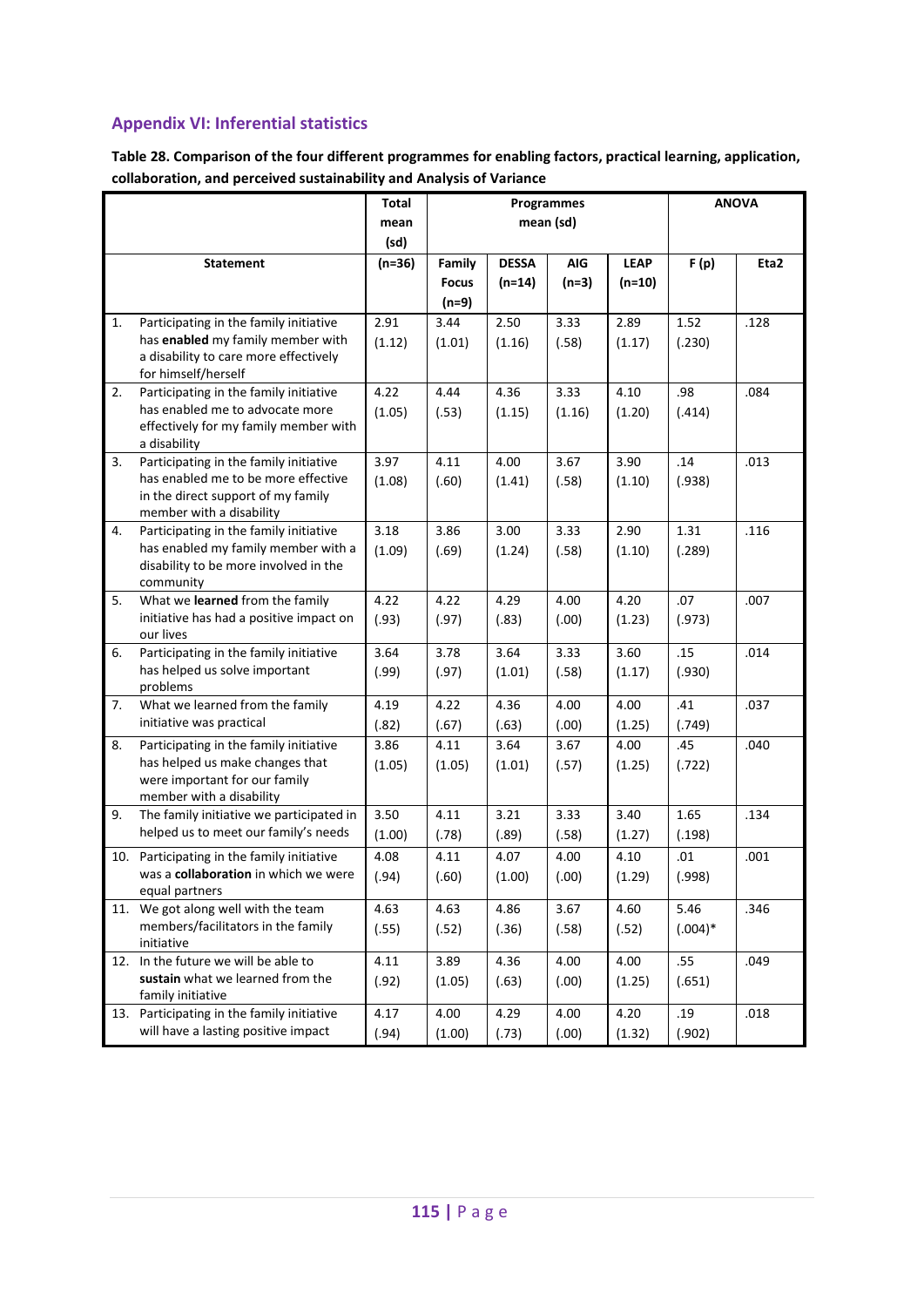|    |                                                                                                                                 | Total    |              |              | Programmes |             |              | <b>ANOVA</b>            |
|----|---------------------------------------------------------------------------------------------------------------------------------|----------|--------------|--------------|------------|-------------|--------------|-------------------------|
|    |                                                                                                                                 | mean     |              |              | mean (sd)  |             |              | $(*p < .05; **p < .01;$ |
|    |                                                                                                                                 | (sd)     |              |              |            |             | ***p < .001) |                         |
|    | <b>Statement</b>                                                                                                                | $(n=36)$ | Family       | <b>DESSA</b> | <b>AIG</b> | <b>LEAP</b> | F(p)         | Eta2                    |
|    |                                                                                                                                 |          | <b>Focus</b> | $(n=14)$     | $(n=3)$    | (n=10)      |              |                         |
|    |                                                                                                                                 |          | (n=9)        |              |            |             |              |                         |
| 1. | To what degree has your knowledge of                                                                                            | 2.57     | 2.89         | 2.40         | 2.67       | 2.50        | .89          | .075                    |
|    | how to support your family member been                                                                                          | (.73)    | (.33)        | (.83)        | (.58)      | (.85)       | (.457)       |                         |
|    | affected by the family initiative?                                                                                              |          |              |              |            |             |              |                         |
| 2. | To what degree have your skills in                                                                                              | 2.54     | 2.56         | 2.40         | 2.67       | 2.70        | .36          | .031                    |
|    | supporting your family member been                                                                                              | (.73)    | (.73)        | (.83)        | (.58)      | (.68)       | (.786)       |                         |
|    | affected by the family initiative?                                                                                              |          |              |              |            |             |              |                         |
| 3. | How has the amount of work you do in                                                                                            | 2.96     | 3.00         | 2.93         | 3.00       | 2.60        | .33          | .029                    |
|    | support of your family member been                                                                                              | (.98)    | (1.41)       | (.80)        | (1.00)     | (.84)       | (.806)       |                         |
|    | affected by the family initiative?                                                                                              |          |              |              |            |             |              |                         |
| 4. | To what degree has participating in the                                                                                         | 2.50     | 2.63         | 2.33         | 1.67       | 2.90        | .85          | .074                    |
|    | family initiative changed your attitude                                                                                         | (1.28)   | (1.19)       | (1.29)       | (1.16)     | (1.28)      | (.475)       |                         |
|    | towards your family member?                                                                                                     |          |              |              |            |             |              |                         |
|    | Bonferroni's adjustment: For multiple tests (28 tests) suggests that a significant difference comparable to an alpha of 0.05 is |          |              |              |            |             |              |                         |
|    | achieved at 0.0017857                                                                                                           |          |              |              |            |             |              |                         |

#### **Table 30. Comparison of the four different programmes for Self-advocacy and Analysis of Variance**

|                                                                                                                                 |                                            | <b>Total</b> | Programmes   |              |            | <b>ANOVA</b>            |              |      |
|---------------------------------------------------------------------------------------------------------------------------------|--------------------------------------------|--------------|--------------|--------------|------------|-------------------------|--------------|------|
|                                                                                                                                 |                                            | mean         | mean (sd)    |              |            | $(*p < .05; **p < .01;$ |              |      |
|                                                                                                                                 |                                            | (sd)         |              |              |            |                         | ***p < .001) |      |
|                                                                                                                                 | <b>Statement</b>                           | $(n=36)$     | Family       | <b>DESSA</b> | <b>AIG</b> | <b>LEAP</b>             | F(p)         | Eta2 |
|                                                                                                                                 |                                            |              | <b>Focus</b> | $(n=14)$     | $(n=3)$    | $(n=10)$                |              |      |
|                                                                                                                                 |                                            |              | $(n=9)$      |              |            |                         |              |      |
| 1.                                                                                                                              | My family member with a disability and I   | 4.12         | 4.13         | 4.29         | 3.50       | 4.00                    | .43 (.734)   | .041 |
|                                                                                                                                 | are more likely to seek out information on | (.98)        | (1.13)       | (.73)        | (.71)      | (1.25)                  |              |      |
|                                                                                                                                 | his/her needs                              |              |              |              |            |                         |              |      |
| 2.                                                                                                                              | My family member with a disability and I   | 4.37         | 4.75         | 4.14         | 4.00       | 4.50                    | 1.17(0.337)  | .102 |
|                                                                                                                                 | are more assertive about making            |              |              |              |            |                         |              |      |
|                                                                                                                                 | suggestions to healthcare                  | (.84)        | (.46)        | (.86)        | (1.00)     | (.97)                   |              |      |
|                                                                                                                                 | personnel/services/organisations about     |              |              |              |            |                         |              |      |
|                                                                                                                                 | his/her needs                              |              |              |              |            |                         |              |      |
|                                                                                                                                 |                                            |              |              |              |            |                         |              |      |
| 3.                                                                                                                              | My family member with a disability and I   | 4.37         | 4.75         | 4.29         | 4.00       | 4.30                    | .789 (.509)  | .071 |
|                                                                                                                                 | are more willing to ask questions of       | (.84)        | (.46)        | (.83)        | (1.00)     | (1.06)                  |              |      |
|                                                                                                                                 | healthcare personnel, services and         |              |              |              |            |                         |              |      |
|                                                                                                                                 | organisations                              |              |              |              |            |                         |              |      |
|                                                                                                                                 |                                            |              |              |              |            |                         |              |      |
| Bonferroni's adjustment: For multiple tests (28 tests) suggests that a significant difference comparable to an alpha of 0.05 is |                                            |              |              |              |            |                         |              |      |
| achieved at 0.0017857.                                                                                                          |                                            |              |              |              |            |                         |              |      |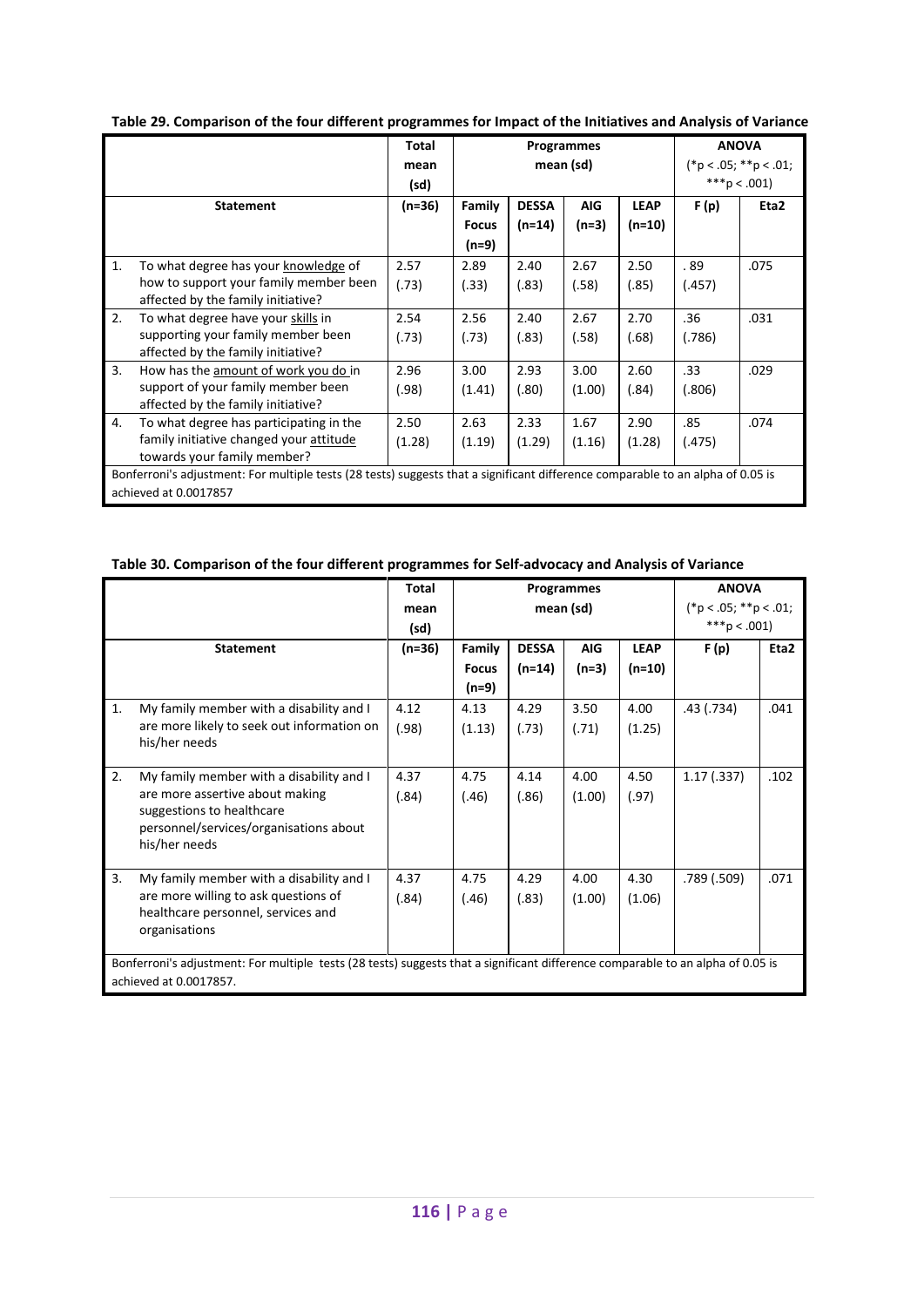|                        |                                                                                                                                                             | <b>Total</b> | <b>Programmes</b> |              |            |             | <b>ANOVA</b> |      |
|------------------------|-------------------------------------------------------------------------------------------------------------------------------------------------------------|--------------|-------------------|--------------|------------|-------------|--------------|------|
|                        |                                                                                                                                                             | mean         | mean (sd)         |              |            |             |              |      |
|                        |                                                                                                                                                             | (sd)         |                   |              |            |             |              |      |
|                        | <b>Statement</b>                                                                                                                                            | $(n=36)$     | Family            | <b>DESSA</b> | <b>AIG</b> | <b>LEAP</b> | F(p)         | Eta2 |
|                        |                                                                                                                                                             |              | <b>Focus</b>      | $(n=14)$     | $(n=3)$    | $(n=10)$    |              |      |
|                        |                                                                                                                                                             |              | $(n=9)$           |              |            |             |              |      |
| 1.                     | I feel more supported by other                                                                                                                              | 3.81         | 3.38              | 4.07         | 3.00       | 4.00        | 1.48(.238)   | .122 |
|                        | families in relation to my<br>family member's disability                                                                                                    | (1.06)       | (.92)             | (.73)        | (1.00)     | (1.41)      |              |      |
| 2.                     | I feel more supported by my                                                                                                                                 | 3.69         | 3.75              | 3.79         | 3.00       | 3.73        | .39(.763)    | .035 |
|                        | own family/friends in relation<br>to my family member's                                                                                                     | (1.14)       | (1.49)            | (.98)        | (.00)      | (1.27)      |              |      |
|                        | disability                                                                                                                                                  |              |                   |              |            |             |              |      |
| 3.                     | I feel more supported by other                                                                                                                              | 3.58         | 3.25              | 3.86         | 3.00       | 3.64        | .95(0.431)   | .081 |
|                        | families in meeting my own<br>needs                                                                                                                         | (1.03)       | (.89)             | (.86)        | (1.00)     | (1.29)      |              |      |
| 4.                     | I feel more supported by my                                                                                                                                 | 3.58         | 3.50              | 3.64         | 3.00       | 3.73        | .35(.790)    | .032 |
|                        | own family/friends in meeting<br>my own needs                                                                                                               | (1.11)       | (1.31)            | (.93)        | (.00)      | (1.35)      |              |      |
| 5.                     | I feel less isolated                                                                                                                                        | 3.81         | 3.63              | 3.64         | 3.67       | 4.18        | .45(.720)    | .040 |
|                        |                                                                                                                                                             | (1.26)       | (1.19)            | (1.34)       | (1.53)     | (1.25)      |              |      |
| 6.                     | I am more likely to seek                                                                                                                                    | 4.00         | 3.75              | 3.93         | 3.67       | 4.40        | 1.02         | .089 |
|                        | informal support for myself<br>(e.g. talking to a friend)                                                                                                   | (.91)        | (.89)             | (1.07)       | (.58)      | (.70)       | (.399)       |      |
| 7.                     | I am more likely to seek                                                                                                                                    | 3.83         | 3.50              | 3.79         | 3.33       | 4.27        | 1.49         | .122 |
|                        | professional support for<br>myself (e.g. going to see my                                                                                                    | (.36)        | (.54)             | (1.19)       | (.58)      | (.79)       | (.237)       |      |
|                        | GP)                                                                                                                                                         |              |                   |              |            |             |              |      |
| 8.                     | I am more likely to support                                                                                                                                 | 4.28         | 4.00              | 4.50         | 3.67       | 4.36        | 1.43         | .118 |
|                        | other families who participate                                                                                                                              | (.78)        | (.76)             | (.65)        | (.58)      | (.92)       | (.252)       |      |
|                        | in the family initiative<br>Bonferroni's adjustment: For multiple tests (28 tests) suggests that a significant difference comparable to an alpha of 0.05 is |              |                   |              |            |             |              |      |
| achieved at 0.0017857. |                                                                                                                                                             |              |                   |              |            |             |              |      |

**Table 31. Comparison of the four different programmes for Social Support and Analysis of Variance**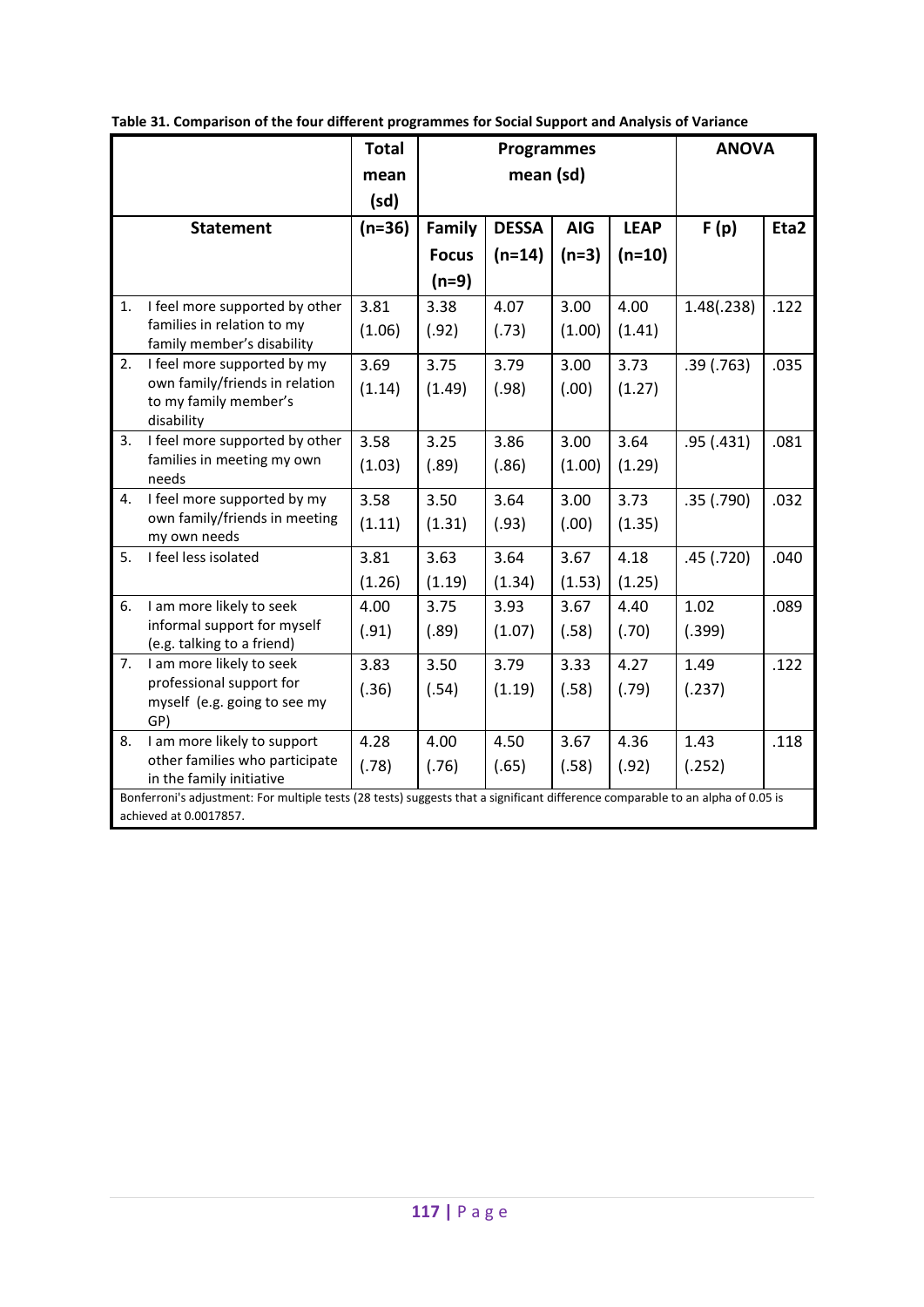|     |                                                                                                                                                                                                                                                | <b>Pearson Chi-Square Test (2-</b><br>tailed) |        |           |
|-----|------------------------------------------------------------------------------------------------------------------------------------------------------------------------------------------------------------------------------------------------|-----------------------------------------------|--------|-----------|
|     |                                                                                                                                                                                                                                                |                                               |        |           |
|     |                                                                                                                                                                                                                                                | $(*p < .05; **p < .01; **p < .001)$           |        |           |
|     | <b>Family Information</b>                                                                                                                                                                                                                      | df                                            | value  | p         |
| 9.  | Did you participate in full in the programme? (yes/no)                                                                                                                                                                                         | 4                                             | 22.82  | $.000***$ |
| 10. | Are you the primary support for family member with disability? (yes/no)                                                                                                                                                                        | 3                                             | 5.54   | .137      |
|     | 11. gender of family member with disability (male / female)                                                                                                                                                                                    | 4                                             | 3.37   | .497      |
|     | 12. type of disability (physical / ID / Autism)                                                                                                                                                                                                | 8                                             | 5.14   | .742      |
| 13. | Where does family member with disability live? (at home / independently /<br>community res. / campus residence / other)                                                                                                                        | $\mathsf{R}$                                  | 8.56   | .381      |
| 14. | level of disability related support needed (5 levels from minor to major<br>support)                                                                                                                                                           | 16                                            | 9.60   | .887      |
| 15. | level of communication of family member with disability (5 levels from low<br>to high level)                                                                                                                                                   | 16                                            | 14.39  | .570      |
|     |                                                                                                                                                                                                                                                | <b>Pearson Correlation (2-tailed)</b>         |        |           |
|     |                                                                                                                                                                                                                                                | n                                             | r      | р         |
|     | 16. Age: To examine the relationship between age of family member with<br>disability and how helpful the programme was perceived to be a Pearson<br>Correlation was computed (Chi-Square is less appropriate with so many<br>possible values). | 35                                            | $-.08$ | .647      |

## **Table 32. Crosstabulation of Family Information and Age with perceived Helpfulness of the initiatives**